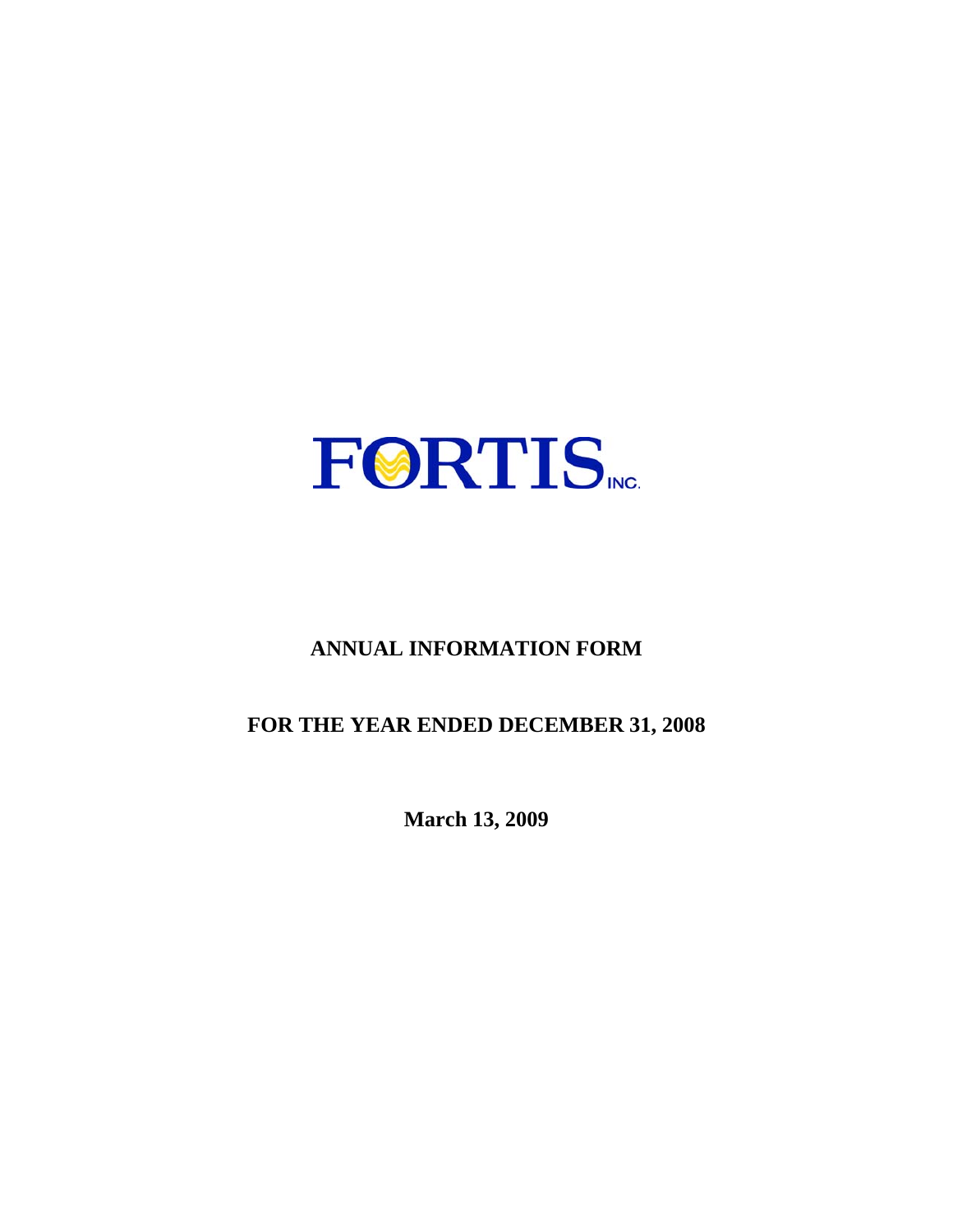## ANNUAL INFORMATION FORM FOR THE YEAR ENDED DECEMBER 31, 2008

## **TABLE OF CONTENTS**

| 1.0  | <b>CORPORATE STRUCTURE</b><br>1.1<br>1.2                                                                           |  |
|------|--------------------------------------------------------------------------------------------------------------------|--|
| 2.0  | GENERAL DEVELOPMENT OF THE BUSINESS<br>2.1<br>2.2                                                                  |  |
| 3.0  | <b>DESCRIPTION OF THE BUSINESS</b><br>3.1<br>3.1.1<br>3.2<br>3.2.1<br>3.2.2<br>3.2.3<br>3.2.4<br>3.3<br>3.4<br>3.5 |  |
| 4.0  |                                                                                                                    |  |
| 5.0  |                                                                                                                    |  |
| 6.0  |                                                                                                                    |  |
| 7.0  | GENERAL DESCRIPTION OF SHARE CAPITAL STRUCTURE 51                                                                  |  |
| 8.0  |                                                                                                                    |  |
| 9.0  |                                                                                                                    |  |
| 10.0 |                                                                                                                    |  |
| 11.0 | <b>AUDIT COMMITTEE</b><br>11.1<br>11.2<br>11.3<br>11.4                                                             |  |
| 12.0 |                                                                                                                    |  |
| 13.0 |                                                                                                                    |  |
| 14.0 |                                                                                                                    |  |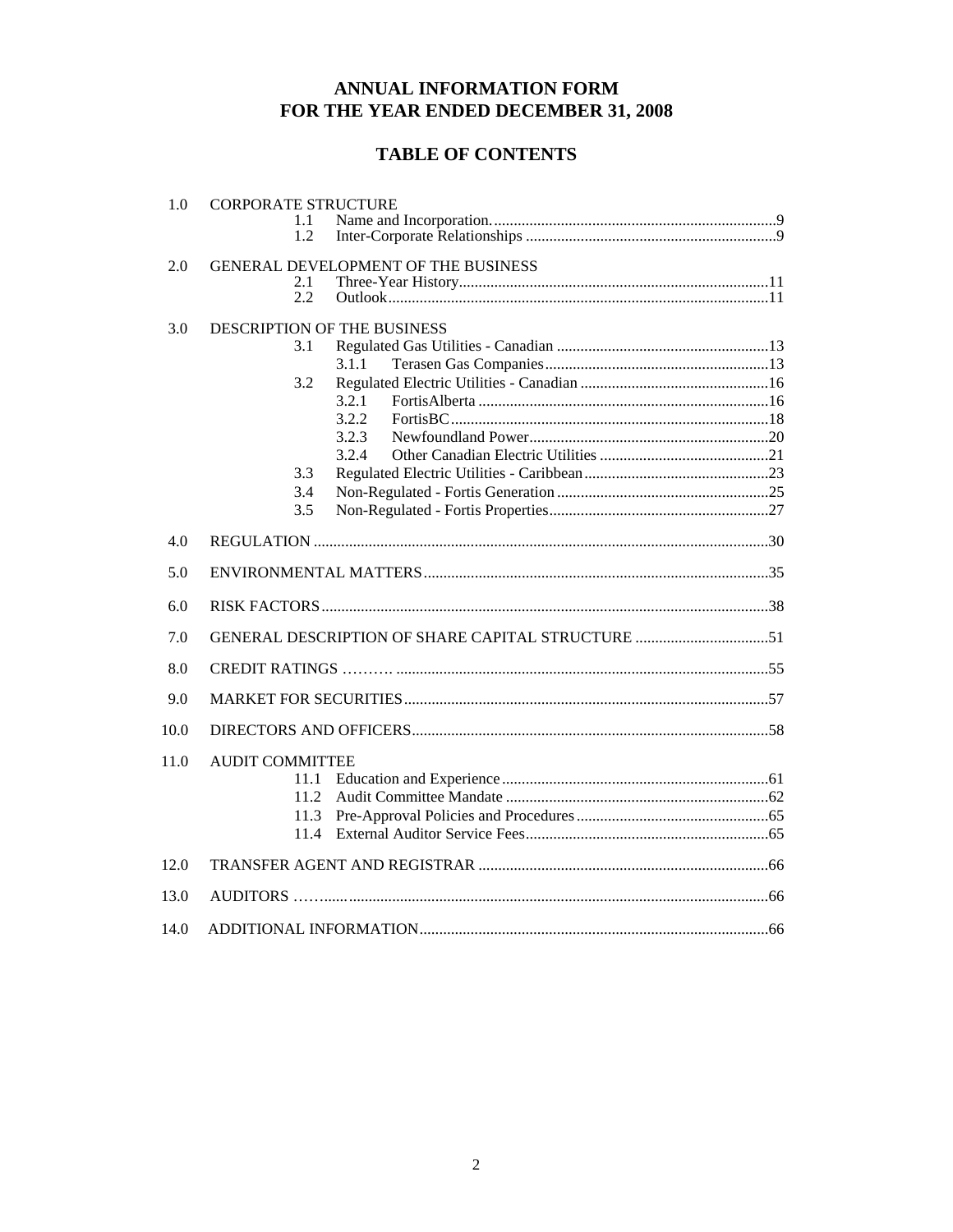Certain terms used in the Annual Information Form for the year ended December 31, 2008 are defined below:

**"2008 Annual Information Form"** means the Fortis Inc. Annual Information Form for the year ended December 31, 2008;

**"Abitibi-Consolidated"** means Abitibi-Consolidated Company of Canada;

**"Advisory Panel"** means the Advisory Panel on Canada's System of International Taxation;

**"AIP"** means agreement in principle;

**"AUC"** means Alberta Utilities Commission;

**"BC Hydro"** means BC Hydro and Power Authority;

**"BCUC"** means British Columbia Utilities Commission;

**"BECOL"** means Belize Electric Company Limited;

**"Belize Electricity"** means Belize Electricity Limited;

**"BEPC"** means Brilliant Expansion Power Corporation;

**"BEWU"** means Belize Energy Workers Union;

**"Board"** means Board of Directors of Fortis Inc.;

**"BPC"** means Brilliant Power Corporation;

**"BZ"** means Belizean currency, which is pegged to the United States currency (BZ\$2.00 = US\$1.00);

**"Canadian GAAP"** means Canadian generally accepted accounting principles;

**"Canadian Niagara Power"** means Canadian Niagara Power Inc.;

**"Caribbean Utilities"** means Caribbean Utilities Company, Ltd.;

**"CAW"** means Canadian Auto Workers-Retail/Wholesale;

**"CEP"** means Communications, Energy and Paperworkers Union of Canada;

**"CFE"** means Comisión Federal de Electricidad;

**"CIP"** means capital investment plan;

**"COPE"** means Canadian Office & Professional Employees Union;

**"Cornwall Electric"** means Cornwall Street Railway, Light and Power Company, Limited;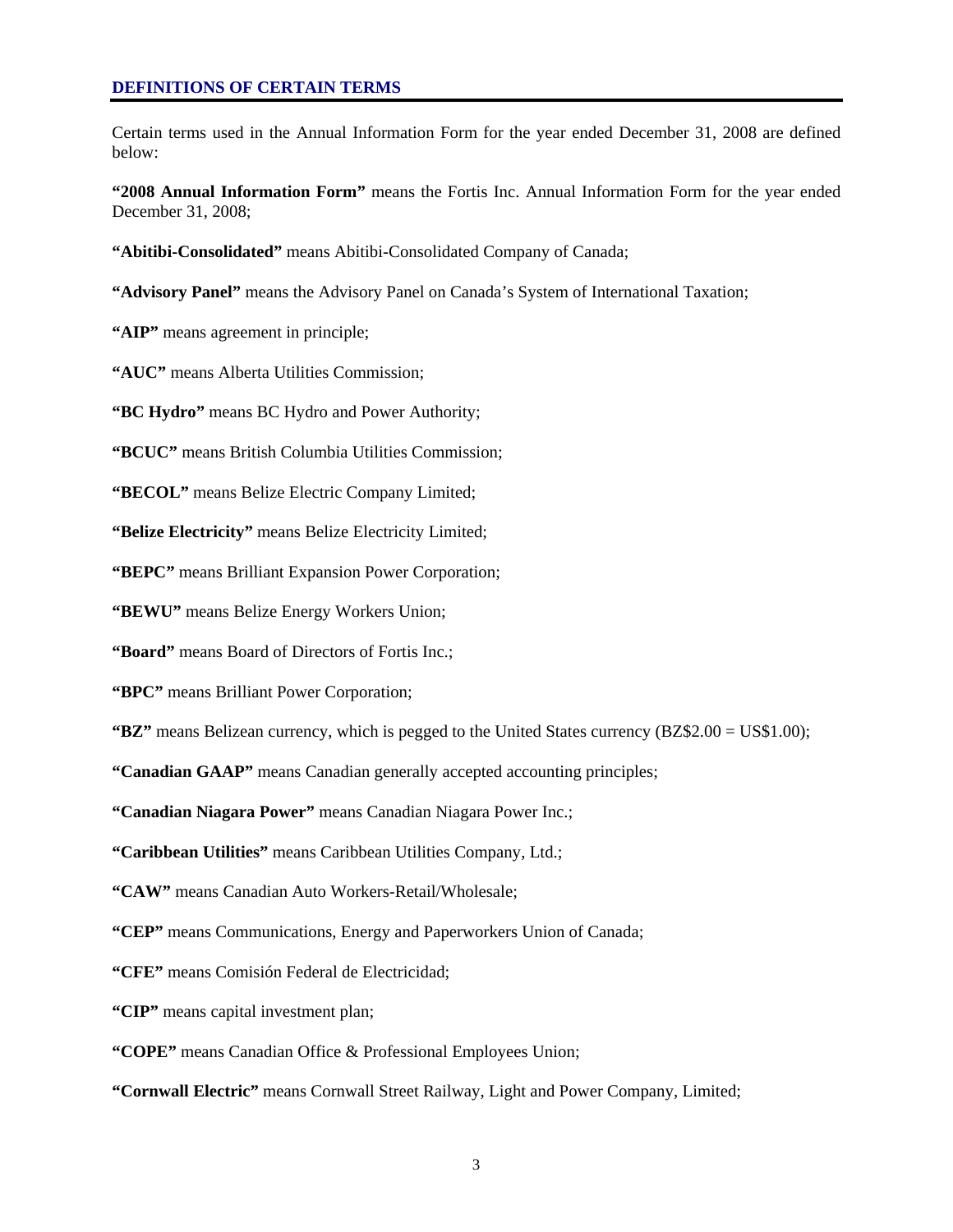**"Corporation"** means Fortis Inc.;

**"COS"** means cost of service;

**"CPC/CBT"** means Columbia Power Corporation and the Columbia Basin Trust;

**"CPA"** means Canal Plant Agreement;

**"CPRSA"** means Cost of Power Rate Stabilization Account;

**"CRA"** means Canada Revenue Agency;

**"CPI"** means consumer price index;

**"CRS"** means Cost-Recovery Surcharge;

**"CUPE"** means Canadian Union of Public Employees;

**"DBRS"** means DBRS Limited;

**"ECAM"** means energy cost adjustment mechanism;

**"ERA"** means Electricity Regulatory Authority;

**"Exploits Partnership"** means Exploits River Hydro Partnership between Abitibi-Consolidated and Fortis Properties;

**"External Auditor"** means the firm of chartered accountants registered with the Canadian Public Accountability Board or its successor and appointed by the shareholders of the Corporation to act as external auditor of the Corporation;

**"FEBL"** means Fortis Energy (Bermuda) Limited;

**"FERC"** means United States Federal Energy Regulatory Commission;

**"First Preference Share, Series G"** means Cumulative Redeemable Five-Year Fixed-Rate Reset First Preference Shares, Series G;

**"Fortis"** means Fortis Inc.;

**"FortisAlberta"** means FortisAlberta Inc.;

**"FortisAlberta Holdings"** means FortisAlberta Holdings Inc.;

**"FortisBC"** means, collectively, the operations of FortisBC Inc. and its parent company, Fortis Pacific Holdings Inc., but excluding its wholly owned partnership, Walden Power Partnership;

**"FortisBC Inc."** means FortisBC Inc.;

**"FortisOntario"** means, collectively, the operations of Canadian Niagara Power and Cornwall Electric. Included in Canadian Niagara Power's accounts is the operation of the electricity distribution business of Port Colborne Hydro Inc.;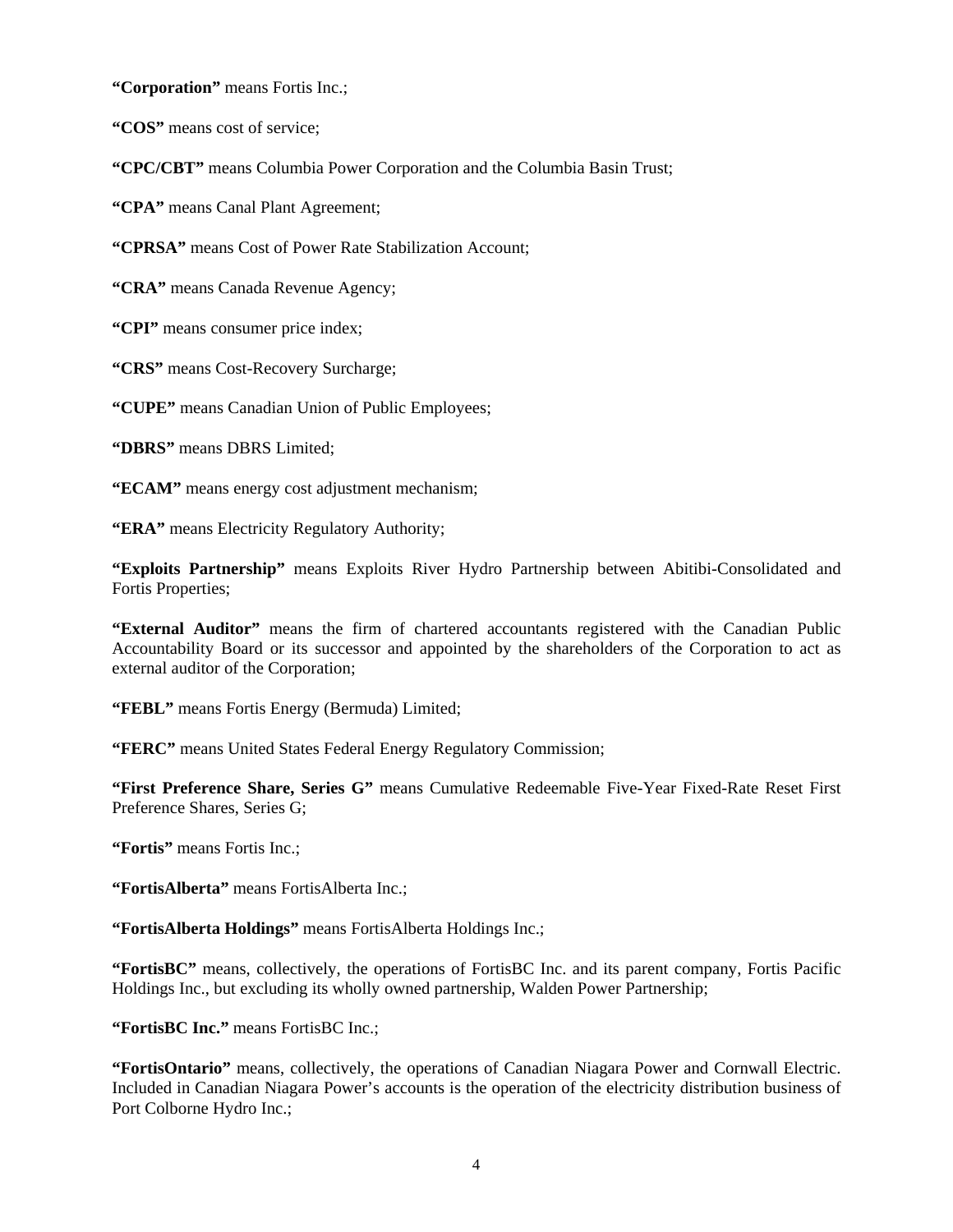**"FortisOntario Inc."** means the successor to Canadian Niagara Power Company, Limited and the parent company of Canadian Niagara Power and Cornwall Electric;

**"Fortis Pacific Holdings"** means Fortis Pacific Holdings Inc.;

**"Fortis Properties"** means Fortis Properties Corporation;

**"Fortis Turks and Caicos"** means, collectively, P.P.C. Limited and Atlantic Equipment & Power (Turks and Caicos) Ltd.;

**"FortisUS Energy"** means FortisUS Energy Corporation;

**"FortisWest"** means FortisWest Inc.;

**"GWh"** means gigawatt hour(s);

**"Hydro One"** means Hydro One Networks Inc.;

**"IBEW"** means International Brotherhood of Electrical Workers;

**"IESO"** means Independent Electricity System Operator of Ontario;

**"IFRS"** means International Financial Reporting Standards;

**"IRAC"** means Island Regulatory and Appeals Commission;

**"IRM"** means Incentive Regulation Mechanism;

**"ISO"** means International Organization for Standardization;

**"kWh"** means kilowatt hour(s);

"MD&A" means the Corporation's Management Discussion and Analysis, located on pages 20 through 79 of the Corporation's 2008 Annual Report to Shareholders, prepared in accordance with National Instrument 51-102 – Continuous Disclosure Obligations, in respect of the Corporation's annual and interim financial statements;

**"Management"** means, collectively, senior officers of the Corporation;

**"Maritime Electric"** means Maritime Electric Company, Limited;

"Moody's" means Moody's Investors Service;

**"MW"** means megawatt(s);

**"NB Power"** means New Brunswick Power Corporation;

**"Newfoundland Hydro"** means Newfoundland and Labrador Hydro Corporation;

**"Newfoundland Power"** means Newfoundland Power Inc.;

**"NSA"** means Negotiated Settlement Agreement;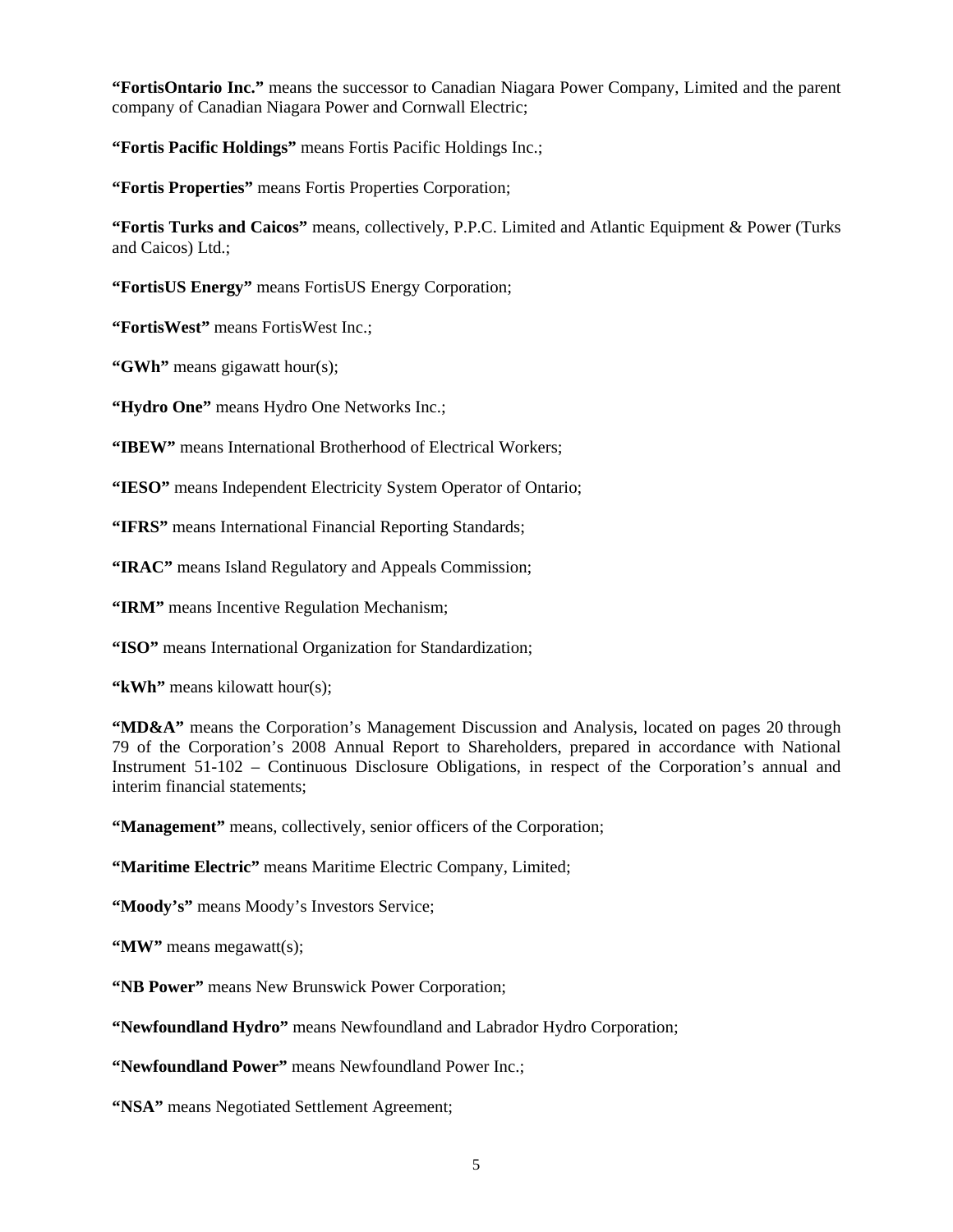**"OEB"** means Ontario Energy Board;

**"Other Canadian Electric Utilities"** means, collectively, the operations of FortisOntario and Maritime Electric;

**"PBR"** means performance-based rate-setting methodology for regulation of public utilities;

**"PIF"** means productivity improvement factor;

**"PJ"** means petajoule(s);

**"Point Lepreau Station"** means NB Power Point Lepreau Nuclear Generating Station;

**"Port Colborne Hydro"** means Port Colborne Hydro Inc.;

**"PUB"** means Newfoundland and Labrador Board of Commissioners of Public Utilities;

**"PUC"** means Public Utilities Commission (Belize);

**"ROA"** means regulated rate of return on rate base assets;

**"ROE"** means rate of return on common shareholders' equity;

**"S&P"** means Standard & Poor's;

**"Teck Cominco"** means Teck Cominco Metals Ltd.;

**"Terasen Gas companies"** means, collectively, the operations of Terasen Gas Inc., Terasen Gas (Vancouver Island) Inc. and Terasen Gas (Whistler) Inc.;

**"Terasen"** means Terasen Inc., the holding company of the Terasen Gas companies;

**"TGI"** means Terasen Gas Inc.;

**"TGVI"** means Terasen Gas (Vancouver Island) Inc.;

**"TGWI"** means Terasen Gas (Whistler) Inc.;

**"TIEA"** means tax information-exchange agreements;

**"TJ"** means terajoule(s);

**"UFCW"** means United Food and Commercial Workers;

**"USW"** means United Steel Workers;

**"UUWA"** means United Utility Workers Association;

**"VAD"** means value-added delivery;

**"Village"** means the Village of Philadelphia, New York;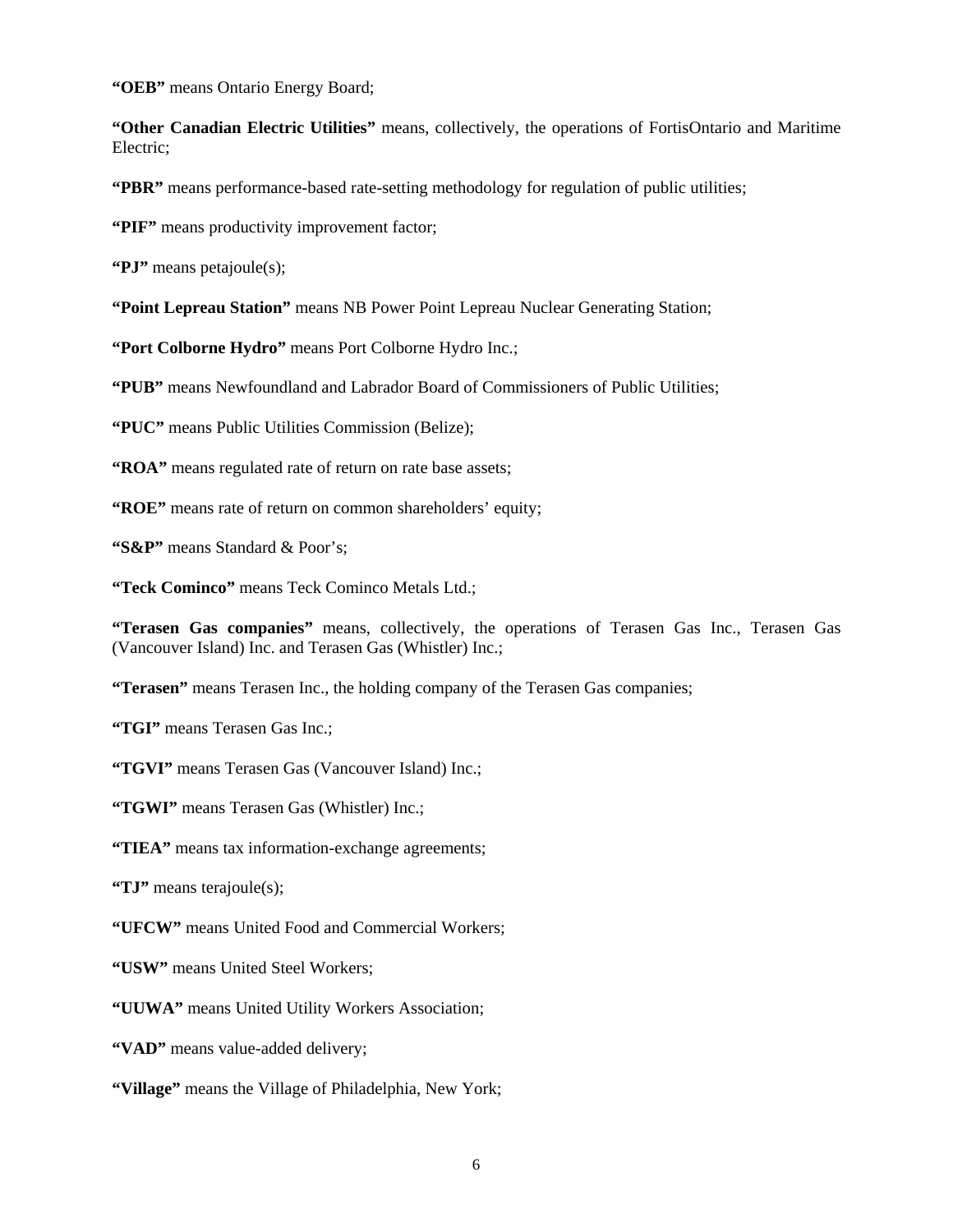**"VINGPA"** means Vancouver Island Natural Gas Pipeline Agreement; and

**"Walden"** means Walden Power Partnership.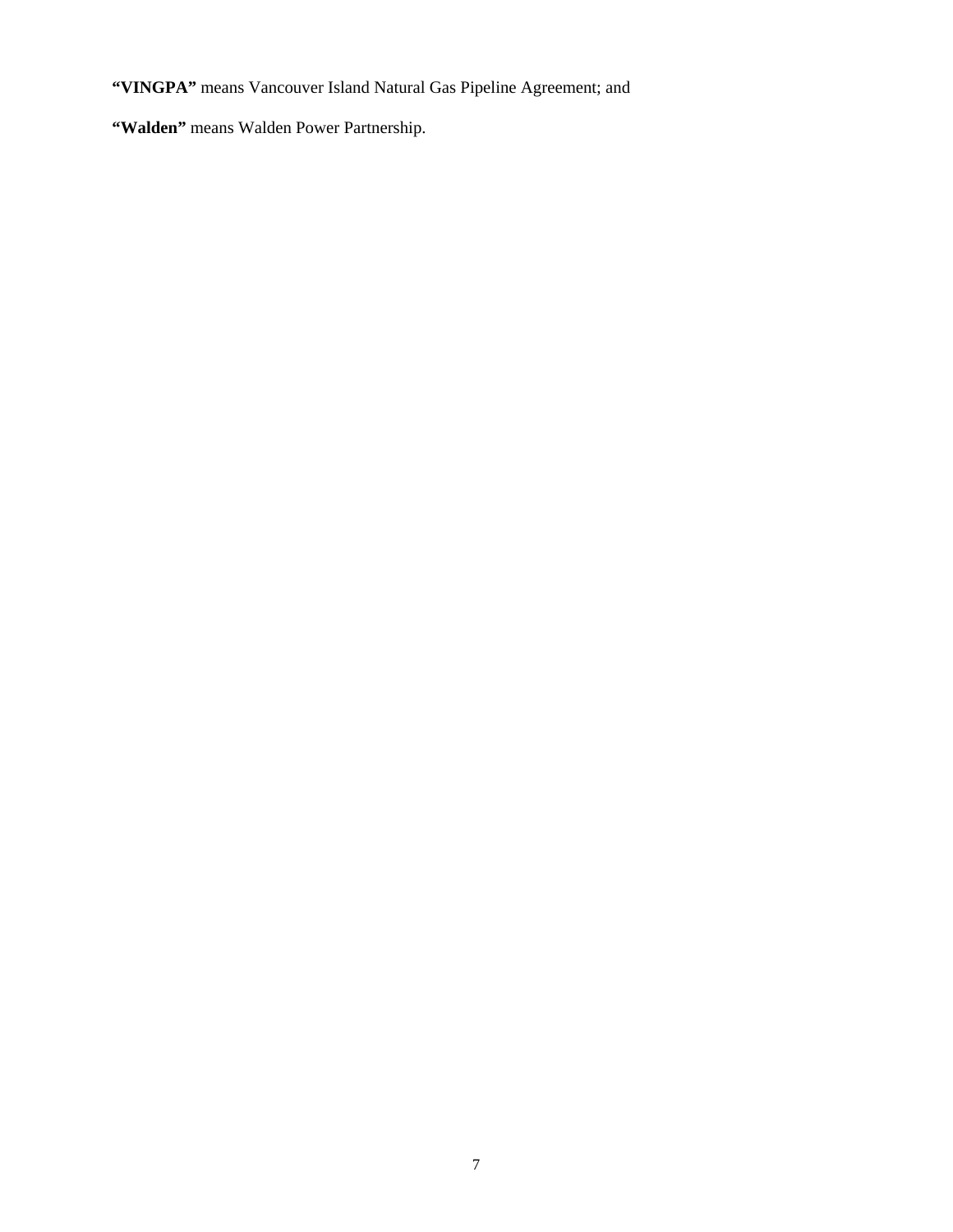The 2008 Annual Information Form has been prepared in accordance with National Instrument 52-102 – *Continuous Disclosure Obligations*. Financial information has been prepared in accordance with Canadian GAAP and is presented in Canadian dollars unless otherwise specified.

Except as otherwise stated, the information in the 2008 Annual Information Form is given as of December 31, 2008.

*Fortis includes forward-looking information in the 2008 Annual Information Form within the meaning of applicable securities laws in Canada ("forward-looking information"). The purpose of the forward-looking information is to provide Management's expectations regarding the Corporation's future growth, results of operations, performance, business prospects and opportunities, and it may not be appropriate for other purposes. All forward-looking information is given pursuant to the "safe harbour" provisions of applicable Canadian securities legislation. The words "anticipates", "believes", "budgets", "could", "estimates", "expects", "forecasts", "intends", "may", "might", "plans", "projects", "schedule", "should", "will", "would" and similar expressions are often intended to identify forward-looking information, although not all forward-looking information contains these identifying words. The forward-looking information reflects Management's current beliefs and is based on information currently available to the Corporation's Management. The forward-looking information in the 2008 Annual Information Form includes, but is not limited to, statements regarding: the expected timing of regulatory decisions; the electricity sales growth rate expected at the Corporation's regulated utilities in the Caribbean in 2009; consolidated forecasted gross capital expenditures for 2009 and in total over the next five years, as well as the expected significant capital projects in 2009 and their expected costs and time to complete; the expected impacts on Fortis of the downturn in the global economy; the expected increase in activities at Terasen Energy Services; no significant decrease in subsidiary operating cash flows is expected in 2009; the subsidiaries expect to be able to source the cash required to fund their 2009 capital expenditure programs; the Corporation and its subsidiaries expect to continue to have reasonable access to long-term capital in 2009; expected long-term debt maturities and repayments in 2009 and on average annually over the next five years; no material increase in interest expense*  and/or fees associated with renewed and extended credit facilities is expected in 2009; no material adverse credit *rating actions are expected in the near term; the expected impact of a change in the US dollar-to-Canadian dollar foreign exchange rate on basic earnings per common share in 2009; the estimated impact a decease in revenue at Fortis Properties' Hospitality Division would have on basic earnings per common share; the expectation that counterparties to the Terasen Gas companies' gas derivative contracts will continue to meet their obligations; and the expectation of no material increase in defined benefit pension expense in 2009. The forecasts and projections that make up the forward-looking information are based on assumptions which include, but are not limited to: the receipt of applicable regulatory approvals and requested rate orders; no significant operational disruptions or environmental liability due to a catastrophic event or environmental upset caused by severe weather, other acts of nature or other major event; the continued ability to maintain the gas and electricity systems to ensure their continued performance; no significant decline in capital spending in 2009; no severe and prolonged downturn in economic conditions; sufficient liquidity and capital resources; the continuation of regulator-approved mechanisms to flow through the commodity cost of natural gas and energy supply costs in customer rates; the continued ability to hedge exposures to fluctuations in interest rates, foreign exchange rates and natural gas commodity prices; no significant variability in interest rates; no significant counterparty defaults; the continued competitiveness of natural gas pricing when compared with electricity and other alternative sources of energy; the continued availability of natural gas supply; the continued ability to fund defined benefit pension plans; the absence of significant changes in government energy plans and environmental laws that may materially affect the operations and cash flows of the Corporation and its subsidiaries; maintenance of adequate insurance coverage; the ability to obtain and maintain licences and permits; retention of existing service areas; no material decrease in market energy sales prices; favourable relations with First Nations; favourable labour relations; and sufficient human resources to deliver service and execute the capital program. The forward-looking information is subject to risks, uncertainties and other factors that could cause actual results to differ materially from historical results or results anticipated by the forward-looking information. Factors which could cause results or events to differ from current expectations include, but are not limited to: regulatory risk; operating and maintenance risks; economic conditions; capital resources and liquidity risk; weather and seasonality; an ultimate resolution of the Exploits Partnership that differs from what is currently expected by Management; commodity price risk; derivative financial instruments and hedging; interest rate risk; counterparty risk; competitiveness of natural gas; natural gas supply; defined benefit pension plan performance and funding requirements; risks related to the development of the TGVI franchise; the Government of British Columbia's Energy Plan; environmental risks; insurance coverage risk; an unexpected outcome of legal proceedings currently against the Corporation; licences and permits; loss of service area; market*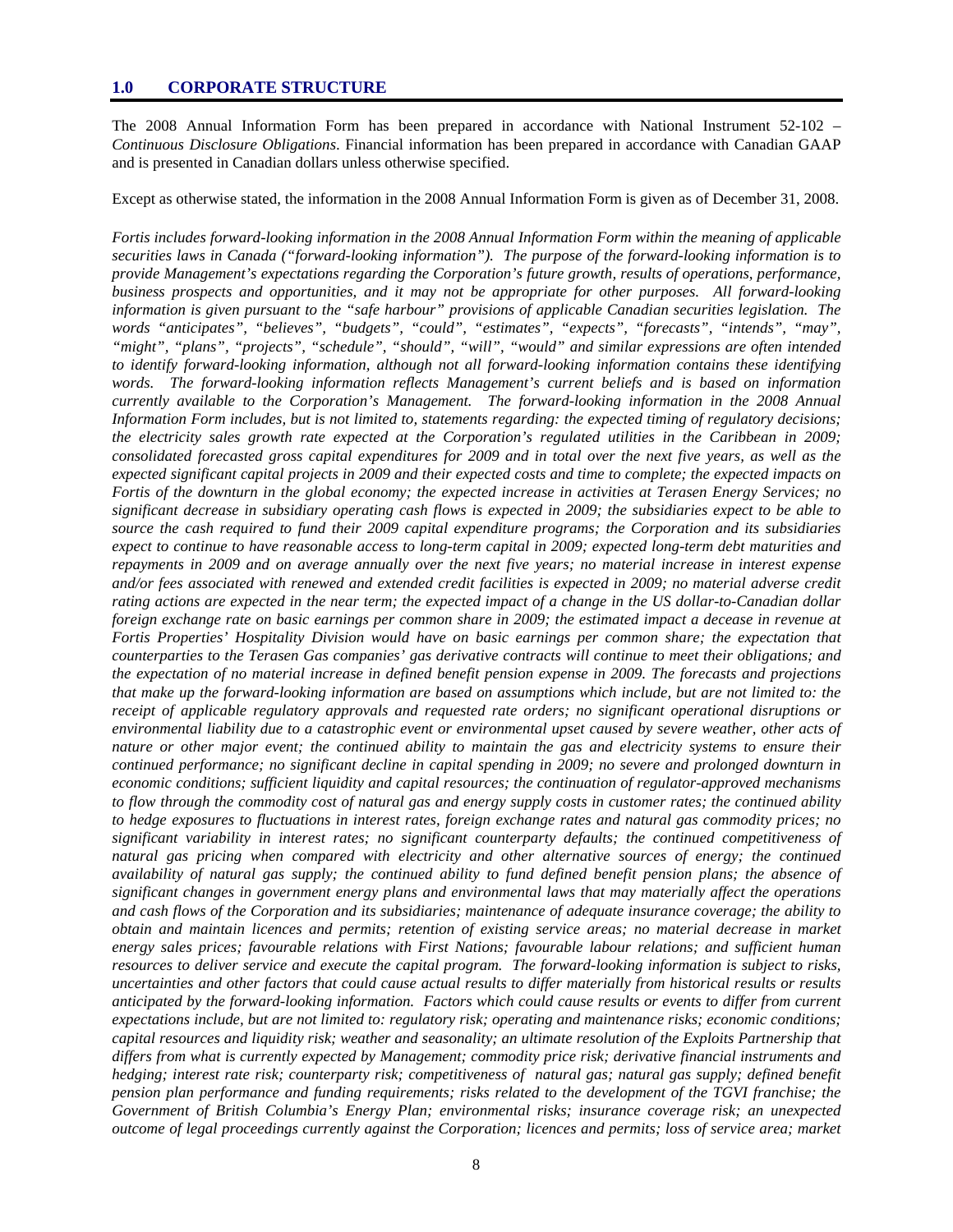*energy sales prices; transition to IFRS; changes in tax legislation; First Nations' lands; labour relations and human resources. For additional information with respect to the Corporation's risk factors, reference should be made to the Corporation's continuous disclosure materials filed from time to time with Canadian securities regulatory authorities and to the heading "Risk Factors" in the 2008 Annual Information Form.* 

*All forward-looking information in the 2008 Annual Information Form is qualified in its entirety by the above cautionary statements and, except as required by law, the Corporation undertakes no obligation to revise or update any forward-looking information as a result of new information, future events or otherwise after the date hereof.* 

## **1.1 Name and Incorporation**

Fortis is a holding company that was incorporated as 81800 Canada Ltd. under the *Canada Business Corporations Act* on June 28, 1977 and continued under the *Corporations Act* (Newfoundland and Labrador) on August 28, 1987.

The articles of incorporation of the Corporation were amended to: (a) change its name to Fortis Inc. on October 13, 1987; (b) set out the rights, privileges, restrictions and conditions attached to the Common Shares on October 15, 1987; (c) designate 2,000,000 First Preference Shares, Series A on September 11, 1990; (d) replace the class rights, privileges, restrictions and conditions attaching to the First Preference Shares and the Second Preference Shares on July 22, 1991; (e) designate 2,000,000 First Preference Shares, Series B on December 13, 1995; (f) designate 5,000,000 First Preference Shares, Series C on May 27, 2003; (g) designate 8,000,000 First Preference Shares, Series D and First Preference Shares, Series E on January 23, 2004; (h) amend the redemption provisions attaching to the First Preference Shares, Series D on July 15, 2005; (i) designate 5,000,000 First Preference Shares, Series F on September 22, 2006; and (j) designate 9,200,000 First Preference Shares, Series G on May 20, 2008.

Fortis redeemed all of its outstanding First Preference Shares, Series A and First Preference Shares, Series B on September 30, 1997 and December 2, 2002, respectively. On June 3, 2003, Fortis issued 5,000,000 First Preference Shares, Series C. On January 29, 2004, Fortis issued 8,000,000 First Preference Units, each unit consisting of one First Preference Share, Series D and one Warrant. During 2004, 7,993,500 First Preference Units were converted into 7,993,500 First Preference Shares, Series E and 6,500 First Preference Shares, Series D remained outstanding. On September 20, 2005. the First Preference Shares, Series D remained outstanding. 6,500 First Preference Shares, Series D were redeemed by the Corporation. On September 28, 2006, Fortis issued 5,000,000 First Preference Shares, Series F. On May 23, 2008, Fortis issued 8,000,000 First Preference Shares, Series G and on June 4, 2008 issued an additional 1,200,000 First Preference Shares, Series G, following the exercise of an over-allotment option in connection with the offering of the 8,000,000 First Preference Shares, Series G.

The corporate head and registered office of Fortis is located at the Fortis Building, Suite 1201, 139 Water Street, P.O. Box 8837, St. John's, NL, Canada, A1B 3T2.

## **1.2 Inter-Corporate Relationships**

Fortis is principally an international distribution utility holding company. Its regulated holdings include electric distribution utilities in five Canadian provinces and three Caribbean countries and a natural gas utility in British Columbia. As at December 31, 2008, regulated utility assets comprised approximately 92 per cent of the Corporation's total assets, with the balance primarily comprised of non-regulated generation assets, mainly hydroelectric, across Canada and in Belize and Upper New York State, and hotels and commercial real estate in Canada.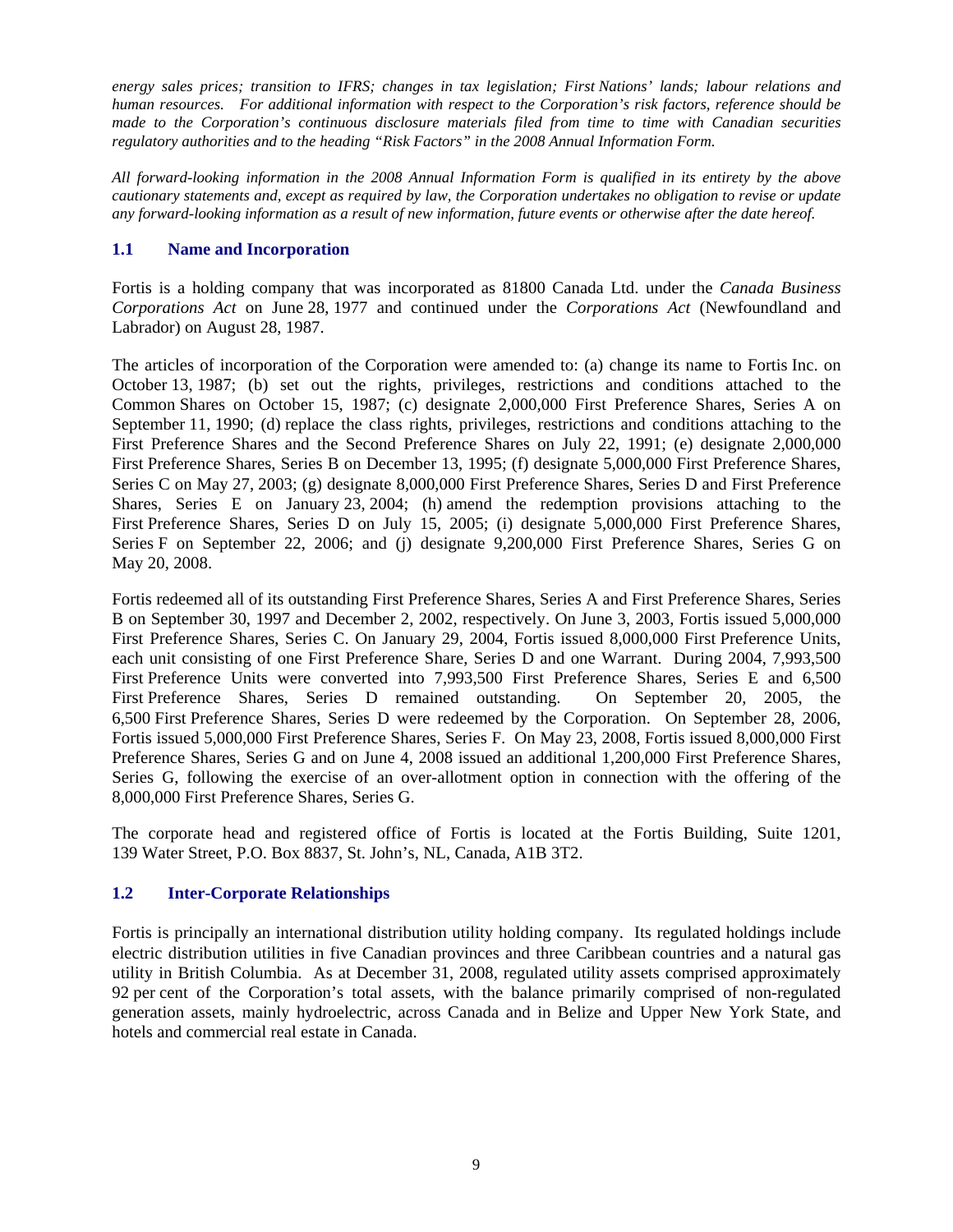The following table lists the principal subsidiaries of the Corporation, their jurisdictions of incorporation and the percentage of votes attaching to voting securities held directly or indirectly by the Corporation as at March 13, 2009. This table excludes certain subsidiaries, the total assets of which individually constituted less than 10 per cent of the Corporation's consolidated assets as at December 31, 2008, or the total revenues of which individually constituted less than 10 per cent of the Corporation's 2008 consolidated revenues. Additionally, the principal subsidiaries together comprise 82 per cent of the Corporation's consolidated assets as at December 31, 2008 and 82 per cent of the Corporation's 2008 consolidated revenue.

| <b>Principal Subsidiaries</b> |                                      |                                                                                                                        |  |  |  |
|-------------------------------|--------------------------------------|------------------------------------------------------------------------------------------------------------------------|--|--|--|
| <b>Subsidiary</b>             | <b>Jurisdiction of Incorporation</b> | Percentage of votes attaching to voting<br>securities beneficially owned, controlled<br>or directed by the Corporation |  |  |  |
| Terasen                       | British Columbia                     | 100                                                                                                                    |  |  |  |
| FortisAlberta <sup>(1)</sup>  | Alberta                              | 100                                                                                                                    |  |  |  |
| FortisBC Inc. $(2)$           | British Columbia                     | 100                                                                                                                    |  |  |  |
| Newfoundland Power            | Newfoundland and Labrador            | $93.7^{(3)}$                                                                                                           |  |  |  |
| Caribbean Utilities           | Cayman Islands                       | $57^{(4)}$                                                                                                             |  |  |  |

*(1)FortisAlberta Holdings, an Alberta corporation, owns all of the shares of FortisAlberta. FortisWest, a Canadian corporation, owns all of the shares of FortisAlberta Holdings. Fortis owns all of the shares of FortisWest.* 

*(2)Fortis Pacific Holdings, a British Columbia corporation, owns all of the shares of FortisBC Inc. FortisWest, a Canadian corporation, owns all of the shares of Fortis Pacific Holdings. Fortis owns all of the shares of FortisWest.* 

*(3)Fortis owns all of the common shares; 182,300 First Preference Shares, Series G; 33,181 First Preference Shares, Series B; 13,000 First Preference Shares, Series D and 1,713 First Preference Shares, Series A of Newfoundland Power which, at March 13, 2009, represented 93.7 per cent of its voting securities. The remaining 6.3 per cent of Newfoundland Power's voting securities consist of First Preference Shares, Series A, B, D and G which are primarily held by the public.* 

*(4)FEBL owns 15,989,329 of the Class A Ordinary Shares of Caribbean Utilities which, at March 13, 2009, represented approximately 57 per cent of its voting securities. The remaining 43 per cent of Caribbean Utilities' voting securities consist of Class A Ordinary Shares which are primarily held by the public. Fortis owns all of the shares of FEBL.*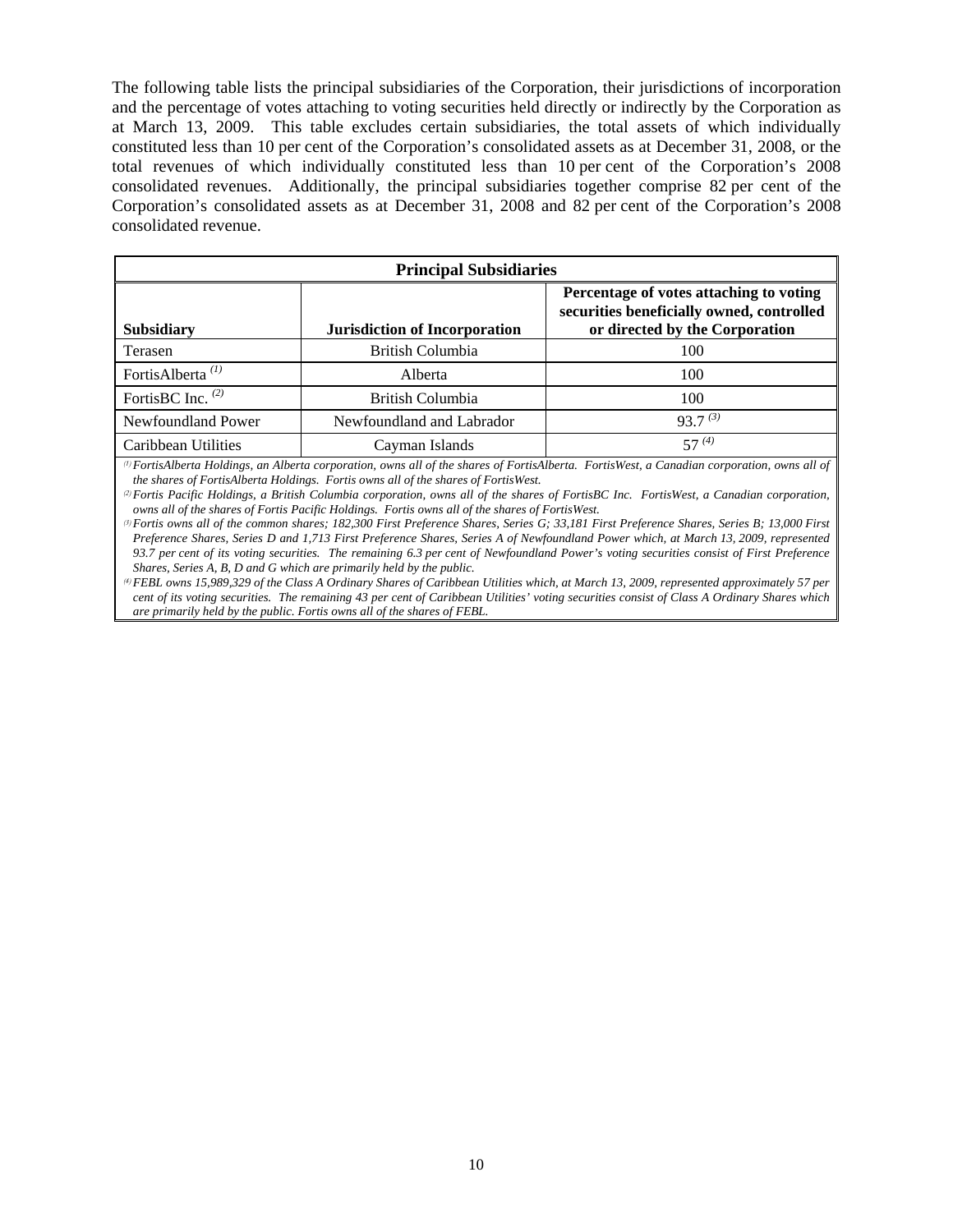#### **2.0 GENERAL DEVELOPMENT OF THE BUSINESS**

### **2.1 Three-Year History**

Over the past three years, the business operations of Fortis have increased significantly. Total assets have grown more than 2.4 times from \$4.6 billion as at December 31, 2005 to \$11.2 billion as at December 31, 2008. The Corporation's shareholders' equity has also grown 2.8 times from \$1.2 billion as at December 31, 2005 to \$3.4 billion as at December 31, 2008. Over the past three years, net earnings applicable to common shares have increased from \$137 million in 2005 to \$245 million in 2008.

The significant growth reflects the Corporation's profitable growth strategy for its principal businesses of regulated gas and electricity distribution. This strategy includes a combination of growth through acquisitions and organic growth through the Corporation's consolidated capital expenditure program.

The significant growth over the past three years primarily reflected the approximate \$3.7 billion acquisition of Terasen in May 2007. The addition of Terasen's gas distribution business doubled the Corporation's investment in regulated rate base assets and marked the Corporation's expansion into natural gas distribution. In addition, Fortis has increased its regulated utility investments in the Caribbean through the acquisition of Fortis Turks and Caicos and the acquisition of a controlling interest in Caribbean Utilities, both of which occurred in 2006. The Corporation has increased its non-regulated investments over the last three years through the acquisition of six hotels in Canada.

Organic growth has been driven by the capital expenditure programs at FortisAlberta and FortisBC. Total assets at FortisAlberta and FortisBC have grown by approximately 50 per cent and 28 per cent, respectively, over the past three years.

### **2.2 Outlook**

The Corporation maintains a profitable growth strategy for its principal businesses of regulated gas and electricity distribution. This strategy includes a combination of growth through acquisitions and organic growth through the Corporation's consolidated capital expenditure program.

The Corporation's principal businesses of regulated gas and electricity distribution are capital intensive. Over the next five years, the Corporation's consolidated gross capital expenditures are expected to total approximately \$4.5 billion. Approximately \$3.1 billion of the capital spending is expected be incurred at the regulated electric utilities, driven by FortisAlberta, FortisBC and regulated utility operations in the Caribbean. Approximately \$1.2 billion is expected to be incurred at the regulated gas utilities. Capital expenditures at the regulated utilities are subject to regulatory approval. Non-regulated capital expenditures are expected to total approximately \$200 million over the same period.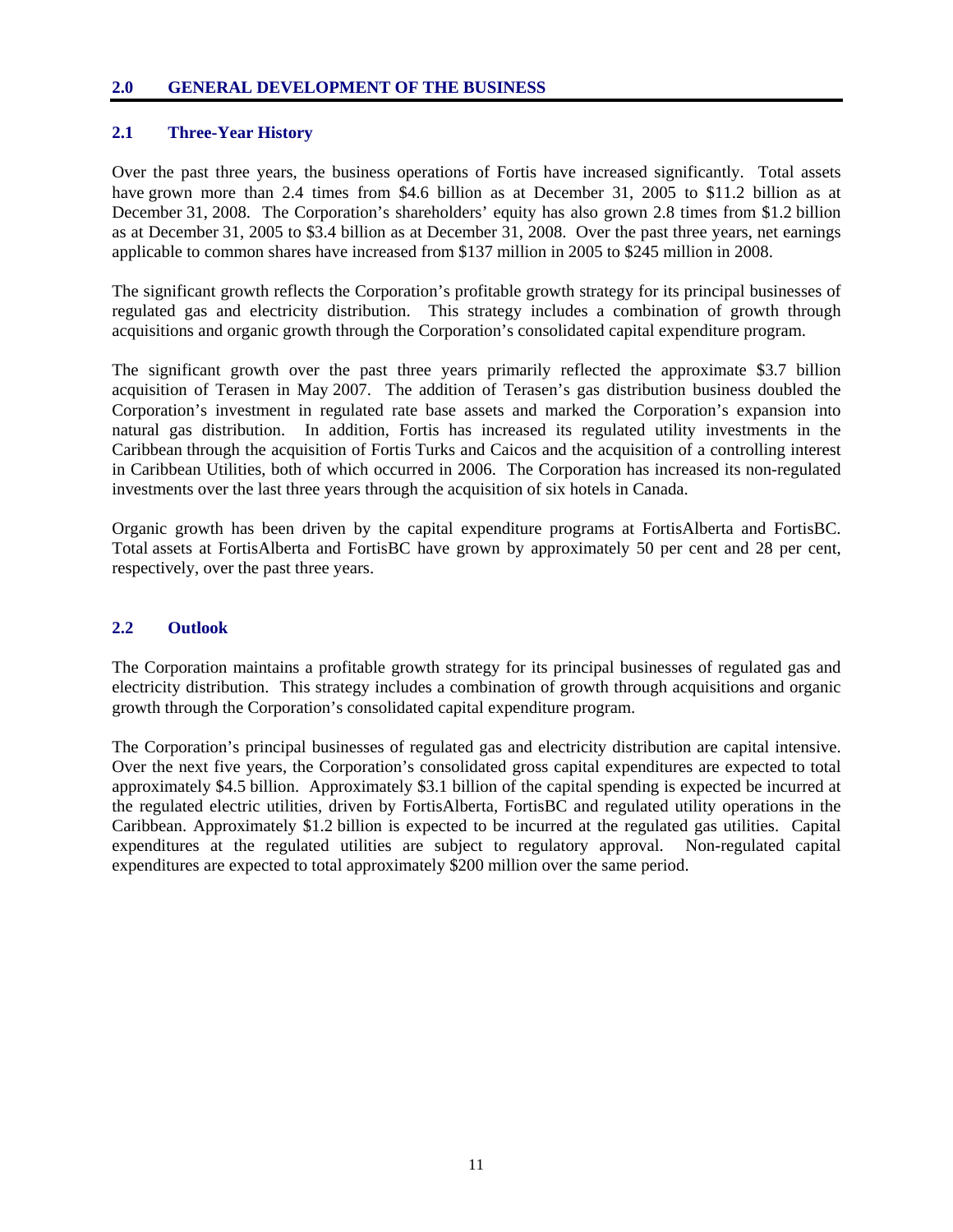Consolidated gross capital expenditures for 2009 are expected to be approximately \$1 billion, as summarized in the following table.

| <b>Fortis</b><br><b>Forecast Gross Capital Expenditures</b><br><b>Year Ending December 31, 2009</b> |                |  |  |
|-----------------------------------------------------------------------------------------------------|----------------|--|--|
|                                                                                                     | $($$ millions) |  |  |
| <b>Terasen Gas Companies</b>                                                                        | 287            |  |  |
| FortisAlberta                                                                                       | 292            |  |  |
| FortisBC                                                                                            | 142            |  |  |
| Newfoundland Power                                                                                  | 65             |  |  |
| <b>Other Canadian Electric Utilities</b>                                                            | 34             |  |  |
| Regulated Electric Utilities - Caribbean                                                            | 118            |  |  |
| Non-Regulated Utility                                                                               | 56             |  |  |
| <b>Fortis Properties</b>                                                                            | 33             |  |  |
| <b>Total</b>                                                                                        | 1,027          |  |  |

With its substantial credit facilities and conservative capital structure, Fortis believes it has the financial flexibility to respond to the global economic downturn and volatility in the capital markets anticipated to continue in 2009. The Corporation and its utilities also expect to continue to have reasonable access to long-term capital in 2009.

The Corporation's capital program should drive growth in earnings and dividends. The Corporation continues to pursue acquisitions for profitable growth, focusing on opportunities to acquire regulated natural gas and electric utilities in Canada, the United States and the Caribbean. Fortis will also pursue growth in its non-regulated businesses in support of its regulated utility growth strategy.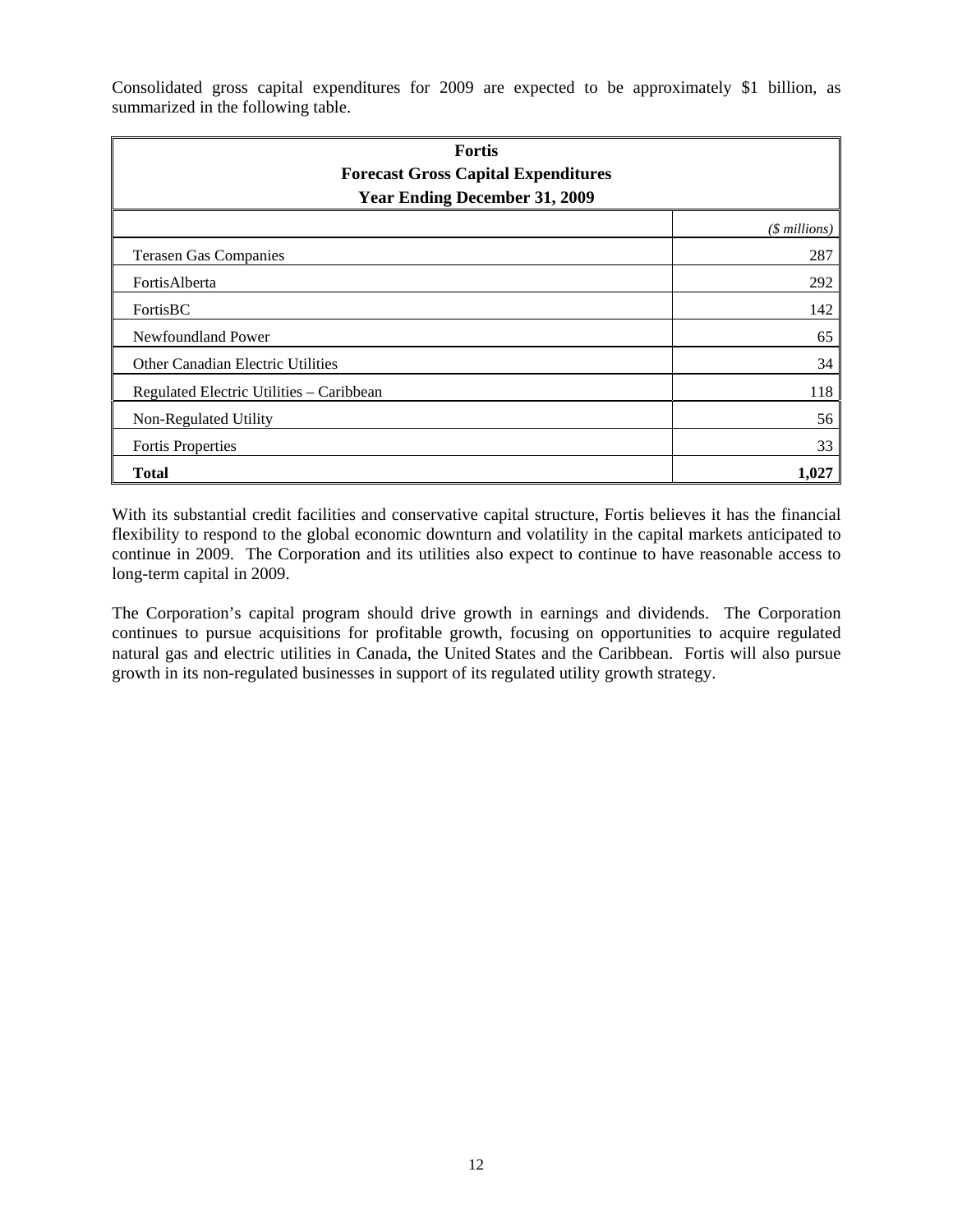#### **3.0 DESCRIPTION OF THE BUSINESS**

Fortis is principally an international distribution utility holding company. Its core business is highly regulated and is segmented by franchise area and, depending on regulatory requirements, by the nature of the assets. Fortis also holds investments in non-regulated generation, and commercial real estate and hotels, which are treated as two separate segments. The Corporation's reporting segments allow Management to evaluate the operational performance and assess the overall contribution of each segment to the Corporation's long-term objectives. Each reporting segment operates as an autonomous unit, assumes profit and loss responsibility and is accountable for its own resource allocation.

The operating segments of the Corporation are: (i) Regulated Gas Utilities - Canadian, (ii) Regulated Electric Utilities - Canadian, (iii) Regulated Electric Utilities - Caribbean, (iv) Non-Regulated - Fortis Generation; (v) Non-Regulated - Fortis Properties, and (vi) Corporate and Other.

The following sections describe the operations in each of the Corporation's reportable segments.

### **3.1 Regulated Gas Utilities - Canadian**

#### **3.1.1** *Terasen Gas Companies*

The Regulated Gas Utilities - Canadian segment comprises the gas distribution business of TGI, TGVI and TGWI, collectively referred to as the Terasen Gas companies, which Fortis acquired through the acquisition of Terasen on May 17, 2007.

TGI is the largest distributor of natural gas in British Columbia, serving approximately 834,000 residential, commercial and industrial customers in a service area that extends from Vancouver to the Fraser Valley and the interior of British Columbia.

TGVI owns and operates the natural gas transmission pipeline from the Greater Vancouver area across the Georgia Strait to Vancouver Island and the distribution system on Vancouver Island and along the Sunshine Coast of British Columbia, serving approximately 95,000 residential, commercial and industrial customers.

In addition to providing transmission and distribution services to customers, TGI and TGVI also obtain natural gas supplies on behalf of most residential and commercial customers. Gas supplies are sourced primarily from northeastern British Columbia and, through TGI's Southern Crossing Pipeline, from Alberta.

TGWI owns and operates the propane distribution system in Whistler, British Columbia, providing service to approximately 2,400 residential and commercial customers.

The Terasen Gas companies own and operate more than 46,000 kilometers of natural gas distribution and transmission pipelines and met a peak day demand of 1,402 TJ in 2008.

#### *Market and Sales*

The Terasen Gas companies' annual customer gas volumes increased to 221,122 TJ in 2008 from 220,977 TJ in 2007. Revenue was \$1.90 billion in 2008 compared to \$1.75 billion in 2007. Financial results for the Terasen Gas companies are included in the consolidated financial statements of the Corporation from the date of acquisition, May 17, 2007. The Terasen Gas companies' gas volumes and revenue from the date of acquisition to December 31, 2007 were 118,309 TJ and \$905 million, respectively.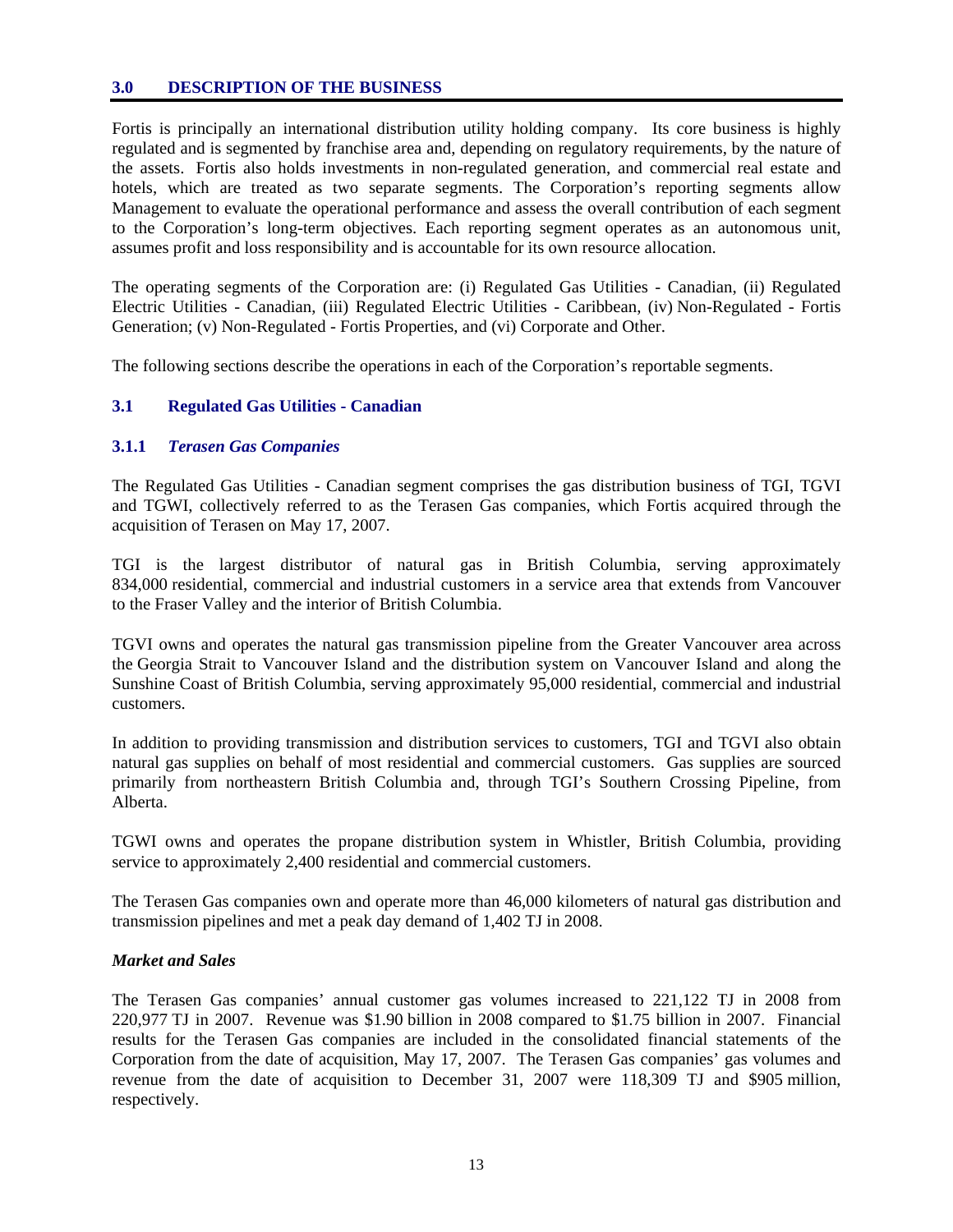The following table compares the composition of 2008 and 2007 gas rate revenue and gas volumes by customer class of the Terasen Gas companies.

| <b>Terasen Gas Companies</b>                                                                                                          |                                                           |              |       |              |  |
|---------------------------------------------------------------------------------------------------------------------------------------|-----------------------------------------------------------|--------------|-------|--------------|--|
|                                                                                                                                       | <b>Gas Rate Revenue and Gas Volumes by Customer Class</b> |              |       |              |  |
|                                                                                                                                       | <b>PJ Volumes</b><br>Revenue<br>(per cent)<br>(per cent)  |              |       |              |  |
|                                                                                                                                       | 2008                                                      | $2007^{(1)}$ | 2008  | $2007^{(1)}$ |  |
| Residential                                                                                                                           | 57.7                                                      | 57.1         | 35.5  | 33.9         |  |
| Commercial                                                                                                                            | 33.1                                                      | 32.9         | 19.9  | 19.1         |  |
| Small industrial                                                                                                                      | 1.7                                                       | 1.9          | 1.4   | 1.6          |  |
| Large industrial and other                                                                                                            | 0.1                                                       | 0.1          | 0.1   | 0.1          |  |
| Total natural gas sales                                                                                                               | 92.6                                                      | 92.0         | 56.9  | 54.7         |  |
| Transportation and other                                                                                                              | 7.4                                                       | 8.0          | 43.1  | 45.3         |  |
| Total                                                                                                                                 | 100.0                                                     | 100.0        | 100.0 | 100.0        |  |
| (1)<br>The 2007 figures are for the year ended December 31, 2007. The Corporation acquired the Terasen Gas companies on May 17, 2007; |                                                           |              |       |              |  |

*therefore, only revenue since May 17, 2007 is reflected in the consolidated financial statements of the Corporation.* 

## *Gas Purchase Agreements*

In order to acquire supply resources that ensure reliable natural gas deliveries to its customers, the Terasen Gas companies purchase supply from a select list of producers, aggregators and marketers by adhering to strict standards of counterparty creditworthiness and contract execution/management procedures. TGI contracts for approximately 113 PJ of baseload and seasonal supply, of which 81 PJ is delivered off the Spectra Energy Gas transmission system and 14 PJ is comprised primarily of Alberta-sourced supply transported into British Columbia via TransCanada Pipelines Limited's Alberta and British Columbia systems. The remaining 18 PJ of baseload and seasonal supply is sourced at Sumas, British Columbia. TGVI contracts for approximately 11 PJ of annual supply comprised of base load and seasonal contracts of which approximately 9 PJ is delivered off the Spectra Energy Gas transmission system and 2 PJ sourced directly at Sumas.

Through the operation of regulatory deferrals, any difference between the forecasted cost of natural gas purchases, as reflected in customer rates, and the actual cost of natural gas purchases is recovered from, or refunded to, customers in future rates. The majority of supply contracts in the current portfolio are seasonal for either the summer period (April to October) or winter period (November to March) with a few contracts one year or longer in length.

The Spectra Energy Gas transmission and TransCanada Pipeline Limited transportation tolls are regulated by the National Energy Board, whose responsibilities include regulating pipeline tolls. The Terasen Gas companies pay both fixed and variable charges for use of the pipelines, which are recovered through rates paid by its customers.

### *Peak Shaving Arrangements*

TGI and TGVI incorporate peak shaving and gas storage facilities into its portfolio to:

- i. manage the load factor of baseload supply contracts throughout the year;
- ii. eliminate the risk of supply shortages during a peak throughput day;
- iii. reduce the cost of gas during winter months; and
- iv. balance daily supply and demand on the distribution system.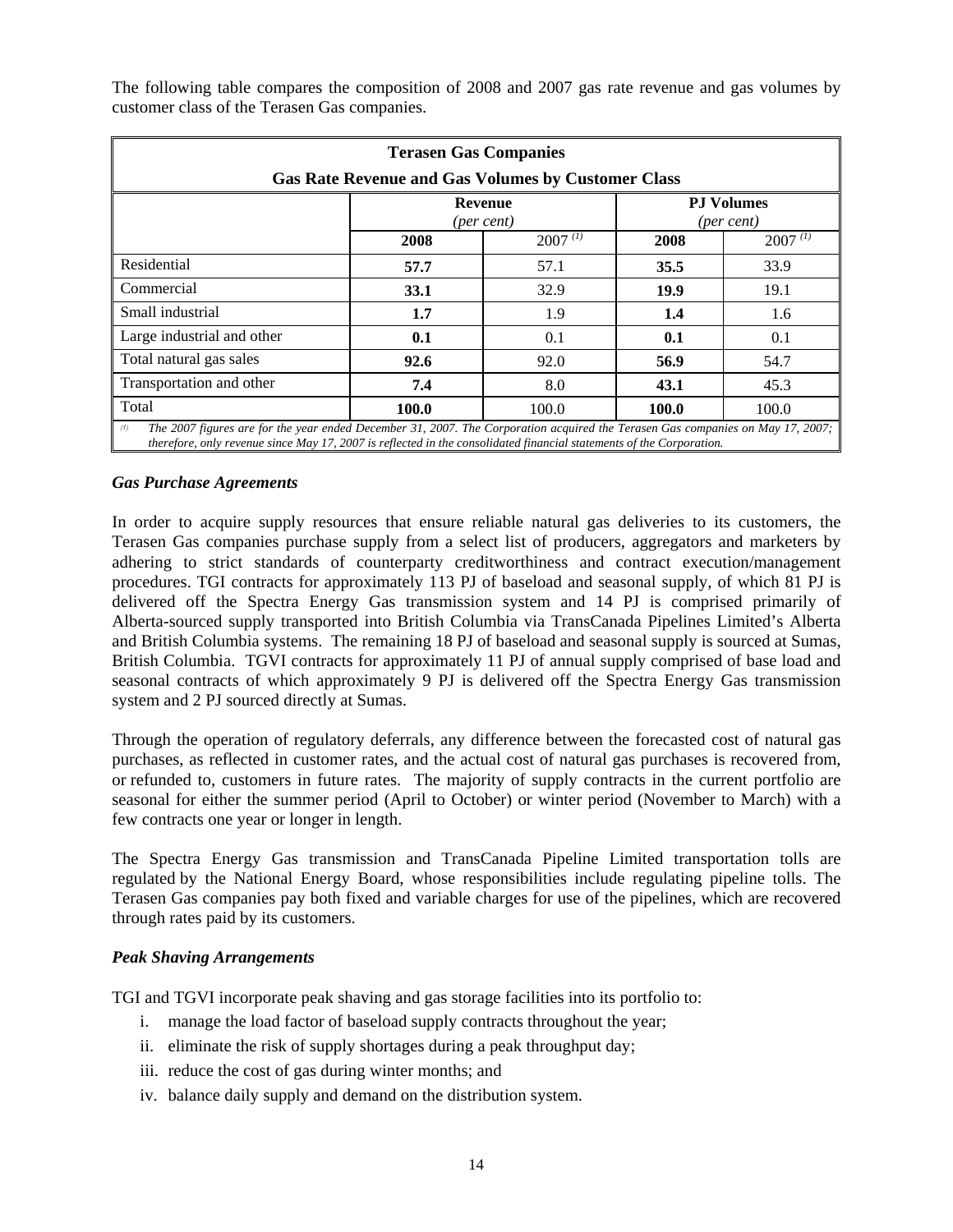The Terasen Gas companies' peak shaving and storage assets and contracts for 2009 include up to 30 PJ in storage capacity at various locations throughout British Columbia, Alberta and the Pacific Northwest of the United States. These facilities can deliver a maximum daily rate of 574 TJ on a combined basis.

TGVI maintains storage contracts with Unocal Canada Limited at the Aitken Creek Storage facility in Northern British Columbia and Northwest Natural Gas Company at the Mist Storage facility in Oregon, United States. TGVI's Aitken Creek storage contract consists of 2 PJ of capacity with 14 TJ of daily deliverability and its Mist storage contract consists of 0.69 PJ of capacity with 26 TJ of daily deliverability. TGVI also has access to an estimated 26 TJ of daily peak supply deliverability from various peak supply arrangements.

## *Off-System Sales*

TGI is in its  $13<sup>th</sup>$  year of off-system sales activities, in which any daily excess supply of gas is sold at the market spot rate and allows for the recovery or mitigation of costs on unutilized supply and/or pipeline capacity. In 2007/2008, TGI marketed approximately 23.5 PJ of surplus gas and 43.7 PJ of excess pipeline capacity for a net pre-tax recovery of approximately \$181.5 million. Through the Gas Supply Mitigation Incentive Plan established with the BCUC, \$1.1 million (pre-tax) of these benefits accrued to shareholders with the remainder flowing through to customers in the form of reduced natural gas costs.

## *Unbundling*

Over the past several years, TGI, the BCUC and other interested parties have laid the groundwork for the introduction of natural gas commodity unbundling in British Columbia. On November 1, 2004, commercial customers of TGI became eligible to buy their natural gas commodity supply from third-party suppliers. TGI continues to provide delivery of the natural gas. Approximately 80,000 commercial customers are eligible to participate in commodity unbundling. By December 31, 2008, approximately 19,800 customers had elected to participate in this program.

During 2006, the BCUC approved the offering of commodity supply choice to residential customers. The BCUC agreed to open a portion of the Province of British Columbia's residential natural gas market to competition, allowing homeowners to sign long-term fixed-price contracts for natural gas with companies other than TGI, effective May 2007. Consumers had the option to remain with TGI or sign with another market participant, in which case they began receiving gas at that market participant's rate beginning in November 2007. TGI continues to provide delivery service to unbundled customers and delivery margins are not expected to be impacted by migration of residential customers to alternative commodity suppliers. Approximately 748,000 residential customers are eligible to participate in commodity unbundling. By December 31, 2008, approximately 115,500 customers had elected to participate in this program. Neither residential nor commercial unbundling has had a material effect on the delivery margins of TGI.

### *Legal Proceedings*

On March 26, 2007, the Minister of Small Business and Revenue and Minister Responsible for Regulatory Reform (the "Minister") in British Columbia issued a decision in respect of the appeal by TGI of an assessment of additional British Columbia Social Service Tax in the amount of approximately \$37 million associated with the Southern Crossing Pipeline, which was completed in 2000. The Minister reduced the assessment to \$7 million, including interest, which has been paid in full to avoid accruing further interest and recorded as a long-term regulatory deferral asset. The matter is currently under appeal to the Supreme Court of British Columbia.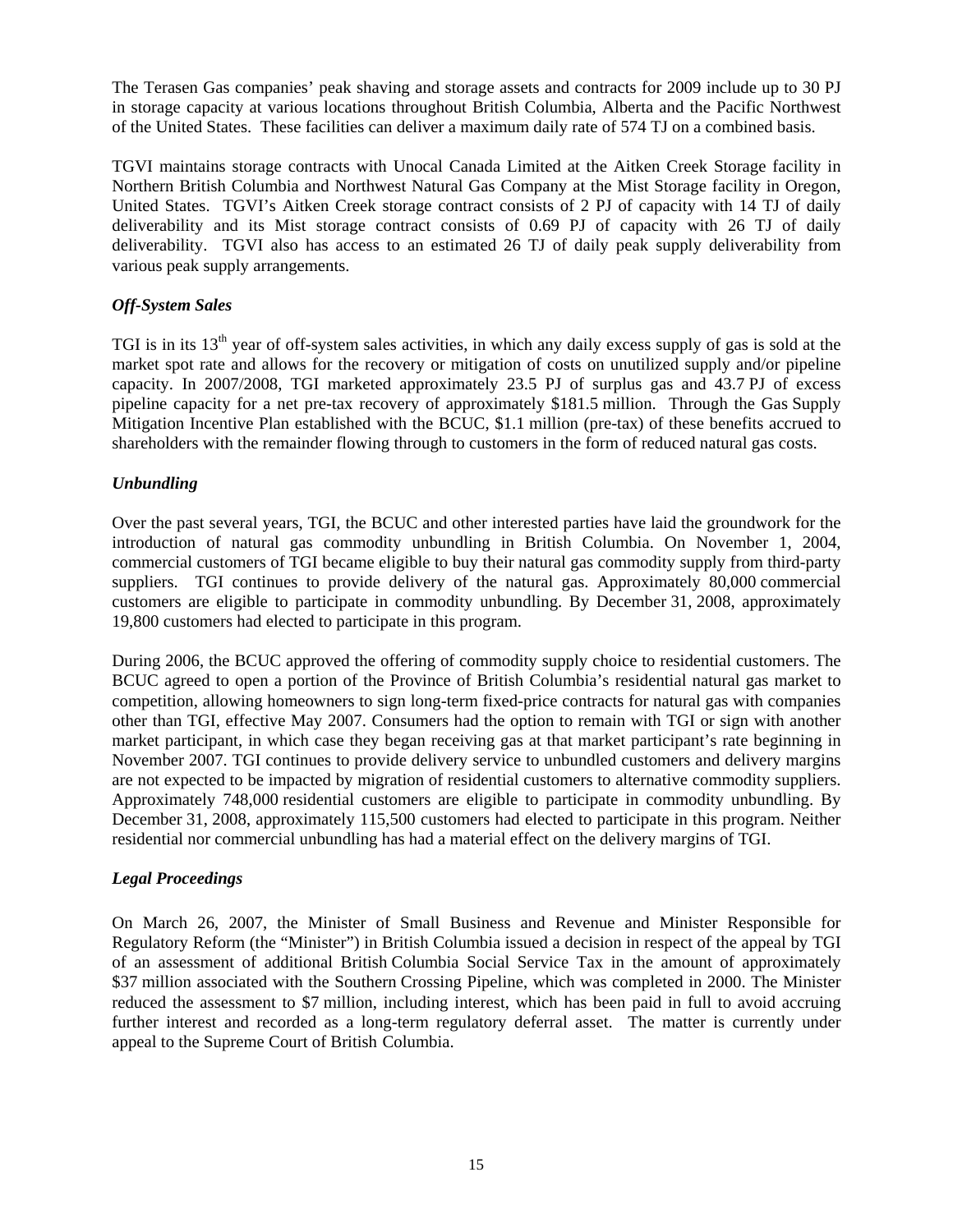During 2007 and 2008, a non-regulated subsidiary of Terasen received Notices of Assessment from CRA for additional taxes related to the taxations years 1999 through 2003. The exposure has been fully provided for in the Corporation's 2008 consolidated financial statements. Terasen has begun the appeal process associated with the assessments.

In 2008, the Vancouver Island Gas Joint Venture commenced a claim against TGVI seeking damages for alleged past overpayments and a future reduction in their tolls. The Statement of Claim does not quantify damages and, as such, the Company cannot determine the amount of the claim at this time. It is the Company's view that the claim is without merit. No amount, therefore, has been accrued in the Corporation's 2008 consolidated financial statements.

## *Human Resources*

At December 31, 2008, the Terasen Gas companies employed 1,260 full-time equivalent employees. Approximately 75 per cent of the employees are represented by IBEW, Local 213 and COPE, Local 378 under collective agreements that expire on March 31, 2011 and March 31, 2012, respectively.

## **3.2 Regulated Electric Utilities - Canadian**

## **3.2.1** *FortisAlberta*

FortisAlberta is a regulated electric distribution utility in the Province of Alberta. Its business is the ownership and operation of regulated electric distribution facilities that distribute electricity generated by other market participants from high-voltage transmission substations to end-use customers. FortisAlberta is not involved in the generation, transmission or direct sale of electricity. FortisAlberta owns and operates the electricity distribution system in a substantial portion of southern and central Alberta, totalling approximately 108,000 kilometres of distribution lines. The Company's distribution network serves approximately 461,000 customers, comprising residential, commercial, farm and industrial consumers of electricity, and met a peak demand of 3,150 MW in 2008.

## *Market and Sales*

FortisAlberta's annual energy deliveries increased to 15,722 GWh in 2008 from 15,378 GWh in 2007. Revenue was \$300 million in 2008 compared to \$270 million in 2007.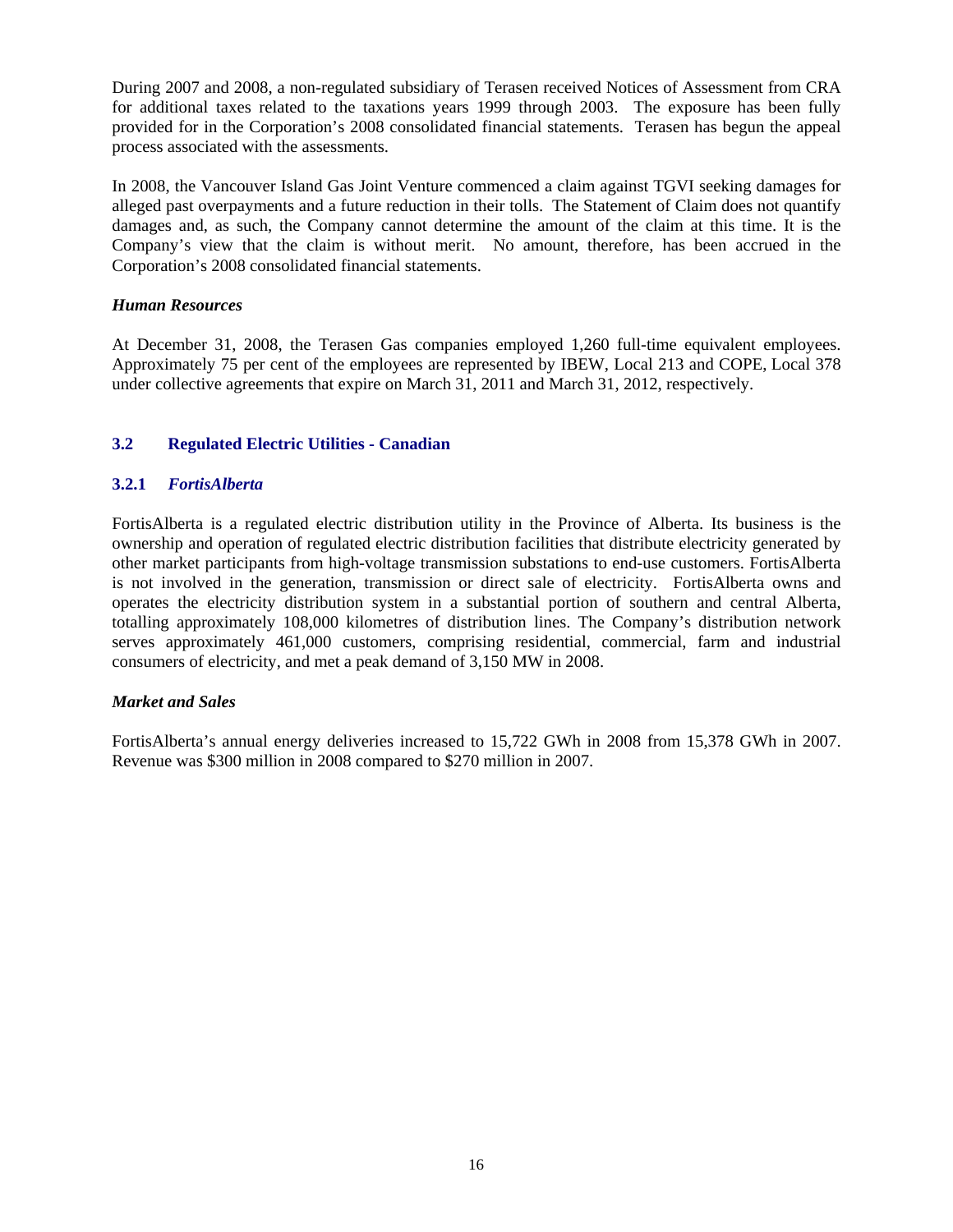| <b>FortisAlberta</b><br><b>Electric Rate Revenue and Energy Deliveries by Customer Class</b> |       |                                                                                    |       |       |  |
|----------------------------------------------------------------------------------------------|-------|------------------------------------------------------------------------------------|-------|-------|--|
|                                                                                              |       | <b>GWh Deliveries</b> <sup>(1)</sup><br><b>Revenue</b><br>(per cent)<br>(per cent) |       |       |  |
|                                                                                              | 2008  | 2007                                                                               | 2008  | 2007  |  |
| Residential                                                                                  | 30.5  | 30.8                                                                               | 16.4  | 16.2  |  |
| Large commercial and industrial $^{(2)}$                                                     | 22.6  | 22.4                                                                               | 60.9  | 60.8  |  |
| Farms                                                                                        | 12.9  | 13.3                                                                               | 8.2   | 8.5   |  |
| Small commercial                                                                             | 11.6  | 12.0                                                                               | 8.0   | 8.1   |  |
| Small oil and gas                                                                            | 9.6   | 9.8                                                                                | 6.0   | 6.0   |  |
| Other $\overline{^{(3)}}$                                                                    | 12.8  | 11.7                                                                               | 0.5   | 0.4   |  |
| Total                                                                                        | 100.0 | 100.0                                                                              | 100.0 | 100.0 |  |

The following table compares the composition of FortisAlberta's 2008 and 2007 electric rate revenue and energy deliveries by customer class.

*(1) GWh percentages presented exclude FortisAlberta's GWh deliveries to "transmission-connected" customers. These deliveries consist primarily of large-scale industrial customers directly connected to the transmission grid. The Company collects energy delivery information and discloses it as the volume risk on transmission throughput that resides with the distribution utility. This transmission revenue is recorded net of expenses in other revenue in FortisAlberta's financial statements.* 

*(2) Included in the large commercial and industrial customer class are large oil and gas customers* 

*(3) Includes revenue from sources other than the delivery of electricity, including that related to street-lighting services, net transmission revenue, rate riders, deferrals and adjustments* 

## *Franchise Agreements*

Most of FortisAlberta's residential, commercial and industrial customers located within a city, town, or village boundary are served through franchise agreements between the Company and the customers' municipality of residence. From time to time, municipal governments in Alberta give consideration to creating their own electric distribution utilities by purchasing the assets of FortisAlberta that are located in their municipal boundaries. In Alberta, the standard franchise agreement, which could include a franchise fee payable to the municipality, is generally for ten years and may be renewed for five years upon mutual consent of the parties. All municipal franchises are governed by legislation that requires the municipality or the utility to give notice and obtain AUC approval if it intends to terminate its franchise agreement. Any franchise agreement that is not renewed continues in effect until either the Company or the municipality terminates it with AUC permission. If a franchise agreement is terminated and the municipality subsequently exercises its right under the *Municipal Government Act* (Alberta) to purchase FortisAlberta's distribution network within the municipality's boundaries or annexed area, the Company must be compensated. Compensation would include payment for FortisAlberta's assets on the basis of replacement cost less depreciation.

FortisAlberta serves over 141 municipalities, of which 140 are on standardized individual franchise agreements. Substantially all of these agreements expire between 2011 and 2017. The Company is in the process of renewing or negotiating franchise agreements with one additional municipality and two summer villages.

### *Human Resources*

At December 31, 2008, FortisAlberta had 991 full-time equivalent employees. Approximately 70 per cent of the employees of the Company are members of a labour association represented by UUWA, Local 200, under a three-year collective agreement that expires on December 31, 2010.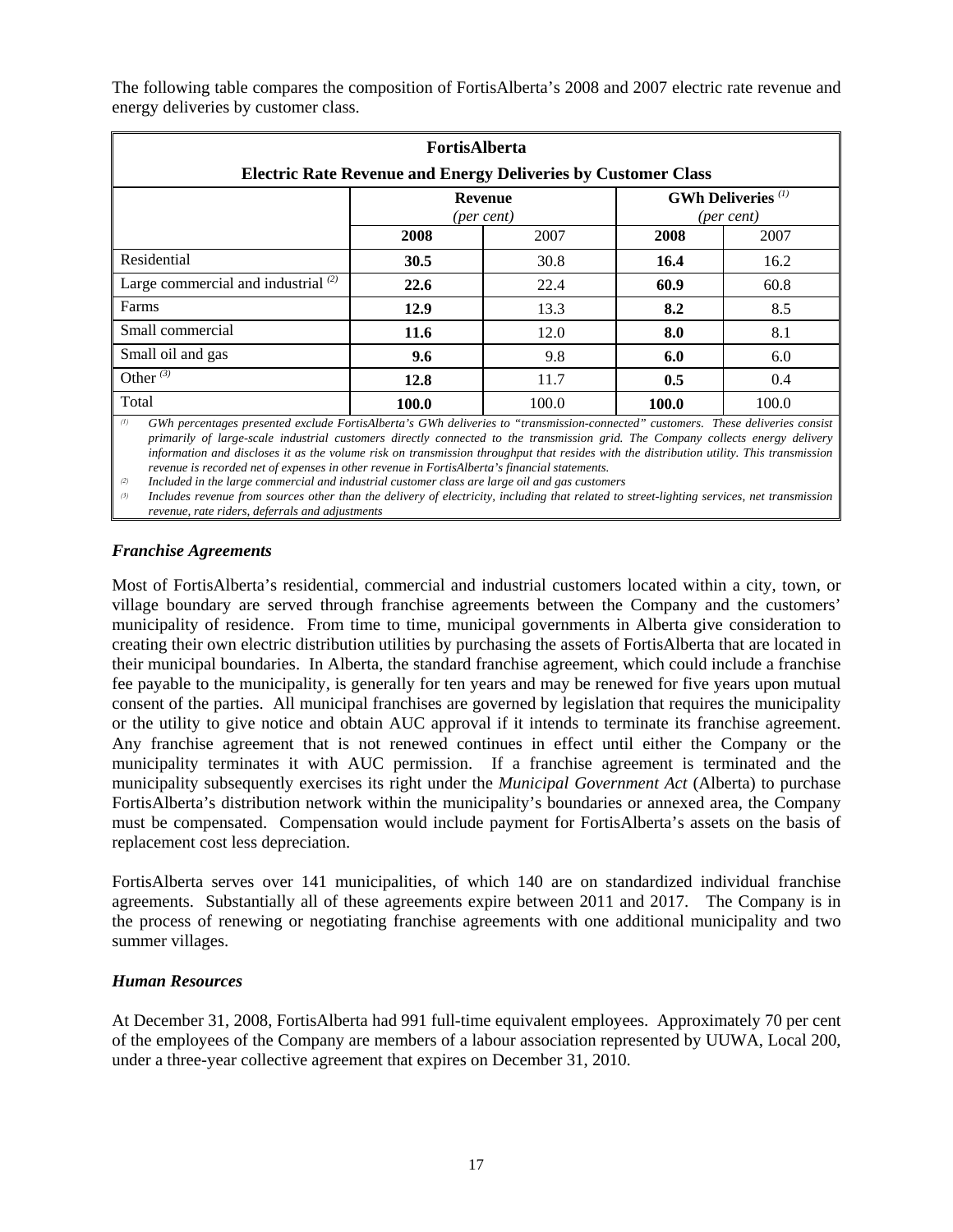### **3.2.2** *FortisBC*

FortisBC includes FortisBC Inc., an integrated electric utility that owns a network of generation, transmission and distribution assets located in the southern interior of British Columbia. FortisBC Inc. serves a diverse mix of more than 157,000 customers, approximately 110,000 of whom are served directly by the Company's assets while the remainder are served through the wholesale supply of power to municipal distributors. In 2008, FortisBC Inc. met a record peak demand of 746 MW. Residential customers represent the largest customer segment of the Company. FortisBC's transmission and distribution assets include approximately 7,000 kilometres of transmission and distribution lines and 64 distribution substations.

FortisBC also includes operating, maintenance and management services relating to the 450-MW Waneta hydroelectric generation facility owned by Teck Cominco, the 149-MW Brilliant Hydroelectric Plant and 120-MW Brilliant Expansion Plant owned by CPC/CBT, the 185-MW Arrow Lakes Hydroelectric Plant owned by CPC/CBT, and the distribution system owned by the City of Kelowna.

### *Market and Sales*

FortisBC has a diverse customer base composed primarily of residential, general service, industrial and municipal wholesale, and other industrial customers. Annual electricity sales were 3,087 GWh in 2008 compared to 3,091 GWh in 2007. Revenue increased to \$237 million in 2008 from \$229 million in 2007.

| <b>FortisBC</b>                                                                                                                                                                                            |      |                                                        |      |      |  |  |
|------------------------------------------------------------------------------------------------------------------------------------------------------------------------------------------------------------|------|--------------------------------------------------------|------|------|--|--|
|                                                                                                                                                                                                            |      | <b>Revenue and Electricity Sales by Customer Class</b> |      |      |  |  |
| <b>GWh Sales</b><br><b>Revenue</b><br>(per cent)<br>(per cent)                                                                                                                                             |      |                                                        |      |      |  |  |
|                                                                                                                                                                                                            | 2008 | 2007                                                   | 2008 | 2007 |  |  |
| Residential                                                                                                                                                                                                | 43.4 | 40.7                                                   | 39.5 | 37.5 |  |  |
| General service                                                                                                                                                                                            | 24.6 | 23.6                                                   | 23.4 | 22.6 |  |  |
| Wholesale                                                                                                                                                                                                  | 19.3 | 19.0                                                   | 28.9 | 28.5 |  |  |
| Industrial                                                                                                                                                                                                 | 6.1  | 8.4                                                    | 8.2  | 11.4 |  |  |
| Other $(1)$                                                                                                                                                                                                | 6.6  | 8.3                                                    |      |      |  |  |
| Total<br>100.0<br>100.0<br>100.0<br>100.0                                                                                                                                                                  |      |                                                        |      |      |  |  |
| (1)<br>Includes revenue from sources other than from the sale of electricity, including revenue of Fortis Pacific Holdings associated with<br>non-regulated operating, maintenance and management services |      |                                                        |      |      |  |  |

The following table compares the composition of FortisBC's 2008 and 2007 revenue and electricity sales by customer class.

#### *Generation and Power Supply*

FortisBC Inc. meets the electricity supply requirements of its customers through a mix of its own generation and power purchase contracts. FortisBC Inc. owns four regulated hydroelectric generating plants on the Kootenay River with an aggregate capacity of 223 MW and annual energy output of approximately 1,591 GWh, which provide approximately 45 per cent of the Company's energy needs and 30 per cent of its capacity needs. FortisBC Inc. meets the balance of its requirements through a portfolio of long-term and short-term power purchase contracts.

FortisBC Inc.'s four hydroelectric generation facilities are governed by the CPA. The CPA is a multi-party agreement that enables the five separate owners of eight major hydroelectric generating plants, with a combined capacity of more than 1,500 MW and located in relatively close proximity to each other, to coordinate the operation and dispatch of their plants.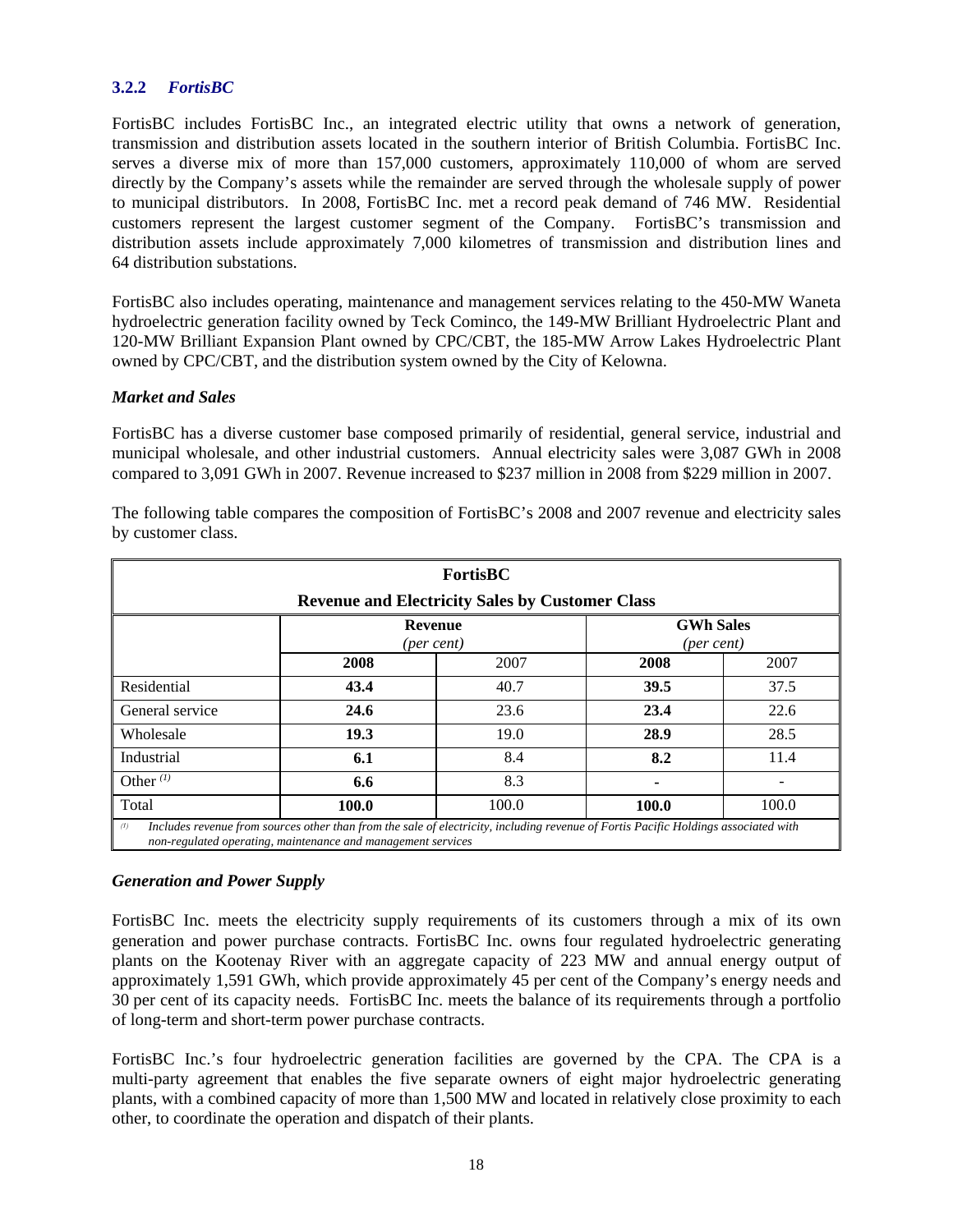The following table lists the plants and their owners.

| <b>Plant</b>                       | Capacity (MW) | <b>Owners</b>       |
|------------------------------------|---------------|---------------------|
| Canal Plant                        | 580           | <b>BC</b> Hydro     |
| Waneta Dam                         | 450           | <b>Teck Cominco</b> |
| Kootenay River System              | 223           | FortisBC Inc.       |
| <b>Brilliant Dam and Expansion</b> | 269           | BPC and BEPC        |
| <b>Total</b>                       | 1,522         |                     |

BPC, BEPC, Teck Cominco and FortisBC Inc. are collectively defined in the CPA as the Entitlement Parties. The CPA enables BC Hydro and the Entitlement Parties, through coordinated use of water flows, subject to the 1961 Columbia River Treaty between Canada and the United States, and storage reservoirs, and through the coordinated operation of generating plants, to generate more power from their respective generating resources than they could if they operated independently. Under the CPA, BC Hydro takes into its system all power actually generated by all seven plants owned by the Entitlement Parties. In exchange for permitting BC Hydro to determine the output of these facilities, each of the Entitlement Parties is contractually entitled to a fixed annual entitlement of capacity and energy from BC Hydro, which is currently based on 50-year historical water flows. The Entitlement Parties receive their defined entitlements irrespective of actual water flows to the Entitlement Parties' generating plants and are, accordingly, insulated from the risk of water availability.

The majority of FortisBC Inc.'s remaining electricity supply is acquired through long-term power purchase contracts, consisting of the following:

- i. a 149-MW long-term power purchase agreement with BPC terminating in 2056;
- ii. a 200-MW power purchase agreement with BC Hydro terminating in 2013; and
- iii. a number of small power purchase contracts with independent power producers.

The majority of these purchase contracts have been approved by the BCUC and prudently incurred costs thereunder flow through to customers through FortisBC Inc.'s electricity rates.

Although FortisBC Inc. can currently meet most of its customer supply requirements from its own generation and the long-term power purchase agreements described above, a portion of the customer load during the summer and winter peak-demand periods may need to be supplied from the market in the form of short-term power purchases. Costs related to such purchases, provided they are prudently incurred and accurately forecasted, are largely flowed through to customers. FortisBC Inc. generally makes arrangements prior to the winter season to acquire power at known prices should the need arise.

### *Legal Proceedings*

The British Columbia Ministry of Forests has alleged breaches of the Forest Practices Code and negligence relating to a fire near Vaseux Lake and has filed and served a writ and statement of claim against FortisBC. In addition, the Company has been served with a filed writ and statement of claim by a private landowner in relation to the same matter. The Company is currently communicating with its insurers and has filed a statement of defence in relation to all of the actions. The outcome cannot be reasonably determined and estimated at this time and, accordingly, no amount has been accrued in the Corporation's 2008 consolidated financial statements.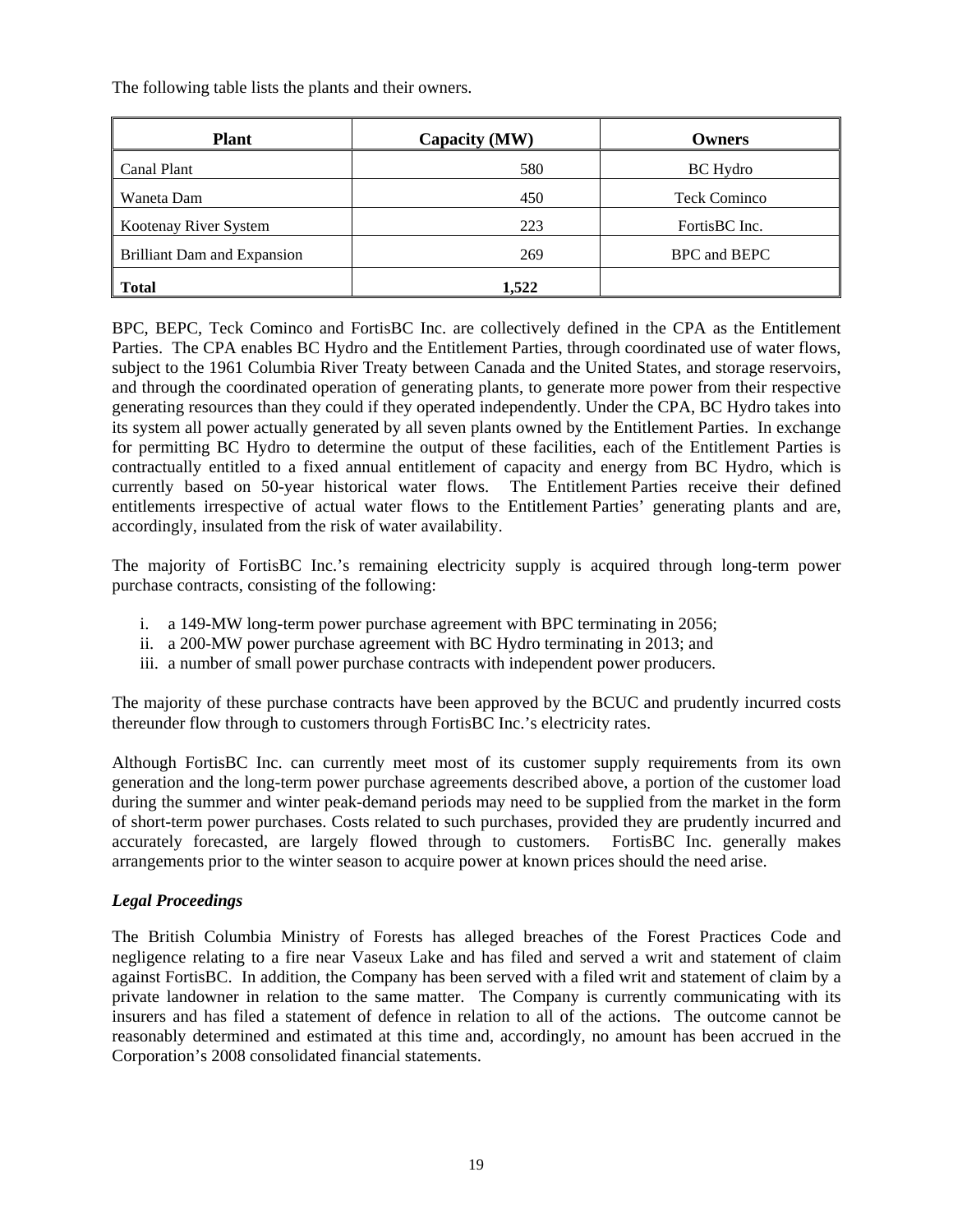#### *Human Resources*

At December 31, 2008, FortisBC had 545 full-time equivalent employees. FortisBC had a collective agreement with IBEW, Local 213, which expired on January 31, 2009, and a collective agreement with COPE, Local 378, expiring on January 31, 2011. The two collective agreements cover approximately 75 per cent of employees. A new four-year collective agreement with IBEW, Local 213, was ratified by the union in February 2009.

## **3.2.3** *Newfoundland Power*

Newfoundland Power is the principal distributor of electricity on the island portion of Newfoundland and Labrador, serving approximately 236,000 customers, or 85 per cent of the Province's electricity consumers. Newfoundland Power met a peak demand of 1,181 MW in 2008. The balance of the population is served by Newfoundland's other electric utility, Newfoundland Hydro, which also serves several larger industrial customers. Newfoundland Power owns and operates approximately 11,000 kilometres of transmission and distribution lines.

### *Market and Sales*

Annual weather-adjusted electricity sales increased to 5,208 GWh in 2008 from 5,093 GWh in 2007. Revenue increased to \$517 million in 2008 from \$491 million in 2007.

| <b>Newfoundland Power</b>                                                                                                                                                                                                                                                  |                                                  |                                                        |            |      |  |  |
|----------------------------------------------------------------------------------------------------------------------------------------------------------------------------------------------------------------------------------------------------------------------------|--------------------------------------------------|--------------------------------------------------------|------------|------|--|--|
|                                                                                                                                                                                                                                                                            |                                                  | <b>Revenue and Electricity Sales by Customer Class</b> |            |      |  |  |
|                                                                                                                                                                                                                                                                            | Revenue $(1)$<br><b>GWh Sales</b> <sup>(1)</sup> |                                                        |            |      |  |  |
|                                                                                                                                                                                                                                                                            |                                                  | (per cent)                                             | (per cent) |      |  |  |
|                                                                                                                                                                                                                                                                            | 2008                                             | 2007                                                   | 2008       | 2007 |  |  |
| Residential                                                                                                                                                                                                                                                                | 58.9                                             | 58.5                                                   | 60.1       | 59.8 |  |  |
| Commercial and Street Lighting                                                                                                                                                                                                                                             | 37.3                                             | 38.5                                                   | 39.9       | 40.2 |  |  |
| Other $(2)$                                                                                                                                                                                                                                                                | 3.8                                              | 3.0                                                    |            |      |  |  |
| Total<br>100.0<br>100.0<br>100.0<br>100.0                                                                                                                                                                                                                                  |                                                  |                                                        |            |      |  |  |
| Revenue and electricity sales reflect weather-adjusted values pursuant to Newfoundland Power's weather normalization reserve.<br>(1)<br>Includes revenue from sources other than from the sale of electricity, the most significant being joint-use of pole revenue<br>(2) |                                                  |                                                        |            |      |  |  |

The following table compares the composition of Newfoundland Power's 2008 and 2007 revenue and electricity sales by customer class.

#### *Power Supply*

Approximately 92 per cent of Newfoundland Power's energy requirements is purchased from Newfoundland Hydro. The principal terms of the supply arrangements with Newfoundland Hydro are regulated by the PUB on a basis similar to that upon which Newfoundland Power's service to its customers is regulated.

Newfoundland Power operates 30 small generating stations which generate approximately 8 per cent of the electricity sold by Newfoundland Power. The Company's hydroelectric generating plants have a total capacity of 97 MW. The diesel plants and gas turbines have a total capacity of approximately 7 MW and 36 MW, respectively.

The City of St. John's has given formal notice of its intention to terminate Newfoundland Power's rights to use the Mobile River watershed for the generation of electricity. The effective date of the notice to terminate the lease was March 1, 2009. The Company held these rights under a lease dated November 23, 1946, which was amended by an agreement dated October 21, 1949. The two hydroelectric generating plants affected by the lease have a combined capacity of approximately 12 MW and generate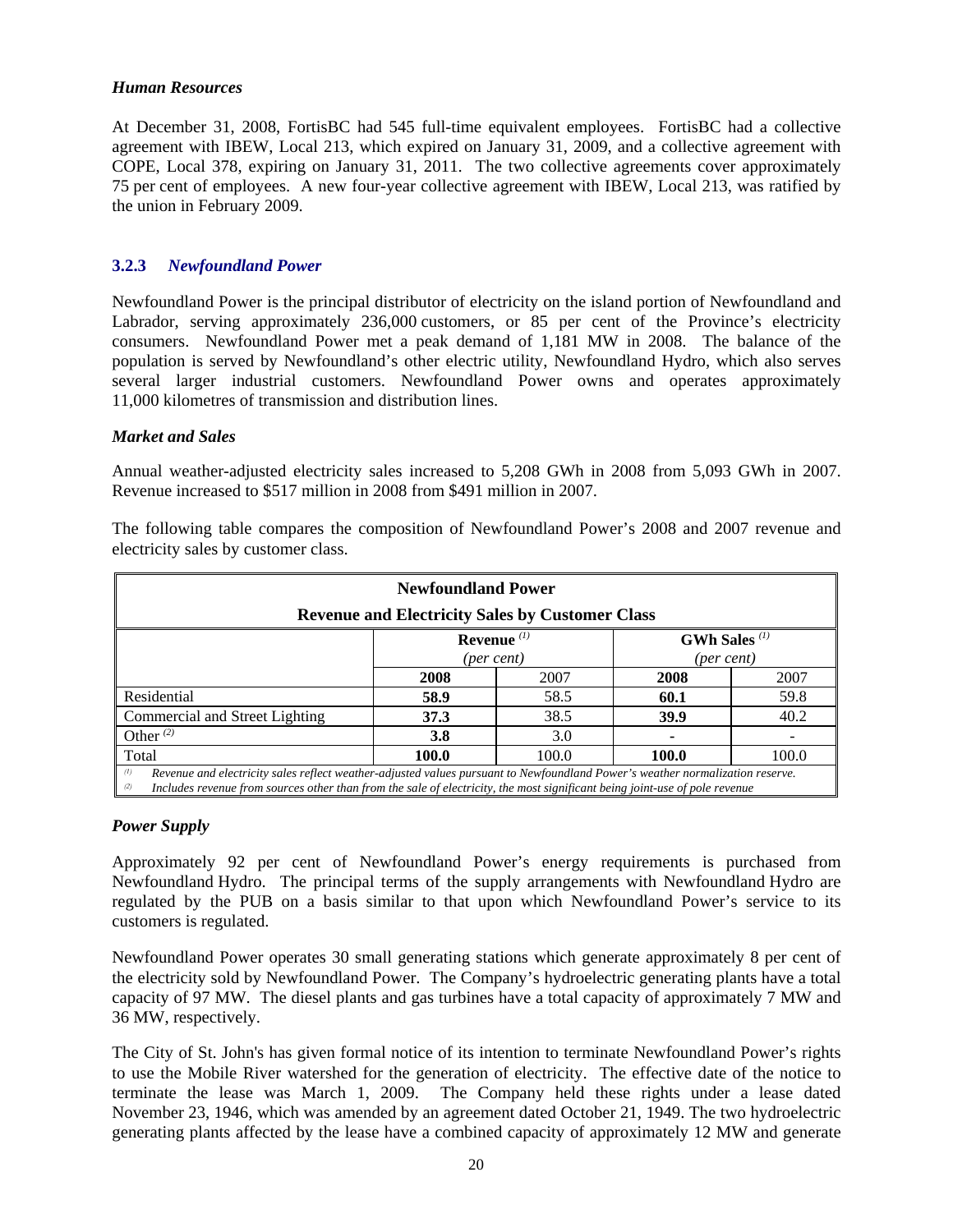annual production of 49 GWh, representing less than one per cent of the Company's total energy requirements. To exercise the termination provision of the lease, the City of St. John's is required to pay to the Company the value of all works and erections employed in the generation and transmission of electricity using the water of the Mobile River watershed. In accordance with the terms of the lease, an arbitration panel was appointed in 2008 for the purpose of determining the value of the affected assets. On March 9, 2009, the panel issued a ruling on certain preliminary questions. A majority of the panel ruled that termination of the lease will not be effective until payment to the Company of the value of the assets, and that the value payment is to be based on a valuation of the assets as a going concern, including the land and water rights. The ruling is subject to judicial review.

#### *Human Resources*

At December 31, 2008, Newfoundland Power had 551 full-time equivalent employees of which approximately 54 per cent were members of bargaining units represented by IBEW, Local 1620.

In September 2008, two collective agreements governing Newfoundland's unionized employees represented by IBEW, Local 1620, expired. In February 2009, one of the groups represented by IBEW, Local 1620, ratified a new collective agreement. This new collective agreement will be effective October 1, 2008 and will expire on September 30, 2011. The second collective agreement is subject to a conciliation process which began in March 2009.

## **3.2.4** *Other Canadian Electric Utilities*

Other Canadian Electric Utilities includes the operations of Maritime Electric and FortisOntario.

#### Maritime Electric

The Corporation, through Fortis Properties, holds all of the common shares of Maritime Electric. Maritime Electric operates an integrated electric utility which directly supplies approximately 73,000 customers, constituting 90 per cent of electricity consumers on Prince Edward Island. Maritime Electric purchases most of the energy it distributes to its customers from NB Power, a provincial Crown Corporation. Maritime Electric's system is connected to the mainland power grid via two submarine cables between Prince Edward Island and New Brunswick, which are leased from the Government of Prince Edward Island. Maritime Electric owns and operates generating plants with a combined capacity of 150 MW on Prince Edward Island and met a peak demand of 223 MW in 2008. Maritime Electric owns and operates approximately 5,300 kilometres of transmission and distribution lines.

### FortisOntario

The Corporation's wholly owned regulated utility investments in Ontario, collectively FortisOntario, are composed of Canadian Niagara Power, including the operations of Port Colborne Hydro, and Cornwall Electric. Canadian Niagara Power services Fort Erie, Port Colborne and Gananoque, while Cornwall Electric services Cornwall. In total, FortisOntario's distribution operations serve approximately 52,000 customers. Canadian Niagara Power owns international transmission facilities at Fort Erie, Ontario and owns a 10 per cent interest in each of Westario Power Holdings Inc. and Rideau St. Lawrence, two regional electric distribution companies formed in 2000. FortisOntario met a combined peak demand of 227 MW in 2008. FortisOntario owns and operations approximately 1,570 kilometres of transmission and distribution lines.

### *Market and Sales*

Annual electricity sales were 2,182 GWh in 2008 compared to 2,209 GWh in 2007. Revenue was \$262 million in 2008 compared to \$263 million in 2007.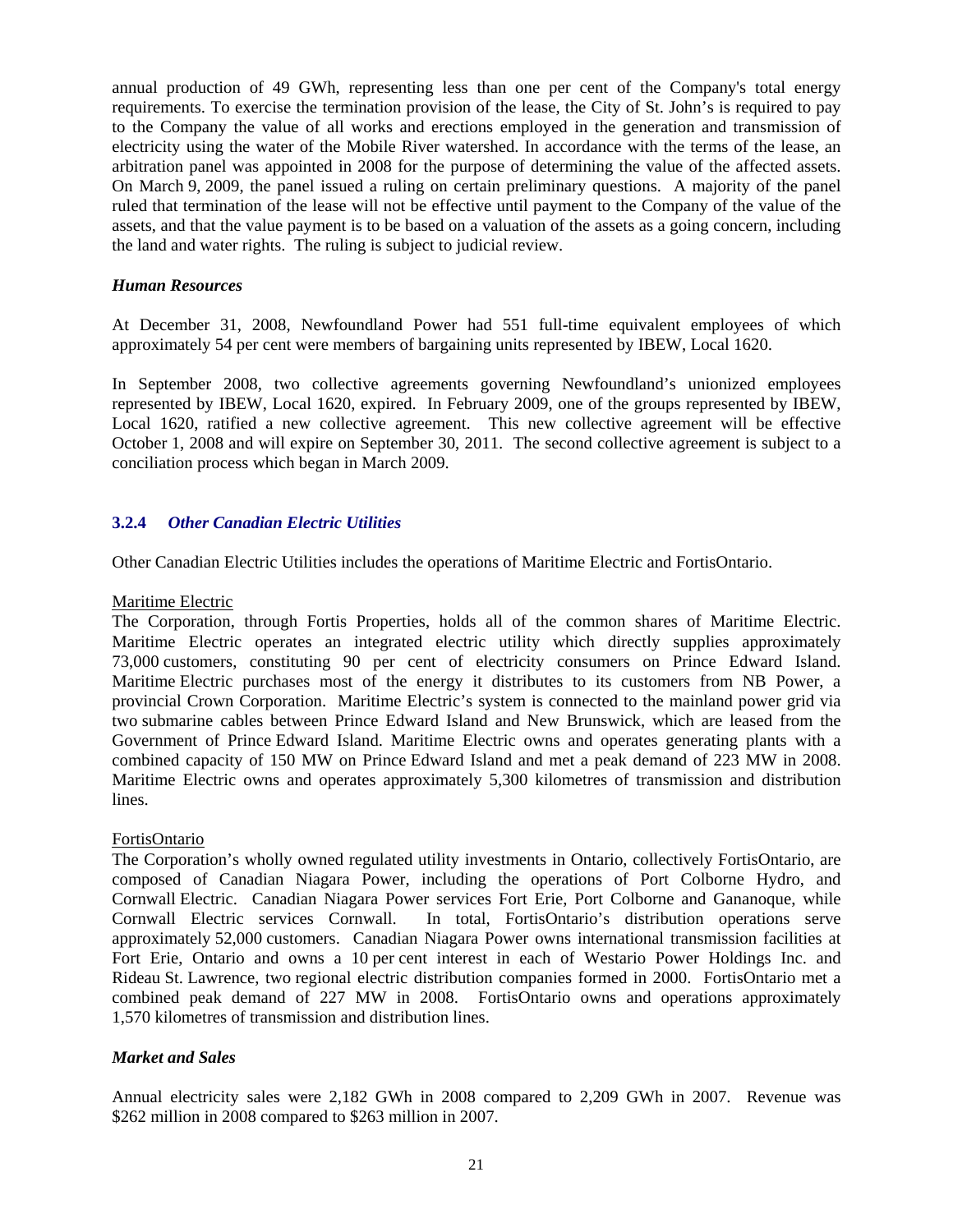| <b>Other Canadian Electric Utilities</b><br><b>Revenue and Electricity Sales by Customer Class</b> |                                                                       |      |      |      |  |  |
|----------------------------------------------------------------------------------------------------|-----------------------------------------------------------------------|------|------|------|--|--|
|                                                                                                    | <b>GWh Sales</b><br><b>Revenue</b><br>(per cent)<br>(per cent)        |      |      |      |  |  |
|                                                                                                    | 2008                                                                  | 2007 | 2008 | 2007 |  |  |
| Residential                                                                                        | 43.4                                                                  | 44.0 | 42.4 | 42.1 |  |  |
| Commercial and industrial                                                                          | 49.3                                                                  | 49.8 | 57.3 | 57.6 |  |  |
| Other $^{(1)}$                                                                                     | 7.3                                                                   | 6.2  | 0.3  | 0.3  |  |  |
| Total<br>100.0<br>100.0<br>100.0<br>100.0                                                          |                                                                       |      |      |      |  |  |
| (1)                                                                                                | Includes revenue from sources other than from the sale of electricity |      |      |      |  |  |

The following table compares the composition of Other Canadian Electric Utilities' 2008 and 2007 revenue and electricity sales by customer class.

#### *Power Supply*

#### Maritime Electric

Maritime Electric purchased more than 87 per cent of the electricity required to meet its customers' needs from NB Power in 2008. The balance was met through Maritime Electric's on-Island generation facilities and the purchase of wind energy produced on Prince Edward Island. Maritime Electric's generation facilities have a total installed capacity of 150 MW and are used primarily for peaking, submarine-cable loading issues and emergency purposes.

In 2008, approximately 5 per cent of the energy that Maritime Electric purchased from NB Power came from the Point Lepreau Station. The Point Lepreau Station began a major refurbishment in 2008 that will extend its estimated life to 2035. The cost of replacement energy during the refurbishment of the Point Lepreau Station is expected to be recovered from customers through the operation of the ECAM. To date, replacement costs for 2008 are being collected and costs for 2009 have been approved for deferral for future collection from customers, as approved by IRAC.

Legislation proclaimed by the Government of Prince Edward Island will see an increased reliance by Maritime Electric on renewable energy sources, such as wind-powered energy, located on Prince Edward Island. By 2013, Maritime Electric will be required to have a total of 30 per cent of its annual energy requirements from on-Island wind farms. In 2006, the Company signed an agreement with PEI Energy Corporation which will see the Company purchase 39 MW of wind-powered energy from PEI Energy Corporation's new wind farm. In 2008, 13 per cent of the Island's energy-supply requirements were generated by wind.

#### FortisOntario

The power requirements of FortisOntario's service areas are provided from various sources. Canadian Niagara Power purchases its power requirements for Fort Erie and Port Colborne from the IESO. Under the Standard Supply Code of the OEB, Canadian Niagara Power is obliged to provide Standard Service Supply to all its customers who do not choose to contract with an electricity retailer. This energy is provided to customers at either regulated or market prices.

Canadian Niagara Power purchases approximately 83 per cent of energy requirements for Gananoque through monthly energy purchases from Hydro One and the remaining 17 per cent is purchased from six hydroelectric generating plants owned by Fortis Properties.

Cornwall Electric purchases 100 per cent of its power requirements from Hydro-Québec Energy Marketing under two fixed-term contracts. The first contract, which represents approximately 37 per cent of the power supply, is a 45-MW contract with a 60 per cent capacity factor. The second contract, supplying the remainder of Cornwall Electric's energy requirement, is a 100-MW capacity and energy contract. Both contracts expire in December 2019.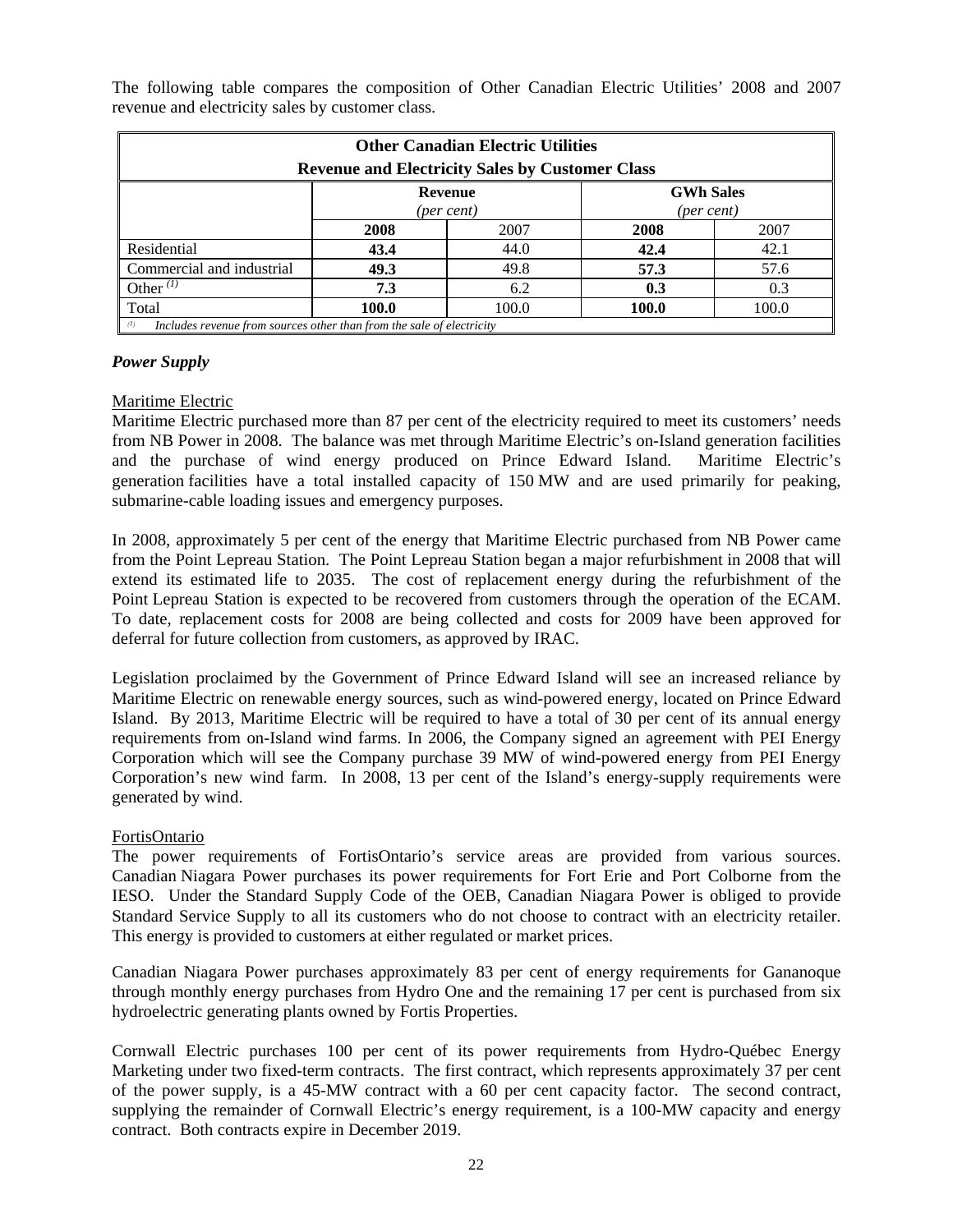## *Legal Proceedings*

In April 2006, CRA reassessed Maritime Electric's 1997-2004 taxation years. The reassessment encompasses the Company's tax treatment, specifically the Company's timing of deductions, with respect to: (i) the ECAM in the 2001-2004 taxation years; (ii) customer rebate adjustments in the 2001 - 2003 taxation years; and (iii) the Company's payment of approximately \$6 million on January 2, 2001 associated with a settlement with NB Power regarding its \$450 million write-down of the Point Lepreau Station in 1998. Maritime Electric believes it has reported its tax position appropriately in all respects and has filed a Notice of Objection with the Chief of Appeals at CRA. In December 2008, the Appeals Division of CRA issued a Notice of Confirmation which confirmed the April 2006 reassessments. The Company will file an Appeal to the Tax Court of Canada.

Should the Company be unsuccessful in defending all aspects of the reassessment, the Company would be required to pay approximately \$13 million in taxes and accrued interest. As at December 31, 2008, Maritime Electric has provided for this amount through future and current income taxes payable. The provisions of the *Income Tax Act* (Canada) require the Company to deposit one-half of the assessment under objection with CRA. The amount currently on deposit with CRA arising from the reassessment is approximately \$6 million.

### *Human Resources*

At December 31, 2008, Maritime Electric had 179 full-time equivalent employees, of which approximately 70 per cent were represented by IBEW, Local 1432. The collective agreement with IBEW, Local 1432, expired on December 31, 2008. Maritime Electric and IBEW are currently negotiating a new collective agreement.

At December 31, 2008, FortisOntario had 125 full-time equivalent employees, of which approximately 64 per cent were represented by CUPE, Local 137, and IBEW, Local 636, in the Niagara Region and IBEW, Local 636, in Gananoque. The collective agreements governing these employees expire on April 30, 2009, May 31, 2009 and July 31, 2009, respectively.

## **3.3 Regulated Electric Utilities - Caribbean**

Regulated Electric Utilities - Caribbean operations are comprised of Belize Electricity, Caribbean Utilities and Fortis Turks and Caicos.

Belize Electricity, the principal distributor of electricity in Belize, Central America, serves approximately 74,000 customers, owns approximately 2,840 kilometres of transmission and distribution lines and met a peak demand of 74 MW in 2008. The Corporation holds an approximate 70 per cent controlling ownership interest in Belize Electricity.

Caribbean Utilities is the sole provider of electricity on Grand Cayman, Cayman Islands, serving more than 24,000 customers. The Company met a record peak demand of 94 MW in 2008. Caribbean Utilities owns and operates approximately 555 kilometres of transmission and distribution lines. Fortis has an approximate 57 per cent controlling ownership interest in Caribbean Utilities. Caribbean Utilities is a public company traded on the Toronto Stock Exchange (TSX:CUP.U). Caribbean Utilities had an April 30 fiscal year end whereby, up to and including the third quarter of 2008, its financial statements were consolidated in the financial statements of Fortis on a two-month lag basis. Caribbean Utilities has changed its fiscal year end to December 31 which has resulted in the Corporation consolidating 14 months of financial results of Caribbean Utilities during 2008. Going forward, this change in the Company's fiscal year end will eliminate the previous two-month lag in consolidating its financial results.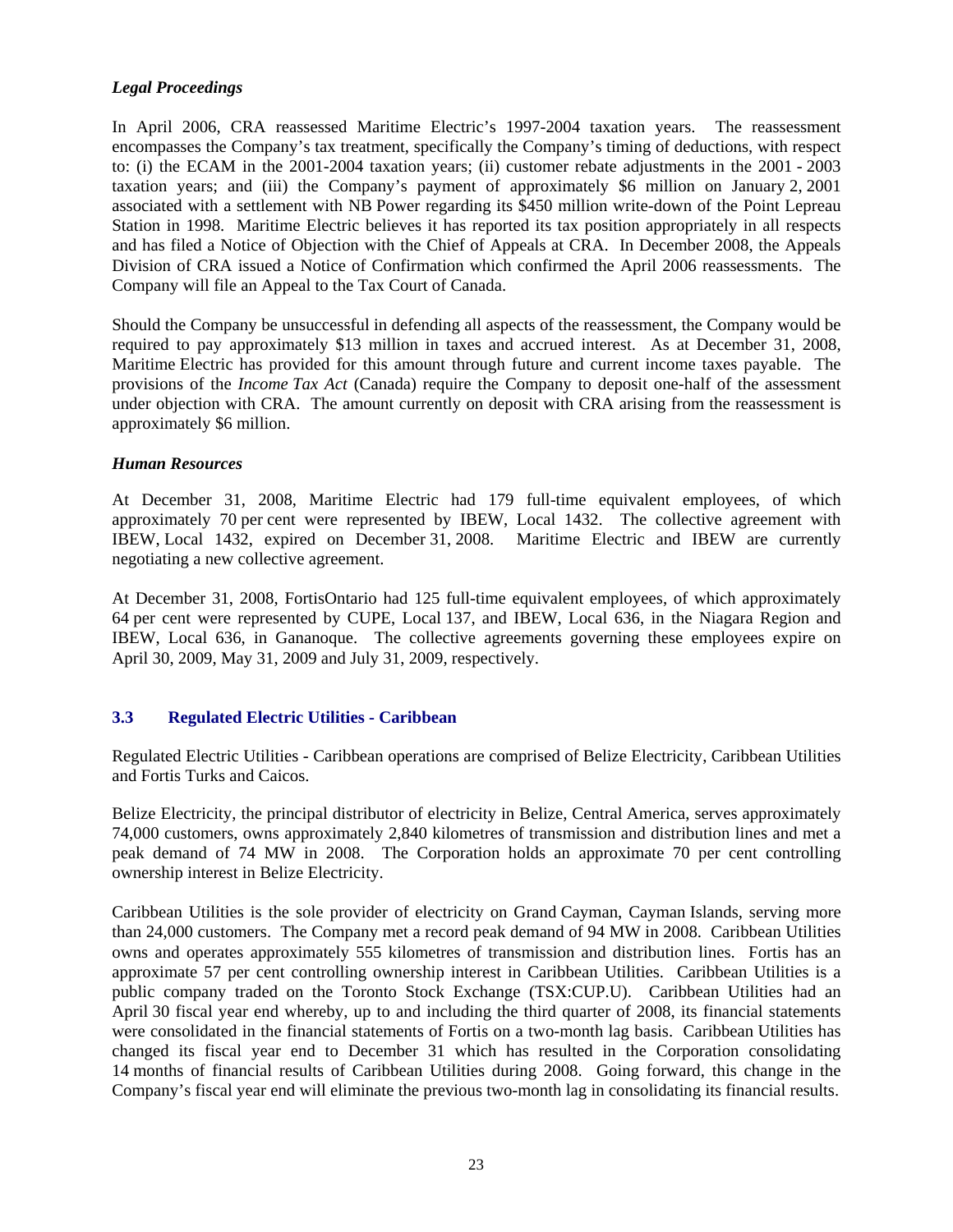Fortis Turks and Caicos, wholly owned by Fortis, serves more than 9,000 customers, or 85 per cent of electricity consumers, on the Turks and Caicos Islands and met a peak demand of 29 MW in 2008. Fortis Turks and Caicos owns and operates approximately 335 kilometres of transmission and distribution lines. The Company is the principal distributor of electricity on the Turks and Caicos Islands pursuant to 50-year licences that expire in 2036 and 2037.

## *Market and Sales*

Annual electricity sales increased to 1,199 GWh in 2008 from 1,054 GWh in 2007. Annual revenue increased to \$408 million in 2008 from \$307 million in 2007.

The following table compares the composition of Regulated Electric Utilities - Caribbean's revenue and electricity sales by customer class for the years ended 2008 and 2007.

| Regulated Electric Utilities - Caribbean $(1)(2)$<br><b>Revenue and Electricity Sales by Customer Class</b> |       |       |       |       |  |  |
|-------------------------------------------------------------------------------------------------------------|-------|-------|-------|-------|--|--|
| GWh Sales $(3)$<br>Revenue $(3)$<br>(per cent)<br>(per cent)                                                |       |       |       |       |  |  |
|                                                                                                             | 2008  | 2007  | 2008  | 2007  |  |  |
| Residential                                                                                                 | 46.8  | 47.5  | 47.2  | 48.4  |  |  |
| Commercial, industrial and<br>street lighting                                                               | 51.9  | 51.2  | 52.8  | 51.6  |  |  |
| Other $(4)$                                                                                                 | 1.3   | 1.3   |       |       |  |  |
| Total                                                                                                       | 100.0 | 100.0 | 100.0 | 100.0 |  |  |

*(1) Includes Caribbean Utilities, Fortis Turks and Caicos, and Belize Electricity* 

*(2) Caribbean Utilities had an April 30 fiscal year end whereby, up to and including the third quarter of 2008, its financial results were consolidated in the financial statements of Fortis on a two-month lag. Caribbean Utilities changed it fiscal year end to December 31 which has resulted in the Corporation consolidating 14 months of financial results of Caribbean Utilities during 2008. Revenue and GWh sales above include 14 months of data for Caribbean Utilities.* 

*(3) The 2008 and 2007 figures are for the periods ended December 31, 2008 and 2007, respectively, and include 100 per cent of the revenue and electricity sales of Caribbean Utilities, Fortis Turks and Caicos, and Belize Electricity.* 

*(4) Includes revenue from sources other than from the sale of electricity* 

## *Power Supply*

In 2008, 67 per cent of the electricity needs of Regulated Electric Utilities - Caribbean were produced from gas and diesel-fired generation. The majority of the remainder was produced from hydroelectric generating facilities in Belize and purchased from CFE.

Belize Electricity meets its energy demand from multiple sources, which include power purchases from: (i) CFE, the Mexican state-owned power company; (ii) the Mollejon and Chalillo hydroelectric generating facilities owned and operated by BECOL; (iii) the Hydro Maya hydroelectric generating plant owned by Hydro Maya Limited; and (iv) its own diesel-fired and gas turbine generation. All major load centers are connected to Belize's national electricity system, which is connected with the Mexican national electricity grid, allowing Belize Electricity to optimize its power supply options. Belize Electricity purchased and produced 464 GWh of electricity in 2008, of which 98 per cent was purchased from CFE, the Mollejon and Chalillo hydroelectric generating facilities, and Hydro Maya Limited. The balance was produced by Belize Electricity's installed generating capacity of 34 MW, including a 23-MW gas-turbine generating facility.

Caribbean Utilities relies upon diesel-fired generation to produce electricity for Grand Cayman. Grand Cayman has neither hydroelectric potential nor inherent thermal resources and the Company must rely upon diesel fuel imported to Grand Cayman primarily from refineries in the Caribbean and the Gulf of Mexico. The Company has an installed generating capacity of approximately 137 MW.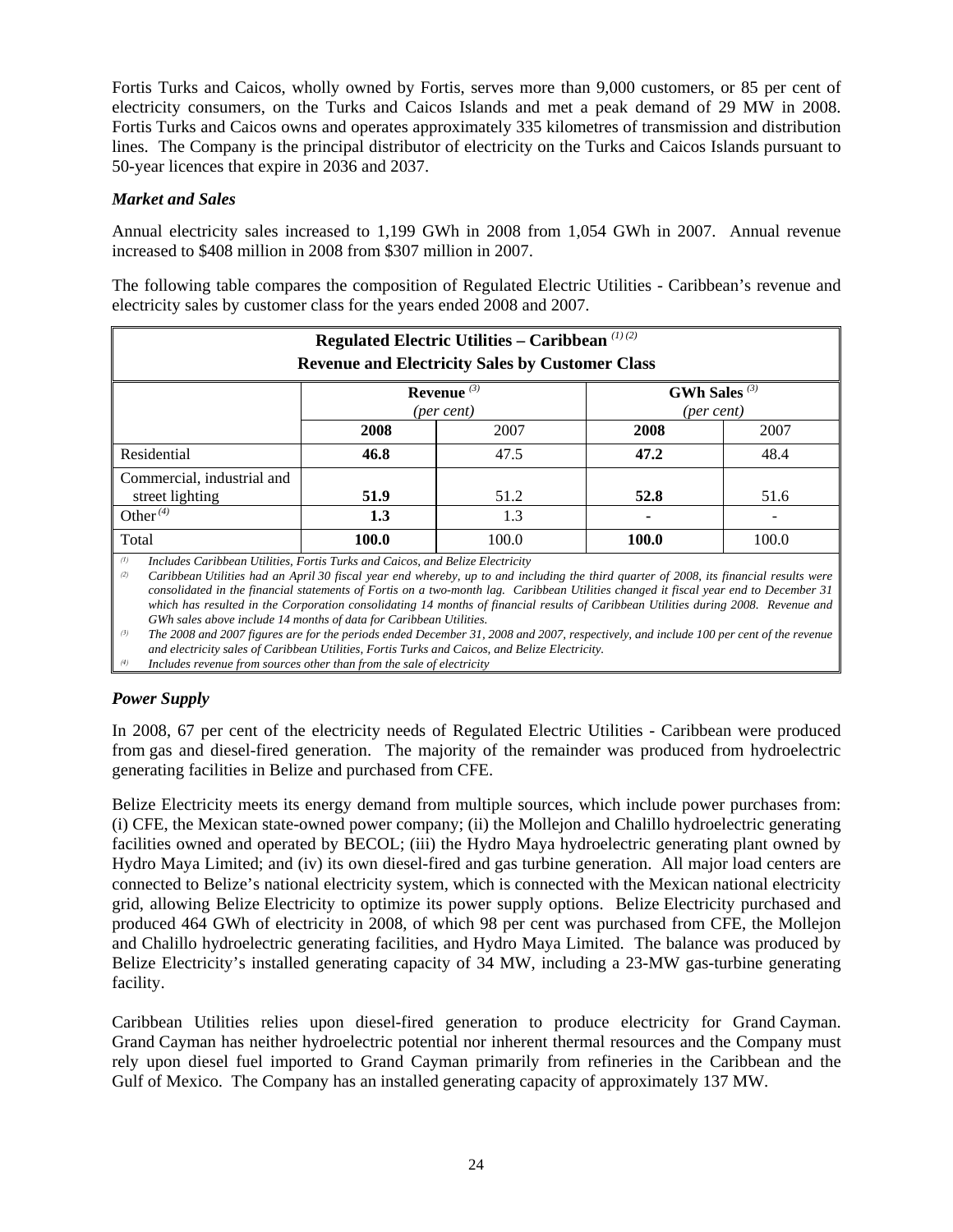Fortis Turks and Caicos relies upon diesel-fired generation, which has a combined generating capacity of 48 MW, to produce electricity for its customers.

## *Legal Proceedings*

Belize Electricity is involved in a number of legal proceedings relating to the PUC's Final Decision on Belize Electricity's 2008/2009 Rate Application. For further information, refer to the "Material Regulatory Decisions and Applications" in section 4.0, "Regulation", of this 2008 Annual Information Form.

## *Human Resources*

At December 31, 2008, Regulated Electric Utilities - Caribbean employed 570 full-time equivalent employees. The 197 employees at Caribbean Utilities and 95 employees at Fortis Turks and Caicos are non-unionized. Of the 278 full-time equivalent employees at Belize Electricity, approximately 59 per cent were represented by BEWU. The Company's collective agreement with BEWU was signed in July 2008 and is to be reviewed every five years.

### **3.4 Non-Regulated – Fortis Generation**

| <b>Fortis Generation</b><br><b>Non-Regulated Generation Assets</b>                                                                                                          |               |                |               |  |  |  |
|-----------------------------------------------------------------------------------------------------------------------------------------------------------------------------|---------------|----------------|---------------|--|--|--|
| <b>Location</b>                                                                                                                                                             | <b>Plants</b> | Fuel           | Capacity (MW) |  |  |  |
| Belize $^{(1)}$                                                                                                                                                             | 2             | hydro          | 32            |  |  |  |
| Ontario                                                                                                                                                                     | 8             | hydro, thermal | 88            |  |  |  |
| Central Newfoundland                                                                                                                                                        | 2             | hydro          | 36            |  |  |  |
| British Columbia                                                                                                                                                            |               | hydro          | 16            |  |  |  |
| <b>Upper New York State</b>                                                                                                                                                 | 4             | hydro          | 23            |  |  |  |
| <b>Total</b><br>17<br>195                                                                                                                                                   |               |                |               |  |  |  |
| (I)<br>Construction of a third plant, the 19-MW Vaca hydroelectric generating facility, commenced in 2007 and is expected to come into service<br>at the beginning of 2010. |               |                |               |  |  |  |

The following table summarizes the Corporation's non-regulated generation assets by location.

The Corporation's non-regulated generation operations consist of its 100 per cent ownership interest in each of BECOL, FortisOntario Inc. and FortisUS Energy, as well as non-regulated generation assets owned by Fortis Properties and FortisBC Inc.

Non-regulated generation operations in Belize consist of the operations of the 25-MW Mollejon and the 7-MW Chalillo hydroelectric generating facilities. All of the output of these facilities is sold to Belize Electricity under a 50-year power purchase agreement expiring in 2055 and a franchise agreement with the Government of Belize. Under these agreements, the Mollejon hydroelectric generating facility will be transferred to the Government of Belize in 2036, after which it will be leased at an annually increasing rate for a term expiring in 2055.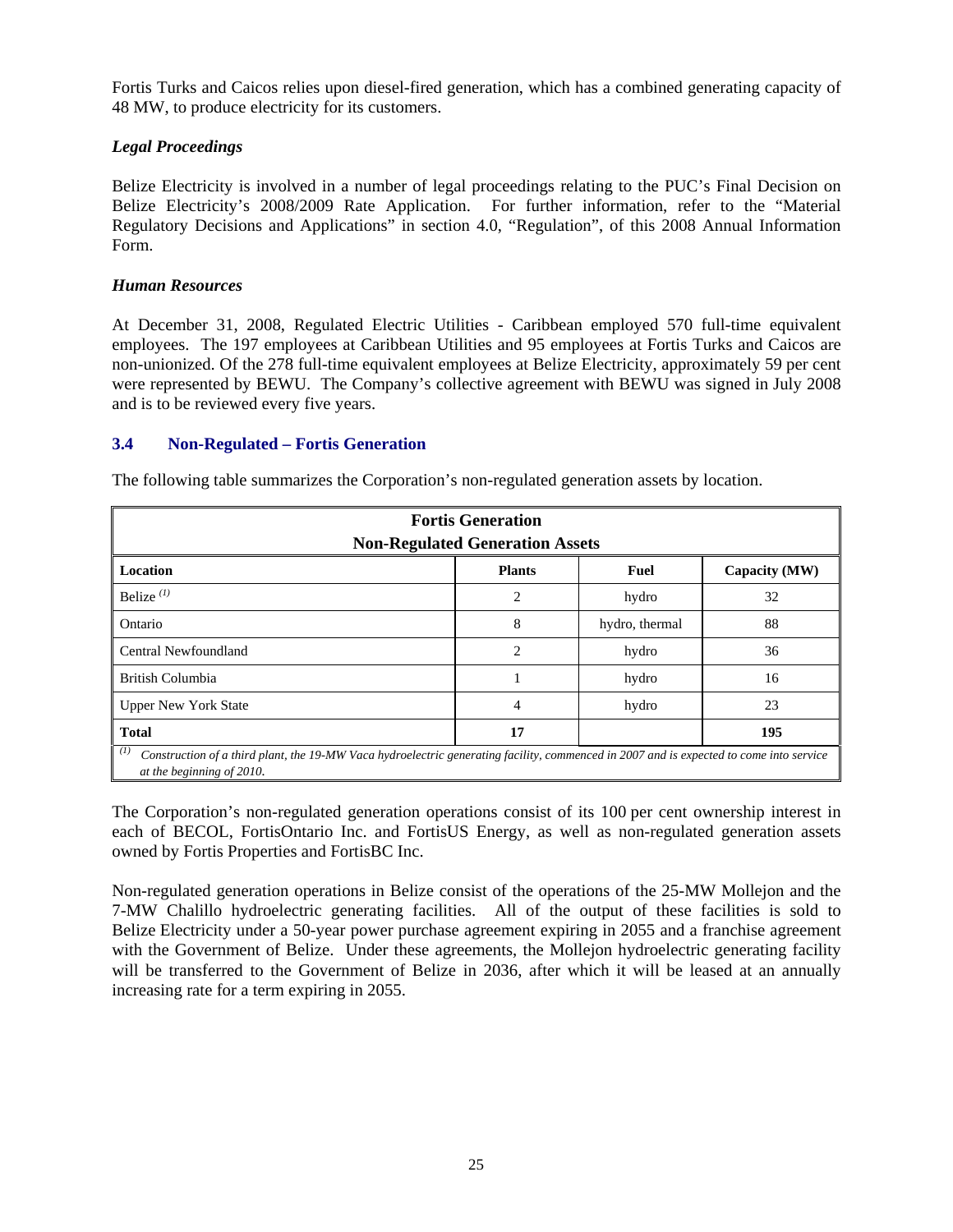Construction continued in 2008 on the US\$53 million 19-MW hydroelectric generating facility at Vaca on the Macal River in Belize. The facility is being constructed downstream from the Chalillo and Mollejon hydroelectric generation facilities and is expected to increase average annual energy production from the Macal River by approximately 80 GWh to 240 GWh. Belize Electricity has signed a 50-year power purchase agreement for the purchase of the energy to be generated by the Vaca facility. At December 31, 2008, approximately \$32 million (US\$30 million) was incurred under this project.

Non-regulated generation operations of FortisOntario Inc. include 75 MW of water-right entitlement associated with the Niagara Exchange Agreement, which expires on April 30, 2009, and the operation of a 5-MW gas-fired cogeneration plant in Cornwall.

Fortis Properties, a non-regulated wholly owned subsidiary, holds a 51 per cent interest in the Exploits Partnership, the Corporation's non-regulated generation operations in central Newfoundland. The Exploits Partnership was established with Abitibi-Consolidated, which holds the remaining 49 per cent interest, to develop additional capacity at Abitibi-Consolidated's hydroelectric generating plant at Grand Falls-Windsor, Newfoundland and Labrador and redevelop Abitibi-Consolidated's hydroelectric generating plant at Bishop's Falls, Newfoundland and Labrador. These operations generate approximately 610 GWh annually, of which 470 GWh is utilized by Abitibi-Consolidated, while the remainder is sold to Newfoundland Hydro under a 30-year take-or-pay power purchase agreement, expiring in 2033, which is exempt from regulation. The assets of Fortis Properties also consist of six small hydroelectric generating stations in eastern Ontario with a combined capacity of 8 MW.

The non-regulated generation operations of FortisBC Inc., conducted through Walden, its wholly owned partnership, consist of the 16-MW run-of-river hydroelectric generating plant near Lillooet, British Columbia. This plant is a non-regulated operation that sells its entire output to BC Hydro under a power purchase agreement expiring in 2013.

Through FortisUS Energy, an indirect wholly owned subsidiary, the Corporation owns and operates four hydroelectric generating stations in Upper New York State with a combined capacity of approximately 23 MW operating under licences from FERC. All four hydroelectric generating stations sell energy at current market rates.

## *Market and Sales*

Annual energy sales from non-regulated generation assets were 1,217 GWh in 2008 compared to 1,122 GWh in 2007. Revenue was \$82 million in 2008 compared to \$75 million in 2007.

The following table compares the composition of Fortis Generation's 2008 and 2007 revenue and energy sales by location.

| <b>Fortis Generation</b>                                                                                               |       |       |       |       |  |  |
|------------------------------------------------------------------------------------------------------------------------|-------|-------|-------|-------|--|--|
| <b>Revenue and Energy Sales by Location</b><br><b>GWh Sales</b><br><b>Revenue</b><br>(per cent)<br>$(\text{per cent})$ |       |       |       |       |  |  |
| 2007<br>2007<br>2008<br>2008                                                                                           |       |       |       |       |  |  |
| <b>Belize</b>                                                                                                          | 20.8  | 21.2  | 15.8  | 14.9  |  |  |
| Ontario                                                                                                                | 42.7  | 46.4  | 58.8  | 63.0  |  |  |
| Central Newfoundland                                                                                                   | 25.6  | 23.0  | 14.6  | 12.2  |  |  |
| British Columbia                                                                                                       | 2.2   | 2.3   | 2.7   | 3.0   |  |  |
| 8.7<br>8.1<br>7.1<br><b>Upper New York State</b><br>6.9                                                                |       |       |       |       |  |  |
| Total                                                                                                                  | 100.0 | 100.0 | 100.0 | 100.0 |  |  |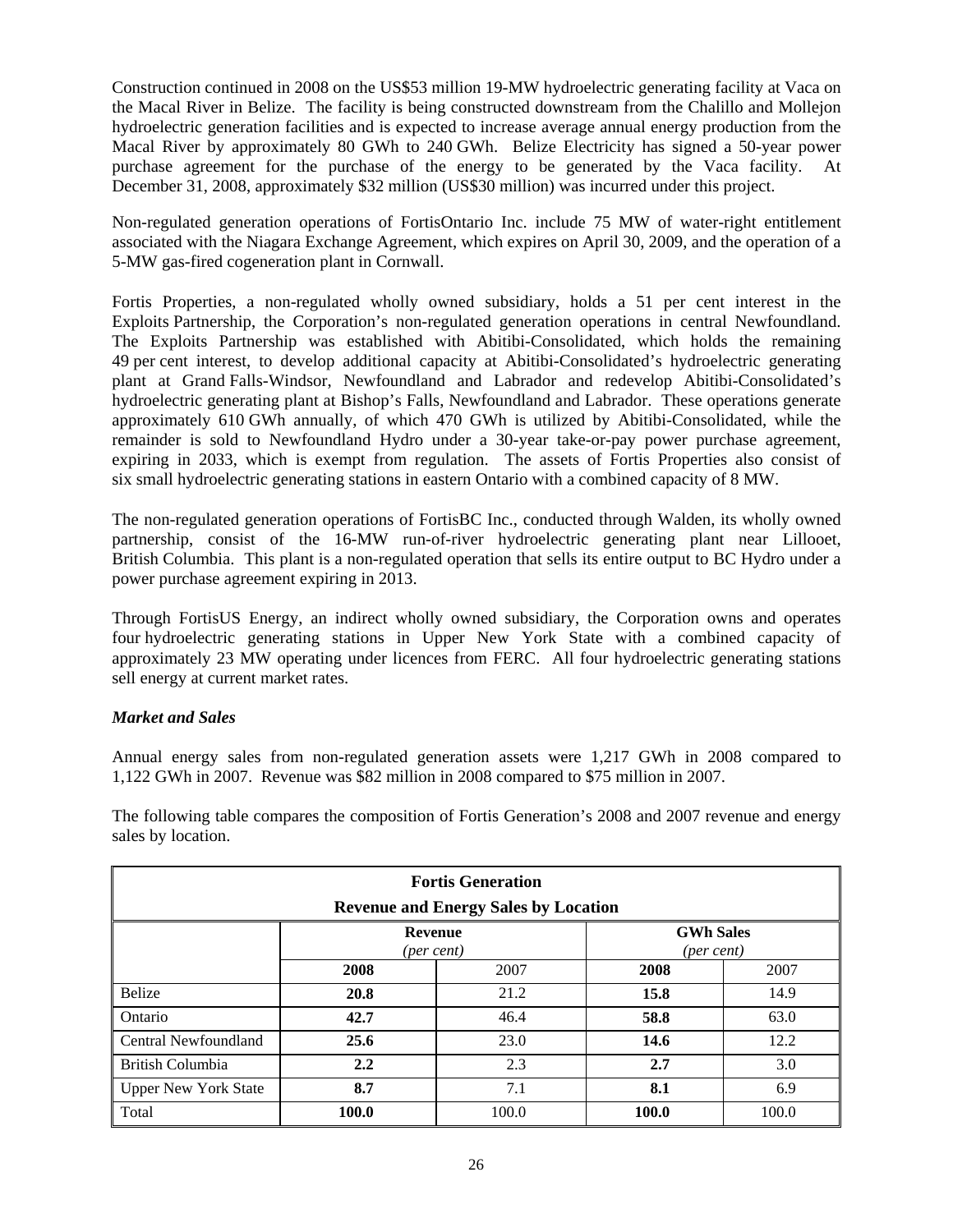#### *Legal Proceedings*

#### FortisUS Energy

During 2008, a statutory discontinuance and final release of FortisUS Energy was issued in relation to legal proceedings initiated by the Village of Philadelphia, New York. The Village had claimed that FortisUS Energy should honour a series of current and future payments set out in an agreement between the Village and a former owner of the hydroelectric site, located in the municipality of the Village, now owned by FortisUS Energy, totalling approximately \$9 million (US\$7 million). There was no impact on the Corporation's 2008 consolidated financial statements as a result of the settlement of these legal proceedings.

#### Exploits Partnership

On December 16, 2008, the Government of Newfoundland and Labrador passed legislation expropriating most of the Newfoundland assets of Abitibi-Consolidated. Prior to that date, Abitibi-Consolidated announced the closure of its Grand Falls-Windsor, Newfoundland newsprint mill, effective March 31, 2009. The hydroelectric generating facility assets of the Exploits Partnership were included as part of the expropriation legislation. The Exploits Partnership is owned 51 per cent by Fortis Properties and 49 per cent by Abitibi-Consolidated. The financial statements of the Exploits Partnership are consolidated in the financial statements of Fortis. The Exploits Partnership has a \$61 million term loan, which is non-recourse to Fortis, with several lenders which is secured by the assets of the Exploits Partnership.

Discussions are ongoing with Exploits Partnership's lenders with respect to the above matters. The Government of Newfoundland and Labrador has publicly stated that it is not its intention to adversely affect the business interests of lenders or independent partners of Abitibi-Consolidated. Pending resolution of these matters, the deferred financing costs of \$2 million and utility capital assets of \$61 million related to the Exploits Partnership have been reclassified to deferred charges and other assets and the \$61 million term loan has been reclassified as current on the consolidated balance sheet of Fortis as at December 31, 2008.

### *Human Resources*

At December 31, 2008, Fortis Generation employed 26 full-time equivalent personnel, none of whom participate in a collective agreement.

### **3.5 Non-Regulated – Fortis Properties**

Fortis Properties owns and operates 20 hotels with more than 3,800 rooms in eight Canadian provinces and approximately 2.8 million square feet of commercial real estate primarily in Atlantic Canada. As a wholly owned subsidiary of Fortis, Fortis Properties is the Corporation's vehicle for non-utility diversification and growth.

Revenue was \$207 million in 2008 compared to \$191 million in 2007. In 2008, Fortis Properties derived approximately 30 per cent of its revenue from real estate operations and 70 per cent of its revenue from hotel operations. Fortis Properties derived approximately 43 per cent of its 2008 operating income from real estate operations and 57 per cent from hotel operations.

Fortis Properties' Real Estate Division is anchored by high-quality tenants under long-term leases. The Real Estate Division ended 2008 with 96.8 per cent occupancy, consistent with the rate at the end of 2007. In contrast, the average national occupancy rate was 93.3 per cent at the end of 2008 compared to 93.8 per cent at the end of 2007.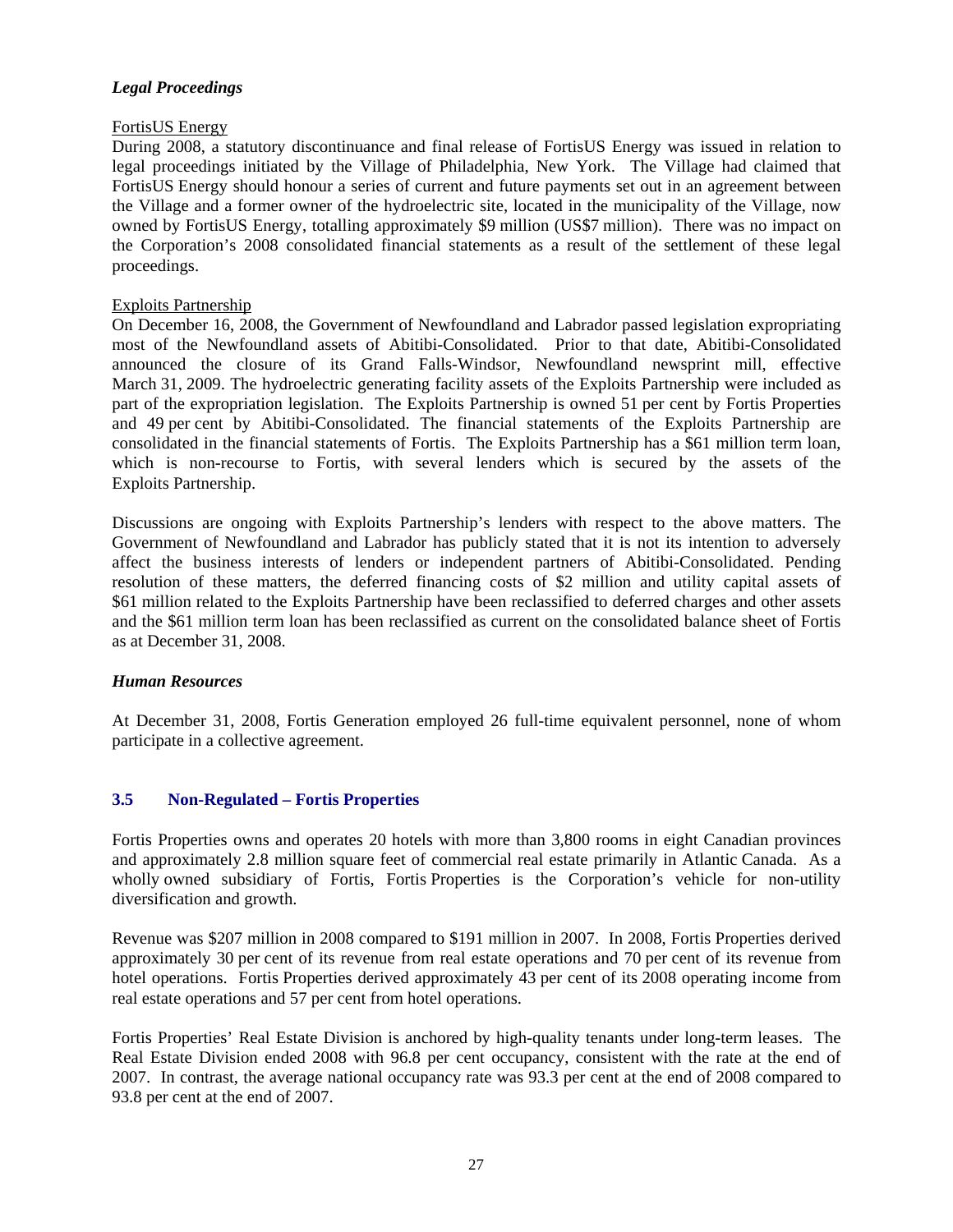|                          | <b>Fortis Properties</b>            |                          |                                               |  |
|--------------------------|-------------------------------------|--------------------------|-----------------------------------------------|--|
|                          | <b>Office and Retail Properties</b> |                          |                                               |  |
| <b>Property</b>          | <b>Location</b>                     | <b>Type of Property</b>  | <b>Gross Lease Area</b><br>(square feet 000s) |  |
| Fort William Building    | St. John's, NL                      | Office                   | 188                                           |  |
| Cabot Place I            | St. John's, NL                      | Office                   | 135                                           |  |
| <b>TD</b> Place          | St. John's, NL                      | Office                   | 94                                            |  |
| Fortis Building          | St. John's, NL                      | Office                   | 83                                            |  |
| Multiple Office          | St. John's, NL                      | Office and Retail        | 75                                            |  |
| Millbrook Mall           | Corner Brook, NL                    | Retail                   | 118                                           |  |
| <b>Fraser Mall</b>       | Gander, NL                          | Retail                   | 99                                            |  |
| Marystown Mall           | Marystown, NL                       | Retail                   | 87                                            |  |
| <b>Fortis Tower</b>      | Corner Brook, NL                    | Office                   | 69                                            |  |
| Viking Mall              | St. Anthony, NL                     | Retail                   | 69                                            |  |
| Maritime Centre          | Halifax, NS                         | Office and Retail        | 564                                           |  |
| <b>Brunswick Square</b>  | Saint John, NB                      | Office and Retail        | 512                                           |  |
| <b>Kings Place</b>       | Fredericton, NB                     | Office and Retail        | 292                                           |  |
| <b>Blue Cross Centre</b> | Moncton, NB                         | <b>Office and Retail</b> | 324                                           |  |
| Delta Regina             | Regina, SK                          | Office                   | 52                                            |  |
| 2,761<br><b>Total</b>    |                                     |                          |                                               |  |

The following table sets out the office and retail properties owned by Fortis Properties.

The Hospitality Division of Fortis Properties achieved higher revenue per available room for the 13<sup>th</sup> consecutive year increasing to \$80.39 in 2008 from \$79.31 in 2007. This increase was the result of improvements in average room rates in 2008, partially offset by lower average occupancy. The average daily rate increased to \$120.23 in 2008 from \$115.67 in 2007, while average occupancy for 2008 was 66.9 per cent, lower than the 68.6 per cent achieved in 2007.

In November 2008, Fortis Properties acquired the Fairmont Newfoundland hotel, increasing hospitality operations by 301 rooms and 16,000 square feet of convention space. The Fairmont Newfoundland hotel was rebranded the Sheraton Hotel Newfoundland in January 2009.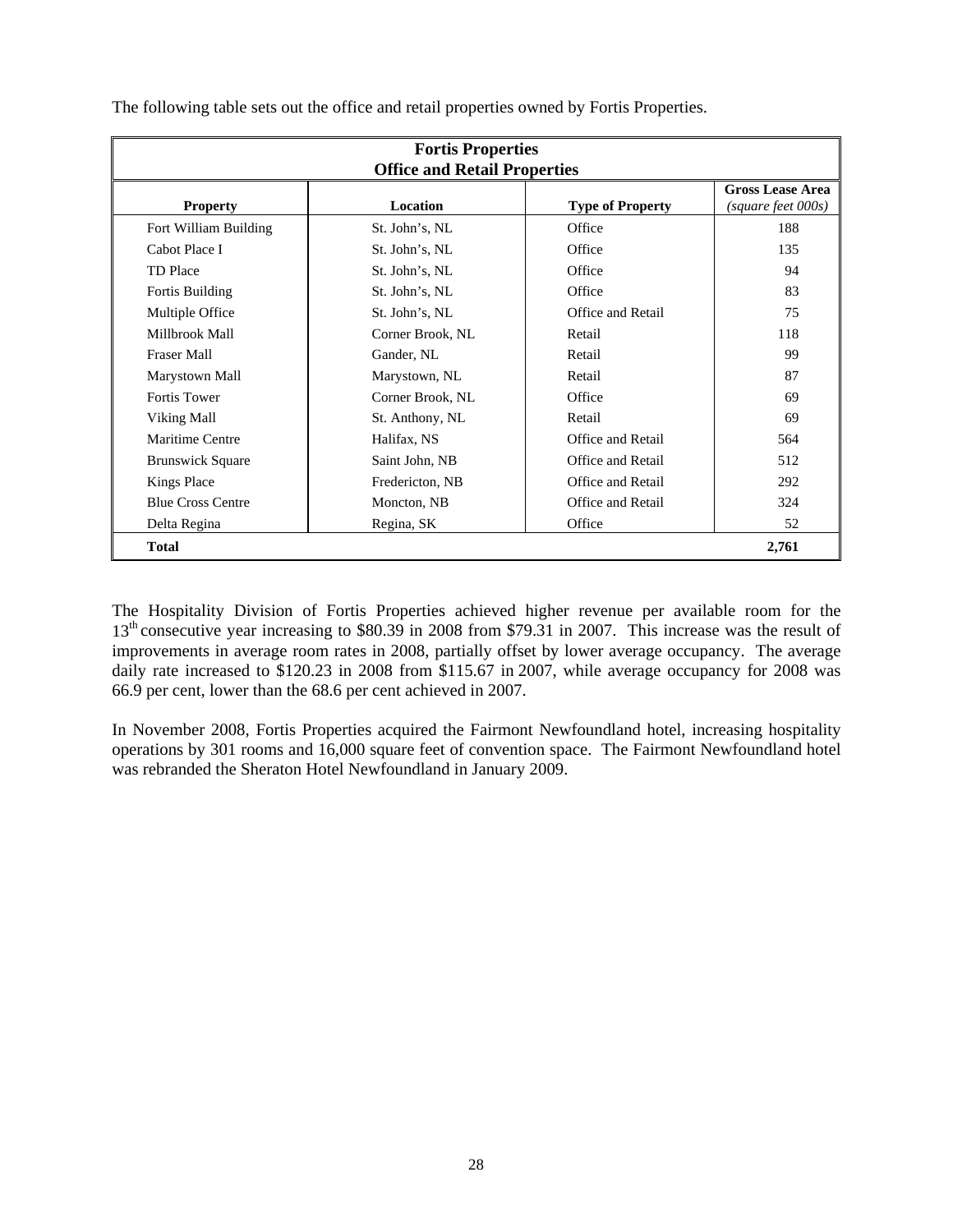| <b>Fortis Properties</b><br><b>Hotels</b>     |                         |                                 |                                                     |  |
|-----------------------------------------------|-------------------------|---------------------------------|-----------------------------------------------------|--|
| <b>Hotels</b>                                 | Location                | Number of<br><b>Guest Rooms</b> | <b>Conference Facilities</b><br>(square feet 000's) |  |
| Delta St. John's                              | St. John's, NL          | 403                             | 21                                                  |  |
| Holiday Inn St. John's                        | St. John's, NL          | 252                             | 11                                                  |  |
| Sheraton Hotel Newfoundland <sup>(1)</sup>    | St. John's, NL          | 301                             | 16                                                  |  |
| <b>Mount Peyton</b>                           | Grand Falls-Windsor, NL | 149                             | 4                                                   |  |
| Greenwood Inn Corner Brook                    | Corner Brook, NL        | 102                             | 5                                                   |  |
| Four Points by Sheraton Halifax               | Halifax, NS             | 177                             | 12                                                  |  |
| Delta Sydney                                  | Sydney, NS              | 152                             | 6                                                   |  |
| Delta Brunswick                               | Saint John, NB          | 254                             | 18                                                  |  |
| Holiday Inn Kitchener-Waterloo                | Kitchener-Waterloo, ON  | 184                             | 13                                                  |  |
| Holiday Inn Peterborough                      | Peterborough, ON        | 153                             | 7                                                   |  |
| Holiday Inn Sarnia                            | Point Edward, ON        | 217                             | 11                                                  |  |
| Holiday Inn Cambridge                         | Cambridge, ON           | 143                             | 7                                                   |  |
| Greenwood Inn Calgary                         | Calgary, AB             | 210                             | 9                                                   |  |
| Greenwood Inn Edmonton                        | Edmonton, AB            | 224                             | 8                                                   |  |
| Greenwood Inn Winnipeg                        | Winnipeg, MB            | 213                             | 10                                                  |  |
| Ramada Hotel & Suites Lethbridge              | Lethbridge, AB          | 119                             | 5                                                   |  |
| Holiday Inn Express and Suites Medicine Hat   | Medicine Hat, AB        | 93                              |                                                     |  |
| Best Western Medicine Hat                     | Medicine Hat, AB        | 122                             |                                                     |  |
| Holiday Inn Express Kelowna                   | Kelowna, BC             | 120                             |                                                     |  |
| Delta Regina                                  | Regina, SK              | 274                             | 24                                                  |  |
| <b>Total</b>                                  |                         | 3,862                           | 188                                                 |  |
| <sup>(1)</sup> Formerly Fairmont Newfoundland |                         |                                 |                                                     |  |

The hotels owned and managed by Fortis Properties are summarized as follows.

## *Human Resources*

At December 31, 2008, Fortis Properties employed approximately 2,000 full-time equivalent employees, approximately 52 per cent of whom are represented by unions listed in the following table.

| <b>Fortis Properties</b><br><b>Unions</b>                                                                      |             |                             |     |  |  |
|----------------------------------------------------------------------------------------------------------------|-------------|-----------------------------|-----|--|--|
| Number of<br><b>Unionized Employees</b><br><b>Union</b><br><b>Expiry of Agreement</b><br><b>Property</b>       |             |                             |     |  |  |
| Holiday Inn St. John's                                                                                         | <b>CAW</b>  | August 31. 2009             | 53  |  |  |
| Delta St. John's                                                                                               | <b>UFCW</b> | December 31, 2009           | 239 |  |  |
| Greenwood Inn Corner Brook                                                                                     | <b>CAW</b>  | March 11, 2010              | 41  |  |  |
| East Side Mario's St. John's                                                                                   | <b>CAW</b>  | July 31, 2010               | 80  |  |  |
| Delta Sydney                                                                                                   | <b>CAW</b>  | September 30, 2008 $^{(1)}$ | 81  |  |  |
| Delta Brunswick & Brunswick Square                                                                             | <b>USW</b>  | June 10, 2010               | 133 |  |  |
| Delta Regina                                                                                                   | <b>CEP</b>  | November 30, 2010           | 168 |  |  |
| St. John's Real Estate                                                                                         | <b>IBEW</b> | April 17, 2010              | 11  |  |  |
| Sheraton Newfoundland <sup>(2)</sup>                                                                           | <b>CAW</b>  | March 31, 2011              | 182 |  |  |
| <b>Mount Peyton</b>                                                                                            | <b>UFCW</b> | December 1, 2011            | 45  |  |  |
| <b>Total</b><br>1,033                                                                                          |             |                             |     |  |  |
| $(1)$ Delta Sydney has commenced union contract negotiations.<br><sup>(2)</sup> Formerly Fairmont Newfoundland |             |                             |     |  |  |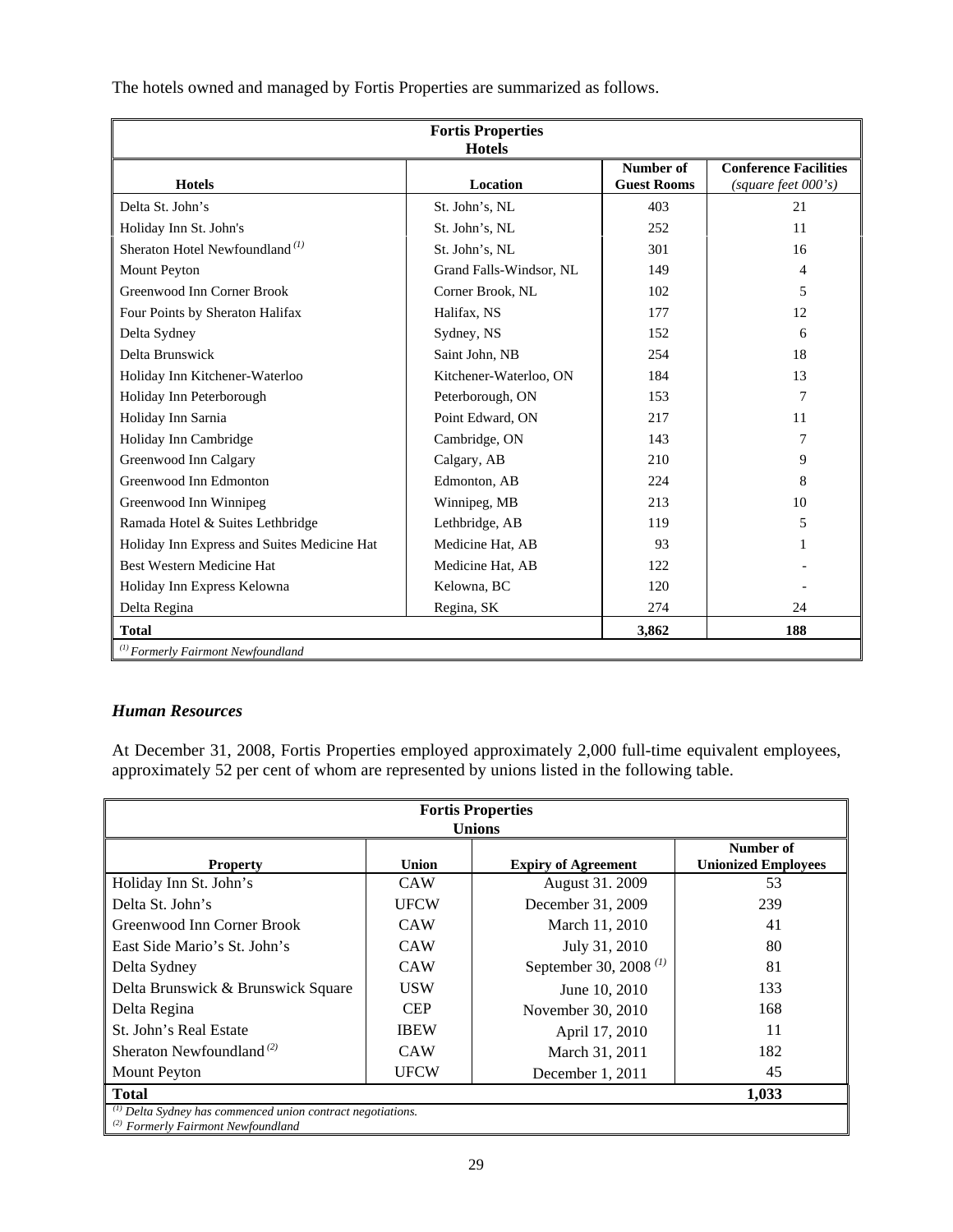#### **4.0 REGULATION**

The nature of regulation and a summary of material regulatory decisions and applications associated with each of the Corporation's regulated gas and electric utilities are summarized as follows:

| <b>Nature of Regulation</b> |                                                                                            |                          |                     |                     |                |                                                                                                                                                                                                                                 |
|-----------------------------|--------------------------------------------------------------------------------------------|--------------------------|---------------------|---------------------|----------------|---------------------------------------------------------------------------------------------------------------------------------------------------------------------------------------------------------------------------------|
|                             |                                                                                            | <b>Allowed</b><br>Common | Allowed Returns (%) |                     |                | <b>Supportive Features</b>                                                                                                                                                                                                      |
| <b>Regulated</b>            | <b>Regulatory</b>                                                                          | <b>Equity</b>            |                     |                     |                | <b>Future or Historical Test Year Used to</b>                                                                                                                                                                                   |
| <b>Utility</b>              | <b>Authority</b>                                                                           | (%)                      | 2007                | 2008                | 2009           | <b>Set Rates</b>                                                                                                                                                                                                                |
|                             |                                                                                            |                          |                     | <b>ROE</b>          |                | COS/ROE                                                                                                                                                                                                                         |
| TGI                         | <b>BCUC</b>                                                                                | 35                       | 8.37                | 8.62                | 8.47           | PBR mechanism through 2009: TGI:50/50 sharing<br>of earnings above or below the allowed ROE                                                                                                                                     |
|                             |                                                                                            |                          |                     |                     |                | TGVI: 100 per cent retention of earnings from                                                                                                                                                                                   |
| <b>TGVI</b>                 | <b>BCUC</b>                                                                                | 40                       | 9.07                | 9.32                | 9.17           | lower-than-forecasted operating and maintenance<br>costs but no relief from increased operating and<br>maintenance costs                                                                                                        |
|                             |                                                                                            |                          |                     |                     |                | ROE automatic adjustment formula tied to<br>long-term Canada bond yields<br>Future Test Year                                                                                                                                    |
| FortisBC                    | <b>BCUC</b>                                                                                | 40                       | 8.77                | 9.02                | 8.87           | COS/ROE                                                                                                                                                                                                                         |
|                             |                                                                                            |                          |                     |                     |                | PBR mechanism for 2009 through 2011: 50/50<br>sharing of earnings above or below the allowed<br>ROE up to an achieved ROE that is 200 basis<br>points above or below the allowed ROE – excess<br>to deferral account            |
|                             |                                                                                            |                          |                     |                     |                | ROE automatic adjustment formula tied to<br>long-term Canada bond yields                                                                                                                                                        |
| FortisAlberta               | <b>AUC</b>                                                                                 | 37                       | 8.51                | 8.75                | $8.51^{(1)}$   | Future Test Year<br><b>COS/ROE</b>                                                                                                                                                                                              |
|                             |                                                                                            |                          |                     |                     |                | ROE automatic adjustment formula tied to<br>long-term Canada bond yields<br>Future Test Year                                                                                                                                    |
| Newfoundland                | <b>PUB</b>                                                                                 | 45                       | $8.60 + - 50$       | $8.95 +/- 50$       | $8.95 +/-$     | <b>COS/ROE</b>                                                                                                                                                                                                                  |
| Power                       |                                                                                            |                          | bps                 | bps                 | 50 bps         | ROE automatic adjustment formula tied to<br>long-term Canada bond yields                                                                                                                                                        |
|                             |                                                                                            | 40                       |                     |                     |                | Future Test Year                                                                                                                                                                                                                |
| Maritime<br>Electric        | <b>IRAC</b>                                                                                |                          | 10.25               | 10.00               | 9.75           | COS/ROE                                                                                                                                                                                                                         |
| FortisOntario               | <b>OEB</b>                                                                                 | 43.3 $(2)$               | 9.00                | 9.00                | 8.39           | Future Test Year<br>Canadian Niagara Power - COS/ROE                                                                                                                                                                            |
|                             | (Canadian Niagara Power)                                                                   |                          |                     |                     |                | Cornwall Electric - Price cap with commodity cost                                                                                                                                                                               |
|                             | Franchise Agreement                                                                        |                          |                     |                     |                | flow through                                                                                                                                                                                                                    |
|                             | (Cornwall Electric)                                                                        |                          |                     |                     |                | Future Test Year - beginning in 2009                                                                                                                                                                                            |
| Belize                      | <b>PUC</b>                                                                                 |                          | $10.00 -$           | <b>ROA</b><br>10.00 | $10.00^{(3)}$  | Four-year COS/ROA agreements                                                                                                                                                                                                    |
| Electricity                 |                                                                                            | N/A                      | 15.00               |                     |                | Additional costs in the event of a hurricane would<br>be deferred and the Company may apply for future<br>recovery in customer rates.<br>Future Test Year                                                                       |
| Caribbean<br>Utilities      | <b>ERA</b>                                                                                 | N/A                      | 15.00               | $9.00 - 11.00$      | $9.00 - 11.00$ | COS/ROA                                                                                                                                                                                                                         |
|                             |                                                                                            |                          |                     |                     |                | Rate-cap adjustment mechanism based on<br>published consumer price indices                                                                                                                                                      |
|                             |                                                                                            |                          |                     |                     |                | Under the new licences, the Company may apply<br>for a special additional rate to customers in the<br>event of a disaster, including a hurricane.                                                                               |
| Fortis Turks and            | Utilities make annual                                                                      | N/A                      | $17.50^{(4)}$       | $17.50^{(4)}$       | $17.50^{(4)}$  | Historical Test Year<br>COS/ROA                                                                                                                                                                                                 |
| Caicos                      | filings with the Energy<br>Commission                                                      |                          |                     |                     |                | If the actual ROA is lower than the allowed ROA,<br>due to additional costs resulting from a hurricane<br>or other event, the Company may apply for an<br>increase in customer rates in the following year.<br>Future Test Year |
|                             | $\mu$ Interim ROE pending the outcome of the AUC's 2009 Generic Cost of Capital Proceeding |                          |                     |                     |                |                                                                                                                                                                                                                                 |

*(2)* Allowed deemed equity component of the capital structure for 2009. For 2008, the allowed deemed equity component of the capital structure was 46.7 per cent. *(3)* Based on the June 2008 Final Decision on Belize Electricity's 2008/2009 rate application

*(4)* Amount provided under licence. Actual ROAs achieved in 2007 and 2008 were lower than the ROA allowed under the licence due to significant investment occurring at the utility.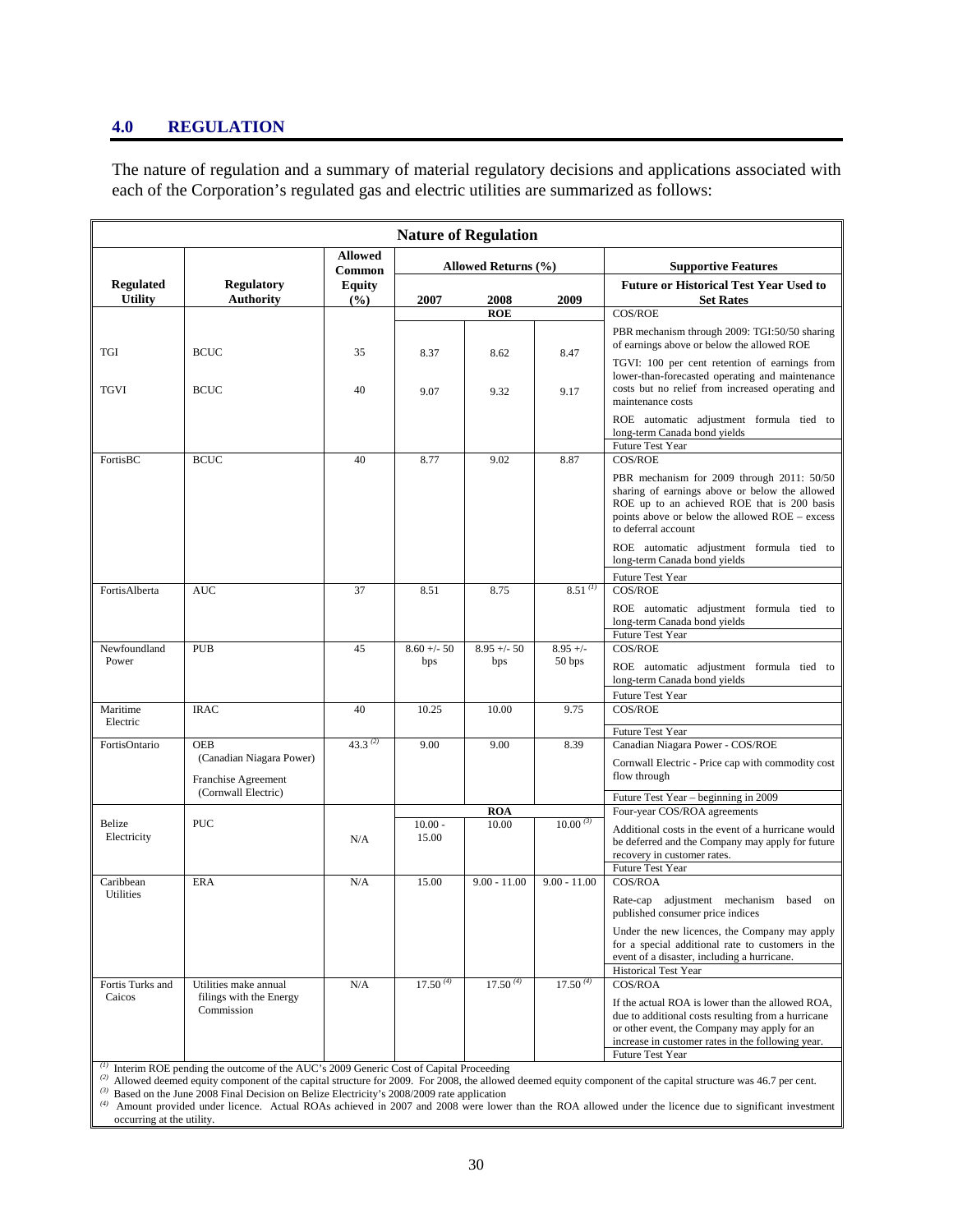| <b>Material Regulatory Decisions and Applications</b> |                                                                                                                                                                                                                                                                                                                                                                                                                                                                                                                                                                                                                                                                                                                                                                                                                                                                                                                                                                                                                                                                                                                                                                                                                                                                                                                                                                                                                                                                                                                                                                                                                                                                                                                                                                                                                                                                                                                                                                                                                                                                                                                                                                                                                                                                                                                                                                                                                                                                                                                                                                                                                                                                                                                                                        |  |  |  |
|-------------------------------------------------------|--------------------------------------------------------------------------------------------------------------------------------------------------------------------------------------------------------------------------------------------------------------------------------------------------------------------------------------------------------------------------------------------------------------------------------------------------------------------------------------------------------------------------------------------------------------------------------------------------------------------------------------------------------------------------------------------------------------------------------------------------------------------------------------------------------------------------------------------------------------------------------------------------------------------------------------------------------------------------------------------------------------------------------------------------------------------------------------------------------------------------------------------------------------------------------------------------------------------------------------------------------------------------------------------------------------------------------------------------------------------------------------------------------------------------------------------------------------------------------------------------------------------------------------------------------------------------------------------------------------------------------------------------------------------------------------------------------------------------------------------------------------------------------------------------------------------------------------------------------------------------------------------------------------------------------------------------------------------------------------------------------------------------------------------------------------------------------------------------------------------------------------------------------------------------------------------------------------------------------------------------------------------------------------------------------------------------------------------------------------------------------------------------------------------------------------------------------------------------------------------------------------------------------------------------------------------------------------------------------------------------------------------------------------------------------------------------------------------------------------------------------|--|--|--|
| <b>Regulated Utility</b>                              | <b>Summary Description</b>                                                                                                                                                                                                                                                                                                                                                                                                                                                                                                                                                                                                                                                                                                                                                                                                                                                                                                                                                                                                                                                                                                                                                                                                                                                                                                                                                                                                                                                                                                                                                                                                                                                                                                                                                                                                                                                                                                                                                                                                                                                                                                                                                                                                                                                                                                                                                                                                                                                                                                                                                                                                                                                                                                                             |  |  |  |
| TGI/TGVI                                              | In December 2007, the BCUC approved various rates at TGI and TGVI, including those for mid-stream and delivery<br>for residential customers in several service areas, effective January 1, 2008. Increased mid-stream costs are flowed<br>through to customers without markup. The approved rates also reflected the impact of an increase in the allowed ROE<br>for 2008 to 8.62 per cent and 9.32 per cent for TGI and TGVI, respectively.<br>On April 1, 2008, final regulatory approval for the construction of the 1.5 billion-cubic foot liquefied natural gas<br>storage facility on Vancouver Island was received for a total estimated cost of approximately \$200 million.<br>Every three months, TGI and TGVI review natural gas and propane commodity prices with the BCUC in order to<br>ensure the flow-through rates charged to customers are sufficient to cover the cost of purchasing natural gas and<br>propane. Effective April 1, 2008 and July 1, 2008, the BCUC approved increases in the commodity rates charged to<br>TGI customers for natural gas and propane. Effective October 1, 2008, the BCUC approved decreases in the<br>commodity rates charged to TGI customers for natural gas. The commodity cost of natural gas and propane are flowed<br>through to customers without markup. During 2008, no commodity rate changes were made at TGVI.<br>In December 2008, the BCUC approved various rates at TGI and TGVI, including those for mid-stream and delivery<br>for residential customers in several service areas, effective January 1, 2009. The approved rates also reflected the<br>impact of a decrease in the allowed ROE for 2009 to 8.47 per cent and 9.17 per cent for TGI and TGVI, respectively,<br>resulting from the application of automatic ROE adjustment mechanisms. The commodity rate for natural gas will<br>remain unchanged and the commodity rate for propane will decrease effective January 1, 2009.<br>TGI filed an application with the BCUC in the fourth quarter of 2008 requesting approval to perform extensive<br>rehabilitation of certain underwater transmission pipeline crossings of the South Arm of the Fraser River serving<br>Vancouver and Richmond. TGI expects to receive regulatory approval for this \$27 million project in early 2009 with<br>completion of the project anticipated in 2010.<br>TGI and TGVI are currently preparing rate applications related to 2010 which are anticipated to be filed with the BCUC<br>in the second quarter of 2009. The BCUC approval of rates for 2010 and future years will be required as the current<br>PBR agreements expire at the end of 2009. As part of the rate filings, TGI and TGVI plan to seek a review of the |  |  |  |
| FortisBC                                              | current generic ROE adjustment mechanisms and the deemed equity component of the utilities' capital structures.<br>In December 2007, regulatory approval was received for the NSA associated with 2008 revenue requirements, resulting<br>in a customer rate increase of 2.9 per cent, effective January 1, 2008. The rate increase was primarily the result of the<br>Company's capital expenditure program. Rates for 2008 reflected an allowed ROE of 9.02 per cent.<br>In April 2008, the BCUC approved an interim increase of 0.8 per cent to FortisBC's customer rates, effective<br>May 1, 2008, as a result of BC Hydro's interim rate increase, which increased FortisBC's cost to purchase power from<br>BC Hydro by 5.06 per cent.<br>In June 2008, FortisBC filed its 2009 and 2010 Capital Expenditure Plan for gross capital expenditures of<br>approximately \$193 million for 2009 and \$196 million for 2010. In November 2008, the BCUC denied the costs<br>relating to the Copper Conductor Replacement Project and Advanced Metering Infrastructure Project included in the<br>2009 and 2010 Capital Expenditure Plan. These projects would have totalled approximately \$21 million in 2009 and<br>\$27 million in 2010. In February 2009, the BCUC issued its decision on the Company's 2009 and 2010 Capital<br>Expenditure Plan. Total gross capital expenditures of \$165 million were approved for 2009 and \$156 million were<br>approved for 2010. An additional \$16 million of capital expenditures is subject to further regulatory processes.<br>In December 2008, the BCUC approved the Company's 2009 Revenue Requirements Application resulting in a<br>general rate increase of 4.6 per cent, effective January 1, 2009. The rate increase is primarily the result of the<br>Company's capital expenditure program and higher power purchases driven by customer growth and increased<br>electricity demand. Rates for 2009 reflect an allowed ROE of 8.87 per cent as a result of the application of the<br>automatic ROE adjustment mechanism. The approval of the 2009 Revenue Requirements Application also included<br>an extension of the PBR mechanism for the years 2009 through 2011 under terms similar to the previous PBR<br>agreement, except annual gross operating and maintenance expenses, before capitalized overhead, will be set by a<br>formula incorporating customer growth and inflation, i.e., the CPI for British Columbia minus a PIF of 3 per cent in<br>2009, 1.5 per cent in 2010 and 1.5 per cent in 2011. Should inflation be in excess of 3 per cent, the excess is to be<br>added to the PIF, which effectively caps the CPI at 3 per cent.                                      |  |  |  |
| FortisAlberta                                         | Effective January 1, 2008, FortisAlberta became regulated by the AUC due to the separation of the Alberta Energy and<br>Utilities Board into two separate regulatory bodies.<br>In February 2008, regulatory approval was received of the NSA associated with 2008/2009 revenue requirements,<br>resulting in distribution rate increases of 6.8 per cent, effective January 1, 2008, and 7.3 per cent, effective<br>January 1, 2009. The approved NSA includes forecast gross capital expenditures of approximately \$264 million for<br>2008 and \$296 million for 2009, primarily to meet customer growth and improve system reliability. The 2008 revenue<br>requirements included in the 2008/2009 NSA were determined using the 2007 allowed ROE of 8.51 per cent. The<br>impact of the increase in the allowed ROE to 8.75 per cent for 2008 was subject to deferral-account treatment and, as<br>such, was recognized as earned in 2008 and will be collected in customer rates in 2009.                                                                                                                                                                                                                                                                                                                                                                                                                                                                                                                                                                                                                                                                                                                                                                                                                                                                                                                                                                                                                                                                                                                                                                                                                                                                                                                                                                                                                                                                                                                                                                                                                                                                                                                                                       |  |  |  |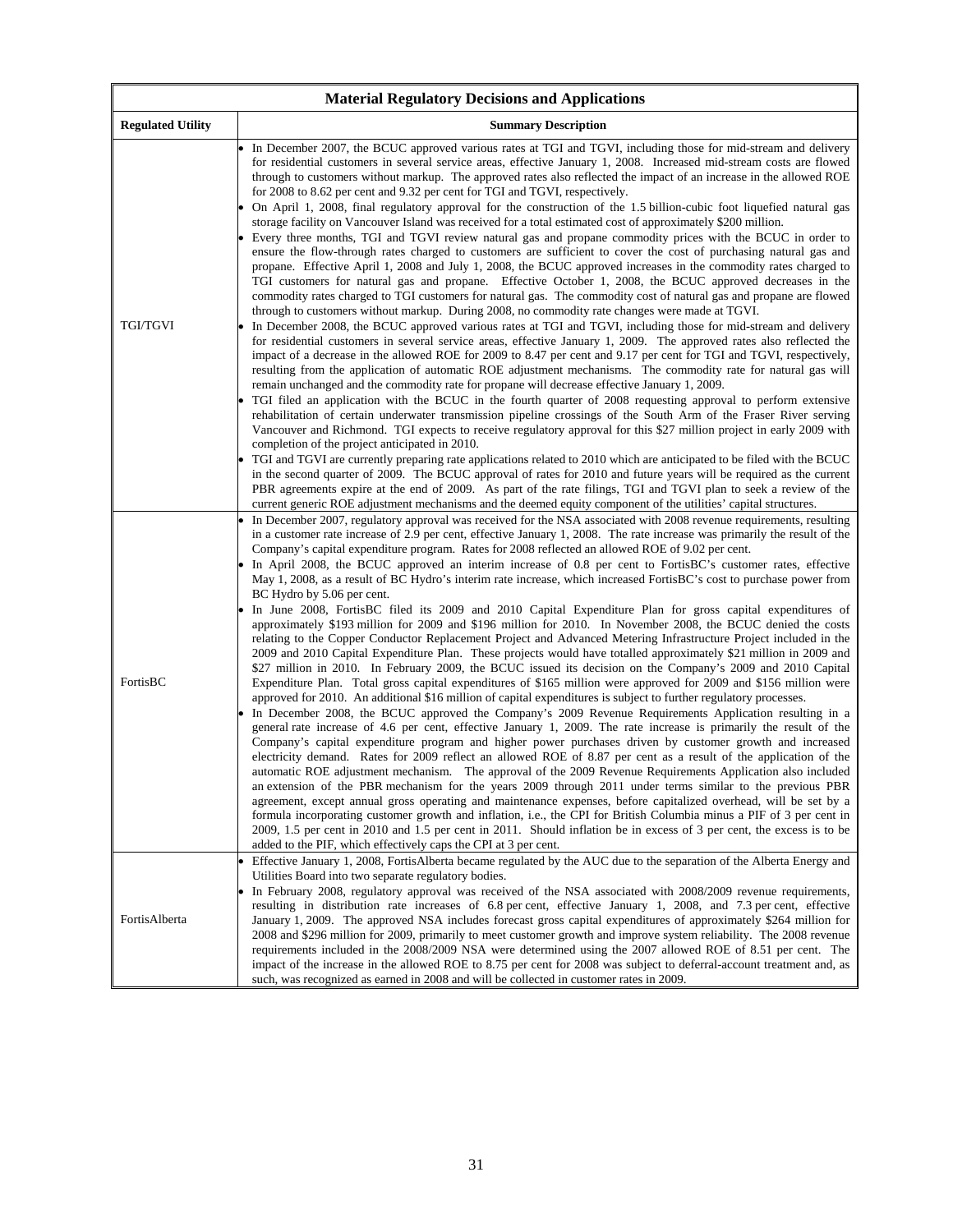| <b>Material Regulatory Decisions and Applications (continued)</b> |                                                                                                                                                                                                                                                                                                                                                                                                                                                                                                                                                                                                                                                                                                                                                                                                                                                                                                                                                                                                                                                                                                                                                                                                                                                                                                                                                                                                                                                                                                                                                                                                                                                                                                                                                                                                                                                                                                                                                                                                                                                                                         |  |  |  |
|-------------------------------------------------------------------|-----------------------------------------------------------------------------------------------------------------------------------------------------------------------------------------------------------------------------------------------------------------------------------------------------------------------------------------------------------------------------------------------------------------------------------------------------------------------------------------------------------------------------------------------------------------------------------------------------------------------------------------------------------------------------------------------------------------------------------------------------------------------------------------------------------------------------------------------------------------------------------------------------------------------------------------------------------------------------------------------------------------------------------------------------------------------------------------------------------------------------------------------------------------------------------------------------------------------------------------------------------------------------------------------------------------------------------------------------------------------------------------------------------------------------------------------------------------------------------------------------------------------------------------------------------------------------------------------------------------------------------------------------------------------------------------------------------------------------------------------------------------------------------------------------------------------------------------------------------------------------------------------------------------------------------------------------------------------------------------------------------------------------------------------------------------------------------------|--|--|--|
| <b>Regulated Utility</b>                                          | <b>Summary Description</b>                                                                                                                                                                                                                                                                                                                                                                                                                                                                                                                                                                                                                                                                                                                                                                                                                                                                                                                                                                                                                                                                                                                                                                                                                                                                                                                                                                                                                                                                                                                                                                                                                                                                                                                                                                                                                                                                                                                                                                                                                                                              |  |  |  |
| FortisAlberta<br>(continued)                                      | In June 2008, the AUC ruled that a review of ROE levels, adjustment mechanisms and utility capital structures in a<br>generic proceeding would be appropriate. In July 2008, the AUC issued its notice of application, preliminary scoping<br>document and minimum filing requirements for the 2009 Generic Cost of Capital Proceeding. The proceeding applies to<br>all gas, electric and pipeline utilities in Alberta that are regulated by the AUC.<br>In November 2008, FortisAlberta submitted its evidence with respect to the 2009 Generic Cost of Capital Proceeding<br>as requested by the AUC. A hearing is scheduled for the second quarter of 2009.<br>In December 2008, FortisAlberta received regulatory approval for its 2009 distribution rates to recover approved<br>distribution costs. The result is a distribution rate increase of 8.6 per cent, effective January 1, 2009. The rate increase<br>is slightly higher than the rate increase of 7.3 per cent contemplated in the 2008/2009 NSA due to the deferred<br>recovery in customer rates in 2009 of the increase in the allowed ROE to 8.75 per cent in 2008. The approved rates for<br>2009 also reflect the impact of the Company's union agreement, which was settled after the 2008/2009 NSA was<br>approved. As directed by the AUC, the Company is to continue using the 2007 allowed ROE of 8.51 per cent for<br>2009, pending the outcome of the 2009 Generic Cost of Capital Proceeding.<br>FortisAlberta expects to file a 2010 and 2011 revenue requirements application during the second quarter of 2009.                                                                                                                                                                                                                                                                                                                                                                                                                                                                                     |  |  |  |
| Newfoundland<br>Power                                             | In December 2007, the PUB approved the Company's NSA associated with the 2008 general rate application, resulting<br>in an average 2.8 per cent increase in customer rates, effective January 1, 2008. The rate increase was largely driven<br>by higher amortization costs. The rate increase also reflected the impact of an increase in the allowed ROE to<br>8.95 per cent for 2008.<br>The PUB-approved NSA also results in, among other things: (i) the amortization of \$7.2 million in 2008 and<br>\$4.6 million in each of 2009 and 2010 of the remaining \$16.4 million balance of the original December 2005 unbilled<br>revenue liability; (ii) amortization of approximately \$3.9 million in each of 2008, 2009 and 2010 of previously deferred<br>amortization expense; (iii) amortization over a period of three years to five years of certain deferred regulatory<br>balances; and (iv) for 2008 through 2010, the deferral of variations in purchase power expense caused by differences in<br>the actual unit cost of energy and the unit cost reflected in customer rates to be recovered from, or refunded to,<br>customers through operation of the Company's rate stabilization account.<br>Effective July 1, 2008, the PUB approved an average 5.9 per cent increase in customer electricity rates, reflecting the<br>flow through to customers, by operation of the rate stabilization account, of variances in the cost of fuel used to<br>generate electricity that Newfoundland Hydro sells to Newfoundland Power. The increase in customer rates had no<br>impact on Newfoundland Power's earnings in 2008.<br>In November 2008, the PUB approved, as filed, the Company's 2009 Capital Budget Application for approximately<br>\$62 million, with approximately half of the proposed capital expenditures relating to replacing aged and deteriorated<br>components of the electricity system.<br>The Company's allowed ROE of 8.95 per cent remains unchanged for 2009 and, consequently, there has been no<br>change in basic customer rates for 2009. |  |  |  |
| Maritime Electric                                                 | In January 2008, IRAC approved, as filed, an increase in basic electricity rates of 1.8 per cent, effective April 1, 2008,<br>and approved a maximum allowed ROE of 10.0 per cent for 2008.<br>In April 2008, IRAC ordered the ECAM amortization period of 12 months to be set at 8 months, effective May 1, 2008.<br>The result is an increase in the flow through in customer rates of the recovery of ECAM over the shorter amortization<br>period.<br>In September 2008, IRAC approved, as filed, the Company's amendment of approximately \$14 million to its<br>2008 Capital Budget to reflect the construction of a new transmission line to facilitate the expansion of merchant wind<br>development. The project is being financed entirely by customer contributions.<br>In November 2008, IRAC approved, as filed, the Company's 2009 Capital Budget Application for approximately<br>\$20 million, before customer contributions.<br>In March 2009, IRAC approved Maritime Electric's 2009 Rate Application, which will result in an increase in the<br>amount of energy-related costs to be collected from customers through the basic rate component of customer billings,<br>effective April 1, 2009. The increase in the reference cost of energy in basic rates from 6.73 cents per kWh to 7.7 cents<br>per kWh will result in a decrease in the amount of energy costs to be collected from customers through the operation of<br>the ECAM. Additionally, IRAC approved the deferral of Point Lepreau Station replacement energy costs for 2009 and<br>an increase in the amortization of the ECAM to 12 months, effective April 1, 2009. IRAC also approved, as filed, a<br>maximum allowed ROE of 9.75 per cent for 2009, down from an allowed ROE of 10.00 per cent for 2008. The overall<br>impact on residential customer rates for 2009 will be an increase of 5.3 per cent based on average consumption of<br>650 kWh per month.                                                                                                                               |  |  |  |
| FortisOntario                                                     | In March 2008, the OEB issued its decision relating to the 2008 IRM application filed by Canadian Niagara Power.<br>The result was an average 1.1 per cent increase in electricity distribution rates for operations in Fort Erie,<br>Port Colborne and Gananoque, effective May 1, 2008. The increase was comprised of a 2.1 per cent increase for<br>inflation, partially offset by a 1.0 per cent decrease for a productivity adjustment. Under the 2008 IRM,<br>Canadian Niagara Power's capital structure for 2008 was deemed at 53.3 per cent debt and 46.7 per cent equity, as part<br>of the OEB's plan to move to a 60 per cent debt and 40 per cent equity capital structure over a three-year period.<br>Effective July 1, 2008, retail rates at Cornwall Electric decreased by approximately 6.2 per cent, attributable to a new<br>11.5-year wholesale electricity supply contract negotiated with Hydro-Québec Energy Marketing by Cornwall Electric<br>on behalf of its customers. The new long-term agreement replaces an existing short-term contract and ensures<br>reliability of supply and rate stability.                                                                                                                                                                                                                                                                                                                                                                                                                                                                                                                                                                                                                                                                                                                                                                                                                                                                                                                                                         |  |  |  |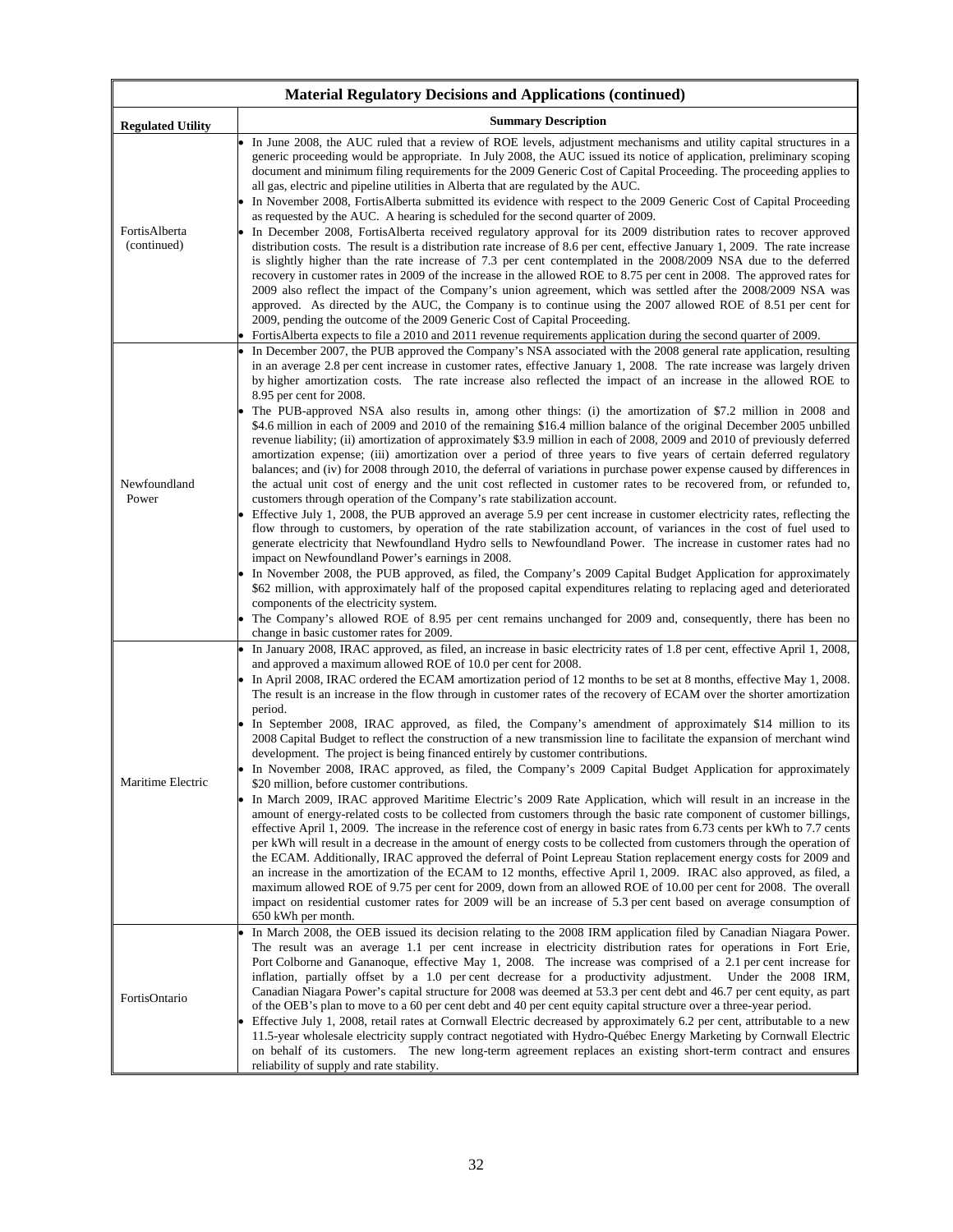| <b>Material Regulatory Decisions and Applications (continued)</b> |                                                                                                                                                                                                                                                                                                                                                                                                                                                                                                                                                                                                                                                                                                                                                                                                                                                                                                                                                                                                                                                                                                                                                                                                                                                                                                                                                                                                                                                                                                                                                                                                                                                                                                                                                                                                                                                                                                                                                                                                                                                                                                                                                                                                                                                                                                                                                                                                                                                                                                                                                                                                                                                                                                                                                                                                                                                                                                                                                                                                                                                                                                                                                                                                                                                                                                                                                                                                                                                                                                                                                                                                                                                                                                                                                                                                                                                                                                                                                                                                                                                                                                                                                                                                                                                                                                                                                                                                                                                                                                                                                                                                                                                                                                                                                                                                                                                                                                                                                                                                                                                                                                                                                                                                                                                 |  |  |  |
|-------------------------------------------------------------------|-------------------------------------------------------------------------------------------------------------------------------------------------------------------------------------------------------------------------------------------------------------------------------------------------------------------------------------------------------------------------------------------------------------------------------------------------------------------------------------------------------------------------------------------------------------------------------------------------------------------------------------------------------------------------------------------------------------------------------------------------------------------------------------------------------------------------------------------------------------------------------------------------------------------------------------------------------------------------------------------------------------------------------------------------------------------------------------------------------------------------------------------------------------------------------------------------------------------------------------------------------------------------------------------------------------------------------------------------------------------------------------------------------------------------------------------------------------------------------------------------------------------------------------------------------------------------------------------------------------------------------------------------------------------------------------------------------------------------------------------------------------------------------------------------------------------------------------------------------------------------------------------------------------------------------------------------------------------------------------------------------------------------------------------------------------------------------------------------------------------------------------------------------------------------------------------------------------------------------------------------------------------------------------------------------------------------------------------------------------------------------------------------------------------------------------------------------------------------------------------------------------------------------------------------------------------------------------------------------------------------------------------------------------------------------------------------------------------------------------------------------------------------------------------------------------------------------------------------------------------------------------------------------------------------------------------------------------------------------------------------------------------------------------------------------------------------------------------------------------------------------------------------------------------------------------------------------------------------------------------------------------------------------------------------------------------------------------------------------------------------------------------------------------------------------------------------------------------------------------------------------------------------------------------------------------------------------------------------------------------------------------------------------------------------------------------------------------------------------------------------------------------------------------------------------------------------------------------------------------------------------------------------------------------------------------------------------------------------------------------------------------------------------------------------------------------------------------------------------------------------------------------------------------------------------------------------------------------------------------------------------------------------------------------------------------------------------------------------------------------------------------------------------------------------------------------------------------------------------------------------------------------------------------------------------------------------------------------------------------------------------------------------------------------------------------------------------------------------------------------------------------------------------------------------------------------------------------------------------------------------------------------------------------------------------------------------------------------------------------------------------------------------------------------------------------------------------------------------------------------------------------------------------------------------------------------------------------------------------------------------|--|--|--|
| <b>Regulated Utility</b>                                          | <b>Summary Description</b>                                                                                                                                                                                                                                                                                                                                                                                                                                                                                                                                                                                                                                                                                                                                                                                                                                                                                                                                                                                                                                                                                                                                                                                                                                                                                                                                                                                                                                                                                                                                                                                                                                                                                                                                                                                                                                                                                                                                                                                                                                                                                                                                                                                                                                                                                                                                                                                                                                                                                                                                                                                                                                                                                                                                                                                                                                                                                                                                                                                                                                                                                                                                                                                                                                                                                                                                                                                                                                                                                                                                                                                                                                                                                                                                                                                                                                                                                                                                                                                                                                                                                                                                                                                                                                                                                                                                                                                                                                                                                                                                                                                                                                                                                                                                                                                                                                                                                                                                                                                                                                                                                                                                                                                                                      |  |  |  |
| FortisOntario<br>(continued)                                      | In August 2008, Canadian Niagara Power filed a 2009 Cost of Service Application requesting the rebasing of<br>distribution rates using 2009 as a forward test year. The application assumes a deemed capital structure of<br>56.7 per cent debt and 43.3 per cent equity and, as required by the OEB, reflects a preliminary ROE of 8.39 per cent.<br>The application proposes distribution rate increases of 4.9 per cent, 9.4 per cent and 7.1 per cent for Fort Erie,<br>Gananoque and Port Colborne, respectively, effective May 1, 2009. The proposed increases are primarily driven by the<br>impact of distribution system upgrades. The hearing process associated with the application commenced during the<br>fourth quarter of 2008 and the Company expects a decision on the application to be received in April 2009.                                                                                                                                                                                                                                                                                                                                                                                                                                                                                                                                                                                                                                                                                                                                                                                                                                                                                                                                                                                                                                                                                                                                                                                                                                                                                                                                                                                                                                                                                                                                                                                                                                                                                                                                                                                                                                                                                                                                                                                                                                                                                                                                                                                                                                                                                                                                                                                                                                                                                                                                                                                                                                                                                                                                                                                                                                                                                                                                                                                                                                                                                                                                                                                                                                                                                                                                                                                                                                                                                                                                                                                                                                                                                                                                                                                                                                                                                                                                                                                                                                                                                                                                                                                                                                                                                                                                                                                                              |  |  |  |
| Belize<br>Electricity                                             | In March 2008, the newly elected Government of Belize repealed December 2007 amendments to the Electricity<br>(Tariffs, Charges and Quality of Services Standards) Bylaws. The amendments had simplified Belize Electricity's<br>rate-setting methodology, allowed for improved rate stabilization and settled outstanding matters related to the PUC's<br>Final Decision on electricity rates for the period July 1, 2007 through June 30, 2008.<br>In March 2008, Belize Electricity filed an application requesting an increase in the cost of power component of the<br>average electricity rate by 15 per cent, or BZ6.5 cents per kWh, as a result of the rapid increase in the cost of power<br>due to increasing world oil prices. The application was disallowed by the PUC which cited that, in the interim, a<br>decrease in the Company's operating expenses and capital expenditure levels would help offset the impact on cash flow<br>of the increasing cost of power. Additionally, the PUC indicated it would defer its detailed analysis of the high<br>deferrals of cost of power into Belize Electricity's CPRSA until the Annual Tariff Review Proceeding for the annual<br>tariff period for July 1, 2008 to June 30, 2009.<br>In April 2008, Belize Electricity filed its Annual Tariff Review Application for the annual tariff period from<br>July 1, 2008 to June 30, 2009 ("2008/2009 Rate Application") requesting a 13.4 per cent increase in the average<br>electricity rate, as a result of an increase in the cost of power component of the rate and an increase in the recovery of<br>the CPRSA.<br>In May 2008, the PUC issued its Initial Decision on Belize Electricity's 2008/2009 Rate Application. The Initial<br>Decision denied any average rate increase and approved, among other things, a retroactive adjustment to<br>Belize Electricity's CPRSA. Belize Electricity objected to the Initial Decision, which resulted in a review of the<br>Initial Decision by a PUC-appointed Independent Expert. The report of the Independent Expert reiterated many of<br>Belize Electricity's concerns pertaining to the Initial Decision.<br>In June 2008, the PUC issued its Final Decision on Belize Electricity's 2008/2009 Rate Application which rejected<br>most of the recommendations of the Independent Expert and failed to increase the overall average electricity rate. The<br>PUC also ordered a BZ\$36 million retroactive adjustment associated with Belize Electricity's prior years' financial<br>results. The adjustment, in substance, represented the disallowance of previously incurred fuel and purchased power<br>costs. The PUC also reduced Belize Electricity's targeted allowed ROA to 10 per cent from 12 per cent through a<br>reduction in the VAD component of the average electricity rate. The Final Decision would have the impact of reducing<br>the Corporation's share of Belize Electricity's earnings by approximately \$5 million over a 12-month period. The Final<br>Decision does not impact the Corporation's non-regulated generation operations in Belize.<br>As a direct result of the Final Decision, Belize Electricity recorded an \$18 million (BZ\$36 million) charge (\$13 million<br>of which was the Corporation's share) to energy supply costs during the second quarter of 2008.<br>The Final Decision also proposed the use of an automatic mechanism, to be finalized by the PUC, to adjust monthly,<br>on a two-month lag basis, the cost of power component of the rate to reflect actual costs of power. The automatic<br>adjustment mechanism, which was retroactive effective September 1, 2008, allows for the collection from, or rebate to,<br>customers of actual costs of power which vary from a reference cost of power by more than a threshold of 10 per cent.<br>In February 2009, the PUC amended the Final Decision on Belize Electricity's 2008/2009 Rate Application (the<br>"Amendment"), effective for the period from January 1, 2009 through June 30, 2009. The Amendment provides for an<br>increase in the VAD component of the average electricity rate to allow Belize Electricity to earn a targeted allowed<br>ROA of 12 per cent but reduces the reference cost of power component of the average electricity rate, due to an overall<br>decline in the cost of power. The Amendment, therefore, allows for an overall decrease in the average electricity rate<br>from BZ44.1 cents per kWh to BZ37.5 cents per kWh. The Amendment also provides for a lower regulated asset value<br>upon which the allowed ROA is calculated, while increasing operating expenses by the same amount, and reduces<br>depreciation, taxes and fees and the related revenue requirement.<br>Changes made in electricity legislation by the Government of Belize and the PUC and the June 2008 Final Decision and<br>Amendment, which were based on the changed legislation, have been judicially challenged by Belize Electricity in<br>several proceedings. The judicial process is ongoing with interim rulings, judgments and appeals. The timing or likely<br>outcome of the proceedings is indeterminable at this time. |  |  |  |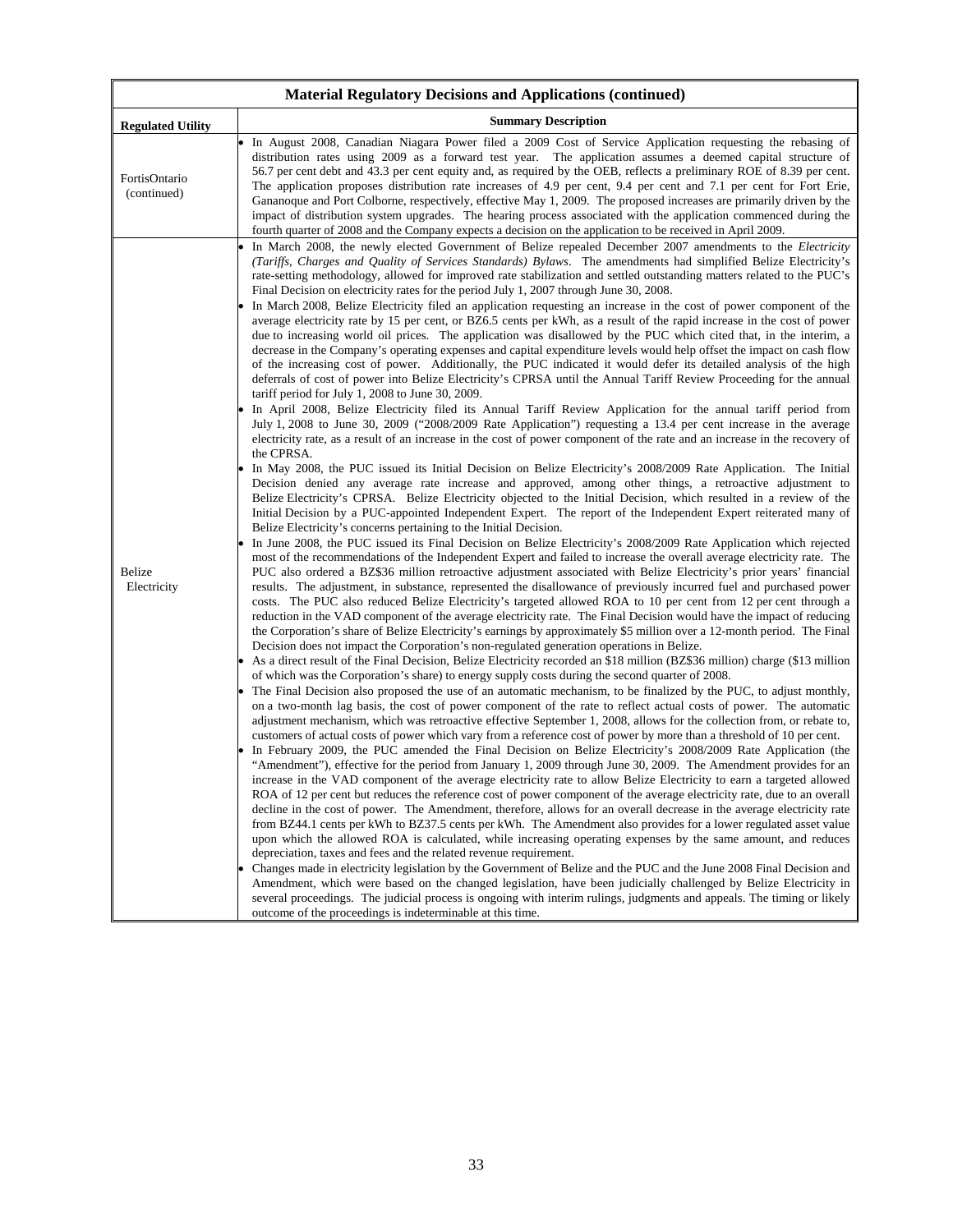| <b>Material Regulatory Decisions and Applications (continued)</b> |                                                                                                                                                                                                                                                                                                                                                                                                                                                                                                                                                                                                                                                                                                                                                                                                                                                                                                                                                                                                                                                                                                                                                                                                                                                                                                                                                                                                                                                                                                                                                                                                                                                                                                                                                                                                                                                                                                                                                                                                                                                                                                                                                                                                                                                                                                                                                                                                                                                                                                                                                                                                                                                                                                                                                                                                                                                                                                                                                                                                                                                                                                                                                                                                                                                                                                                                                                                                                                                                                                                                                                                                                                                                                                                                                                                                                                                                                                                                                                                                                                                                                                                                                                                                                                                                                                                                                                                                                                                                                               |  |  |  |
|-------------------------------------------------------------------|-----------------------------------------------------------------------------------------------------------------------------------------------------------------------------------------------------------------------------------------------------------------------------------------------------------------------------------------------------------------------------------------------------------------------------------------------------------------------------------------------------------------------------------------------------------------------------------------------------------------------------------------------------------------------------------------------------------------------------------------------------------------------------------------------------------------------------------------------------------------------------------------------------------------------------------------------------------------------------------------------------------------------------------------------------------------------------------------------------------------------------------------------------------------------------------------------------------------------------------------------------------------------------------------------------------------------------------------------------------------------------------------------------------------------------------------------------------------------------------------------------------------------------------------------------------------------------------------------------------------------------------------------------------------------------------------------------------------------------------------------------------------------------------------------------------------------------------------------------------------------------------------------------------------------------------------------------------------------------------------------------------------------------------------------------------------------------------------------------------------------------------------------------------------------------------------------------------------------------------------------------------------------------------------------------------------------------------------------------------------------------------------------------------------------------------------------------------------------------------------------------------------------------------------------------------------------------------------------------------------------------------------------------------------------------------------------------------------------------------------------------------------------------------------------------------------------------------------------------------------------------------------------------------------------------------------------------------------------------------------------------------------------------------------------------------------------------------------------------------------------------------------------------------------------------------------------------------------------------------------------------------------------------------------------------------------------------------------------------------------------------------------------------------------------------------------------------------------------------------------------------------------------------------------------------------------------------------------------------------------------------------------------------------------------------------------------------------------------------------------------------------------------------------------------------------------------------------------------------------------------------------------------------------------------------------------------------------------------------------------------------------------------------------------------------------------------------------------------------------------------------------------------------------------------------------------------------------------------------------------------------------------------------------------------------------------------------------------------------------------------------------------------------------------------------------------------------------------------------------------------|--|--|--|
| <b>Regulated Utility</b>                                          | <b>Summary Description</b>                                                                                                                                                                                                                                                                                                                                                                                                                                                                                                                                                                                                                                                                                                                                                                                                                                                                                                                                                                                                                                                                                                                                                                                                                                                                                                                                                                                                                                                                                                                                                                                                                                                                                                                                                                                                                                                                                                                                                                                                                                                                                                                                                                                                                                                                                                                                                                                                                                                                                                                                                                                                                                                                                                                                                                                                                                                                                                                                                                                                                                                                                                                                                                                                                                                                                                                                                                                                                                                                                                                                                                                                                                                                                                                                                                                                                                                                                                                                                                                                                                                                                                                                                                                                                                                                                                                                                                                                                                                                    |  |  |  |
| Caribbean Utilities                                               | In December 2007, an AIP was reached with the Government of the Cayman Islands on the terms of a new exclusive<br>T&D licence and a new non-exclusive generation licence.<br>In April 2008, the new licences were granted. The terms of the new licences included competition for future generation<br>capacity and general promotion of renewable sources of energy. The T&D licence is for an initial period of 20 years,<br>expiring April 2028, with a provision for automatic renewal. The generation licence is for a period of 21.5 years,<br>expiring September 2029. The terms of the new licences remained substantially the same as the terms outlined in the<br>AIP.<br>Effective January 1, 2008, as a result of the AIP and subsequent granting of the new licences, basic customer rates were<br>reduced by 3.25 per cent, the hurricane CRS was removed, a fuel-duty rebate funded by the Government of the<br>Cayman Islands was implemented for residential customers consuming less than 1,500 kWh monthly, and basic rates<br>were restructured to extract all fuel costs and licence fee amounts, which are now being flowed through to customers.<br>The 3.25 per cent reduction in basic rates reduced annual revenue by approximately US\$2.1 million. Additionally,<br>Caribbean Utilities has forgone US\$2.6 million of revenue in 2008, as a result of the early elimination of the hurricane<br>CRS. A new fuel and oil rate factor was also established to provide for the full flow through of fuel and oil costs to<br>customers.<br>Following the initial basic rate reduction, customer rates will be frozen until May 31, 2009 and will be subject to<br>annual review and adjustment each June thereafter. Under the new T&D licence, a mechanism will be used to adjust<br>basic rates in accordance with a formula that is based on published CPIs, thereby taking inflation into account. The<br>rate-adjustment mechanism is designed to maintain Caribbean Utilities' allowed ROA in a targeted range of 9 per cent<br>to 11 per cent, down from an allowed ROA of 15 per cent permitted under the previous licence. The recently amended<br><i>Electricity Regulatory Authority Law (2005 Revision) provides for the conduct of a competitive bid process to be</i><br>managed by the ERA for new generating capacity and the replacement of retired generating capacity. The first<br>competitive process under the new generation licence began in May 2008 with a filing of a Certificate of Need by<br>Caribbean Utilities for the installation of 16 MW of additional generating capacity in each of 2011 and 2012. Based on<br>slowing economic growth, the Company has advised the ERA that the capacity is not required until a year later. In<br>March 2009, the ERA approved the Certificate of Need for 16 MW of generating capacity in each of 2012 and 2013.<br>In July 2008, Caribbean Utilities began a formal request for expressions of interest from qualified wind-generation<br>developers for a wind-generation project for up to 10 MW. The ERA has endorsed this initiative and any power<br>purchase agreements or generating licence arising from this initiative will be subject to ERA approval.<br>In July 2008, Caribbean Utilities filed with the regulator a Five-Year CIP totalling US\$255 million.<br>In December 2008, Caribbean Utilities filed with the regulator a revised Five-Year CIP as a result of the change in the<br>Company's fiscal year end. The revised CIP still totalled US\$255 million, including approximately US\$72 million<br>related to new generation that is expected to be solicited. In January 2009, the regulator requested that the Company<br>further review its non-generation capital expenditures to reflect the current economic environment and lower growth<br>projections. A revised CIP totaling US\$246 million was subsequently submitted to the ERA. A decision on the<br>revised CIP is expected during the first quarter of 2009.<br>In January 2009, the ERA approved a new customer-owned renewable energy tariff that will allow customers on<br>Grand Cayman to connect renewable energy systems to the Company's distribution system and generate their own<br>power from renewable energy while remaining connected to Caribbean Utilities' grid. The Company expects to be able<br>to connect customers to the grid by the end of the first quarter of 2009. |  |  |  |
| Fortis Turks and<br>Caicos                                        | In May 2008, Fortis Turks and Caicos received approval from the Government of the Turks and Caicos Islands to<br>supply wholesale electricity under an exclusive licence to Dellis Cay on the Turks and Caicos Islands.<br>In March 2009, Fortis Turks and Caicos submitted its 2008 annual regulatory filing outlining the Company's                                                                                                                                                                                                                                                                                                                                                                                                                                                                                                                                                                                                                                                                                                                                                                                                                                                                                                                                                                                                                                                                                                                                                                                                                                                                                                                                                                                                                                                                                                                                                                                                                                                                                                                                                                                                                                                                                                                                                                                                                                                                                                                                                                                                                                                                                                                                                                                                                                                                                                                                                                                                                                                                                                                                                                                                                                                                                                                                                                                                                                                                                                                                                                                                                                                                                                                                                                                                                                                                                                                                                                                                                                                                                                                                                                                                                                                                                                                                                                                                                                                                                                                                                         |  |  |  |
|                                                                   | performance in 2008 and its capital expansion plans for 2009.                                                                                                                                                                                                                                                                                                                                                                                                                                                                                                                                                                                                                                                                                                                                                                                                                                                                                                                                                                                                                                                                                                                                                                                                                                                                                                                                                                                                                                                                                                                                                                                                                                                                                                                                                                                                                                                                                                                                                                                                                                                                                                                                                                                                                                                                                                                                                                                                                                                                                                                                                                                                                                                                                                                                                                                                                                                                                                                                                                                                                                                                                                                                                                                                                                                                                                                                                                                                                                                                                                                                                                                                                                                                                                                                                                                                                                                                                                                                                                                                                                                                                                                                                                                                                                                                                                                                                                                                                                 |  |  |  |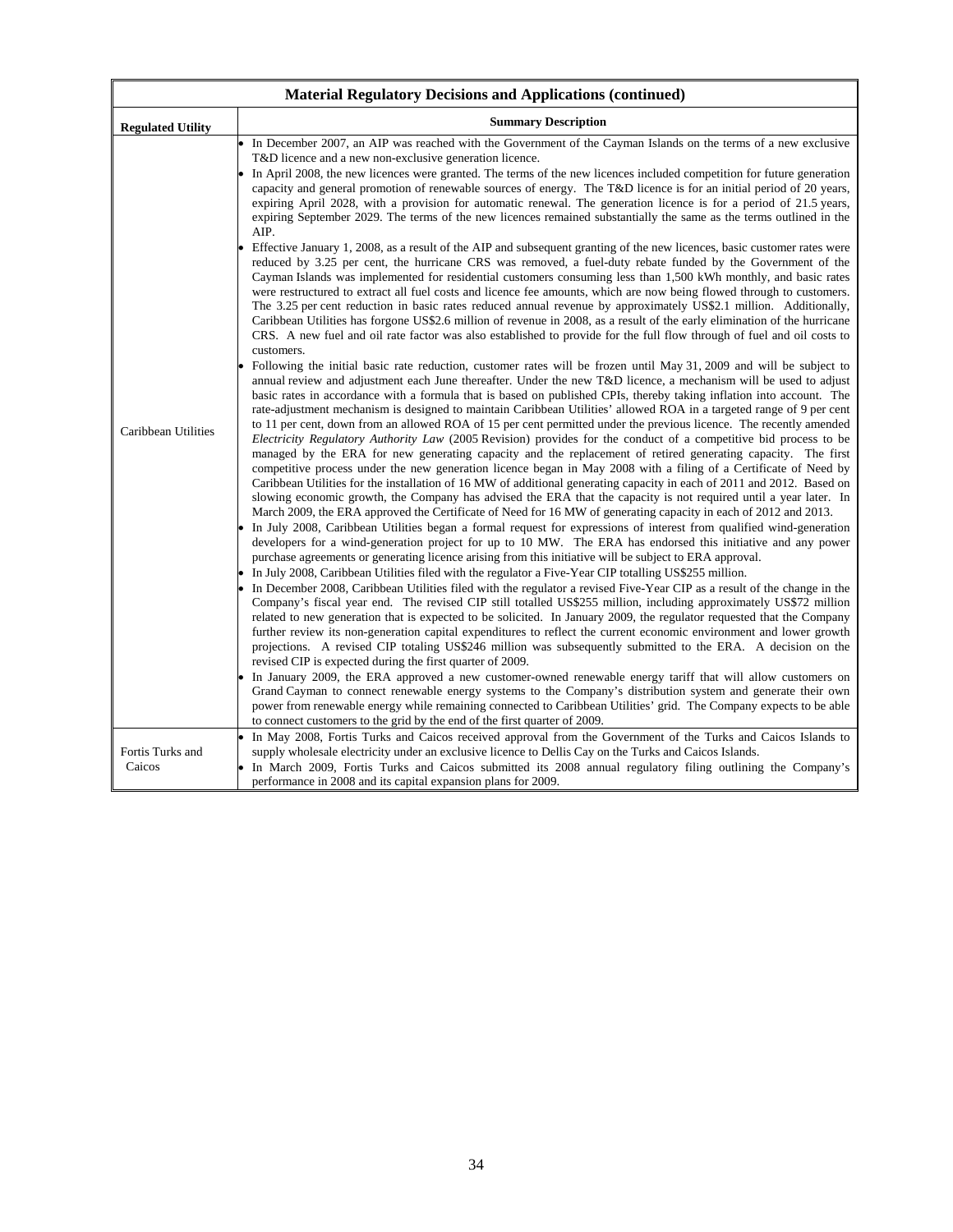#### **5.0 ENVIRONMENTAL MATTERS**

The Corporation and its Canadian subsidiaries are subject to federal, provincial and municipal laws, regulations and guidelines relating to the protection of the environment including, but not limited to, wildlife, water and land protection and the proper storage, transportation, recycling and disposal of hazardous and non-hazardous substances. In addition, both the provincial and federal governments have environmental assessment legislation, which is designed to foster better land-use planning through the identification and mitigation of potential environmental impacts of projects or undertakings prior to and after their commencement.

Several key Canadian federal environmental laws and regulations affecting the operations of the Corporation's Canadian subsidiaries include, but are not limited to, the (i) *Canadian Environmental Assessment Act;* (ii) *Canadian Environmental Protection Act*; (iii) *Transportation of Dangerous Goods Act and Regulations*; (iv) *Hazardous Product Act*; (v) *Canada Wildlife Act*; (vi) *Navigable Waters Protection Act*; (vii) *Canada National Parks Act*; (viii) *Fisheries Act; (ix) Canada Water Act; (x) National Emission Guidelines for Stationary Combustion Turbines; (xi) National Fire Code of Canada; (xii) Pest Control Products Act and Regulations; (xiii) Storage of PCB Material Regulations; (xiv) Canadian Species at Risk Act; and (xv) Ozone Depleting Substances Regulations.* 

There are many Canadian provincial and municipal laws, regulations and guidelines that address similar environmental risks as the federal laws, regulations and guidelines, but at a local level.

In British Columbia, the *Carbon Tax Act* and *Greenhouse Gas Reduction Targets Act* specifically affect, or may potentially affect, the operations of the Terasen Gas companies and FortisBC as is described later.

While there are environmental laws, regulations and guidelines affecting the Corporation's operations in Grand Cayman and Turks and Caicos, and Belize, they are less extensive than the laws, regulations and guidelines in Canada.

Environmental risks affecting the Corporations' utility operations include, but are not limited to: (i) hazards associated with the storage and handling of large volumes of fuel at fuel-fired electricity generating plants, including leeching of the fuel into the ground and nearby watershed areas; (ii) risk of spilling or leaking petroleum-based products, including PCB-contaminated oil, which are used in the cooling and lubrication of transformers, capacitors and other electrical equipment; (iii) greenhouse gas emissions, including natural gas and propane leaks and spills and emissions from the combustion of fuel required to generate electricity; (iv) risk of fire; (v) risk of contamination of air, soil or land associated with the improper handling, storage, transportation and disposal of other hazardous substances; (vi) risk of disruption to vegetation; (vii) risk of contamination of soil and water near chemically treated poles; (viii) risk of disruption to fish, animals and their habitat as a result of the creation of artificial water flows and levels associated with hydroelectric water storage and utilization; and (ix) risk of responsibility for remediation of contaminated properties, whether or not such contamination was actually caused by the property owner.

The key focus of the utilities is to provide reliable cost-effective service with full regard for the safety of employees and the public while operating in an environmentally responsible manner. A focus on safety and the environment is, therefore, an integral and continuing component of the Corporation's operating activities. The environmental policies vary among the Corporation's utilities depending on the specific environmental laws, regulations and guidelines applicable to their operations and jurisdiction. However, the policies are implemented and reinforced through the use of environmental management systems. Common elements of the utilities' environmental management systems include: (i) regular inspections of fuel and oil-filled equipment in order to identify and correct for potential spills, and spill response systems to ensure that all spills are addressed, and the associated cleanup is conducted in a prompt and environmentally responsible manner; (ii) greenhouse gas emissions management; (iii) procedures for handling, transporting, storing and disposing of hazardous substances, including chemically treated poles,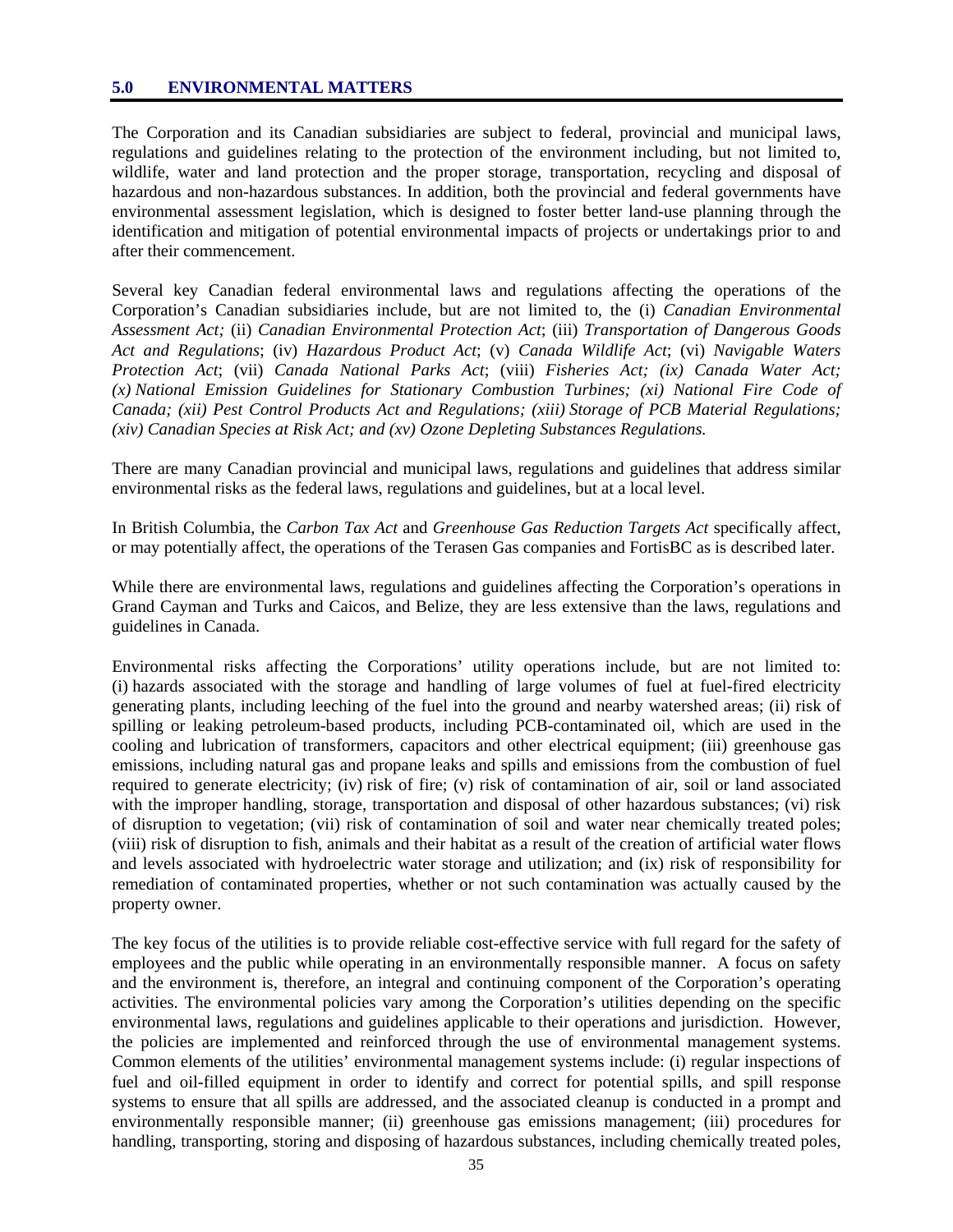asbestos, lead and mercury; (iv) programs to mitigate fire-related incidents; (v) programs for the management and/or elimination of PCBs; (vi) vegetation management programs; (vii) training of and communicating of environmental policies to employees to ensure work is conducted in an environmentally responsible manner; (viii) review of work practices that affect the environment; (ix) waste management programs; (x) environmental emergency response procedures; (xi) environmental site assessments; and (xii) environmental incident reporting procedures.

The Terasen Gas companies, FortisAlberta, FortisBC, Newfoundland Power, Maritime Electric and FortisOntario have developed their respective environmental management systems consistent with the guidelines of ISO 14001, an internationally recognized standard for environmental management systems. Caribbean Utilities operates an environmental management system associated with its generation operations, which is ISO 14001 certified, and uses an environmental management system for its transmission and distribution operations, which is consistent with ISO 14001 guidelines. Belize Electricity has implemented an environmental management system with the intention of it becoming consistent with ISO 14001 guidelines by the end of 2010. Fortis Turks and Caicos plans to implement an environmental management system in 2009 that will be consistent with ISO 14001 standard by 2012. As part of their respective environmental management systems, the utilities are continuously establishing and implementing programs and procedures to identify potential environmental impacts, mitigate those impacts and monitor performance. External and internal audits of the environmental management systems are performed on a periodic basis. Based on audits completed in 2008, the environmental management systems continue to be effective and materially consistent with ISO 14001 guidelines. In 2008, an external audit conducted on Caribbean Utilities' environmental management system associated with its generation operations verified the system remained ISO 14001 certified.

Environmental risks associated with the Corporation's non-regulated generation operations are either addressed by environmental management systems of the Corporation's regulated electric utilities or by environmental practices and procedures followed by Fortis Properties.

For the Corporation's regulated gas utilities, air emissions management is the main environmental concern primarily due to the uncertainties relating to emerging federal and provincial greenhouse gas regulations. While governmental policy direction is starting to unfold, it remains to be determined to what extent a greenhouse air emissions cap will impact these utilities. To mitigate this uncertainty, the Terasen Gas companies participate in sectoral and industry groups to help develop the emerging regulation. In addition, TGI was an active participant in Canada's Voluntary Climate Change Challenge and Registry and, its successor, the Canadian Greenhouse Gas Challenge Registry.

Recent updates to the Government of British Columbia's Energy Plan and greenhouse gas reduction targets present risks and opportunities to the Terasen Gas companies and, to a lesser degree, FortisBC. The *Greenhouse Gas Reduction Targets Act* mandates a province-wide reduction in greenhouse gases of 33 per cent from 2007 levels. This is coupled with mandates for all new electricity generation to be net carbon neutral, and for British Columbia to be electrically self-sufficient by 2016.

Energy and emissions policies in British Columbia also present a number of opportunities. The policies have created incentives to expand Terasen's deployment of renewable energy, such as biogas, and to expand the Company's Energy Efficiency and Conservation Program. Additionally, the introduction of the *Carbon Tax Act* improves the position of natural gas relative to other fossil energy, as the tax is based on the amount of carbon dioxide equivalent emitted per unit energy. Natural gas, therefore, has a lower tax rate than oil or coal products.

British Columbia is a participant in the Western Climate Initiative. The participants, consisting of several states and provinces, plan to implement a cap-and-trade program to reduce greenhouse gas emissions. The program begins on January 1, 2012. At that time, Terasen expects to have one facility, the Terasen Gas (Vancouver Island) Inc. transmission system, covered under the program. This facility will be required to reduce emissions to meet a declining cap on emissions, or to purchase emissions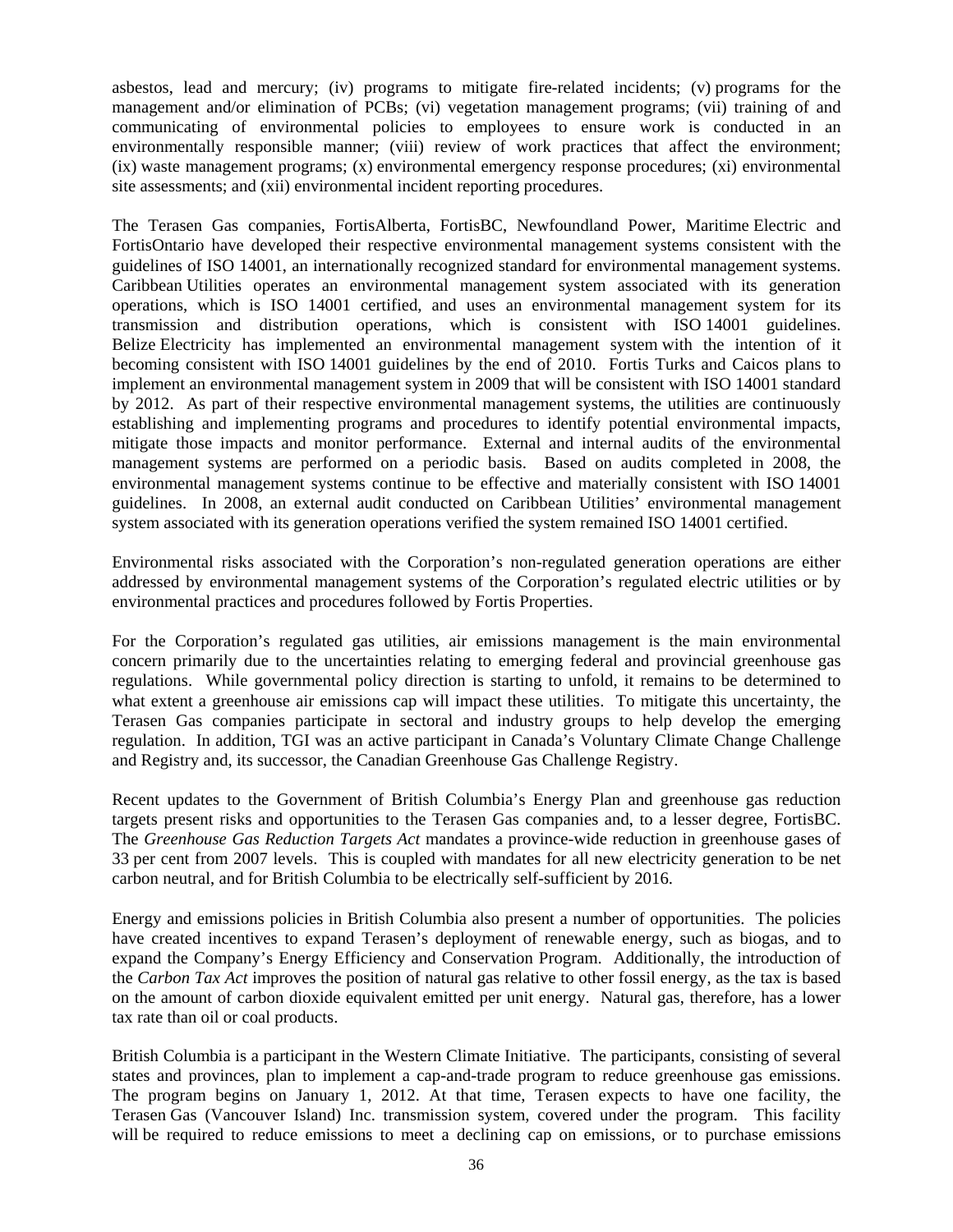allowances to cover emissions over the capped amount. While allowance costs are based on market prices that have little clarity at present, it appears likely that this facility will be a net purchaser of allowances over the near and medium term. Allowances will likely be issued to mirror the emission reduction mandate of the Government of British Columbia, such that emissions will need to be reduced by 33 per cent over 2007 amounts by 2020.

The key environmental risks affecting the Corporation's hospitality and real estate operations include, but are not limited to: (i) risk of asbestos and urea-formaldehyde contamination in buildings; (ii) risk of release of ozone-depleting substances from air conditioning and refrigeration equipment; (iii) fuel tank leaks; and (iv) risk of responsibility for remediation of contaminated properties, whether or not such contamination was actually caused by the property owner. Fortis Properties is committed to meeting the requirements of environmental standards related to its hospitality and real estate operations. In assessing new properties, all buildings and hotels must meet environmental standards, including, but not limited to, the appropriate federal, provincial and municipal standards for asbestos, fuel storage, urea-formaldehyde and chlorofluorocarbon-based refrigerants in air conditioning and refrigerating equipment. This process is also applied to existing properties, ensuring environmental compliance by all facilities.

The Corporation has asset-retirement obligations as disclosed in the Notes to the 2008 consolidated financial statements of Fortis. However, liabilities with respect to these asset retirements obligations have not been recorded in the Corporation's 2008 Consolidated Financial Statements as they could not be reasonably estimated or were determined to be immaterial (including asset retirement obligations associated with PCBs, asbestos and chemically treated poles) to the Corporation's consolidated results of operations, cash flows or financial position.

Costs associated with environmental protection initiatives (including the development, implementation and maintenance of environmental management systems), compliance with environmental laws, regulations and guidelines, and environmental damage were not material to the Corporation's consolidated results of operations, cash flows or financial position and, based on current laws, facts and circumstances, are not expected to have a material effect in the future. At the Corporation's regulated utilities, prudently incurred operating and capital costs associated with environmental protection initiatives, compliance with environmental laws, regulations and guidelines, and environmental damage are eligible for recovery in customer rates. The Corporation believes that it and its subsidiaries are materially compliant with environmental laws and regulations applicable to them in the various jurisdictions in which they operate.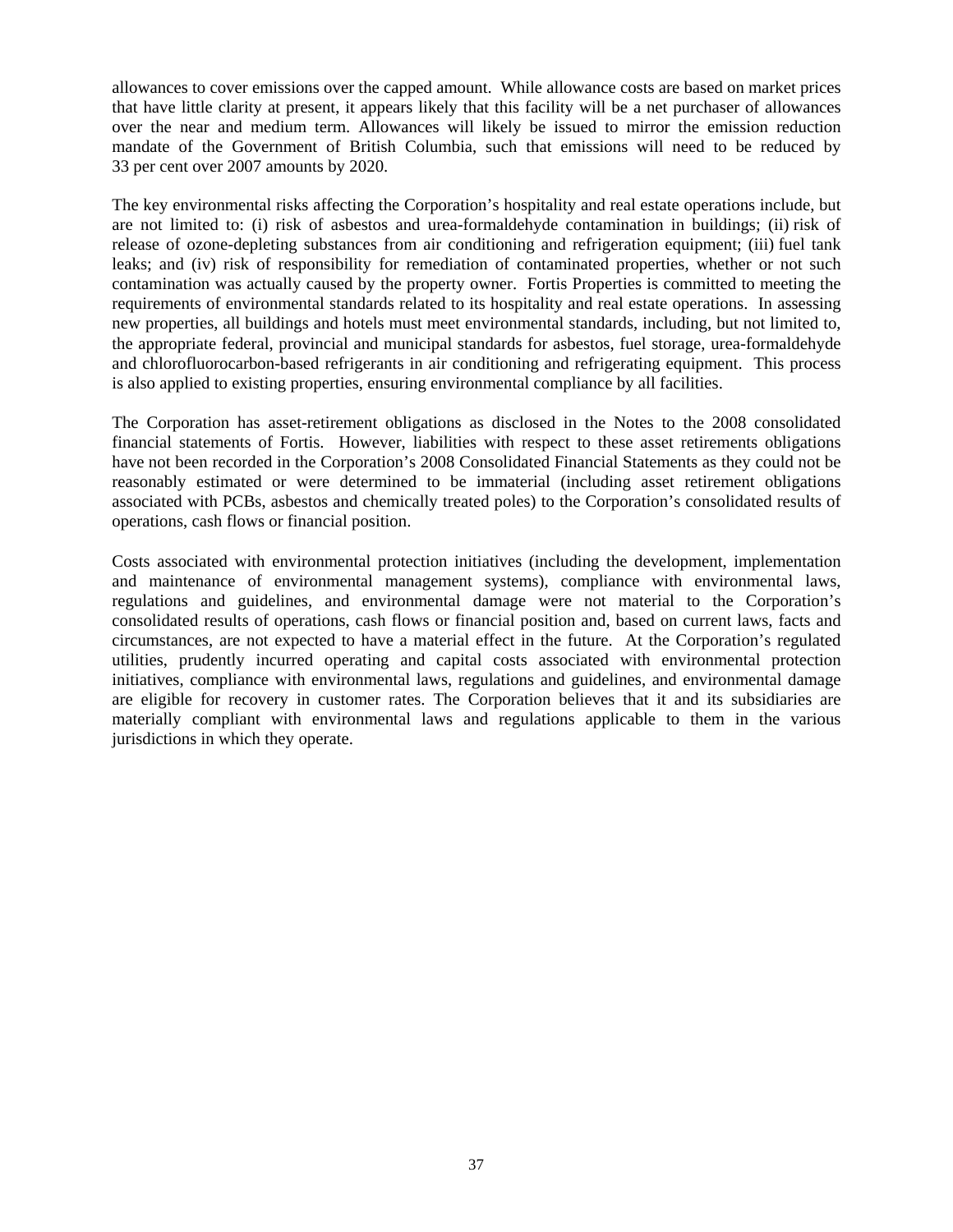#### **6.0 RISK FACTORS**

The following is a summary of the Corporation's significant business risks.

*Regulatory Risk:* The Corporation's key business risk is regulation. Each of the Corporation's regulated utilities is subject to some form of regulation that can affect future revenue and earnings. Management at each utility is responsible for working closely with regulators and local governments to ensure both compliance with existing regulations and the proactive management of regulatory issues.

Approximately 93 per cent of the Corporation's operating revenue was derived from regulated utility operations in 2008 (2007 - 90 per cent), while approximately 83 per cent of the Corporation's operating earnings, before corporate and other net expenses, were derived from regulated utility operations in 2008 (2007 - 81 per cent). The regulated utilities - Terasen Gas companies, FortisAlberta, FortisBC, Newfoundland Power, Maritime Electric, FortisOntario, Belize Electricity, Caribbean Utilities, and Fortis Turks and Caicos - are subject to the normal uncertainties faced by regulated entities. The uncertainties include regulatory approvals of gas and electricity rates that permit a reasonable opportunity to recover, on a timely basis, the estimated costs of providing services, including a fair rate of return on rate base. Generally, the ability of the utilities to recover the actual costs of providing services and earn the approved rates of return depends on achieving the forecasts established in the rate-setting processes. Upgrades of existing gas and electricity systems and facilities and the addition of new infrastructure and facilities require the approval of the regulatory authorities either through the approval of capital expenditure plans or through regulatory approval of revenue requirements for the purpose of setting rates, which include the impact of capital expenditures on rate base and/or cost of service. There is no assurance that capital projects perceived as required or completed by the Corporation's regulated utilities will be approved or that conditions to such approvals will not be imposed. Capital cost overruns subject to such approvals might not be recoverable. In addition, there is no assurance that the regulated utilities will receive regulatory decisions in a timely manner and, therefore, costs may be incurred prior to having an approved revenue requirement.

Rate applications that establish revenue requirements may be subject to negotiated settlement procedures, as well as pursued through public hearing processes. There can be no assurance that rate orders issued will permit the Corporation's utilities to recover all costs actually incurred and earn the expected rates of return. A failure to obtain acceptable rate orders may adversely affect the business carried on by the utilities, the undertaking or timing of proposed capital projects, ratings assigned by rating agencies, the issuance and sale of securities, and other matters, which may, in turn, negatively affect the results of operations and financial position of the Corporation's utilities.

Although Fortis considers the regulatory frameworks in most of the jurisdictions it operates in to be fair and balanced, uncertainties do exist at the present time. The June 2008 regulatory decision on Belize Electricity's 2008/2009 rate application and changes in electricity legislation made by the Government of Belize and the PUC create uncertainty in the regulatory regime and the rate-setting process in Belize and violate both established regulatory practice and contractual obligations made by the Government of Belize at the time Fortis made its initial investment in Belize Electricity.

Regulatory frameworks in Alberta and Ontario have undergone significant changes since the deregulation of electricity generation and the introduction of retail competition. The regulations and market rules in these jurisdictions, which govern the competitive wholesale and retail electricity markets, are relatively new and there may be significant changes in these regulations and market rules that could adversely affect the ability of FortisAlberta and FortisOntario to recover costs or earn reasonable returns on capital. As these companies and their applicable regulators work through the regulatory processes, it is expected that there will be more certainty in evolving regulatory frameworks and environments.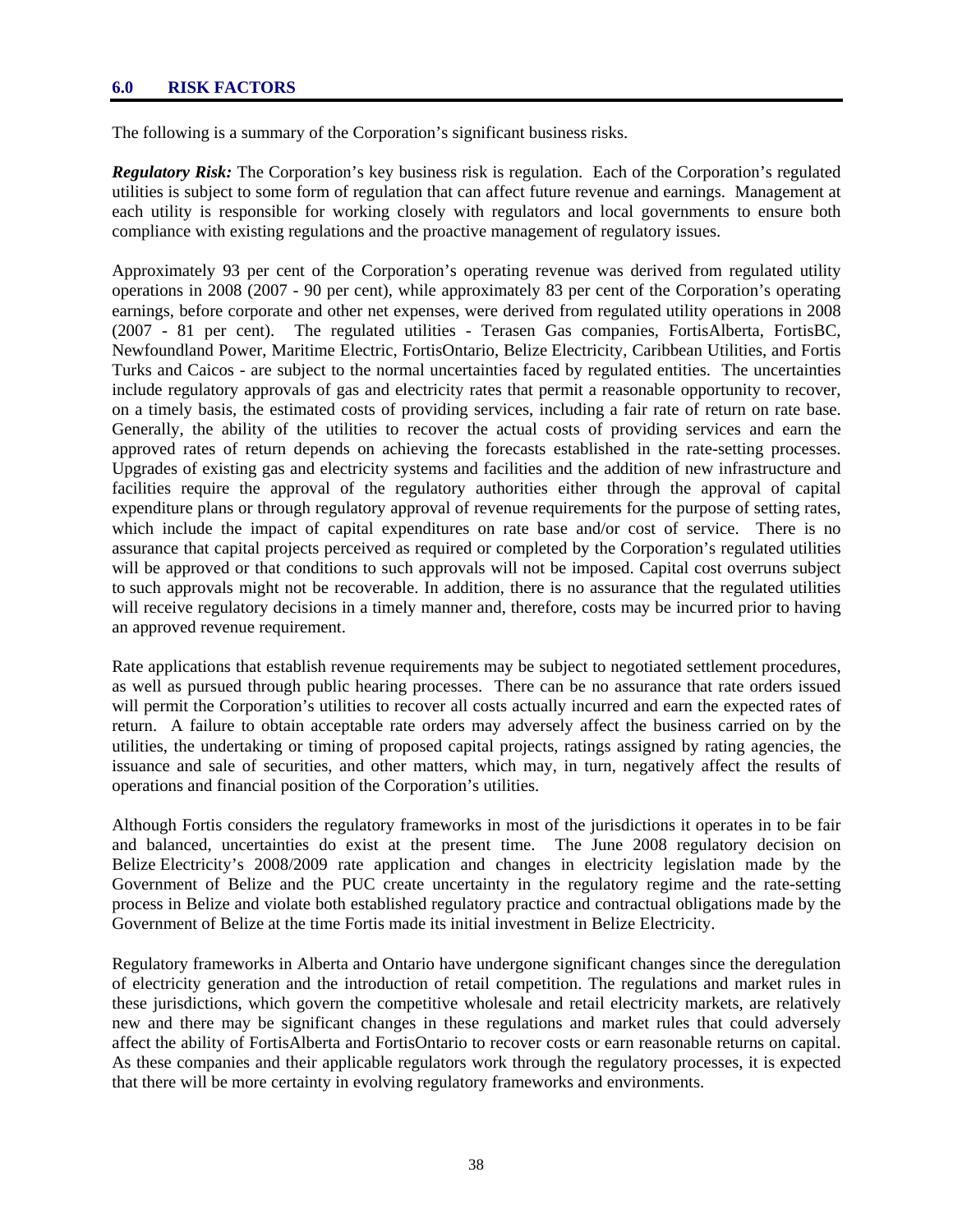Although all of the Corporation's regulated utilities currently operate under traditional cost of service and/or rate of return on rate base methodologies, PBR and other rate-setting mechanisms, such as automatic rate of return formulas, are also being employed to varying degrees. A discussion of the impacts of interest rates on allowed ROEs is provided in the "Risk Factors – Interest Rate Risk" section of this 2008 Annual Information Form.

TGI, TGVI and FortisBC are regulated by the BCUC and are subject to approved PBR mechanisms. The PBR mechanisms at TGI and TGVI expire in 2009. In December 2008, the PBR mechanism at FortisBC was extended for the periods from 2009 to 2011 under terms similar to the previous PBR agreement, except annual gross operating and maintenance expenses, before capitalized overhead, will be set by a different formula. The PBR mechanisms provide the utilities an opportunity to earn returns in excess of the allowed ROEs determined by the BCUC. Upon expiry of the PBR mechanisms, there is no certainty as to whether new PBR mechanisms will be entered into or what the particular terms of any renewed PBR mechanisms will be. For further information on FortisBC's PBR mechanism, refer to "Material Regulatory Decisions and Applications" in section 4.0, "Regulation", of this 2008 Annual Information Form.

*Operating and Maintenance Risks:* The Terasen Gas companies are exposed to various operational risks, such as pipeline leaks; accidental damage to, or fatigue cracks in mains and service lines; corrosion in pipes; pipeline or equipment failure; other issues that can lead to outages and/or leaks; and any other accidents involving natural gas which could result in significant operational and/or environmental liability. The business of electricity transmission and distribution is also subject to operational risks including the potential to cause fires, mainly as a result of equipment failure, falling trees and lightning strikes to lines or equipment. The infrastructure of the subsidiaries is also exposed to the effects of severe weather conditions and other acts of nature. In addition, a significant portion of the infrastructure is located in remote areas, which may make access difficult for repair of damage due to weather conditions and other acts of nature. The Terasen Gas companies and FortisBC operate facilities in a terrain with a risk of loss or damage from earthquakes, forest fires, floods, washouts, landslides, avalanches and similar acts of nature. The Corporation and its subsidiaries have insurance that provides coverage for business interruption, liability and property damage, although the coverage offered by this insurance is limited. In the event of a large uninsured loss caused by severe weather conditions or other natural disasters, application will be made to the respective regulatory authority for the recovery of these costs through higher rates to offset any loss. However, there can be no assurance that the regulatory authorities would approve any such application in whole or in part. See the "Risks Factors – Insurance Coverage Risk" section of this 2008 Annual Information Form for a further discussion on insurance.

The Corporation's gas and electricity systems require ongoing maintenance, improvement and replacement. Accordingly, to ensure the continued performance of the physical assets, the utilities determine expenditures that must be made to maintain and replace the assets. If the systems are not able to be maintained, service disruptions and increased costs may be experienced. The inability to obtain regulatory approval to reflect in rates the expenditures the utilities believe are necessary to maintain, improve and replace their assets; the failure by the utilities to properly implement or complete approved capital expenditure programs; or the occurrence of significant unforeseen equipment failures, despite maintenance programs, could have a material effect on the operations of the utilities.

The Corporation's utilities continually develop capital expenditure programs and assess current and future operating and maintenance expenses that will be incurred in the ongoing operation of their gas and electricity systems. Management's analysis is based on assumptions as to costs of services and equipment, regulatory requirements, revenue requirement approvals, and other matters, which involve some degree of uncertainty. If actual costs exceed regulator-approved capital expenditures, it is uncertain as to whether any additional costs will receive regulatory approval for recovery in future customer rates. The inability to recover these additional costs could have a material effect on the financial condition and results of operations of the utilities.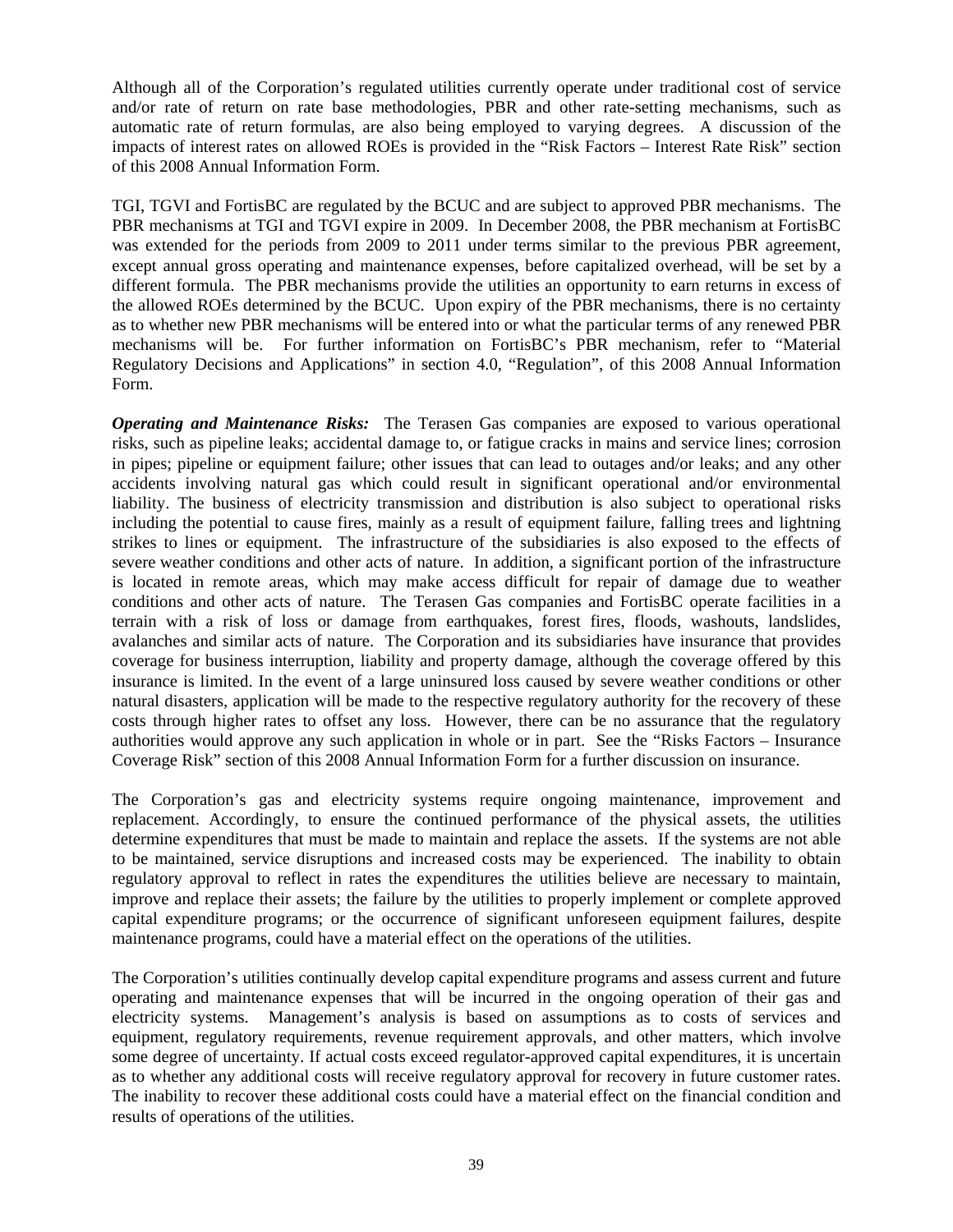*Economic Conditions:* Typical of utilities, economic conditions in the Corporation's service territories influence energy sales. Energy sales are influenced by economic factors such as changes in employment levels, personal disposable income, energy prices and housing starts. Also, in the service territories in which the Terasen Gas companies operate, the growth of new multi-family housing starts is continuing to outpace that of new single-family housing starts. Natural gas has a lower penetration rate in multi-family housing; therefore, gas distribution volumes may not grow as quickly as in the past. In the Caribbean, the level of and fluctuations in tourism and related activities, which are closely tied to economic conditions, influence electricity sales as they affect electricity demand of the large hotels and condominium complexes that are serviced by the Corporation's regulated utilities in that region.

Higher energy prices can result in reduced consumption by customers. Natural gas and crude oil exploration and production activity in certain of the Corporation's service territories are closely correlated with natural gas and crude oil prices. The level of these activities can influence energy demand.

An extended decline in economic conditions would be expected to have the effect of reducing demand for energy over time. The regulated nature of utility operations, including various mitigating measures approved by regulators, helps to reduce the impact that lower energy demand, associated with poor economic conditions, may have on the utilities' earnings. However, a severe and prolonged downturn in economic conditions could materially affect the utilities, despite regulatory measures available for compensating for reduced demand. For instance, significantly reduced energy demand in the Corporation's service territories could reduce capital spending which would, in turn, impact rate base and earnings' growth.

In addition to the impact of reduced energy demand, an extended decline in economic conditions could also impair the ability of customers to pay for gas and electricity consumed, thereby affecting the aging and collection of the utilities' trade receivables.

Fortis also holds investments in both commercial real estate and hotel properties. The hotel properties, in particular, are subject to operating risks associated with industry fluctuations and local economic conditions. Fortis Properties' real estate exposure to lease expiries averages approximately 11 per cent per annum over the next five years. Approximately 57 per cent of Fortis Properties' operating income was derived from hotel investments in 2008 (2007 - 58 per cent). Achieving organic revenue and earnings' growth at the Hospitality Division may prove challenging in 2009 as a result of the anticipated continued downturn in the global economy and its overall impact on leisure and business travel and hotel stays. It is estimated that a 10 per cent decrease in revenue at the Hospitality Division would decrease annual basic earnings per common share of Fortis by approximately 2 cents.

*Capital Resources and Liquidity Risk:* The Corporation's financial position could be adversely affected if it, or its subsidiaries, fails to arrange sufficient and cost-effective financing to fund, among other things, capital expenditures and the repayment of maturing debt. The ability to arrange sufficient and cost-effective financing is subject to numerous factors, including the results of operations and the financial position of the Corporation and its subsidiaries, conditions in the capital and bank credit markets, ratings assigned by rating agencies and general economic conditions. Funds generated from operations after payment of expected expenses (including interest payments on any outstanding debt) will not be sufficient to fund the repayment of all outstanding liabilities when due, as well as all anticipated capital expenditures. There can be no assurance that sufficient capital will continue to be available on acceptable terms to fund capital expenditures and to repay existing debt.

Generally, the Corporation and its currently rated regulated utilities are subject to financial risk associated with changes in the credit ratings assigned to them by credit rating agencies. Credit ratings affect the level of credit risk spreads on new long-term debt issues and on the Corporation's and its utilities' credit facilities. A change in the credit ratings could potentially affect access to various sources of capital and increase or decrease the finance charges of the Corporation and its utilities. Also, a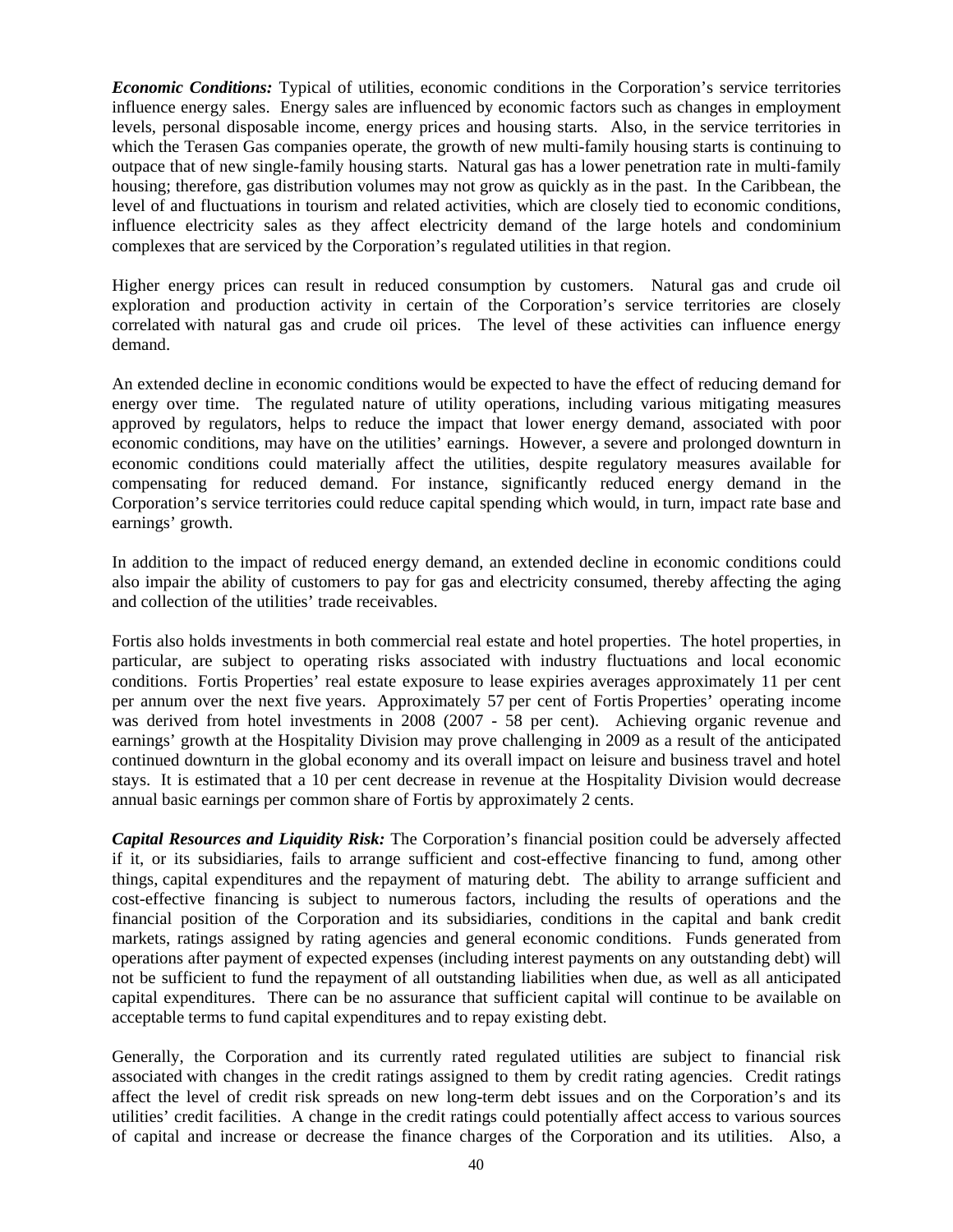significant downgrade in TGI or Terasen Inc.'s credit ratings could trigger margin calls and other cash requirements under TGI's natural gas purchase and natural gas derivative contracts. The Corporation's corporate investment-grade credit ratings were confirmed and maintained during the fourth quarter of 2008. Fortis and its regulated utilities do not anticipate any material adverse rating actions by the credit rating agencies in the near term. However, the current global financial crisis has placed increased scrutiny on rating agencies and rating agency criteria which may result in changes to credit rating practices and policies.

The volatility in the global financial and capital markets may increase the cost of, and affect the timing of, issuance of long-term capital by the Corporation and its utilities in 2009. While the cost of borrowing is expected to increase, as new long-term debt is expected to be issued at higher rates due to an increase in credit spreads, the Corporation and its utilities expect to continue to have reasonable access to capital in the near to medium terms. Due to the regulated nature of the Corporation's utilities, increased borrowing costs are eligible to be recovered in future customer rates.

To help mitigate liquidity risk, the Corporation and its larger regulated utilities have secured committed credit facilities to support short-term financing of capital expenditures and seasonal working capital requirements. The committed credit facility at the Corporation is available for interim financing of acquisitions and for general corporate purposes. The cost of renewed and extended credit facilities may also increase going forward; however, any increased interest expense and/or fees are not expected to have a material financial impact on the Corporation and its utilities in 2009 as the majority of the total committed credit facilities have maturities beyond 2009.

*Weather and Seasonality:* The physical assets of the Corporation and its subsidiaries are exposed to the effects of severe weather conditions and other acts of nature. Although the physical assets have been constructed and are operated and maintained to withstand severe weather, there is no assurance that they will successfully do so in all circumstances. At Newfoundland Power, exposure to climatic factors is addressed through the operation of a regulator-approved weather normalization reserve. The operation of this reserve mitigates year-to-year volatility in earnings that would otherwise be caused by variations in weather conditions. At TGI, a BCUC-approved rate stabilization account serves to mitigate the effect on earnings of volume volatility, caused principally by weather, by allowing TGI to accumulate the margin impact of variations in the actual-versus-forecast gas volumes consumed by customers.

At the Terasen Gas companies, weather has a significant impact on distribution volume, as a major portion of the gas distributed is ultimately used for space heating for residential customers. Because of gas-consumption patterns, the Terasen Gas companies normally generate quarterly earnings that vary by season and may not be an indicator of annual earnings. Virtually all of the annual earnings of the Terasen Gas companies are generated in the first and fourth quarters.

Fluctuations in the amount of electricity used by customers can vary significantly in response to seasonal changes in weather. In Canada, cool summers may reduce air conditioning demand while warm winters may reduce electric heating load. In the Caribbean, the impact of seasonal changes in weather on air conditioning demand is less pronounced due to less variable climatic conditions that exist in the region. Significant fluctuations in weather-related demand for electricity could materially impact the operations, financial condition and results of operations of the electric utilities.

Despite preparation for severe weather, extraordinary conditions such as hurricanes and other natural disasters will always remain a risk to utilities. The Corporation uses a centralized insurance management function to create a higher level of insurance expertise and reduce its liability exposure.

The assets and earnings of Belize Electricity, Caribbean Utilities and Fortis Turks and Caicos are subject to hurricane risk. Similar to other Fortis utilities, these companies manage weather risks through insurance on generation assets, business-interruption insurance and self-insurance on transmission and distribution assets. In Belize, additional costs in the event of a hurricane would be deferred and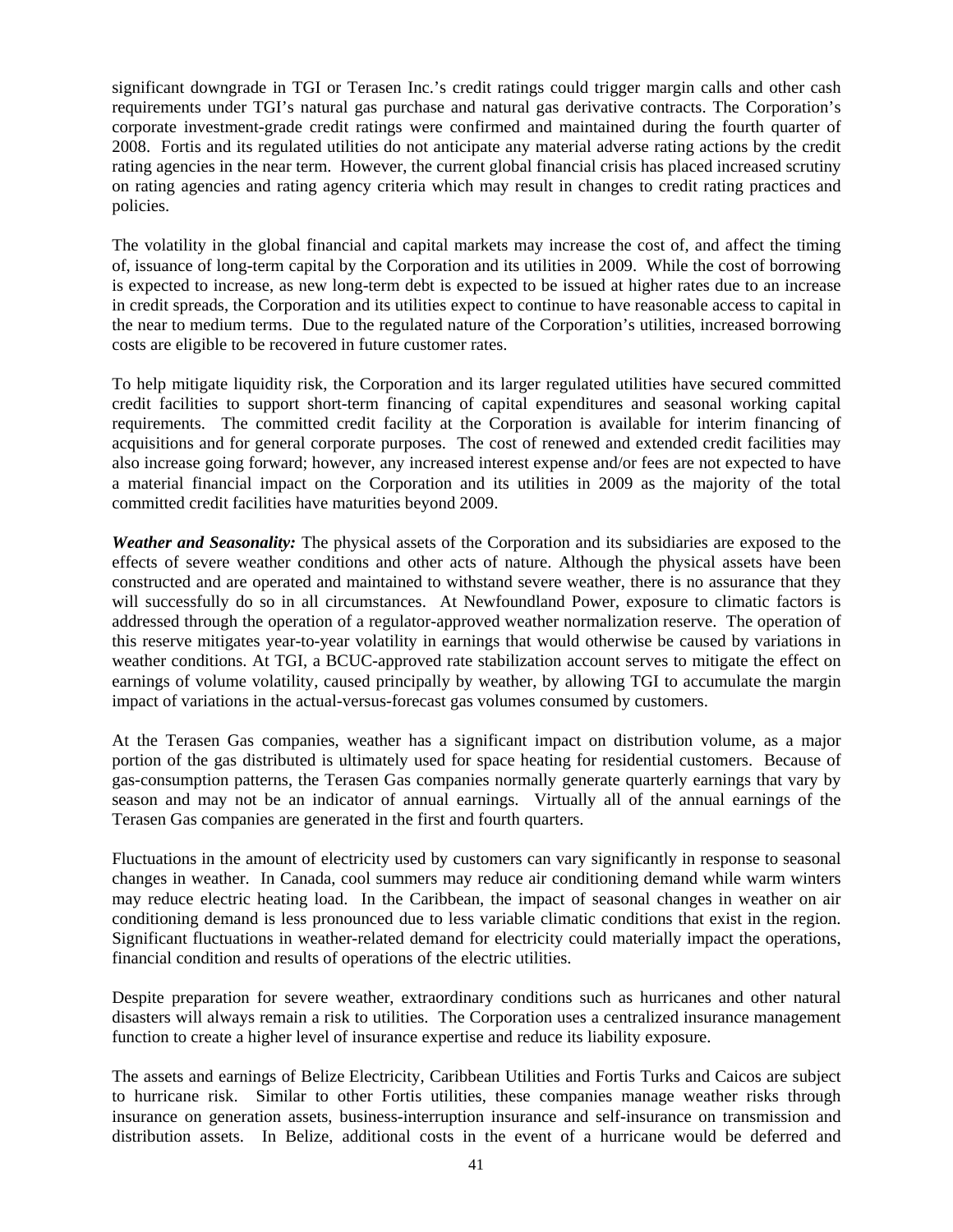Belize Electricity may apply for future recovery in customer rates. Under its new transmission and distribution licence, Caribbean Utilities may apply for a special additional customer rate in the event of a disaster, including a hurricane. Fortis Turks and Caicos does not have a specific hurricane cost recovery mechanism; however, the Company may apply for an increase in customer rates in the following year if the actual ROA is lower than the allowed ROA due to additional costs resulting from a hurricane or other significant event.

Earnings from non-regulated generation assets are sensitive to rainfall levels but the geographic diversity of the Corporation's generation assets mitigates the risk associated with rainfall levels.

*Commodity Price Risk:* The Terasen Gas companies are exposed to commodity price risk associated with changes in the market price of natural gas. The companies employ a number of tools to reduce exposure to natural gas price volatility. These tools include purchasing gas for storage and adopting hedging strategies to reduce price volatility and ensure, to the extent possible, that natural gas commodity costs remain competitive with electricity rates. The use of natural gas derivatives effectively fixes the price of natural gas purchases. Activities related to the hedging of gas prices are currently approved by the BCUC and gains or losses effectively accrue entirely to customers. The operation of BCUC-approved rate stabilization accounts, to flow through in customer rates the commodity cost of natural gas, serves to mitigate the effect on earnings of natural gas cost volatility.

Most of the Corporation's regulated electric utilities are exposed to commodity price risk associated with changes in world oil prices, which affects the cost of fuel and purchased power. The risk is substantially mitigated through the utilities' ability to flow through to customers the cost of fuel and purchased power through basic rates and/or through the use of rate-stabilization and other mechanisms, as approved by the various regulatory authorities. The ability to flow through to customers the cost of fuel and purchased power alleviates the effect on earnings of the variability in the cost of fuel and purchased power.

There can be no assurance that the current regulator-approved mechanisms allowing for the flow through of the cost of natural gas, fuel and purchased power will continue to exist in the future. An inability of the regulated utilities to flow through the full cost of natural gas, fuel and/or purchased power could materially affect the utilities' results of operations, financial position and cash flows.

*Derivative Financial Instruments and Hedging:* From time to time, the Corporation and its subsidiaries hedge exposures to fluctuations in interest rates, foreign exchange rates and natural gas commodity prices through the use of derivative financial instruments. The derivative financial instruments, such as interest rate swap contracts, foreign exchange future contracts and natural gas commodity swaps and options, are used by the Corporation and its subsidiaries only to manage risk. The Corporation and its subsidiaries do not hold or issue derivative financial instruments for trading purposes. All derivative financial instruments must be measured at fair value. If a derivative financial instrument is designated as a hedging item in a qualifying cash flow hedging relationship, the effective portion of changes in fair value is recorded in other comprehensive income. Any change in fair value relating to the ineffective portion is recorded immediately in earnings. At the Terasen Gas companies, any difference between the amount recognized upon a change in the fair value of a derivative financial instrument, whether or not in a qualifying hedging relationship, and the amount recovered from customers in current rates is subject to regulatory deferral treatment to be recovered from, or refunded to, customers in future rates.

The Corporation's earnings from, and net investment in, its self-sustaining foreign subsidiaries are exposed to fluctuations in the US dollar-to-Canadian dollar exchange rate. The Corporation has effectively decreased the above exposure through the use of US dollar borrowings at the corporate level. The foreign exchange gain or loss on the translation of US dollar-denominated interest expense partially offsets the foreign exchange loss or gain on the translation of the Corporation's foreign subsidiaries' earnings, which are denominated in US dollars or a currency pegged to the US dollar. Belize Electricity's reporting currency is the Belizean dollar, while the reporting currency of Caribbean Utilities, FortisUS Energy, BECOL, and Fortis Turks and Caicos is the US dollar. The Corporation has also designated all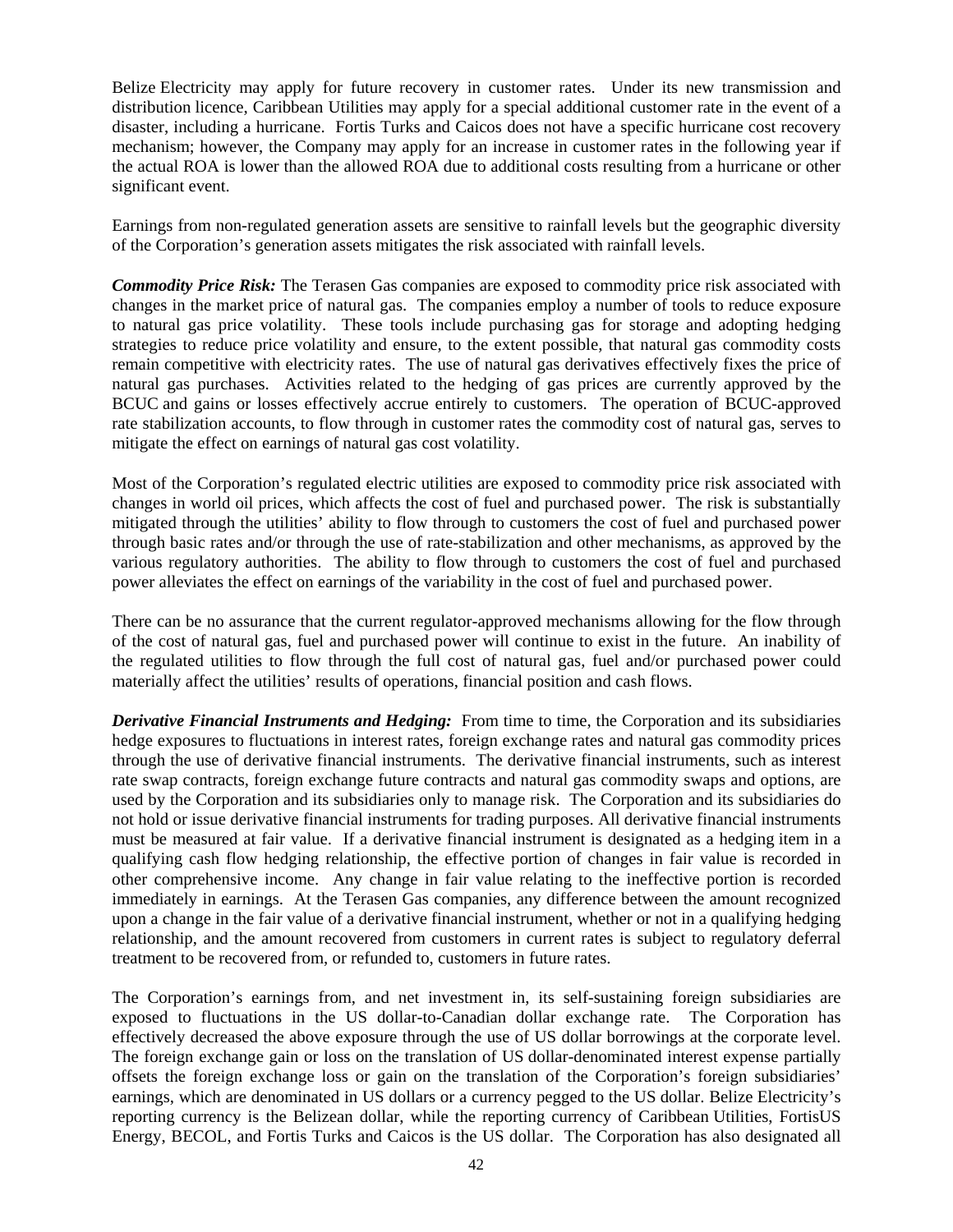of its US\$403 million corporately held US dollar-denominated long-term debt as a hedge of a portion of the Corporation's foreign net investments. Foreign currency exchange rate fluctuations associated with the translation of the Corporation's corporately held US dollar borrowings designated as hedges are recorded in other comprehensive income and serve to help offset unrealized foreign currency exchange gains and losses on the foreign net investments, which are also recorded in other comprehensive income. As at December 31, 2008, the Corporation had approximately US\$119 million in foreign net investments remaining to be hedged.

*Interest Rate Risk:* Generally, allowed returns for regulated utilities in North America are exposed to changes in the general level of long-term interest rates. Earnings of such regulated utilities are exposed to changes in long-term interest rates associated with rate-setting mechanisms. The rate of return is affected either directly through automatic adjustment mechanisms or indirectly through regulatory determinations of what constitutes an appropriate rate of return on investment. Automatic adjustment mechanisms currently apply to the Terasen Gas companies, FortisAlberta, FortisBC and Newfoundland Power. Due to a decline in long-term Canada bond yields during 2008 and the operation of the automatic adjustment mechanisms, the allowed ROEs for TGI and FortisBC have been reset for 2009. The 2008 allowed ROEs for the Corporation's four largest utilities, TGI, FortisAlberta, FortisBC and Newfoundland Power, were 8.62 per cent, 8.75 per cent, 9.02 per cent and 8.95 per cent, respectively. Effective January 1, 2009, the allowed ROEs for TGI and FortisBC have decreased to 8.47 per cent and 8.87 per cent, respectively, while the allowed ROE for Newfoundland Power remains unchanged at 8.95 per cent. FortisAlberta is currently engaged in a Generic Cost of Capital Proceeding with its regulator to review, among other things, 2009 ROE calculations and capital structures for regulated gas, electric and pipeline utilities in Alberta. In the interim, as directed by its regulator, customer rates for 2009 for FortisAlberta have been set using the utility's 2007 allowed ROE of 8.51 per cent. The National Energy Board is also undertaking a review of existing ROE levels.

A continuation of current ROE adjustment mechanisms, combined with declining long-term Canada bond yields in an environment where the cost of capital is increasing, could materially affect the ability of the Corporation's utilities to earn reasonable ROEs, the absence of which could negatively impact the regulated utilities' financial condition, results of operations and cash flows.

The Corporation and its subsidiaries are also exposed to interest rate risk associated with short-term borrowings and floating rate debt. However, the Terasen Gas companies and FortisBC have regulatory approval to defer any increase or decrease in interest expense resulting from fluctuations in interest rates associated with variable rate debt for recovery from, or refund to, customers in future rates. The Corporation and its subsidiaries may also enter into interest rate swap agreements from time to time to help reduce interest rate risk.

As at December 31, 2008, approximately 84 per cent of the Corporation's consolidated long-term debt facilities and capital lease obligations had maturities beyond five years. With a significant portion of the Corporation's consolidated debt having long-term maturities, interest rate risk on debt refinancing has been reduced for the near and medium terms.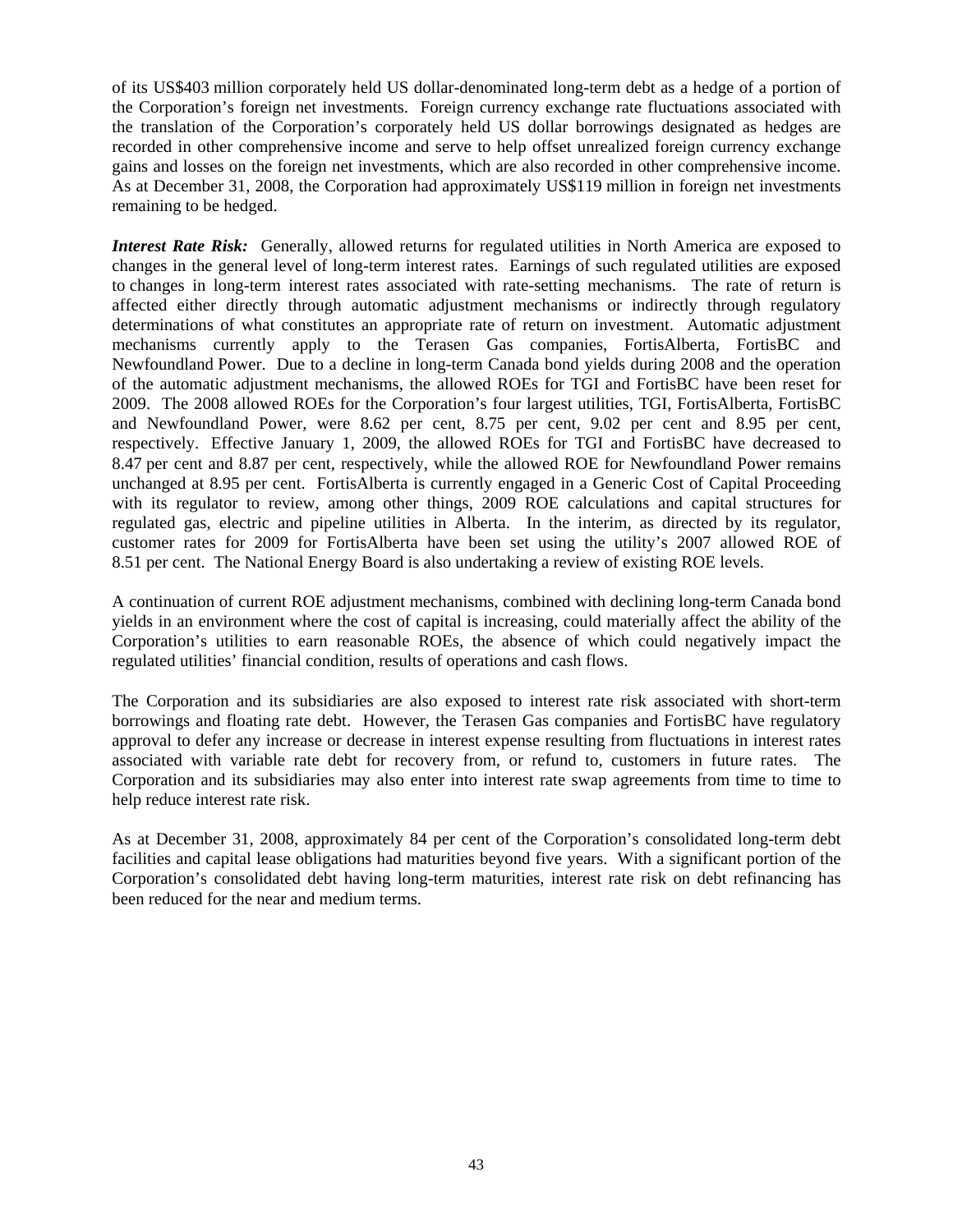The following table outlines the nature of the Corporation's consolidated debt at December 31, 2008.

| <b>Total Debt</b><br>as at December 31, 2008                     |       |       |  |  |  |
|------------------------------------------------------------------|-------|-------|--|--|--|
| (\$ millions)<br>(% )                                            |       |       |  |  |  |
| Short-term borrowings                                            | 410   | 7.4   |  |  |  |
| Utilized variable-rate credit facilities classified as long-term | 224   | 4.0   |  |  |  |
| Variable-rate long-term debt and capital lease obligations       |       |       |  |  |  |
| (including current portion)                                      | 22    | 0.4   |  |  |  |
| Fixed-rate long-term debt and capital lease obligations          |       |       |  |  |  |
| (including current portion)                                      | 4,878 | 88.2  |  |  |  |
| Total                                                            | 5,534 | 100.0 |  |  |  |

A change in the level of interest rates could materially affect the measurement and recording of changes in the fair value of interest rate swaps. The impact of a material change in interest rates on the fair value measurement of the interest rate swaps outstanding as at December 31, 2008 is not expected to materially affect the Corporation's consolidated earnings and comprehensive income due the low notional value of the interest rate swaps and their near-term maturities.

It is estimated that a 6 cent, or 5 per cent, increase (decrease) in the US dollar-to-Canadian dollar exchange rate from the exchange rate of 1.22, as at December 31, 2008, would increase (decrease) basic earnings per common share of Fortis by 1 cent in 2009.

Management will continue to hedge future exchange rate fluctuations related to the Corporation's foreign net investments and US dollar and Belizean dollar earnings' streams, where possible, through future US dollar borrowings and will continue to monitor the Corporation's exposure to foreign currency fluctuations on a regular basis.

*Counterparty Risk:* The Terasen Gas companies are exposed to credit risk in the event of non-performance by counterparties to derivative financial instruments. The Terasen Gas companies are also exposed to significant credit risk on physical off-system sales. The Terasen Gas companies deal with high credit-quality institutions in accordance with established credit approval practices. Due to recent events in the capital markets, including significant government intervention in the banking system, the Terasen Gas companies have further limited the financial counterparties they transact with and have reduced available credit to, or taken additional security from, the physical off-system sales counterparties with which they transact. To date, the Terasen Gas companies have not experienced any counterparty defaults and they do not expect any counterparties to fail to meet their obligations; however, the credit quality of counterparties, as recent events have indicated, can change rapidly.

FortisAlberta is exposed to credit risk associated with sales to retailers. Significantly all of FortisAlberta's distribution-service billings are to a relatively small group of retailers. As required under regulation, FortisAlberta minimizes its credit exposure associated with retailer billings by obtaining from the retailer a cash deposit, bond, letter of credit, an investment-grade credit rating from a major rating agency, or by having the retailer obtain a financial guarantee from an entity with an investment-grade credit rating. See also the "Risk Factors – Economic Conditions" section of this 2008 Annual Information Form.

*Competitiveness of Natural Gas:* In recent years, the price of natural gas has been only marginally lower than the comparable price for electricity for residential customers in British Columbia, especially on Vancouver Island. There is no assurance that natural gas will continue to maintain a competitive price advantage in the future. If natural gas pricing becomes uncompetitive with electricity pricing or pricing for alternative energy sources, the ability of the Terasen Gas companies to add new customers could be impaired and existing customers could reduce their consumption of natural gas or eliminate its usage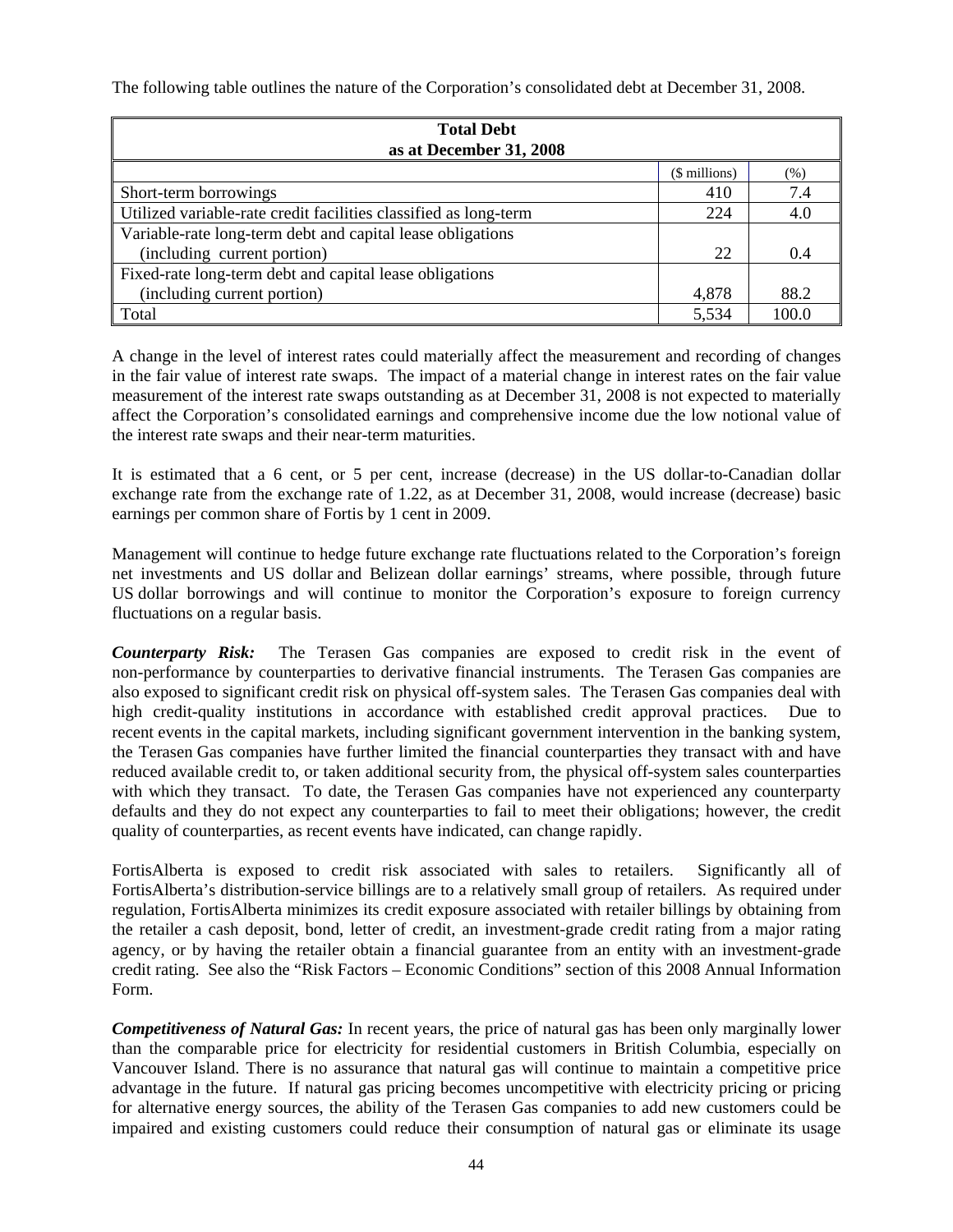altogether as furnaces, water heaters and other appliances are replaced. This may result in higher rates and, in an extreme case, could ultimately lead to an inability to fully recover the cost of service of the Terasen Gas companies in rates charged to customers. The ability of the Terasen Gas companies to add new customers and increase sales volumes could also be affected by lower prices of other competitive energy sources, as some commercial and industrial customers have the ability to switch to an alternative fuel. See also the "Risk Factors – Risks Related to TGVI" and "Risk Factors – Government of British Columbia's Energy Plan" sections of this 2008 Annual Information Form.

*Natural Gas Supply:* The Terasen Gas companies are dependent on a limited number of pipeline and storage providers, particularly in the Vancouver, Fraser Valley and Vancouver Island service areas where the majority of the natural gas distribution customers of the Terasen Gas companies are located. Regional market prices have been higher from time to time than prices elsewhere in North America, as a result of insufficient seasonal and peak storage and pipeline capacity to serve the increasing demand for natural gas in British Columbia and the US Pacific Northwest. In addition, the Terasen Gas companies are critically dependent on a single-source transmission pipeline. In the event of a prolonged service disruption of the Spectra Pipeline System, residential customers of the Terasen Gas companies could experience outages, thereby affecting revenue and incurring costs to safely relight customers.

*Defined Benefit Pension Plan Performance and Funding Requirements:* Each of Terasen, FortisAlberta, FortisBC, Newfoundland Power, FortisOntario, Caribbean Utilities and Fortis maintain defined benefit pension plans for certain of their employees; however, only 61 per cent of the above utilities' total employees are members of such plans. The recent volatility in the global financial and capital markets is expected to affect the Corporation's consolidated future defined benefit pension funding requirements. Future pension benefit obligations and related pension expense may also be affected. The Corporation's and subsidiaries' defined benefit pension plans are subject to judgments utilized in the actuarial determination of the accrued pension benefit obligation and related pension expense. The primary assumptions utilized by Management are the expected long-term rate of return on pension plan assets and the discount rate used to value the accrued pension benefit obligation.

There is no assurance that the pension plan assets will earn the assumed long-term rates of return in the future. With the exception of Newfoundland Power and Terasen, the pension plan assets are valued at fair value. At Newfoundland Power and Terasen, the pension plan assets are valued using the market-related value. Market-driven changes impacting the performance of the pension plan assets may result in material variations in actual return on pension plan assets from the assumed long-term return on the assets. This may cause material changes in future pension funding requirements from current estimates and material changes in future pension expense.

Market-driven changes impacting the discount rate, which is used to value the accrued pension benefit obligation as at the measurement date of each of the defined benefit pension plans, may result in material changes in future pension funding requirements from current estimates and material changes in future pension expense.

There is also risk associated with measurement uncertainty inherent in the actuarial valuation process as it affects the measurement of pension expense, future funding requirements, the accrued benefit asset, accrued benefit liability and benefit obligation.

The above risks are mitigated as any increase or decrease in future pension funding requirements and/or pension expense at the regulated utilities is expected to be recovered from, or refunded to, customers in future rates, subject to forecast risk. At the Terasen Gas companies and FortisBC, however, actual pension expense above or below the forecast pension expense approved for recovery in customer rates for the year is subject to deferral account treatment for recovery from, or refund to, customers in future rates, subject to regulatory approval. Also mitigating the above risks is the fact that the defined benefit pension plans at FortisAlberta and Newfoundland Power are closed to all new employees.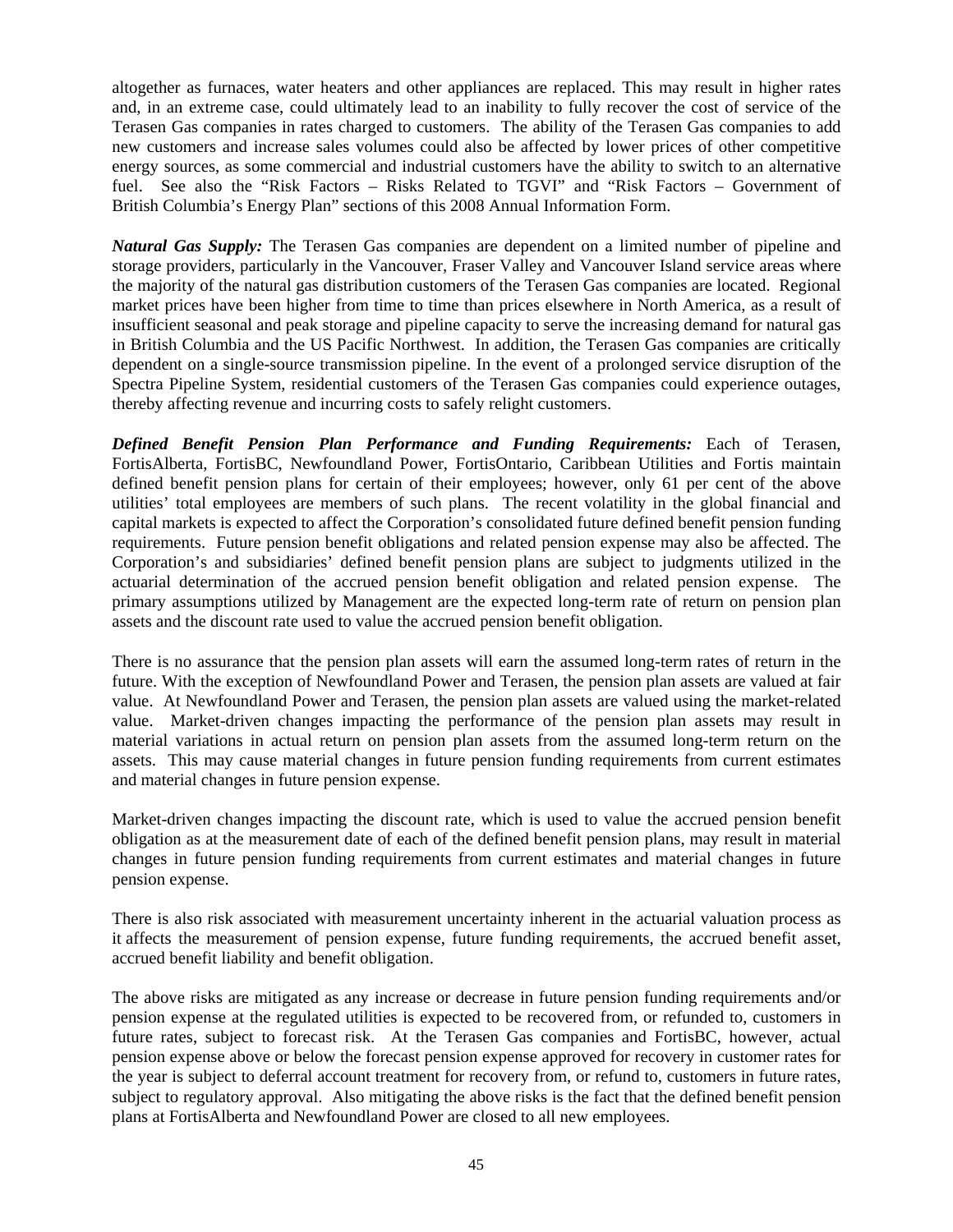*Risks Related to TGVI:* TGVI is a franchise under development in the price-competitive service area of Vancouver Island, with a customer base and revenue that is insufficient to meet the Company's current cost of service and to recover revenue deficiencies from prior years. Recovery of accumulated revenue deficiencies from prior years puts gas at a cost disadvantage relative to electricity. To assist with competitive rates during franchise development, the VINGPA provides royalty revenues from the Government of British Columbia, which currently cover approximately 20 per cent of the current cost of service. These revenues are due to expire at the end of 2011, after which time TGVI's customers will be required to absorb the full commodity cost of gas, all other costs of service and the recovery of any remaining accumulated revenue deficiencies. When VINGPA expires in 2011, the remaining amount outstanding under non-interest bearing senior government loans, which is currently treated as a government contribution against rate base, will be required to be fully repaid. As at December 31, 2008, the balance outstanding under these loans was \$61 million. As the debt is repaid, the cost of the higher rate base will increase the cost of service and customer rates, making gas less competitive with electricity on Vancouver Island.

*Government of British Columbia's Energy Plan:* The Government of British Columbia released its Energy Plan in February 2007. The Energy Plan is a progression from the previous plan with a focus on environmental leadership, energy conservation and efficiency, and investing in innovation. The Energy Plan outlines various measures to address the challenges of global warming, including that all electricity produced in British Columbia will be required to have zero net greenhouse gas emissions by 2016. The Energy Plan places a significant responsibility on British Columbians to conserve energy by requiring 50 per cent of British Columbia's incremental resource needs to be achieved through conservation by 2020. The Energy Plan emphasizes efficiency by requiring BC Hydro to eliminate electricity imports and become fully self-sufficient by 2016. The Energy Plan also states that 90 per cent of British Columbia's electricity will come from renewable sources and British Columbia will become the first jurisdiction in North America to require 100 per cent carbon sequestration for any coal-fired electricity project. FortisBC and the Terasen Gas companies continue to assess the impacts and opportunities provided by the Energy Plan and will consider which policy actions they may support. Many of the principles of the Energy Plan were adopted when *Bill 15-2008, the Utilities Commission Amendment Act, 2008*, received Royal Assent by the Legislative Assembly of British Columbia on May 1, 2008. In addition, the *Carbon Tax Act*, which received Royal Assent by the Legislative Assembly of British Columbia on May 29, 2008, introduced a consumption tax on carbon-based fuels which impacts the competitiveness of natural gas versus non-carbon-based energy sources. The legislation did not, however, introduce a carbon tax on imported electricity generated through the combustion of carbon-based fuels. The future impact of the Government of British Columbia's Energy Plan and the recent legislation may have a material impact on the competitiveness of natural gas relative to other energy sources.

*Environmental Risks:* The Corporation and its subsidiaries are subject to numerous laws, regulations and guidelines governing the generation, management, storage, transportation, recycling and disposal of hazardous substances and other waste materials and otherwise relating to the protection of the environment. Environmental damage and associated costs could potentially arise due to a variety of events, including the impact of severe weather and natural disasters on facilities and equipment and equipment failure. Costs arising from environmental protection initiatives, compliance with environmental laws, regulations and guidelines, or damages may become material to the Corporation and its subsidiaries. In addition, the process of obtaining environmental regulatory approvals, including any necessary environmental assessments, can be lengthy, contentious and expensive. During 2008, costs arising from environmental protection, compliance or damages were not material to the Corporation's consolidated results of operations, cash flows or financial position. The Corporation believes that it and its subsidiaries are materially compliant with environmental laws, regulations and guidelines applicable to them in the various jurisdictions in which they operate.

As at December 31, 2008, there were no material environmental liabilities recorded in the Corporation's 2008 consolidated financial statements and there were no material unrecorded environmental liabilities known to Management. The regulated utilities would seek to recover in customer rates the costs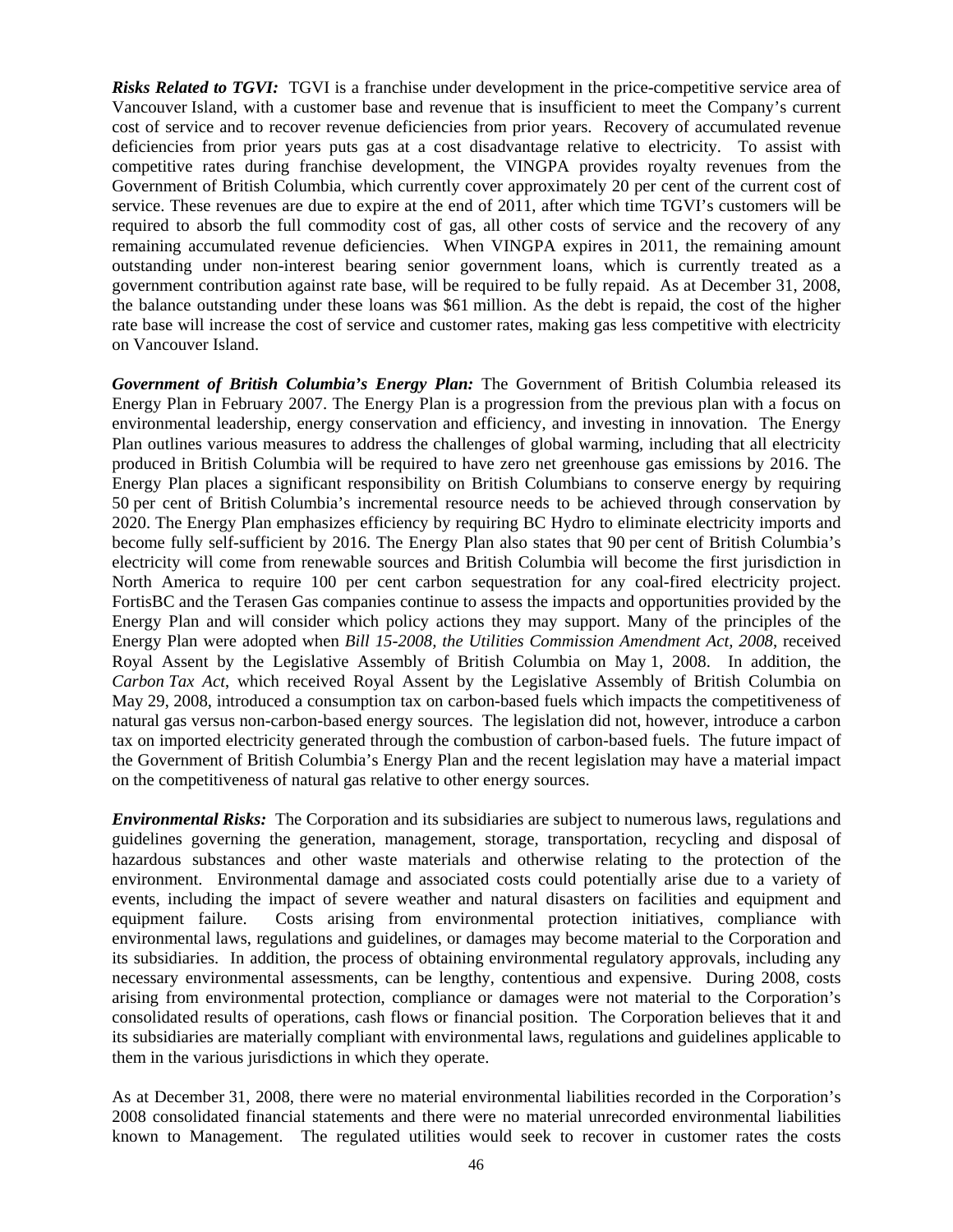associated with environmental protection, compliance or damages; however, there is no assurance that the regulators will agree with the utilities' requests and, therefore, unrecovered costs, if substantial, could materially affect the results of operations, cash flows and financial position of the utilities.

From time to time, it is possible that the Corporation and its subsidiaries may become subject to government orders, investigations, inquiries or other proceedings relating to environmental matters. The occurrence of any of these events, or any changes in applicable environmental laws, regulations and guidelines or their enforcement or regulatory interpretation, could materially impact the results of operations, cash flows and financial position of the Corporation and its subsidiaries.

The Corporation's gas and electricity businesses are subject to inherent risks, including risk of fires and contamination of air, soil or water from hazardous substances. Risks associated with fire damage relate to the extent of forest and grassland cover, habitation and third-party facilities located on or near the land on which the utilities' facilities are situated. The utilities may become liable for fire-suppression costs, regeneration and timber value costs and third-party claims in connection with fires on lands on which its facilities are located if it is found that such facilities were the cause of a fire, and such claims, if successful, could be material. Risks also include the responsibility for remediation of contaminated properties, whether or not such contamination was actually caused by the property owner. The risk of contamination of air, soil and water at the electric utilities primarily relates to the storage and handling of large volumes of fuel, the use and disposal of petroleum-based products, mainly transformer and lubricating oil, in the utilities' day-to-day operating and maintenance activities, and emissions from the combustion of fuel required in the generation of electricity. The risk of contamination of air, soil or water at the natural gas utilities primarily relates to natural gas and propane leaks and other accidents involving these substances. The management of greenhouse gas emissions is the main environmental concern of the Corporation's regulated gas utilities, primarily due to recent changes to the Government of British Columbia's Energy Plan and related legislation as discussed above. Any changes in environmental laws, regulations or guidelines governing contamination could lead to significant increases in costs to the Corporation and its subsidiaries.

The key environmental hazards related to hydroelectric generation operations include the creation of artificial water flows that may disrupt natural habitats and the storage of large volumes of water for the purpose of electricity generation.

Scientists and public health experts in Canada, the United States and other countries are studying the possibility that exposure to electric and magnetic fields from power lines, household appliances and other electricity sources may cause health problems. If it were to be concluded that electric and magnetic fields present a health hazard, litigation could result and the electric utilities could be required to pay damages and take mitigation measures on its facilities. The costs of litigation, damages awarded and mitigation measures, if not approved by regulators for recovery in customer rates, could materially impact the results of operations, cash flows and financial condition of the electric utilities.

While the Corporation and its subsidiaries maintain insurance, there can be no assurance that all possible types of liabilities that may arise related to environmental matters will be covered by the insurance. For further information on insurance, refer to the "Risks Factors – Insurance Coverage Risk" section of this 2008 Annual Information Form.

The Corporation's utilities address environmental matters in their operations through the use of environmental management systems. As part of their respective environmental management systems, the utilities are continuously establishing and implementing programs and procedures to identify potential environmental impacts, mitigate those impacts and monitor environmental performance.

*Insurance Coverage Risk:* While the Corporation and its subsidiaries maintain insurance, a significant portion of the Corporation's regulated electric utilities' transmission and distribution assets are not covered under insurance, as is customary in North America, as the cost of the coverage is not considered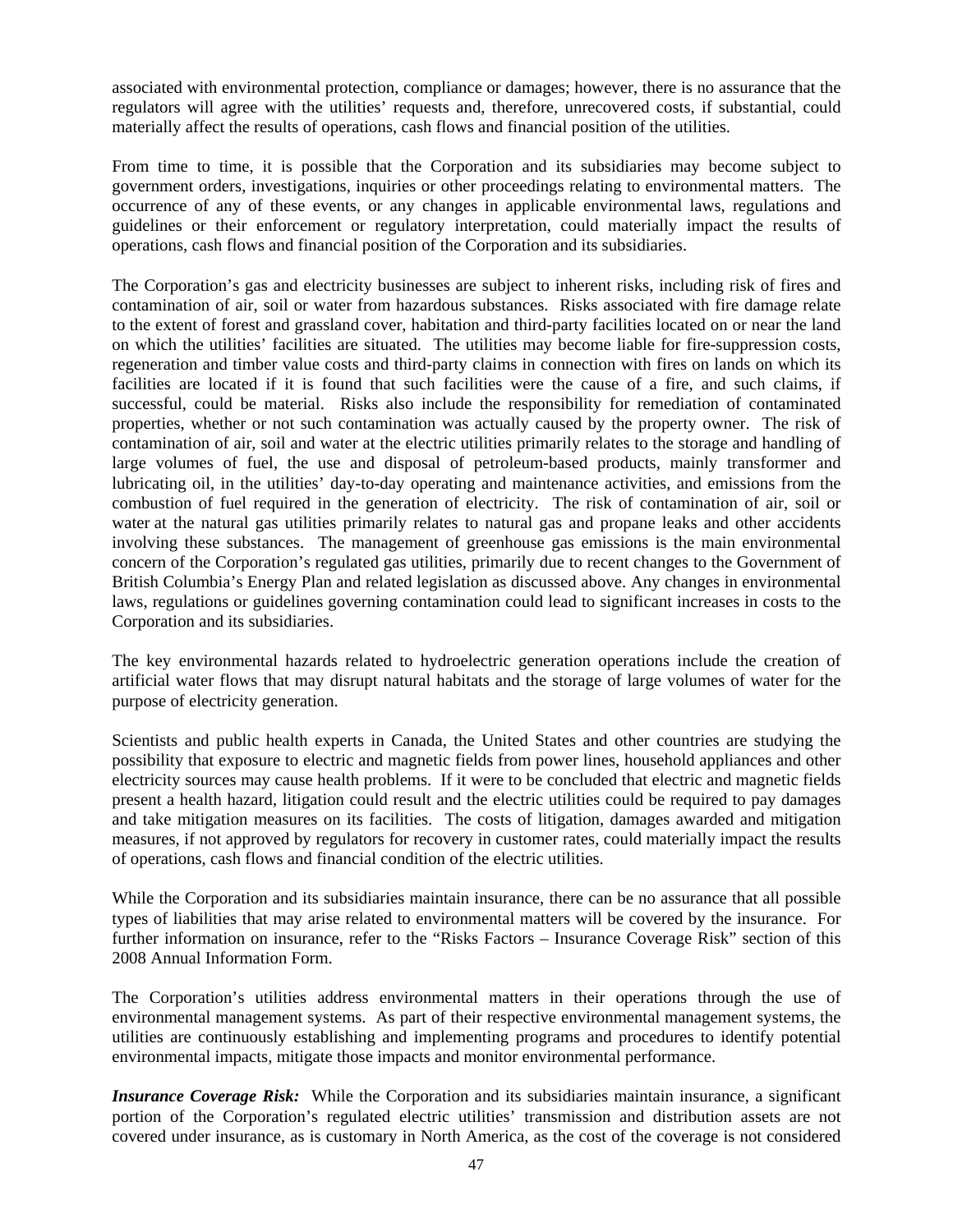economical. Insurance is subject to coverage limits as well as time-sensitive claims discovery and reporting provisions, and there can be no assurance that the types of liabilities that may be incurred by the Corporation and its subsidiaries will be covered by insurance. The Corporation's regulated utilities would likely apply to their respective regulatory authorities to recover the loss or liability through increased customer rates. However, there can be no assurance that regulatory authorities would approve any such application in whole or in part. Any major damage to the physical assets of the Corporation and its subsidiaries could result in repair costs and customer claims that are substantial in amount and which could have an adverse effect on the Corporation's and subsidiaries' business, results of operations and financial condition. In addition, the occurrence of significant uninsured claims, claims in excess of the insurance coverage limits maintained by the Corporation and its subsidiaries, or claims that fall within a significant self-insured retention could have a material adverse effect on the Corporation's and subsidiaries' business, results of operations and financial position.

It is anticipated that such insurance coverage will be maintained. However, there can be no assurance that the Corporation and its subsidiaries will be able to obtain or maintain adequate insurance in the future at rates considered reasonable or that insurance will continue to be available on terms as favourable as the existing arrangements or that the insurance companies will meet their obligations to pay claims.

*Licences and Permits:* The acquisition, ownership and operation of gas and electric utilities and assets require numerous licences, permits, approvals and certificates from various levels of government and government agencies. The Corporation's regulated utilities and non-regulated generation operations may not be able to obtain or maintain all required regulatory approvals. If there is a delay in obtaining any required regulatory approval, or if there is a failure to obtain or maintain any required approval or to comply with any applicable law, regulation or condition of an approval, the operation of the assets and the sale of gas and electricity could be prevented or become subject to additional costs, any of which could materially affect the subsidiaries.

*Loss of Service Area:* FortisAlberta serves customers residing within various municipalities throughout its service areas. From time to time, municipal governments in Alberta give consideration to creating their own electric distribution utilities by purchasing the assets of FortisAlberta that are located within their municipal boundaries. Upon the termination of its franchise agreement, a municipality has the right, subject to AUC approval, to purchase FortisAlberta's assets within its municipal boundaries pursuant to the *Municipal Government A*ct (Alberta). Under the *Hydro and Electric Energy Act* (Alberta), if a municipality that owns an electric utility expands its boundaries, it can acquire FortisAlberta's assets in the annexed area. In such circumstances, the *Hydro and Electric Energy Act* (Alberta) provides for compensation, including payment for FortisAlberta's assets on the basis of replacement cost less depreciation. Given the historical growth of Alberta and its municipalities, FortisAlberta may be affected by transactions of this type.

The consequence to FortisAlberta of a municipality purchasing its distribution assets would be an erosion of the Company's rate base, which would reduce the capital upon which FortisAlberta could earn a regulated return. No transactions are currently in progress with FortisAlberta pursuant to the *Municipal Government Act* (Alberta). However, upon expiration of franchise agreements, there is a risk that municipalities will opt to purchase the distribution assets existing within their boundaries, the loss of which could materially affect the financial condition and results of operations of FortisAlberta.

*Market Energy Sales Prices:* The Corporation's primary exposure to changes in market energy sales prices at its electricity operations has related to its non-regulated energy sales in Ontario, where energy is sold to the Independent Electricity System Operator at market prices. Non-regulated energy sales in Ontario largely relate to a power-for-water exchange agreement, known as the Niagara Exchange Agreement, associated with the Rankine hydroelectric generating station. In accordance with this agreement, FortisOntario's water entitlement on the Niagara River will expire on April 30, 2009 and, as a result, the Corporation's exposure to market price fluctuations in Ontario will be substantially reduced and earnings related to the Niagara Exchange Agreement will cease after that date. During 2008,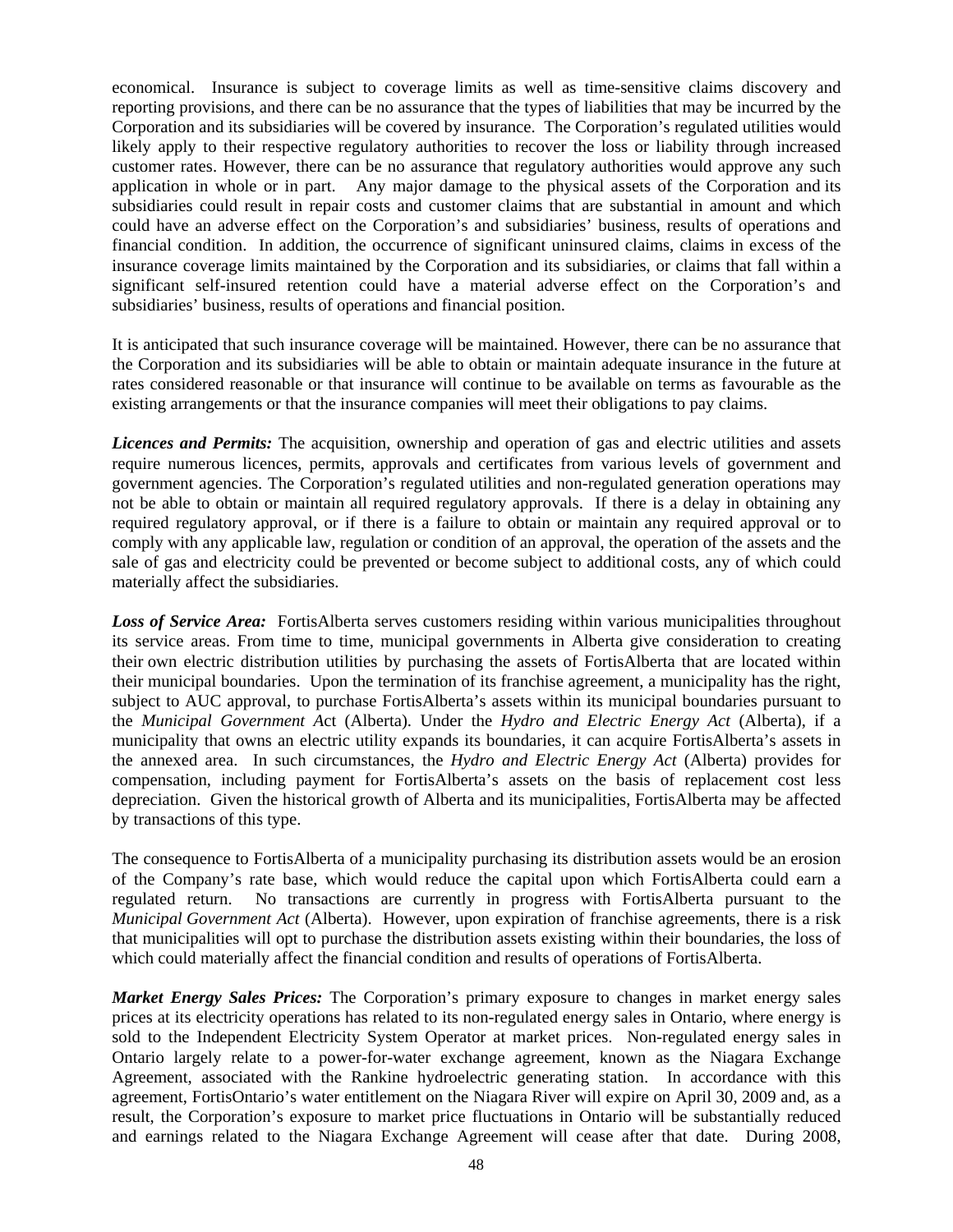earnings' contribution associated with the Niagara Exchange Agreement was approximately \$16 million. The Corporation is also exposed to changes in energy prices related to energy sales from its non-regulated generation assets in Upper New York State. All energy produced by these assets is sold to the National Grid at market prices. Energy from the Corporation's non-regulated generation assets in Belize, central Newfoundland and British Columbia is sold under medium- and long-term fixed-price contracts.

*Transition to IFRS:* Effective January 1, 2011, Canadian publicly accountable enterprises are required to adopt IFRS as issued by the International Accounting Standards Board. IFRS will require increased financial statement disclosure compared to Canadian GAAP and accounting policy differences between Canadian GAAP and IFRS will need to be addressed by Fortis. The Corporation is currently assessing the impact a conversion to IFRS would have on its future financial reporting. In the event regulated assets and liabilities are not permissible under IFRS, this could result in increased volatility in the Corporation's consolidated earnings and balance sheet from that reported under Canadian GAAP.

*Changes in Tax Legislation:* The Government of Canada has enacted legislative changes that will challenge the continuation of the tax-deferred status of offshore earnings derived from foreign affiliates. The legislative changes will require that the governments of these tax-free jurisdictions enter into tax treaties or other comprehensive TIEAs with Canada before 2015. If the jurisdictions are unable to establish these treaties or agreements, the earnings of Canadian subsidiaries operating in these jurisdictions will be taxed on an accrual basis after 2014 as if they were in Canada. Conversely, if treaties or agreements can be reached, the earnings from these jurisdictions will be able to be repatriated to Canada tax free. In the event that the offshore earnings become taxable, earnings' contribution from the Corporation's Caribbean Regulated Electric utilities and BECOL will decrease.

On December 10, 2008, the Advisory Panel provided its recommendations to the Minister of Finance of the Government of Canada in its final report, "Enhancing Canada's International Tax Advantage". The Advisory Panel was formed by the Government of Canada in November 2007 to provide recommendations to improve Canada's international tax policy respecting foreign investment by Canadian businesses and investment in Canada by foreign businesses. The Advisory Panel's recommendations seek to improve Canada's tax system regarding outbound and inbound business investment, non-resident withholding taxes, and administration, compliance and legislative processes. Specifically, the Advisory Panel recommended that the Government of Canada pursue TIEAs on a government-to-government basis without resorting to accrual taxation for foreign active business income if a TIEA is not obtained. The Advisory Panel also recommended that the Government of Canada broaden the existing exemption system to cover all foreign active business income earned by foreign affiliates.

On January 27, 2009, the Government of Canada introduced its 2009 Budget. In the budget documents, the Government of Canada indicated that it is studying the Advisory Panel's report and will provide a response in due course on which consultations will be held. The Government of Canada also indicated that it will consider the Advisory Panel's recommendations relating to foreign affiliates before proceeding with the remaining foreign affiliate measures announced in February 2004, as modified to take into account consultations and deliberations since their release.

Any future changes in other tax legislation could also materially affect the Corporation's consolidated earnings.

*First Nations' Lands:* The Terasen Gas companies and FortisBC provide service to customers on First Nations' lands and maintain gas and electric distribution facilities on lands that are subject to land claims by various First Nations. A treaty negotiation process involving various First Nations and the Government of British Columbia is underway, but the basis upon which settlements might be reached in the service areas of the Terasen Gas companies and FortisBC is not clear. Furthermore, not all First Nations are participating in the process. To date, the policy of the Government of British Columbia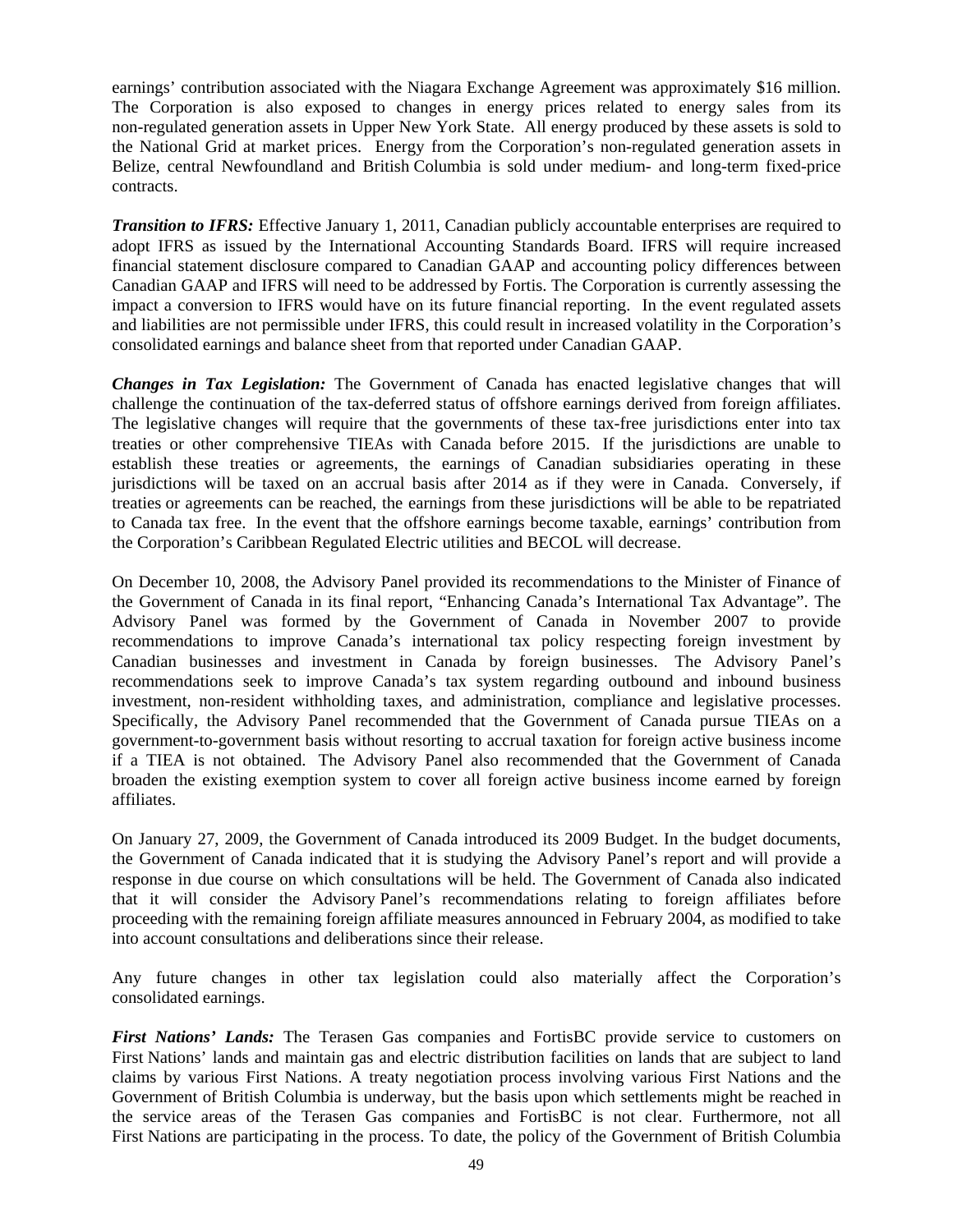has been to endeavour to structure settlements without prejudicing existing rights held by third parties, such as the Terasen Gas companies and FortisBC. However, there can be no certainty that the settlement process will not materially affect the business of the Terasen Gas companies and FortisBC. In addition, FortisAlberta has distribution assets on First Nations' lands with access permits to these lands held by FortisAlberta's predecessor, TransAlta Utilities Corporation. In order for FortisAlberta to acquire these access permits, both the Department of Indian and Northern Affairs Canada and the individual Band councils must grant approval. FortisAlberta may not be able to acquire the access permits from TransAlta Utilities Corporation and may not be able to negotiate land-usage agreements with property owners or, if negotiated, such agreements may be on terms that are less than favourable to FortisAlberta and, therefore, may have a material effect on the business of FortisAlberta.

*Labour Relations:* Approximately 60 per cent of the employees of the Corporation's subsidiaries are members of labour unions or associations which have entered into collective bargaining agreements with the subsidiaries. The provisions of such collective bargaining agreements affect the flexibility and efficiency of the businesses carried out by the subsidiaries. The Corporation considers the relationships of its subsidiaries with its labour unions and associations to be satisfactory, but there can be no assurance that current relations will continue in future negotiations or that the terms under the present collective bargaining agreements will be renewed. The inability to maintain or renew the collective bargaining agreements on acceptable terms could result in increased labour costs or service interruptions arising from labour disputes that are not provided for in approved rate orders at the regulated utilities and which could have a material effect on the results of operations, cash flow and earnings of the utilities.

*Human Resources:* The ability of Fortis to deliver superior operating performance in a cost-effective manner is dependent on the ability of the Corporation's subsidiaries to attract, develop and retain skilled workforces. Like other utilities across Canada and the Caribbean, the Corporation's utilities are faced with demographic challenges relating to trades, technical staff and engineers. The growing size of the Corporation and an increasingly competitive job market present ongoing recruitment challenges. The Corporation's significant consolidated capital expenditure program over the next several years will present challenges in ensuring the Corporation's utilities have the qualified workforce necessary to complete the capital work initiatives.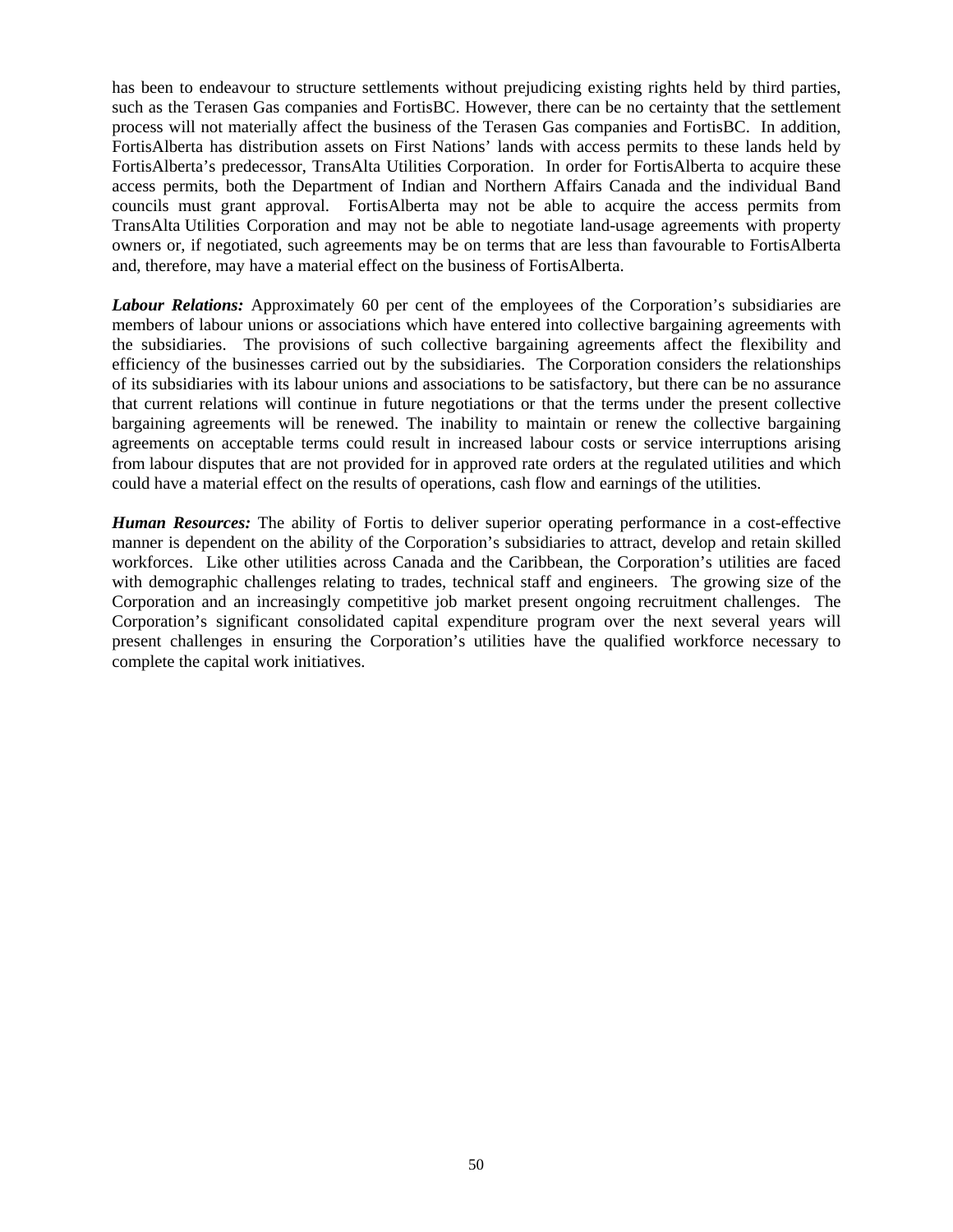#### **7.0 GENERAL DESCRIPTION OF SHARE CAPITAL STRUCTURE**

The authorized share capital of the Corporation consists of the following:

- (a) an unlimited number of Common Shares without nominal or par value;
- (b) an unlimited number of First Preference Shares without nominal or par value; and
- (c) an unlimited number of Second Preference Shares without nominal or par value.

At March 12, 2009, the following Common Shares and First Preference Shares were issued and outstanding.

| <b>Share Capital</b>              | <b>Issued and Outstanding</b> | <b>Votes per Share</b> |
|-----------------------------------|-------------------------------|------------------------|
| <b>Common Shares</b>              | 169,758,654                   | One                    |
| First Preference Shares, Series C | 5,000,000                     | None                   |
| First Preference Shares, Series E | 7,993,500                     | None                   |
| First Preference Shares, Series F | 5,000,000                     | None                   |
| First Preference Shares, Series G | 9,200,000                     | None                   |

The following table summarizes the cash dividends declared per share for each of the Corporation's class of share for the past three years.

|                                                                               | <b>Dividends Declared</b><br>(per share) |          |          |  |
|-------------------------------------------------------------------------------|------------------------------------------|----------|----------|--|
| <b>Share Capital</b>                                                          | 2006                                     | 2007     | 2008     |  |
| <b>Common Shares</b>                                                          | \$0.70                                   | \$0.88   | \$1.01   |  |
| First Preference Shares, Series C                                             | \$1.3625                                 | \$1.3625 | \$1.3625 |  |
| First Preference Shares, Series E                                             | \$1.2250                                 | \$1.2250 | \$1.2250 |  |
| First Preference Shares, Series F <sup>(1)</sup>                              | \$0.5211                                 | \$1.2250 | \$1.2250 |  |
| \$1.0184<br>First Preference Shares, Series G <sup>(2)</sup>                  |                                          |          |          |  |
| $\alpha$ The First Preference Shares, Series F were issued in September 2006. |                                          |          |          |  |

*(2)* The First Preference Shares, Series G were issued in May and June 2008.

For purposes of the enhanced dividend tax credit rules contained in the Income Tax Act (Canada) and any corresponding provincial and territorial tax legislation, all dividends paid on Common and Preferred Shares after December 31, 2005 by Fortis to Canadian residents are designated as "eligible dividends." Unless stated otherwise, all dividends paid by Fortis hereafter are designated as "eligible dividends" for the purposes of such rules.

On December 10, 2008, the Board declared an increase in the regular quarterly dividend to \$0.26 per Common Share, with the first payment occurring on March 1, 2009, which was paid to holders of record on February 6, 2009. Also on December 10, 2008, the Board declared a first quarter 2009 dividend on the First Preference Shares, Series C, E, F and G in accordance with the applicable annual prescribed rate and was paid to holders of record on February 6, 2009.

On March 11, 2009, the Board declared a second quarter 2009 dividend of \$0.26 per Common Share and a second quarter 2009 dividend on the First Preference Shares, Series C, E, F and G in accordance with the applicable annual prescribed rate. In each case, the second quarter 2009 dividends will be paid on June 1, 2009 to holders of record on May 8, 2009.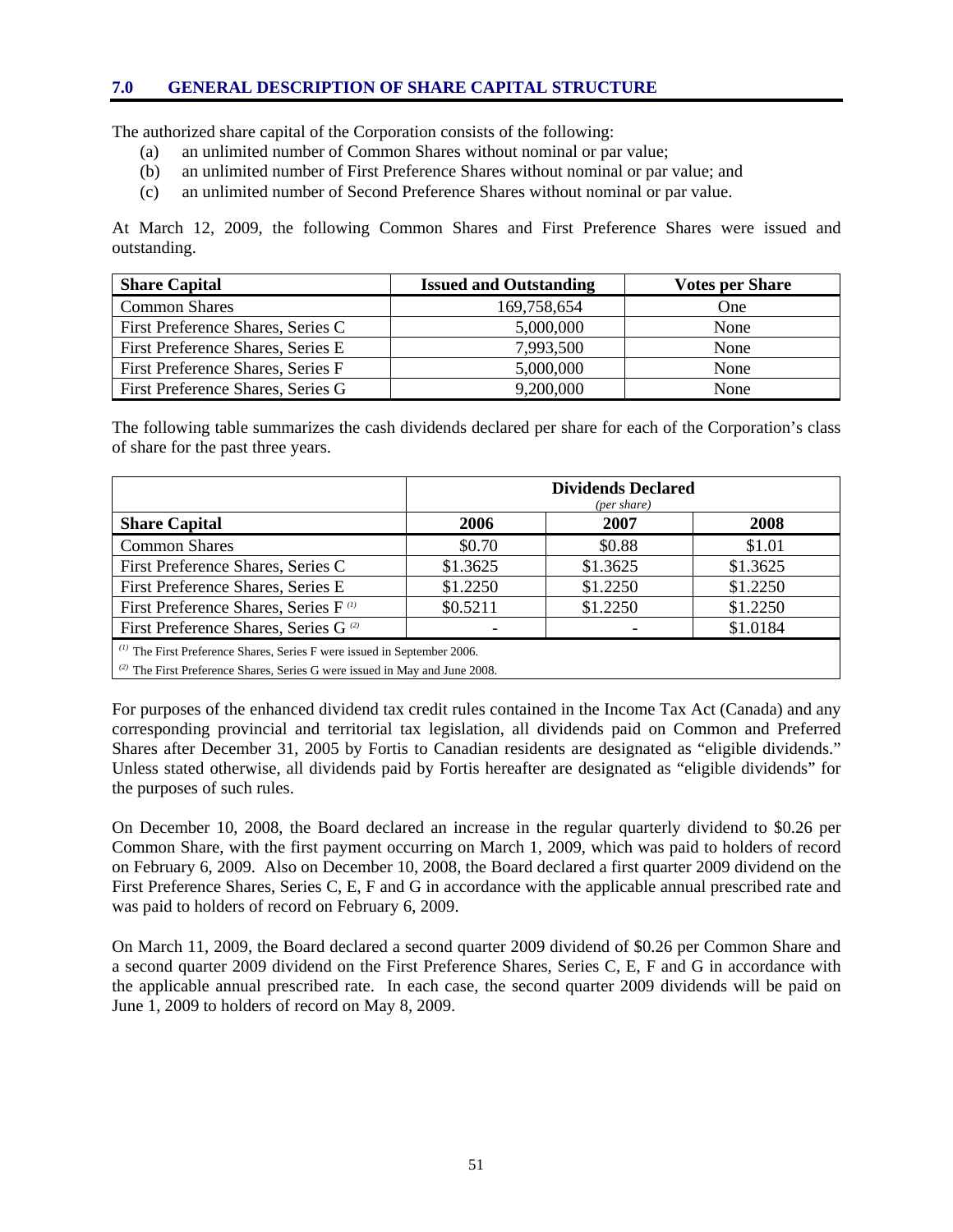#### *Common Shares*

Dividends on Common Shares are declared at the discretion of the Board. Holders of Common Shares are entitled to dividends on a pro rata basis if, as, and when declared by the Board. Subject to the rights of the holders of the First Preference Shares and Second Preference Shares and any other class of shares of the Corporation entitled to receive dividends in priority to or rateably with the holders of the Common Shares, the Board may declare dividends on the Common Shares to the exclusion of any other class of shares of the Corporation.

On the liquidation, dissolution or winding-up of Fortis, holders of Common Shares are entitled to participate rateably in any distribution of assets of Fortis, subject to the rights of holders of First Preference Shares and Second Preference Shares and any other class of shares of the Corporation entitled to receive the assets of the Corporation on such a distribution in priority to or rateably with the holders of the Common Shares.

Holders of the Common Shares are entitled to receive notice of and to attend all annual and special meetings of the shareholders of Fortis, other than separate meetings of holders of any other class or series of shares, and are entitled to one vote in respect of each Common Share held at such meetings.

### *First Preference Shares, Series C*

The 5,000,000 First Preference Shares, Series C are entitled to fixed cumulative preferential cash dividends at a rate of \$1.3625 per share per annum. On or after June 1, 2010, the Corporation may, at its option, redeem for cash the First Preference Shares, Series C, in whole at any time, or in part from time to time, at \$25.75 per share if redeemed before June 1, 2011; at \$25.50 per share if redeemed on or after June 1, 2011 but before June 1, 2012; at \$25.25 per share if redeemed on or after June 1, 2012 but before June 1, 2013; and at \$25.00 per share if redeemed on or after June 1, 2013 plus, in each case, all accrued and unpaid dividends up to but excluding the date fixed for redemption. On or after June 1, 2010, the Corporation may, at its option, convert all, or from time to time, any part of the outstanding First Preference Shares, Series C into fully paid and freely tradable Common Shares of the Corporation. The number of Common Shares into which each Preference Share may be so converted will be determined by dividing the then-applicable redemption price per Preference Share, together with all accrued and unpaid dividends up to but excluding the date fixed for conversion, by the greater of \$1.00 and 95 per cent of the then-current market price of the Common Shares. On or after September 1, 2013, each First Preference Share, Series C will be convertible at the option of the holder on the first day of September, December, March and June of each year into freely tradable Common Shares determined by dividing \$25.00, together with all accrued and unpaid dividends up to but excluding the date fixed for conversion, by the greater of \$1.00 and 95 per cent of the then-current market price of the Common Shares. If a holder of First Preference Shares, Series C elects to convert any of such shares into Common Shares, the Corporation can redeem such First Preference Shares, Series C for cash or arrange for the sale of those shares to other purchasers.

### *First Preference Shares, Series E*

The 7,993,500 First Preference Shares, Series E are entitled to receive fixed cumulative preferential cash dividends at a rate of \$1.2250 per share per annum. On or after June 1, 2013, the Corporation may, at its option, redeem all, or from time to time any part of, the outstanding First Preference Shares, Series E by the payment in cash of a sum per redeemed share equal to \$25.75 if redeemed during the 12 months commencing June 1, 2013; \$25.50 if redeemed during the 12 months commencing June 1, 2014; \$25.25 if redeemed during the 12 months commencing June 1, 2015; and \$25.00 if redeemed on or after June 1, 2016 plus, in each case, all accrued and unpaid dividends up to but excluding the date fixed for redemption. On or after June 1, 2013, the Corporation may, at its option, convert all, or from time to time any part of the outstanding First Preference Shares, Series E into fully paid and freely tradable Common Shares of the Corporation. The number of Common Shares into which each Preference Share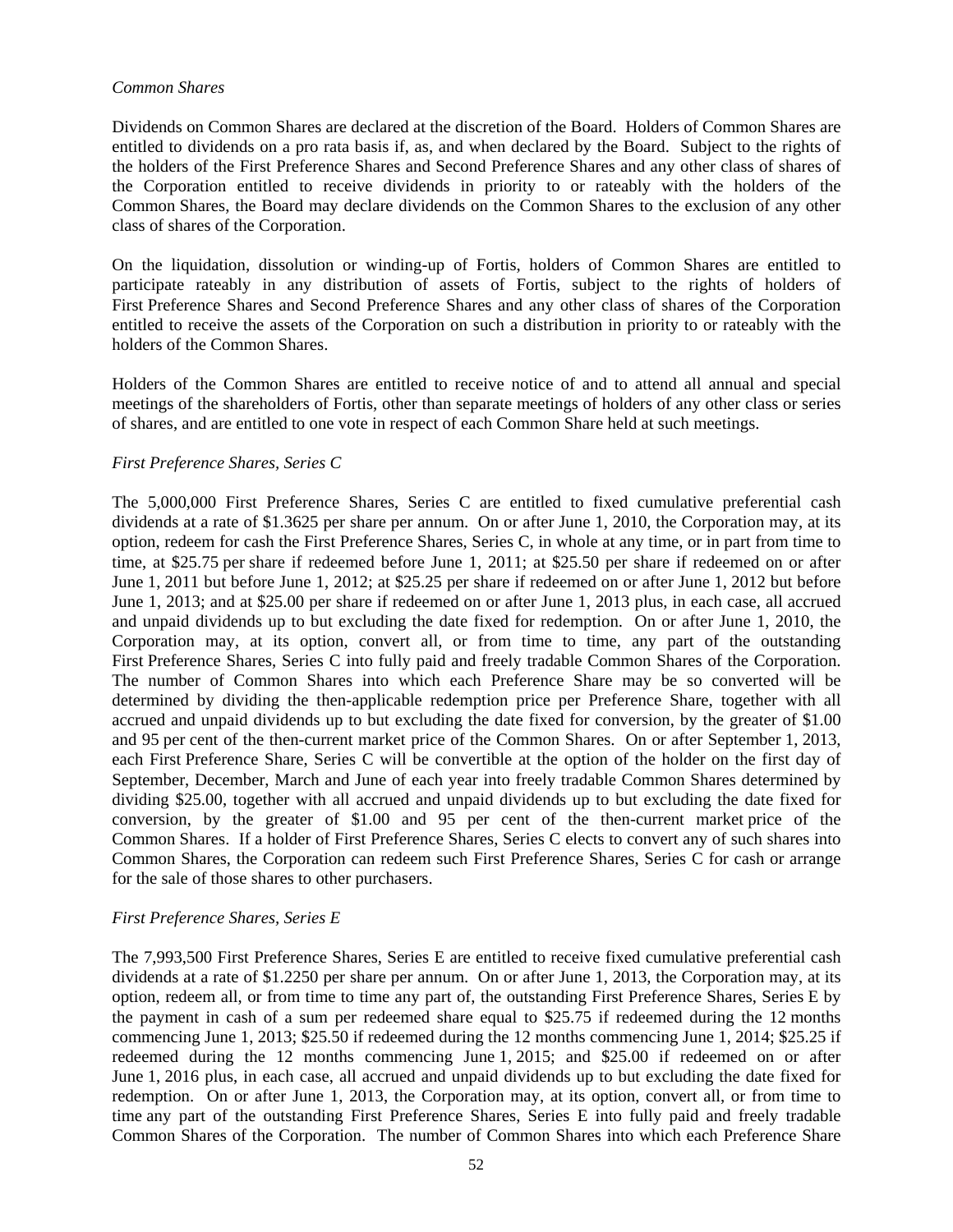may be so converted will be determined by dividing the then-applicable redemption price per First Preference Share, Series E, together with all accrued and unpaid dividends up to but excluding the date fixed for conversion, by the greater of \$1.00 and 95 per cent of the then-current market price of the Common Shares at such time. On or after September 1, 2016, each First Preference Share, Series E will be convertible at the option of the holder on the first business day of September, December, March and June of each year, into fully paid and freely tradable Common Shares determined by dividing \$25.00, together with all accrued and unpaid dividends up to but excluding the date fixed for conversion, by the greater of \$1.00 and 95 per cent of the then-current market price of the Common Shares. If a holder of First Preference Shares, Series E elects to convert any of such shares into Common Shares, the Corporation can redeem such First Preference, Shares E for cash or arrange for the sale of those shares to other purchasers.

### *First Preference Shares, Series F*

The 5,000,000 First Preference Shares, Series F are entitled to receive fixed cumulative preferential cash dividends at a rate of \$1.2250 per share per annum. On or after December 1, 2011, the Corporation may, at its option, redeem for cash the First Preference Shares, Series F, in whole at any time or in part from time to time, at \$26.00 per share if redeemed before December 1, 2012, at \$25.75 per share if redeemed on or after December 1, 2012 but before December 1, 2013, at \$25.50 per share if redeemed on or after December 1, 2013 but before December 1, 2014, at \$25.25 per share if redeemed on or after December 1, 2014 but before December 1, 2015, and at \$25.00 per share if redeemed on or after December 1, 2015 plus, in each case, all accrued and unpaid dividends up to but excluding the date fixed for redemption.

#### *First Preference Shares, Series G*

The 9,200,000 First Preference Shares, Series G are entitled to receive fixed cumulative preferential cash dividends at a rate of \$1.3125 per share per annum for each year up to and including August 31, 2013. For each five-year period after that date, the holders of First Preference Shares, Series G are entitled to receive reset fixed cumulative preferential cash dividends. The reset annual dividends per share will be determined by multiplying the \$25.00 per share by the annual fixed dividend rate, which is the sum of the five-year Government of Canada Bond Yield on the applicable reset date plus 2.13 per cent. On September 1, 2013, and on September 1 every five years thereafter, the Corporation has the option to redeem for cash the outstanding First Preference Shares, Series G, in whole at any time, or in part from time to time, at a price of \$25.00 per share plus all accrued and unpaid dividends up to but excluding the date fixed for redemption.

#### *Convertible Debentures*

The Corporation's US\$40 million 5.50% Unsecured Subordinated Convertible Debentures, due 2016, are redeemable by the Corporation at par at any time on or after November 7, 2011 and are convertible, at the option of the holder, into the Corporation's Common Shares at US\$29.11 per share. The debentures are subordinated to all other indebtedness of the Corporation, other than subordinated indebtedness ranking equally to the debentures. There is no provision associated with these debentures that restricts the payment of dividends.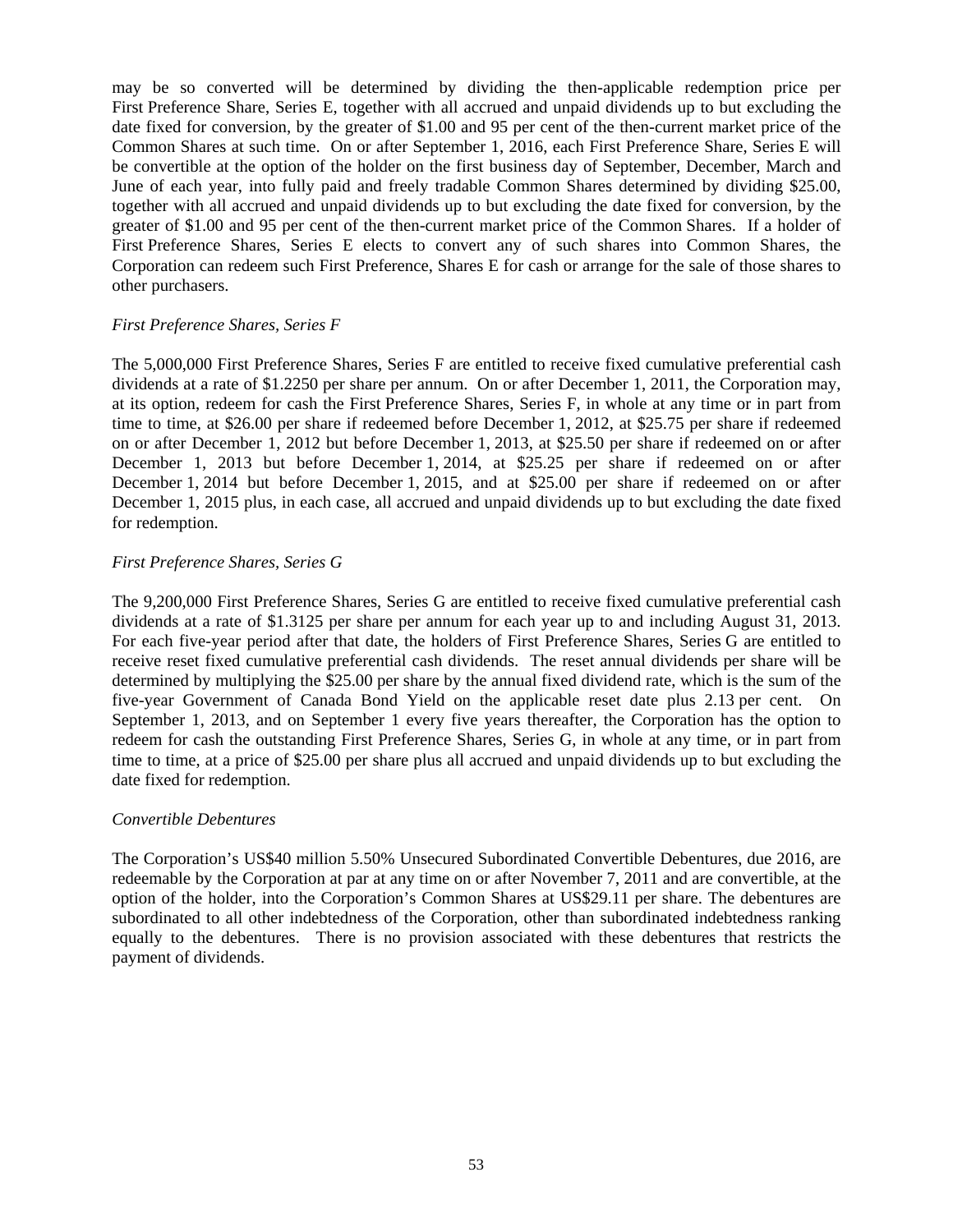#### *Debt Covenant Restrictions on Dividend Distributions*

The Trust Indenture pertaining to the Corporation's \$100 million Senior Unsecured Debentures contains a covenant which provides that Fortis shall not declare or pay any dividends (other than stock dividends or cumulative preferred dividends on preferred shares not issued as stock dividends) or make any other distribution on its shares if, immediately thereafter, its consolidated funded obligations would be in excess of 75 per cent of its total consolidated capitalization.

The Corporation has a \$600 million unsecured committed credit facility, maturing in May 2012, that can be used for general corporate purposes, including acquisitions. The credit facility contains a covenant which provides that Fortis shall not declare or pay any dividends or make any other restricted payments if, immediately thereafter, consolidated debt to consolidated capitalization ratio would exceed 70 per cent at any time.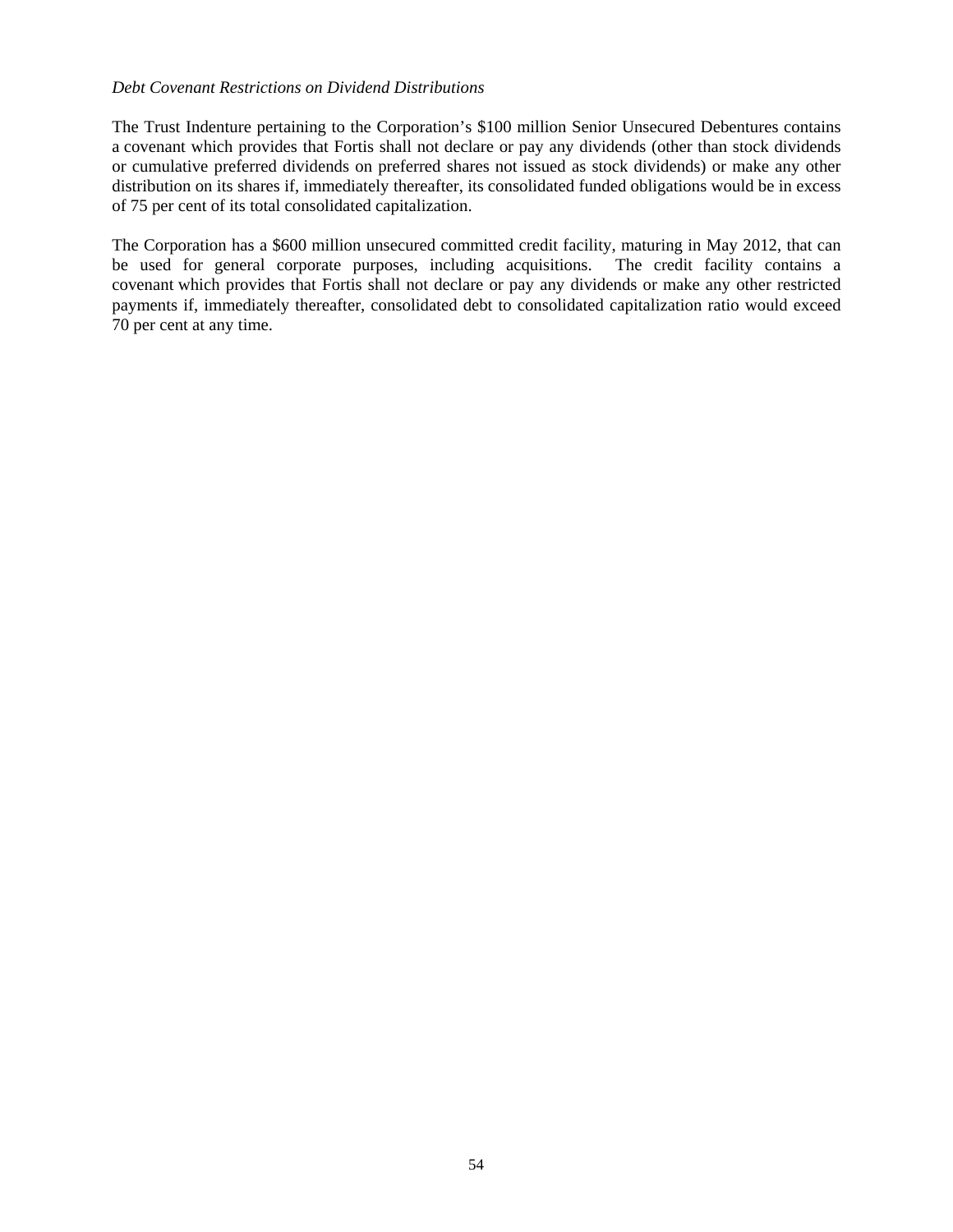#### **8.0 CREDIT RATINGS**

Securities issued by Fortis and its currently rated utilities are rated by one or more credit rating agencies, namely, DBRS, S&P and/or Moody's. The ratings assigned to securities issued by Fortis and its currently rated utilities are reviewed by the agencies on an ongoing basis. Credit ratings and stability ratings are intended to provide investors with an independent measure of credit quality of an issue of securities and are not recommendations to buy, sell or hold securities. Ratings may be subject to revision or withdrawal at any time by the rating organization. The following table summarizes the Corporation's credit ratings as at March 12, 2009.

| <b>Fortis</b><br><b>Credit Ratings</b> |                                                  |                                           |                                          |  |  |  |
|----------------------------------------|--------------------------------------------------|-------------------------------------------|------------------------------------------|--|--|--|
| Company                                | <b>DBRS</b><br>S&P                               |                                           |                                          |  |  |  |
| Fortis                                 | BBB (high), stable<br>(unsecured debt)           | A-, stable<br>(unsecured debt)            | N/A                                      |  |  |  |
| Terasen                                | BBB (high), stable<br>(unsecured debt)           | BBB+, stable $^{(1)}$<br>(unsecured debt) | Baa 2, stable<br>(unsecured debt)        |  |  |  |
| <b>TGI</b>                             | A, stable<br>(secured & unsecured debt)          | A, stable $^{(1)}$<br>(unsecured debt)    | A3, stable<br>(unsecured debt)           |  |  |  |
| <b>TGVI</b>                            | BBB (high), stable<br>(unsecured debt)           | N/A                                       | A3, stable<br>(unsecured debt)           |  |  |  |
| FortisAlberta                          | A (low), stable<br>(senior unsecured debt)       | A-, stable<br>(senior unsecured debt)     | Baa 1, stable<br>(senior unsecured debt) |  |  |  |
| FortisBC                               | BBB (high), stable<br>(secured & unsecured debt) | N/A                                       | Baa 2, stable<br>(unsecured debt)        |  |  |  |
| Newfoundland Power                     | A, stable<br>(first mortgage bonds)              | N/A                                       | Baa 1, stable<br>(first mortgage bonds)  |  |  |  |
| Maritime Electric                      | N/A                                              | A, stable<br>(senior secured debt)        | N/A                                      |  |  |  |
| Caribbean Utilities                    | A (low), stable<br>(senior unsecured debt)       | A, stable<br>(senior unsecured debt)      | N/A                                      |  |  |  |
| $(1)$ Unsolicited                      |                                                  |                                           |                                          |  |  |  |

DBRS rates debt instruments by rating categories ranging from AAA to D, which represents the range from highest to lowest quality of such securities. DBRS states that: (a) its long-term debt ratings are meant to give an indication of the risk that the borrower will not fulfill its obligations in a timely manner with respect to both interest and principal commitments; (b) its ratings do not take factors such as pricing or market risk into consideration and are expected to be used by purchasers as one part of their investment decision; and (c) every rating is based on quantitative and qualitative considerations that are relevant for the borrowing entity. According to DBRS, a rating of A by DBRS is in the middle of three subcategories within the third highest of nine major categories. Such rating is assigned to debt instruments considered to be of satisfactory credit quality and for which protection of interest and principal is still substantial, but the degree of strength is less than with AA rated entities. Entities in the BBB category are considered to have long-term debt of adequate credit quality. Protection of interest and principal is considered acceptable, but the entity is fairly susceptible to adverse changes in financial and economic conditions, or there may be other adverse conditions present which reduce the strength of the entity and its rated securities. The assignment of a (high) or (low) modified within each rating category indicates relative standing within such category.

S&P long-term debt ratings are on a ratings scale that ranges from AAA to C, which represents the range from highest to lowest quality of such securities. S&P uses '+' or '-' designations to indicate the relative standing of securities within a particular rating category. S&P states that its credit ratings are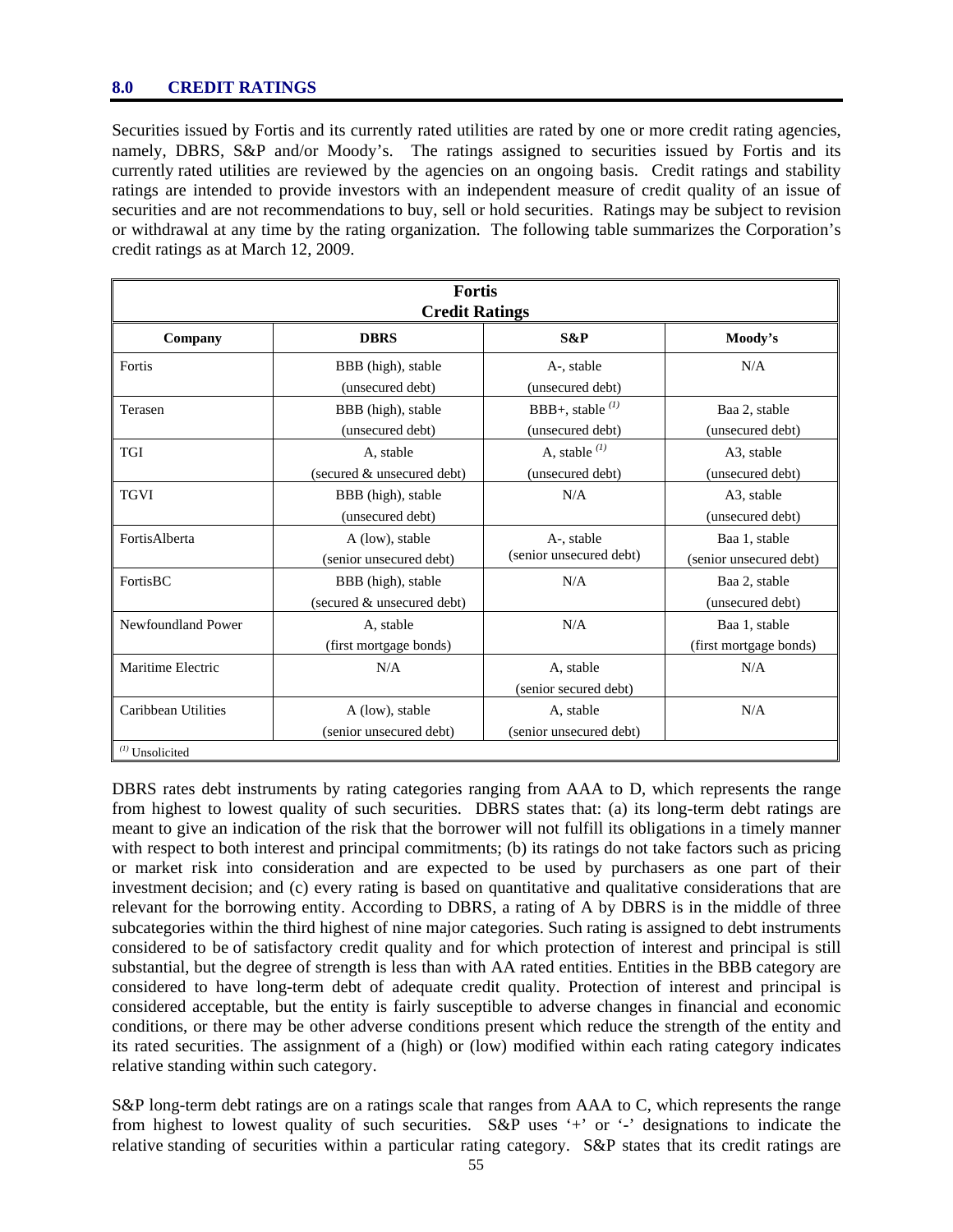current opinions of the financial security characteristics with respect to the ability to pay under contracts in accordance with their terms. This opinion is not specific to any particular contract, nor does it address the suitability of a particular contract for a specific purpose or purchaser. An issuer rated A is regarded as having financial security characteristics to meet its financial commitments but is somewhat more susceptible to the adverse effects of changes in circumstances and economic conditions than those in higher-rated categories.

Moody's long-term debt ratings are on a rating scale that ranges from Aaa to C, which represents the range from highest to lowest quality of such securities. In addition, Moody's applies numerical modifiers 1, 2 and 3 in each generic rating classification from Aa to Caa to indicate relative standing within such classification. The modifier 1 indicates that the security ranks in the higher end of its generic rating category, the modifier 2 indicates a mid-range ranking and the modifier 3 indicates that the security ranks in the lower end of its generic rating category. Moody's states that its long-term debt ratings are opinions of relative risk of fixed-income obligations with an original maturity of one year or more and that such ratings reflect both the likelihood of default and any financial loss suffered in the event of default. According to Moody's, a rating of Baa is the fourth highest of nine major categories and such a debt rating is assigned to debt instruments considered to be of medium-grade quality. Debt instruments rated Baa are subject to moderate credit risk and may possess certain speculative characteristics.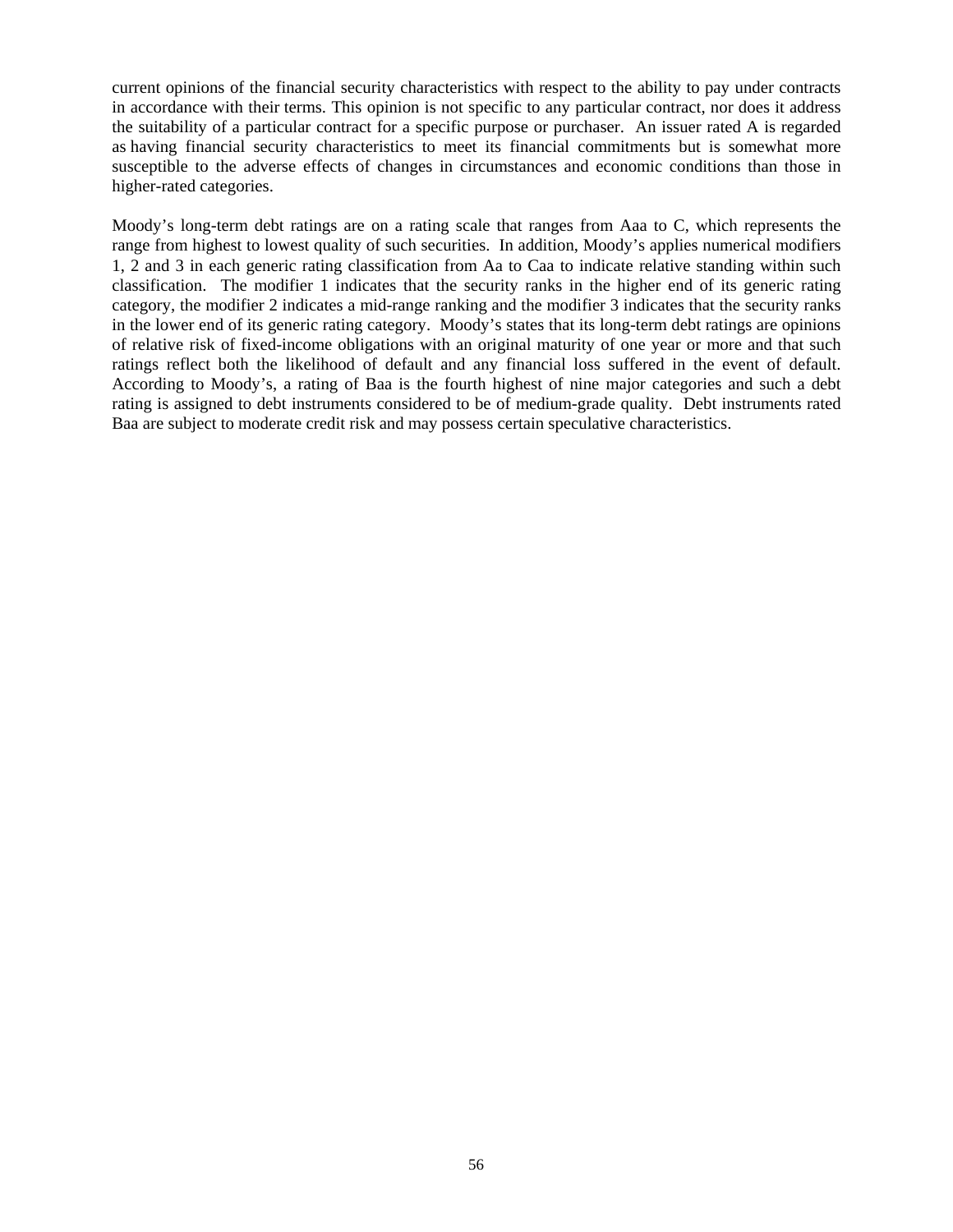## **9.0 MARKET FOR SECURITIES**

The Common Shares; First Preference Shares, Series C; First Preference Shares, Series E; First Preference Shares, Series F; and First Preference Shares, Series G of Fortis are listed on the Toronto Stock Exchange under the symbols FTS, FTS.PR.C, FTS.PR.E, FTS.PR.F and FTS.PR.G, respectively.

The following table sets forth the reported high and low trading prices and trading volumes for the Common Shares; First Preference Shares, Series C; First Preference Shares, Series E; First Preference Shares, Series F; and First Preference Shares, Series G on a monthly basis for the year ended December 31, 2008.

|                                        | <b>Fortis</b>                                                          |                                                  |                                          |                                          |            |               |  |
|----------------------------------------|------------------------------------------------------------------------|--------------------------------------------------|------------------------------------------|------------------------------------------|------------|---------------|--|
| <b>2008 Trading Prices and Volumes</b> |                                                                        |                                                  |                                          |                                          |            |               |  |
|                                        | <b>Common Shares</b>                                                   |                                                  | <b>First Preference Shares, Series C</b> |                                          |            |               |  |
| <b>Month</b>                           | $High (\$)$                                                            | Low $(\$)$                                       | <b>Volume</b>                            | High $(\$)$                              | Low $(\$)$ | <b>Volume</b> |  |
| Jan                                    | 29.50                                                                  | 26.52                                            | 11,699,266                               | 27.39                                    | 26.27      | 23,148        |  |
| Feb                                    | 29.89                                                                  | 27.77                                            | 9,436,783                                | 27.39                                    | 26.31      | 20,357        |  |
| Mar                                    | 29.24                                                                  | 26.36                                            | 7,245,917                                | 26.50                                    | 25.60      | 28,658        |  |
| Apr                                    | 29.94                                                                  | 26.85                                            | 10,311,561                               | 27.75                                    | 25.76      | 18,972        |  |
| May                                    | 28.34                                                                  | 26.80                                            | 11,864,145                               | 26.75                                    | 25.37      | 123,787       |  |
| Jun                                    | 28.02                                                                  | 27.05                                            | 7,651,899                                | 26.64                                    | 25.76      | 44,426        |  |
| Jul                                    | 27.65                                                                  | 24.11                                            | 10,918,974                               | 26.25                                    | 25.80      | 25,580        |  |
| Aug                                    | 27.15                                                                  | 24.51                                            | 8,347,786                                | 26.24                                    | 25.50      | 91,043        |  |
| Sep                                    | 26.23                                                                  | 23.50                                            | 8,047,826                                | 26.20                                    | 25.26      | 19,704        |  |
| Oct                                    | 26.75                                                                  | 20.70                                            | 19,490,343                               | 26.25                                    | 20.44      | 54,921        |  |
| <b>Nov</b>                             | 28.00                                                                  | 24.51                                            | 13,933,581                               | 25.50                                    | 23.56      | 124,621       |  |
| Dec                                    | 27.46                                                                  | 23.15                                            | 13,159,441                               | 25.95                                    | 24.55      | 98,670        |  |
|                                        | <b>First Preference Shares, Series E</b>                               |                                                  |                                          | <b>First Preference Shares, Series F</b> |            |               |  |
| <b>Month</b>                           | High $(\$)$                                                            | Low(\$)                                          | <b>Volume</b>                            | High $(\$)$                              | Low(\$)    | <b>Volume</b> |  |
| Jan                                    | 26.62                                                                  | 25.98                                            | 115,209                                  | 22.50                                    | 21.33      | 206,795       |  |
| Feb                                    | 26.96                                                                  | 26.49                                            | 10.705                                   | 23.50                                    | 22.00      | 111,470       |  |
| Mar                                    | 26.89                                                                  | 25.50                                            | 43,889                                   | 23.20                                    | 21.25      | 103.475       |  |
| Apr                                    | 26.50                                                                  | 25.51                                            | 33,454                                   | 22.88                                    | 21.09      | 116,137       |  |
| May                                    | 25.97                                                                  | 25.00                                            | 330,602                                  | 22.40                                    | 21.40      | 86,078        |  |
| Jun                                    | 26.70                                                                  | 24.80                                            | 52,730                                   | 21.87                                    | 19.00      | 166,441       |  |
| Jul                                    | 26.50                                                                  | 24.50                                            | 31,794                                   | 20.00                                    | 18.00      | 159,824       |  |
| Aug                                    | 26.49                                                                  | 24.55                                            | 39,848                                   | 20.35                                    | 19.75      | 100,320       |  |
| Sep                                    | 26.39                                                                  | 24.85                                            | 89.850                                   | 20.50                                    | 18.50      | 113,705       |  |
| Oct                                    | 24.50                                                                  | 23.00                                            | 44,208                                   | 18.99                                    | 16.57      | 224,945       |  |
| Nov                                    | 24.99                                                                  | 22.50                                            | 28,650                                   | 19.78                                    | 16.00      | 100,535       |  |
| Dec                                    | 25.99                                                                  | 21.00                                            | 108,907                                  | 17.85                                    | 15.50      | 241,520       |  |
|                                        |                                                                        | First Preference Shares, Series G <sup>(1)</sup> |                                          |                                          |            |               |  |
| Month                                  | High $(\$)$                                                            | Low $(\$)$                                       | <b>Volume</b>                            |                                          |            |               |  |
| May                                    | 25.10                                                                  | 24.84                                            | 426,990                                  |                                          |            |               |  |
| Jun                                    | 25.50                                                                  | 24.95                                            | 263,022                                  |                                          |            |               |  |
| Jul                                    | 25.52                                                                  | 25.01                                            | 124,660                                  |                                          |            |               |  |
| Aug                                    | 25.98                                                                  | 25.25                                            | 114,417                                  |                                          |            |               |  |
| Sep                                    | 25.80                                                                  | 25.10                                            | 156,866                                  |                                          |            |               |  |
| Oct                                    | 25.45                                                                  | 20.00                                            | 70,985                                   |                                          |            |               |  |
| Nov                                    | 24.00                                                                  | 18.00                                            | 181,916                                  |                                          |            |               |  |
| Dec                                    | 22.00                                                                  | 17.00                                            | 296,675                                  |                                          |            |               |  |
|                                        | The First Preference Share, Series G were issued in May and June 2008. |                                                  |                                          |                                          |            |               |  |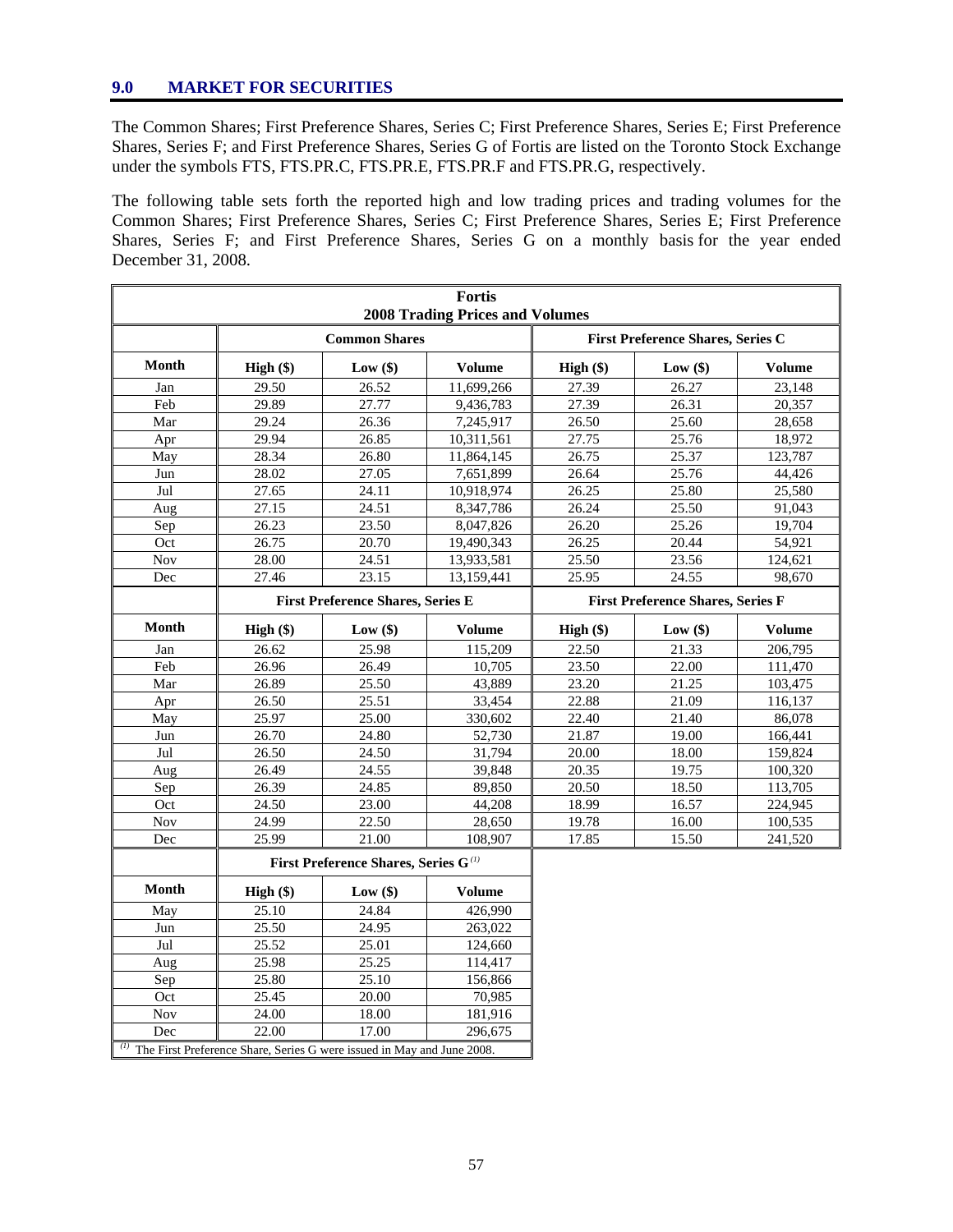## **10.0 DIRECTORS AND OFFICERS**

The Board adopted a director tenure policy in 1999 which is reviewed on a periodic basis and was most recently affirmed at a meeting of the Board held in September 2007. The tenure policy provides that Directors of the Corporation are to be elected for a term of one year and, except in exceptional circumstances determined by the Board, be eligible for re-election until the Annual Meeting of Shareholders next following the earlier of the date on which they achieve age 70 or the  $10<sup>th</sup>$  anniversary of their initial election to the Board. This policy became effective prospectively in 1999 and did not apply to Dr. Inkpen's service prior to 1999. The policy does not apply to Mr. Marshall whose service on the Board is related to his tenure as CEO. The following chart sets out the name and municipality of residence of each of the Directors of Fortis and indicates their principal occupations within five preceding years.

| <b>Fortis Directors</b>                                               |                                                                                                                                                                                                                                                                                                                                                                                                                                                                                                                                                                                                                                                                                                                                                                                                                                                                                                                                                                                                                                                    |  |  |  |
|-----------------------------------------------------------------------|----------------------------------------------------------------------------------------------------------------------------------------------------------------------------------------------------------------------------------------------------------------------------------------------------------------------------------------------------------------------------------------------------------------------------------------------------------------------------------------------------------------------------------------------------------------------------------------------------------------------------------------------------------------------------------------------------------------------------------------------------------------------------------------------------------------------------------------------------------------------------------------------------------------------------------------------------------------------------------------------------------------------------------------------------|--|--|--|
| <b>Name</b>                                                           | <b>Principal Occupations Within Five Preceding Years</b>                                                                                                                                                                                                                                                                                                                                                                                                                                                                                                                                                                                                                                                                                                                                                                                                                                                                                                                                                                                           |  |  |  |
| PETER E. CASE <sup>(1)</sup><br>Freelton, Ontario                     | Mr. Case, 54, a Corporate Director, retired in February 2003 as Executive Director,<br>Institutional Equity Research at CIBC World Markets. During his 17-year career as senior<br>investment analyst with CIBC World Markets and BMO Nesbitt Burns and its<br>predecessors, Mr. Case's coverage of Canadian and selected US pipeline and energy<br>utilities was consistently rated among the top rankings. He was awarded a Bachelor of<br>Arts and a Master of Business Administration from Queen's University and a Master of<br>Divinity from Wycliffe College, University of Toronto. Mr. Case was first elected to the<br>Board in May 2005. Mr. Case was appointed to the Board of Directors of<br>FortisOntario Inc. in March 2003 and assumed the Chair of the FortisOntario Inc. Audit<br>Committee in January 2004. Mr. Case does not serve as a director of any other reporting<br>issuer.                                                                                                                                            |  |  |  |
| <b>FRANK J. CROTHERS</b><br>Nassau, Bahamas                           | Mr. Crothers, 64, is Chairman and Chief Executive Officer of Island Corporate Holdings<br>Limited, Nassau, Bahamas. Over the past 35 years, he has served on many public and<br>private sector boards. For over a decade he was on the Board of Harvard University<br>Graduate School of Education and also served a three-year term as Chairman of<br>CARILEC, the Caribbean Association of Electrical Utilities. Mr. Crothers is the former<br>President of P.P.C. Limited, which was acquired by the Corporation on August 28, 2006.<br>Mr. Crothers is the Vice Chair of the Board of Caribbean Utilities and serves on the Board<br>of Belize Electricity Limited. Mr. Crothers was first elected to the Fortis Board in May<br>2007. He is also a director of reporting issuers Franklin Templeton Resources, Fidelity<br>Merchant Bank & Trust (Cayman) Limited, Talon Metals Corp. and Victory Nickel Inc.                                                                                                                                 |  |  |  |
| <b>GEOFFREY F. HYLAND</b> (1)(2)(3)<br>Caledon, Ontario               | Mr. Hyland, 64, a Corporate Director, retired as President and Chief Executive Officer of<br>ShawCor Ltd. in June 2005 after 37 years of service.<br>He graduated from<br>McGill University with a Bachelor of Engineering (Chemical) and York University with a<br>Master of Business Administration. Mr. Hyland was first elected to the Board in<br>May 2001 and was appointed Chair of the Board in May 2008. Mr. Hyland is a director of<br>FortisOntario Inc. He continues to serve on the board of ShawCor Ltd. and is a director of<br>Enerflex Systems Income Fund, SCITI Total Return Trust and Exco Technologies<br>Limited.                                                                                                                                                                                                                                                                                                                                                                                                            |  |  |  |
| LINDA L. INKPEN $(2)(4)$<br>St. Philips, Newfoundland and<br>Labrador | Dr. Inkpen, 61, retired from her medical practice in December 2008 after 35 years of<br>service. She has served as a Commissioner of the Royal Commission on Employment and<br>Unemployment, Province of Newfoundland and Labrador and is past President of the<br>College of the North Atlantic. She is past Chair of the Medical Advisory Committee for<br>the St. John's hospitals for Eastern Health, Newfoundland and Labrador. Dr. Inkpen was<br>named a member of the Order of Canada in 1998 and awarded the Queen's Jubilee Medal.<br>She graduated from Memorial University of Newfoundland with a Bachelor of Science, a<br>Bachelor of Education, a Bachelor of Medical Science and a Doctor of Medicine.<br>Dr. Inkpen was first elected to the Board in April 1994. Dr. Inkpen is past Chair of the<br>Boards of Fortis Properties Corporation and Newfoundland Power. She does not serve as a<br>director of any other reporting issuer. Dr. Inkpen will be retiring from the Fortis Board at<br>the Annual Meeting on May 5, 2009. |  |  |  |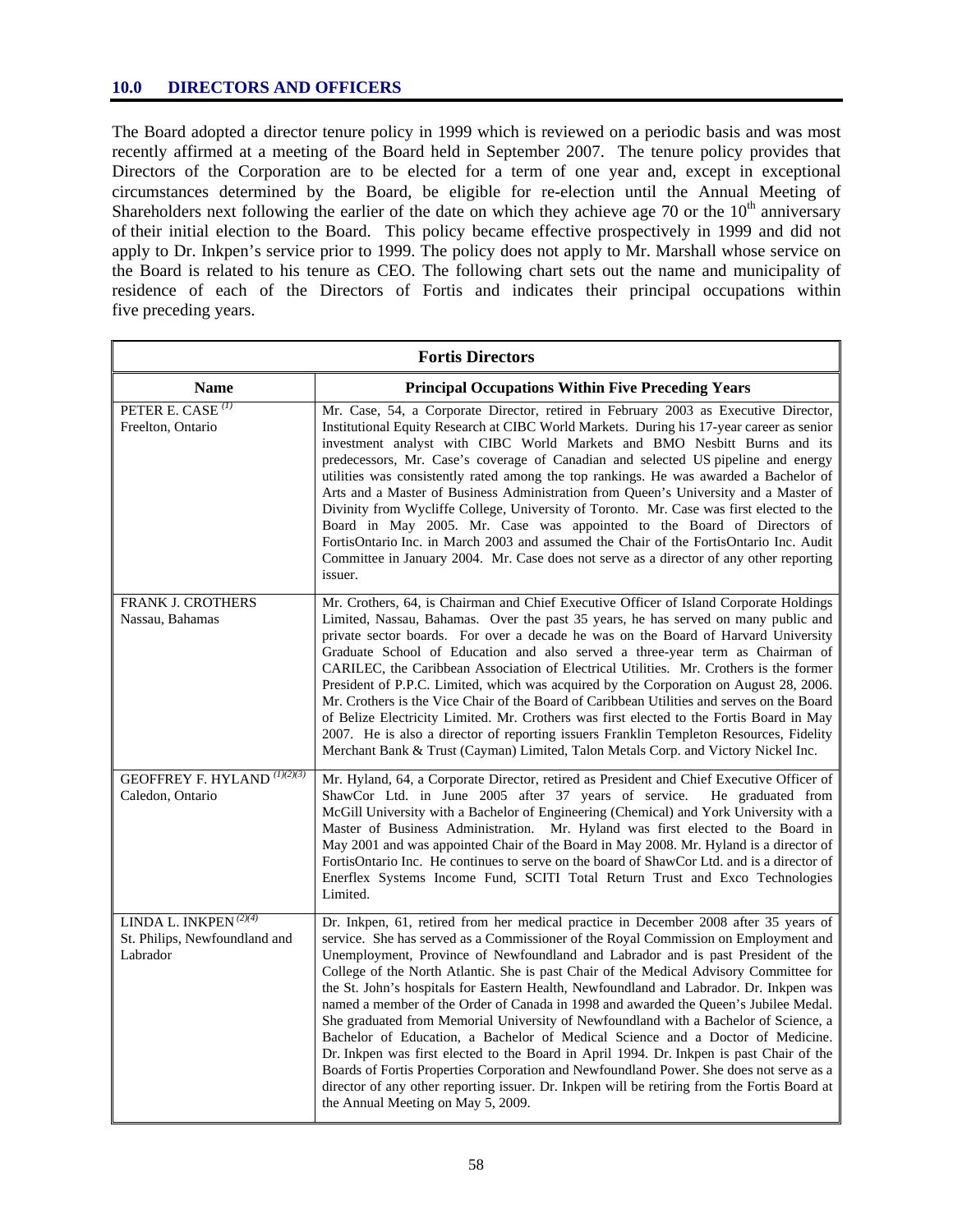| <b>Fortis Directors</b> (continued)                                           |                                                                                                                                                                                                                                                                                                                                                                                                                                                                                                                                                                                                                                                                                                                                                                                                                                                                                                                                                                          |  |  |  |
|-------------------------------------------------------------------------------|--------------------------------------------------------------------------------------------------------------------------------------------------------------------------------------------------------------------------------------------------------------------------------------------------------------------------------------------------------------------------------------------------------------------------------------------------------------------------------------------------------------------------------------------------------------------------------------------------------------------------------------------------------------------------------------------------------------------------------------------------------------------------------------------------------------------------------------------------------------------------------------------------------------------------------------------------------------------------|--|--|--|
| <b>Name</b>                                                                   | <b>Principal Occupations Within Five Preceding Years</b>                                                                                                                                                                                                                                                                                                                                                                                                                                                                                                                                                                                                                                                                                                                                                                                                                                                                                                                 |  |  |  |
| H. STANLEY MARSHALL<br>Paradise, Newfoundland and<br>Labrador                 | Mr. Marshall, 58, is President and Chief Executive Officer of the Corporation. He joined<br>Newfoundland Power in 1979 and was appointed President and Chief Executive Officer of<br>Fortis in 1996. Mr. Marshall graduated from the University of Waterloo with a Bachelor<br>of Applied Science (Chem. Eng.) and Dalhousie University with a Bachelor of Laws. He<br>is a member of the Law Society of Newfoundland and Labrador and a Registered<br>Professional Engineer in the Province of Newfoundland and Labrador. Mr. Marshall was<br>first elected to the Board in October 1995. Mr. Marshall serves on the boards of all Fortis<br>utilities in western Canada and the Caribbean (including Caribbean Utilities) and the<br>Board of Fortis Properties Corporation. He is also a director of Toromont Industries Ltd.                                                                                                                                         |  |  |  |
| JOHN $\overline{S}$ . McCALLUM $^{(1)(2)}$<br>Winnipeg, Manitoba              | Mr. McCallum, 65, has been a Professor of Finance at the University of Manitoba since<br>July 1973. He served as Chairman of Manitoba Hydro from 1991 to 2000 and as<br>Policy Advisor to the Federal Minister of Finance from 1984 to 1991. Mr. McCallum<br>graduated from the University of Montreal with a Bachelor of Arts (Economics) and a<br>Bachelor of Science (Mathematics). He was awarded a Master of Business Administration<br>from Queen's University and a PhD in Finance from the University of Toronto.<br>Mr. McCallum was first elected to the Board in July 2001 and was appointed Chair of the<br>Governance and Nominating Committee of the Corporation in May 2005. He is a director<br>of FortisBC Inc. and FortisAlberta Inc. and chairs the Audit, Risk and Environment<br>Committees of both companies. He also serves as a director of IGM Financial Inc.,<br>Toromont Industries Ltd. and Wawanesa.                                        |  |  |  |
| HARRY McWATTERS <sup>(2)</sup><br>Summerland, British Columbia                | Mr. McWatters, 63, is the founder and past President of Sumac Ridge Estate Wine Group,<br>a leader in the British Columbia Wine industry. He is President of Vintage Consulting<br>Group Inc. and Harry McWatters Inc., Okanagan Wine Academy and Black Sage<br>Vineyards Ltd., all of which are engaged in various aspects of the British Columbia wine<br>industry. Mr. McWatters was first elected to the Board in May 2007. He was elected to the<br>Board of FortisBC Inc. in September 2005 and appointed as Chair of that company's<br>Board in 2006. Mr. McWatters became a director of Terasen Inc. in November 2007 and<br>does not serve as a director of any other reporting issuer.                                                                                                                                                                                                                                                                         |  |  |  |
| DAVID G. NORRIS <sup>(1)(3)</sup><br>St. John's, Newfoundland and<br>Labrador | Mr. Norris, 61, a Corporate Director, has been a financial and management consultant<br>since 2001, prior to which he was Executive Vice-President, Finance and Business<br>Development, Fishery Products International Limited. Previously, he held Deputy<br>Minister positions with the Department of Finance and Treasury Board, Government of<br>Newfoundland and Labrador. Mr. Norris graduated with a Bachelor of Commerce from<br>Memorial University of Newfoundland and a Master of Business Administration from<br>McMaster University. Mr. Norris was first elected to the Board in May 2005 and, in<br>May 2006, he was appointed Chair of the Audit Committee of the Board. He has been a<br>director of Newfoundland Power since 2003 and was appointed Chair of that company's<br>Board in April 2006. Mr. Norris was appointed to the Board of Fortis Properties<br>Corporation in 2006. He does not serve as a director of any other reporting issuer. |  |  |  |
| MICHAEL A. PAVEY $(3)$<br>Moncton, New Brunswick                              | Mr. Pavey, 61, a Corporate Director, retired as Executive Vice-President and Chief<br>Financial Officer of Major Drilling Group International Inc. in September 2006. Prior<br>to joining Major Drilling Group International Inc. in 1999, he held senior executive<br>positions with a major integrated electric utility in western Canada. Mr. Pavey graduated<br>from the University of Waterloo with a Bachelor of Applied Science<br>(Mechanical Engineering) and from McGill University with a Master of Business<br>Administration. He retired from the Board of Maritime Electric in February 2007 after a<br>six-year term, which included three years' service as Chair of that company's Audit and<br>Environment Committee. Mr. Pavey was first elected to the Board in May 2004.<br>Mr. Pavey does not serve as a director of any other reporting issuer.                                                                                                   |  |  |  |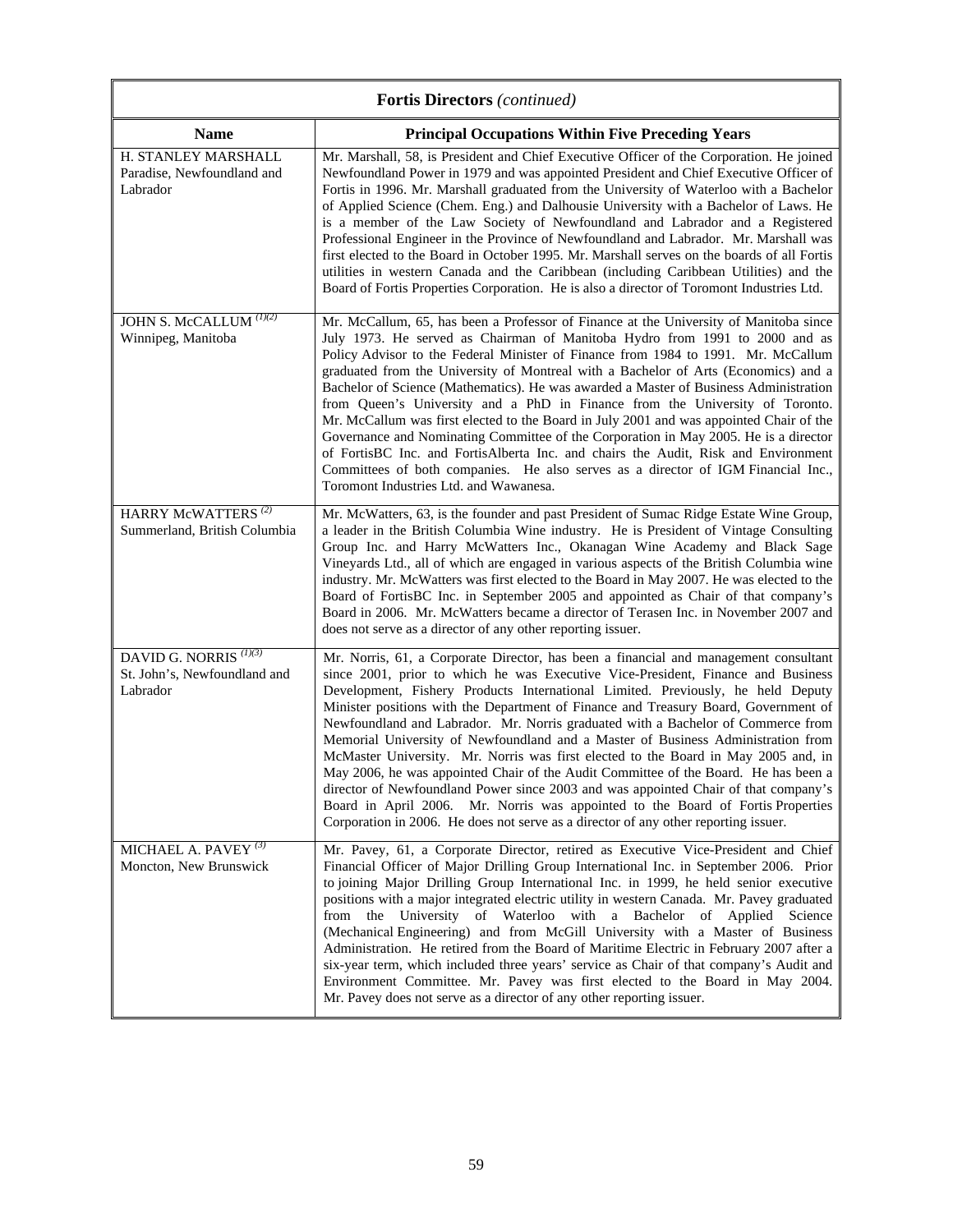| <b>Fortis Directors</b> (continued)                                                                                                                |                                                                                                                                                                                                                                                                                                                                                                                                                                                                                                                                                                                                                                                                                                                             |  |  |
|----------------------------------------------------------------------------------------------------------------------------------------------------|-----------------------------------------------------------------------------------------------------------------------------------------------------------------------------------------------------------------------------------------------------------------------------------------------------------------------------------------------------------------------------------------------------------------------------------------------------------------------------------------------------------------------------------------------------------------------------------------------------------------------------------------------------------------------------------------------------------------------------|--|--|
| <b>Name</b>                                                                                                                                        | <b>Principal Occupations Within Five Preceding Years</b>                                                                                                                                                                                                                                                                                                                                                                                                                                                                                                                                                                                                                                                                    |  |  |
| ROY P. RIDEOUT $\binom{2}{3}$<br>Halifax, Nova Scotia                                                                                              | Mr. Rideout, 61, a Corporate Director, retired as Chairman and Chief Executive Officer of<br>Clarke Inc. in October 2002. Prior to 1998, he served as President of Newfoundland<br>Capital Corporation Limited and held senior executive positions in the Canadian airline<br>Mr. Rideout graduated with a Bachelor of Commerce from<br>industry.<br>Memorial University of Newfoundland and obtained designation as a Chartered<br>Accountant. Mr. Rideout was first elected to the Board in March 2001. He is the Chair of<br>the Human Resources Committee of the Board and has held that position since May 2003.<br>Mr. Rideout serves as a director of the Halifax International Airport Authority and<br>NAV CANADA. |  |  |
| (1)<br>Serves on the Audit Committee<br>(2)<br>Serves on the Governance and Nominating Committee<br>Serves on the Human Resources Committee<br>(3) |                                                                                                                                                                                                                                                                                                                                                                                                                                                                                                                                                                                                                                                                                                                             |  |  |

*(4) Dr. Inkpen will not be standing for re-election as director at the Annual Meeting of Shareholders on May 5, 2009, in accordance with Board policy.* 

The following table sets out the name and municipality of residence of each of the officers of Fortis and indicates the office held.

| <b>Fortis Officers</b>                                                                                                                                                                                                                                                                                                                                                                                                                                                                                                                                                                                                   |                                                                        |  |  |  |
|--------------------------------------------------------------------------------------------------------------------------------------------------------------------------------------------------------------------------------------------------------------------------------------------------------------------------------------------------------------------------------------------------------------------------------------------------------------------------------------------------------------------------------------------------------------------------------------------------------------------------|------------------------------------------------------------------------|--|--|--|
| <b>Name and Municipality of Residence</b>                                                                                                                                                                                                                                                                                                                                                                                                                                                                                                                                                                                | <b>Office Held</b>                                                     |  |  |  |
| H. Stanley Marshall<br>Paradise, Newfoundland and Labrador                                                                                                                                                                                                                                                                                                                                                                                                                                                                                                                                                               | President and Chief Executive Officer <sup>(1)</sup>                   |  |  |  |
| Barry V. Perry<br>Mount Pearl, Newfoundland and Labrador                                                                                                                                                                                                                                                                                                                                                                                                                                                                                                                                                                 | Vice President, Finance and Chief Financial Officer <sup>(2)</sup>     |  |  |  |
| Ronald W. McCabe<br>St. John's, Newfoundland and Labrador                                                                                                                                                                                                                                                                                                                                                                                                                                                                                                                                                                | Vice President, General Counsel and Corporate Secretary <sup>(3)</sup> |  |  |  |
| Donna G. Hynes<br>St. John's, Newfoundland and Labrador                                                                                                                                                                                                                                                                                                                                                                                                                                                                                                                                                                  | Assistant Secretary <sup>(4)</sup>                                     |  |  |  |
| Mr. Marshall was appointed President and Chief Operating Officer, effective October 1, 1995. Effective May 1, 1996, Mr. Marshall<br>(1)<br>became Chief Executive Officer.<br>Mr. Perry was appointed Vice President, Finance and Chief Financial Officer, effective January 1, 2004. Prior to that time, Mr. Perry<br>(2)<br>was Vice President, Finance and Chief Financial Officer of Newfoundland Power.<br>Mr. McCabe was appointed General Counsel and Corporate Secretary, effective January 1, 1997. Effective May 6, 2008, Mr. McCabe<br>(3)<br>became Vice President, General Counsel and Corporate Secretary. |                                                                        |  |  |  |

*(4) Ms. Hynes was appointed Assistant Secretary, effective December 8, 1999. She joined Fortis as Manager, Investor and Public Relations in October 1999 and, prior to that time, was employed by Newfoundland Power.* 

As at December 31, 2008, the directors and officers of Fortis, as a group, beneficially owned, directly or indirectly, or exercised control or direction over 682,714 Common Shares, representing 0.4 per cent of the issued and outstanding Common Shares of Fortis. The Common Shares are the only voting securities of the Corporation.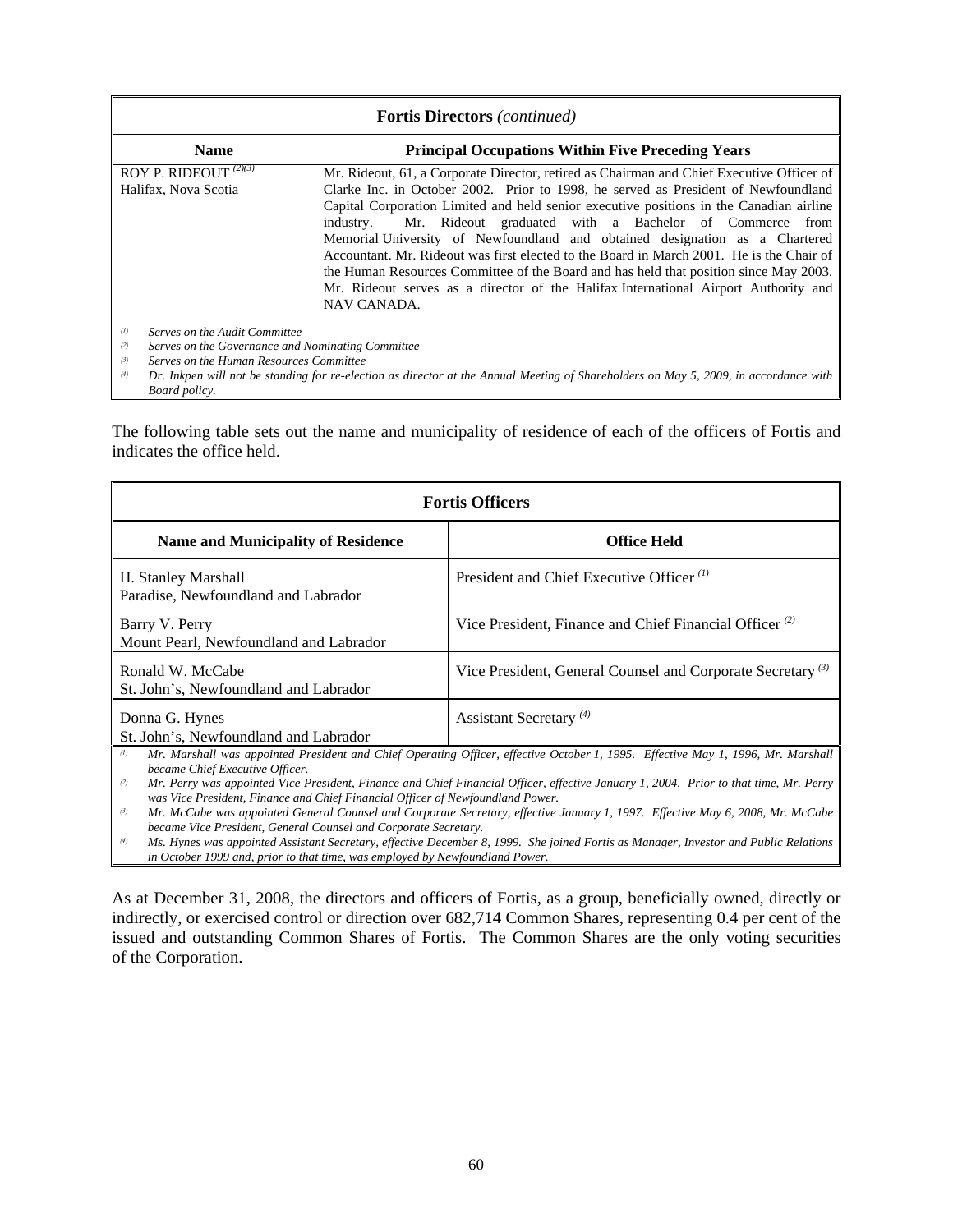#### **11.0 AUDIT COMMITTEE**

#### **11.1 Education and Experience**

The education and experience of each Audit Committee Member that is relevant to such Member's responsibilities as a Member of the Audit Committee are set out below. As at December 31, 2008, the Audit Committee was composed of the following persons.

| <b>Fortis</b>                         |                                                                                |  |  |  |
|---------------------------------------|--------------------------------------------------------------------------------|--|--|--|
| <b>Audit Committee</b>                |                                                                                |  |  |  |
| <b>Name</b>                           | <b>Relevant Education and Experience</b>                                       |  |  |  |
| PETER E. CASE                         | Mr. Case retired in February 2003 as Executive Director, Institutional Equity  |  |  |  |
| Freelton, Ontario                     | Research at CIBC World Markets. Mr. Case was awarded a Bachelor of Arts and    |  |  |  |
|                                       | a Master of Business Administration from Queen's University and a Master of    |  |  |  |
|                                       | Divinity from Wycliffe College, University of Toronto.                         |  |  |  |
| <b>GEOFFREY F. HYLAND</b>             | Mr. Hyland retired as President and Chief Executive Officer of ShawCor Ltd. in |  |  |  |
| Caledon, Ontario                      | June 2005 after 37 years of service. Mr. Hyland graduated from McGill          |  |  |  |
|                                       | University with a Bachelor of Engineering (Chemical) and from York University  |  |  |  |
|                                       | with a Master of Business Administration.                                      |  |  |  |
| <b>JOHN S. McCALLUM</b>               | Mr. McCallum is a Professor of Finance at the University of Manitoba.          |  |  |  |
| Winnipeg, Manitoba                    | Mr. McCallum graduated from the University of Montreal with a Bachelor of      |  |  |  |
|                                       | Arts (Economics) and a Bachelor of Science (Mathematics). He was awarded a     |  |  |  |
|                                       | Master of Business Administration from Queen's University and a PhD in         |  |  |  |
|                                       | Finance from the University of Toronto.                                        |  |  |  |
| DAVID G. NORRIS (Chair)               | Mr. Norris graduated with a Bachelor of Commerce from Memorial University of   |  |  |  |
| St. John's, Newfoundland and Labrador | Newfoundland and a Master of Business Administration from McMaster             |  |  |  |
|                                       | University. Mr. Norris has been a financial and management consultant since    |  |  |  |
|                                       | 2001, prior to which he was Executive Vice-President, Finance and Business     |  |  |  |
|                                       | Development, Fishery Products International Limited.                           |  |  |  |

The Board has determined that each of the Audit Committee Members is independent and financially literate. Independent means free from any direct or indirect material relationship with the Corporation which, in the view of the Board, could reasonably be expected to interfere with the exercise of a Member's independent judgment as more particularly described in Multilateral Instrument 52-110 - Audit Committees. Financially literate means having the ability to read and understand a set of financial statements that present a breadth and level of complexity of accounting issues that are generally comparable to the breath and complexity of the issues that can reasonably be expected to be raised by the Corporation's financial statements.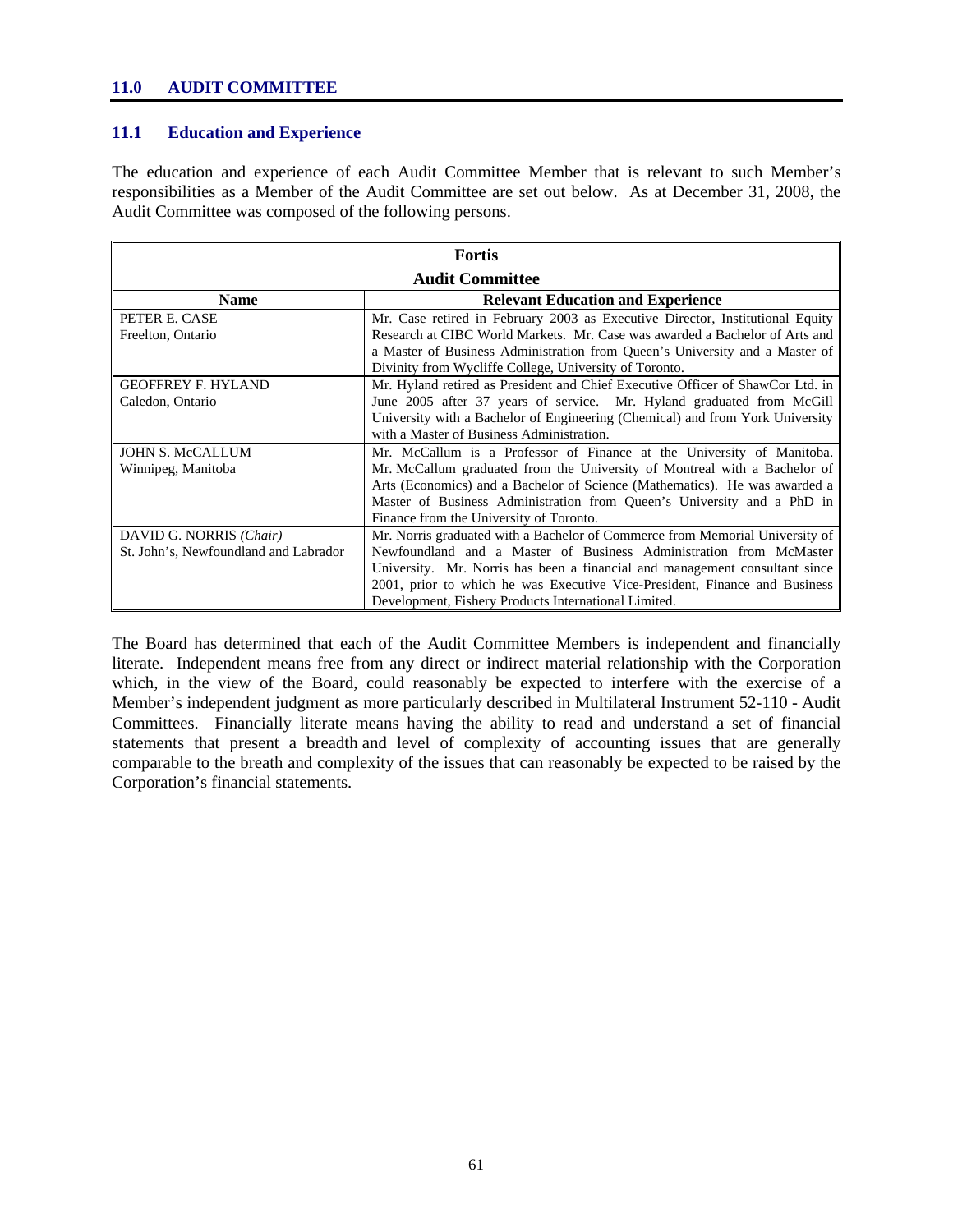## **11.2 Audit Committee Mandate**

The text of the Corporation's Audit Committee Mandate is detailed below.

*Objective* 

The Audit Committee shall provide assistance to the Board by overseeing the external audit of the Corporation's annual financial statements and the accounting and financial reporting and disclosure processes and policies of the Corporation.

*Definitions* 

In this mandate:

**"AIF"** means the Annual Information Form filed by the Corporation;

**"Committee"** means the Audit Committee appointed by the Board pursuant to this mandate;

**"Board"** means the board of directors of the Corporation;

**"CICA"** means the Canadian Institute of Chartered Accountants or any successor body;

**"Corporation"** means Fortis Inc.;

"**Director"** means a member of the Board;

**"Financially Literate"** means having the ability to read and understand a set of financial statements that present a breadth and level of complexity of accounting issues that are generally comparable to the breath and complexity of the issues that can reasonably be expected to be present in the Corporation's financial statements;

**"External Auditor"** means the firm of chartered accountants, registered with the Canadian Public Accountability Board or its successor, and appointed by the shareholders of the Corporation to act as External Auditor of the Corporation;

**"Independent"** means free from any direct or indirect material relationship with the Corporation which, in the view of the Board, could reasonably be expected to interfere with the exercise of a Member's independent judgment as more particularly described in Multilateral Instrument 52-110;

**"Internal Auditor"** means the person employed or engaged by the Corporation to perform the internal audit function of the Corporation;

**"Management"** means the senior officers of the Corporation;

**"MD&A"** means the Corporation's management discussion and analysis prepared in accordance with National Instrument 51-102F1 in respect of the Corporation's annual and interim financial statements; and

**"Member"** means a Director appointed to the Committee.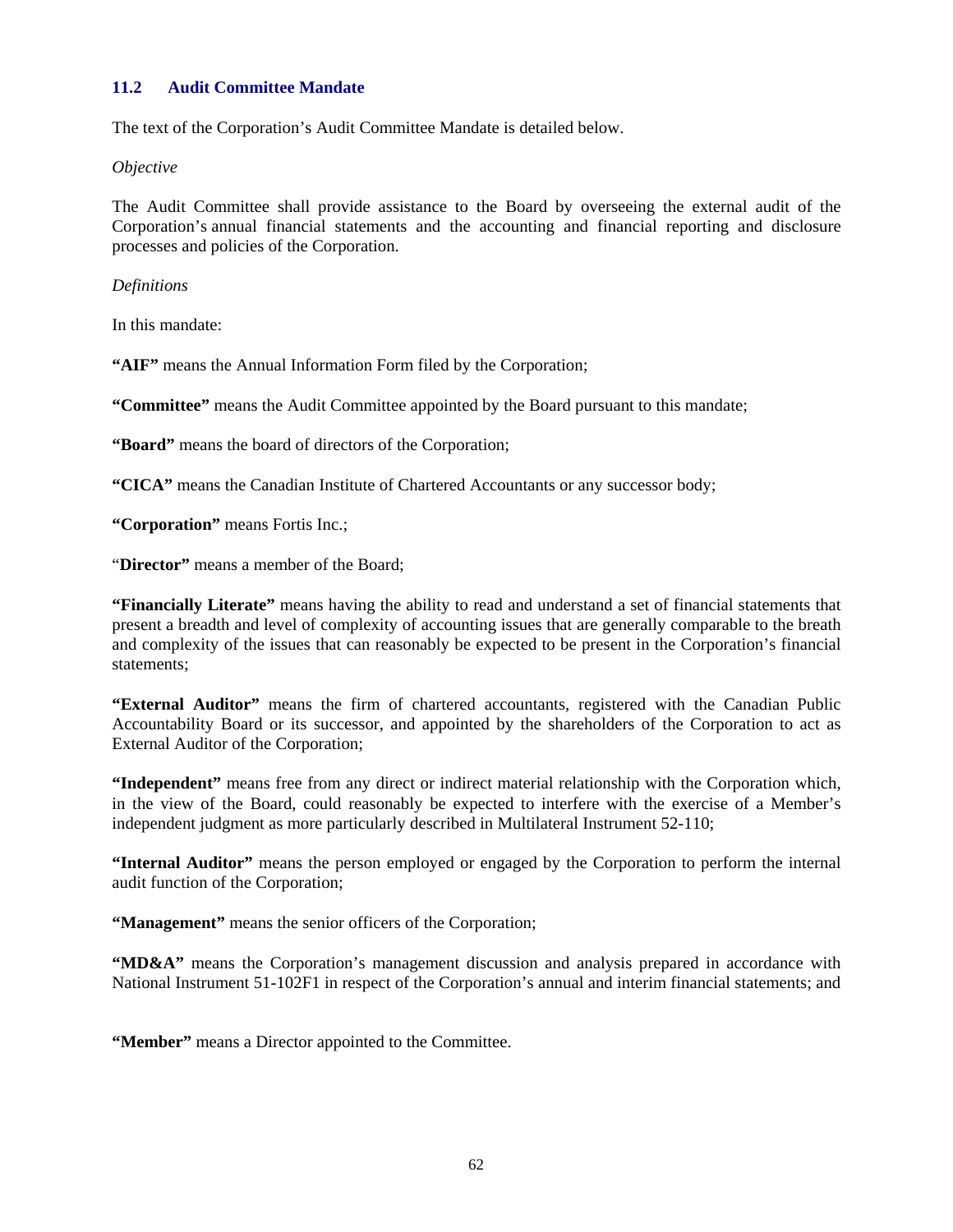#### *Composition and Meetings*

- 1. The Committee shall be appointed annually by the Board and shall be comprised of three (3) or more Directors; each of whom is Independent and Financially Literate and none of whom is a member of Management or an employee of the Corporation or of any affiliate of the Corporation.
- 2. The Board shall appoint a Chair of the Committee on the recommendation of the Corporation's Governance and Nominating Committee, or such other committee as the Board may authorize.
- 3. The Committee shall meet at least four (4) times each year and shall meet at such other times during the year as it deems appropriate. Meetings of the Committee shall be held at the call of: (i) the Chair of the Committee, or (ii) any two (2) Members, or (iii) the External Auditor.
- 4. The President and Chief Executive Officer, the Vice President, Finance and Chief Financial Officer, the External Auditor and the Internal Auditor shall receive notice of, and (unless otherwise determined by the Chair of the Committee) shall attend all meetings of the Committee.
- 5. A quorum at any meeting of the Committee shall be three (3) Members.
- 6. The Chair of the Committee shall act as chair of all meetings of the Committee at which the Chair is present. In the absence of the Chair from any meeting of the Committee, the Members present at the meeting shall appoint one of their Members to act as Chair of the meeting.
- 7. Unless otherwise determined by the Chair of the Committee, the Secretary of the Corporation shall act as secretary of all meetings of the Committee.

## *Oversight of the External Audit and the Accounting and Financial Reporting and Disclosure Processes and Policies*

The primary purpose of the Committee is oversight of the Corporation's external audit and the accounting and financial reporting and disclosure processes and policies on behalf of the Board. Management of the Corporation is responsible for maintaining appropriate accounting and financial reporting principles, policies, internal controls and procedures that provide for compliance with accounting standards and applicable laws and regulations. Management is responsible for the preparation and integrity of the financial statements of the Corporation.

1. Oversight of the External Audit

The oversight of the external audit pertains to the audit of the Corporation's annual financial statements.

- 1.1. The Committee is responsible for the evaluation and recommendation of the External Auditor to be proposed by the Board for appointment by the shareholders.
- 1.2. In advance of each audit, the Committee shall review the External Auditor's audit plan including the general approach, scope and areas subject to risk of material misstatement.
- 1.3. The Committee is responsible for approving the terms of engagement and fees of the External Auditor.
- 1.4. The Committee shall review and discuss the Corporation's annual audited financial statements, together with the External Auditor's report thereon, and MD&A with Management and the External Auditor to gain reasonable assurance as to the accuracy, consistency and completeness thereof. The Committee shall meet privately with the External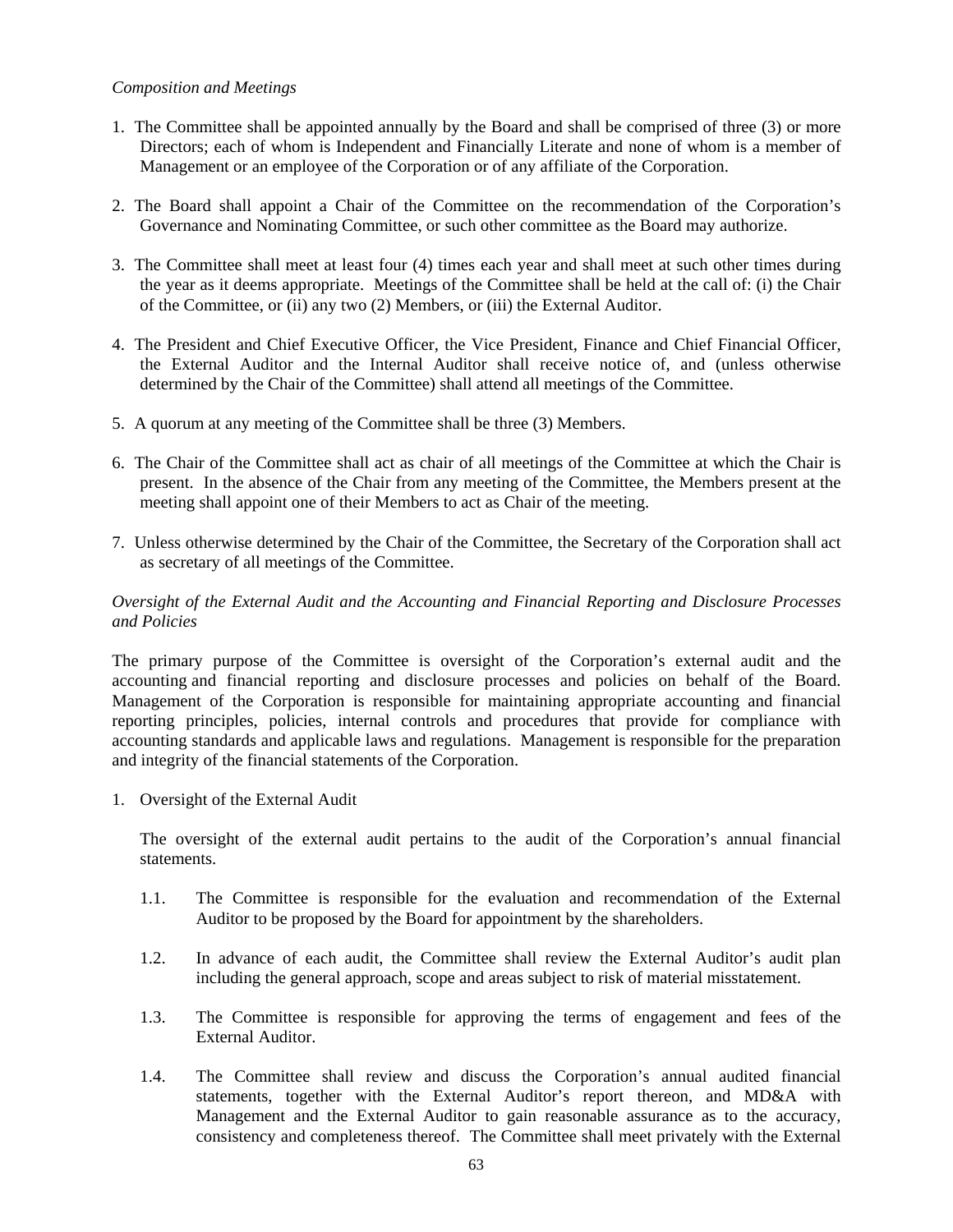Auditor. The Committee shall oversee the work of the External Auditor and resolve any disagreements between Management and the External Auditor.

- 1.5. The Committee shall use reasonable efforts, including discussion with the External Auditor, to satisfy itself as to the External Auditor's independence as defined in the CICA Assurance Handbook Section 5751.
- 2. Oversight of the Accounting and Financial Reporting and Disclosure Processes
	- 2.1. The Committee shall recommend the annual audited financial statements together with the MD&A for approval by the Board.
	- 2.2. The Committee shall review the interim unaudited financial statements with the External Auditor and Management, together with the External Auditor's review engagement report thereon.
	- 2.3. The Committee shall review and approve publication of the interim unaudited financial statements, together with the interim MD&A and earnings media release on behalf of the Board.
	- 2.4. The Committee shall review and recommend approval by the Board of the Corporation's AIF, Management Information Circular, any prospectus and other financial information or disclosure documents to be issued by the Corporation prior to their public release.
	- 2.5. The Committee shall use reasonable efforts to satisfy itself as to the integrity of the Corporation's financial information systems, internal control over financial reporting and the competence of the Corporation's accounting personnel and senior financial management responsible for accounting and financial reporting.
	- 2.6. The Committee shall be responsible for the oversight of the Internal Auditor.
- 3. Oversight of the Audit Committee Mandate and Policies

On a periodic basis, the Committee shall review and report to the Board on the Audit Committee Mandate as well as on the following policies:

- 3.1. Reporting Allegations of Suspected Improper Conduct and Wrongdoing Policy;
- 3.2. Derivative Financial Instruments and Hedging Policy;
- 3.3. Pre-Approval of Audit and Non-Audit Services Policy;
- 3.4. Hiring of Employees from Independent Auditing Firms Policy;
- 3.5. The Internal Audit Role and Function Policy; and
- 3.6. any other policies that may be established, from time to time, relating to accounting and financial reporting and disclosure processes; oversight of the external audit of the Corporation's financial statement; and oversight of the internal audit function.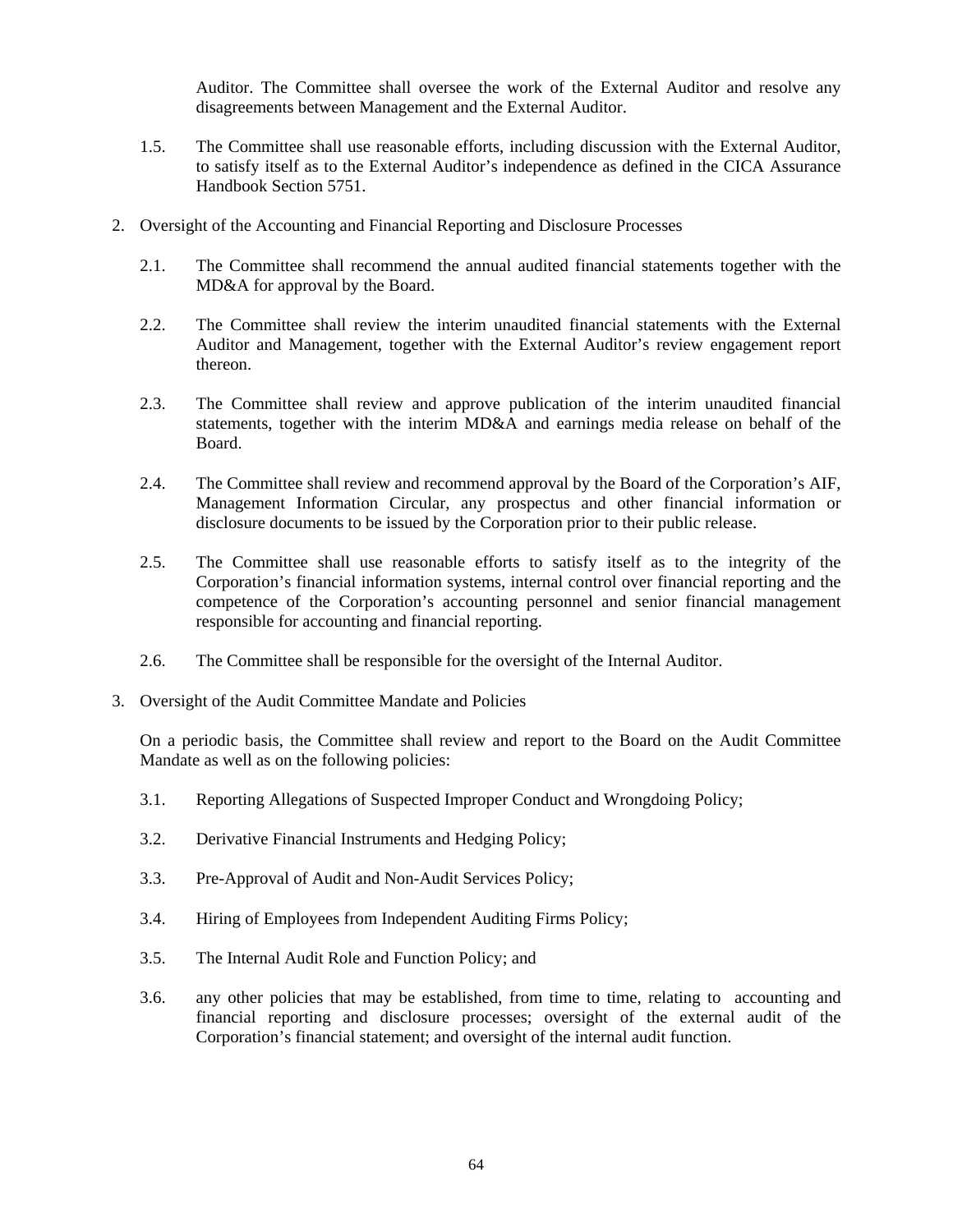## *Reporting*

The Chair of the Committee, or another designated Member, shall report to the Board at each regular meeting on those matters which were dealt with by the Committee since the last regular meeting of the Board.

#### *Other*

- 1. The Committee shall perform such other functions as may, from time to time, be assigned to the Committee by the Board.
- 2. The Committee may approve, in circumstances that it considers appropriate, the engagement by the Committee or any Director of outside advisors or persons having special expertise at the expense of the Corporation.

### **11.3 Pre-Approval Policies and Procedures**

The Audit Committee has established a policy which requires pre-approval of all audit and non-audit services provided to the Corporation and its subsidiaries by the Corporation's External Auditor. The Pre-Approval of Audit and Non-Audit Services Policy describes the services which may be contracted from the External Auditor and the limitations and authorization procedures related thereto. This policy defines services such as bookkeeping, valuations, internal audit and management functions which may not be contracted from the External Auditor and establishes an annual limit for permissible non-audit services not greater than the total fee for audit services. Audit Committee pre-approval is required for all audit and non-audit services.

### **11.4 External Auditor Service Fees**

The fees paid by the Corporation to Ernst & Young LLP, the Corporation's External Auditors, during each of the last two fiscal years for audit, audit-related, tax and non-audit services were as follows:

| <b>Fortis</b><br><b>External Auditor Service Fees</b><br>(\$ thousands) |           |           |  |  |
|-------------------------------------------------------------------------|-----------|-----------|--|--|
| Ernst & Young LLP                                                       | 2008      | 2007      |  |  |
| <b>Audit Fees</b>                                                       | \$2,467.3 | \$1,822.1 |  |  |
| <b>Audit-Related Fees</b>                                               | 853.0     | 603.7     |  |  |
| Tax Fees                                                                | 125.8     | 181.9     |  |  |
| <b>Total</b>                                                            | \$3,446.1 | \$2,607.7 |  |  |

The increase in audit fees in 2008, as compared to 2007, primarily related to Caribbean Utilities associated with its change in auditors to Ernst & Young LLP for the fiscal year ended April 30, 2008, the requirement for an additional year-end audit associated with the change in the utility's year end to December 31, 2008 and increased audit work arising from the full year of Terasen inclusion as a subsidiary.